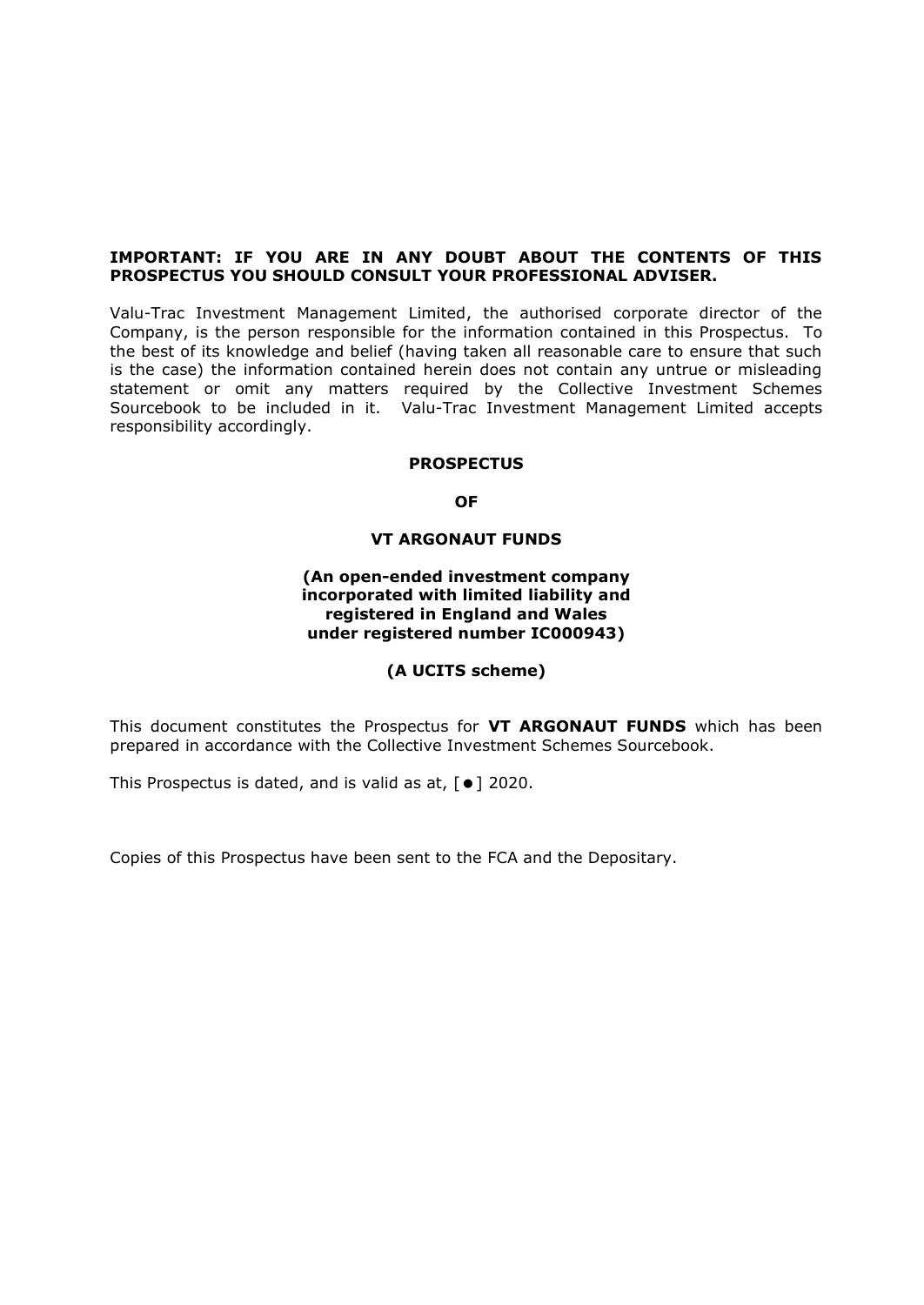# **CONTENTS**

### **Clause**

| $\mathbf{1}$   |                                                                 |  |
|----------------|-----------------------------------------------------------------|--|
| $\overline{2}$ |                                                                 |  |
| 3              |                                                                 |  |
| 4              |                                                                 |  |
| 5              |                                                                 |  |
| 6              |                                                                 |  |
| 7              |                                                                 |  |
| 8              |                                                                 |  |
| 9              |                                                                 |  |
| 10             |                                                                 |  |
| 11             |                                                                 |  |
|                |                                                                 |  |
|                |                                                                 |  |
|                |                                                                 |  |
|                | ELIGIBLE SECURITIES MARKETS AND ELIGIBLE DERIVATIVES MARKETS98  |  |
|                |                                                                 |  |
|                | INVESTMENT AND BORROWING POWERS OF THE COMPANY 99               |  |
|                |                                                                 |  |
|                | LIST OF OTHER AUTHORISED COLLECTIVE INVESTMENT SCHEMES          |  |
|                |                                                                 |  |
|                |                                                                 |  |
|                | PAST PERFORMANCE TABLES FOR EACH FUND AND INVESTOR PROFILE  131 |  |
|                |                                                                 |  |
|                |                                                                 |  |
|                |                                                                 |  |
|                |                                                                 |  |
|                |                                                                 |  |
|                |                                                                 |  |
|                |                                                                 |  |
|                | ADDITIONAL INFORMATION FOR INVESTORS IN GERMANY  144            |  |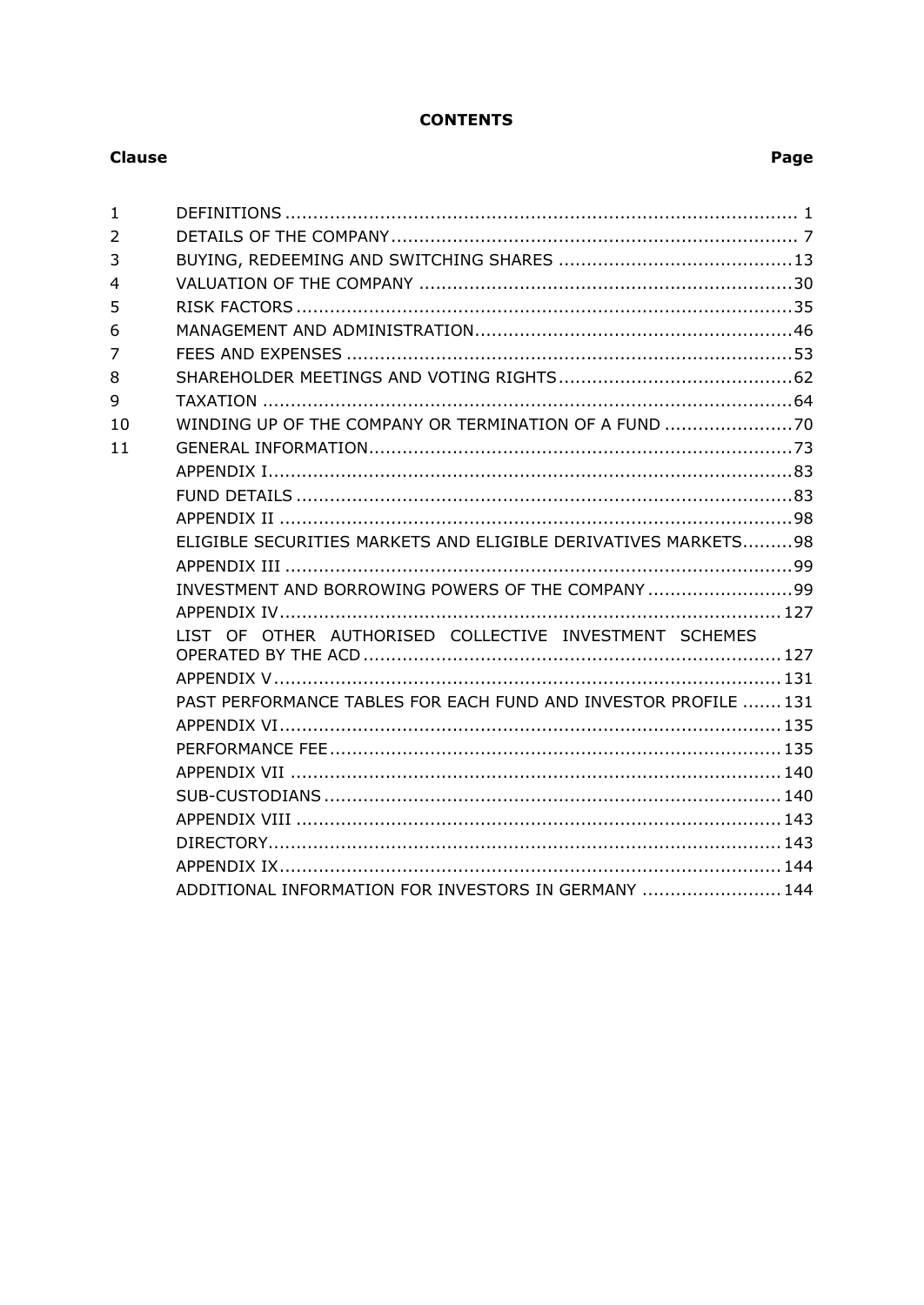No person has been authorised by the Company to give any information or to make any representations in connection with the offering of Shares other than those contained in the Prospectus and, if given or made, such information or representations must not be relied on as having been made by the Company. The delivery of this Prospectus (whether or not accompanied by any reports) or the issue of Shares shall not, under any circumstances, create any implication that the affairs of the Company have not changed since the date hereof.

The distribution of this Prospectus and the offering of Shares in certain jurisdictions may be restricted. Persons into whose possession this Prospectus comes are required by the Company to inform themselves about and to observe any such restrictions. This Prospectus does not constitute an offer or solicitation by anyone in any jurisdiction in which such offer or solicitation is not authorised or to any person to whom it is unlawful to make such offer or solicitation.

Distributors and other intermediaries which offer, recommend or sell shares in the Funds must comply with all laws, regulations and regulatory requirements as may be applicable to them. Also, such Distributors and other intermediaries must consider such information about the Funds and its share classes as is made available by the Authorised Corporate Director for the purposes of the EU's Product Governance regime. Distributors and intermediaries may obtain further information by contacting the ACD.

Potential investors should not treat the contents of this Prospectus as advice relating to legal, taxation, investment or any other matters and are recommended to consult their own professional advisers concerning the acquisition, holding or disposal of Shares.

The provisions of the Instrument of Incorporation are binding on each of the Shareholders and a copy of the Instrument of Incorporation is available on request.

This Prospectus has been issued for the purpose of section 21 of the Financial Services and Markets Act 2000 by Valu-Trac Investment Management Limited.

The distribution of this Prospectus in certain jurisdictions may require that this Prospectus is translated into the official language of those countries. Should any inconsistency arise between the translated version and the English version, the English version shall prevail.

The ACD shall not divulge any confidential information concerning investors unless required to do so by law or regulation or as set out in this Prospectus or the ACD's Privacy Policy (available at www.valu-trac.com or otherwise on request). Shareholders and potential investors acknowledge that their personal data as well as confidential information contained in the application form and arising from the business relationship with the ACD may be stored, modified, processed or used in any other way by the ACD, its agents, delegates, sub-delegates and certain third parties in any country in which the ACD conducts business or has a service provider (even in countries that do not provide the same statutory protection towards investors' personal data deemed equivalent to those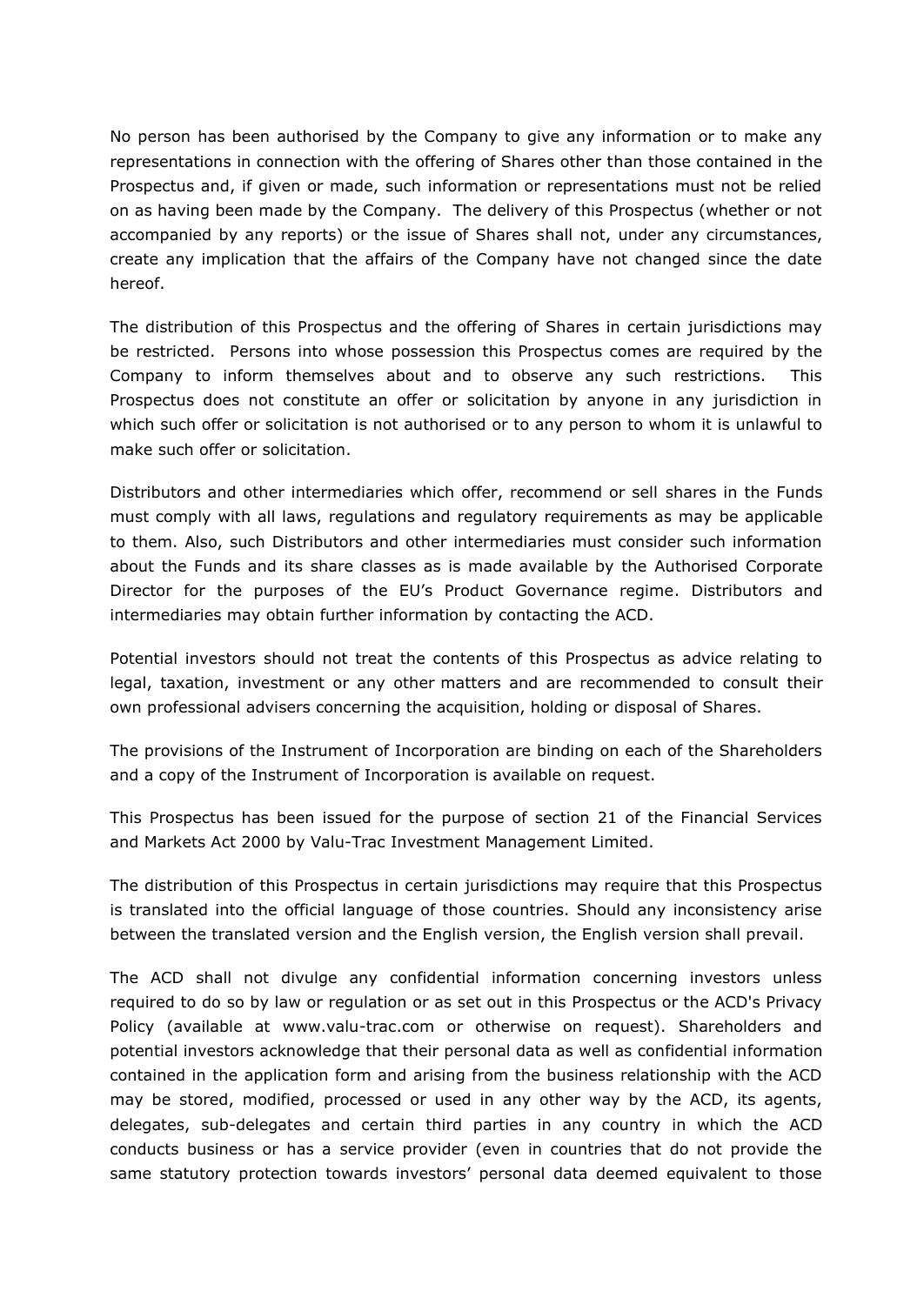prevailing in the European Union) for the purpose of administering and developing the business relationship with the investor. Subject to applicable law, investors may have rights in respect of their personal data, including a right to access and rectification of their personal data and, in some circumstances, a right to object to the processing of their personal data. Further details are set out in the ACD's Privacy Policy.

This Prospectus is based on information, law and practice at the date hereof. The Company cannot be bound by an out of date prospectus when it has issued a new prospectus and investors should check with Valu-Trac Investment Management Limited that this is the most recently published prospectus.

As a result of legislation in force in the UK to prevent money laundering, the ACD is responsible for compliance with anti-money laundering regulations. In order to implement these regulations, in certain circumstances investors may be asked to provide proof of identity when buying or redeeming Shares. This may involve an electronic check of information. Until satisfactory proof of identity is provided, the ACD reserves the right to refuse to issue Shares, pay the proceeds of a redemption of Shares, or pay income on Shares to the investor. In the case of a purchase of Shares where the applicant is not willing or is unable to provide the information requested within a reasonable period, the ACD also reserves the right to sell the Shares purchased and return the proceeds to the account from which the subscription was made. These proceeds may be less than the original investment. The ACD can use credit reference agencies (who will record that an enquiry has been made) and/or may check electronic databases. In the case of bodies corporate, trusts and other legal arrangements, it is also required to establish the identity of any trustees or other controllers who have greater than 25% control of the body corporate or property of the trust that are not named on the application. In addition, it is also required to establish the identity of any individuals who have a specified beneficial interest in the Shares. In the case of individuals it is required to establish the identity of any individuals who have a specified beneficial interest in the Shares that are not named on the application. The applicant retains legal title to the Shares and instructions will only be accepted from the applicant. The beneficial owner details are required for anti-money laundering purposes only. The ACD reserves the right to refuse any application to invest without providing any justification for doing so.

# *International Tax Reporting*

In order to fulfil our legal obligations in accordance with the requirements of FATCA and other intergovernmental arrangements such as the OECD Common Reporting Standard for Automatic Exchange of Financial Account Information through the International Tax Compliance Regulations 2015, the Company is required to obtain confirmation of the tax residency of Shareholders to comply with certain reporting requirements. We may ask for evidence of the tax identification number, and country and date of birth of individual Shareholders, or for the Global Intermediary Identification number (GIIN) of corporate Shareholders. If certain conditions apply, information about your shareholding may be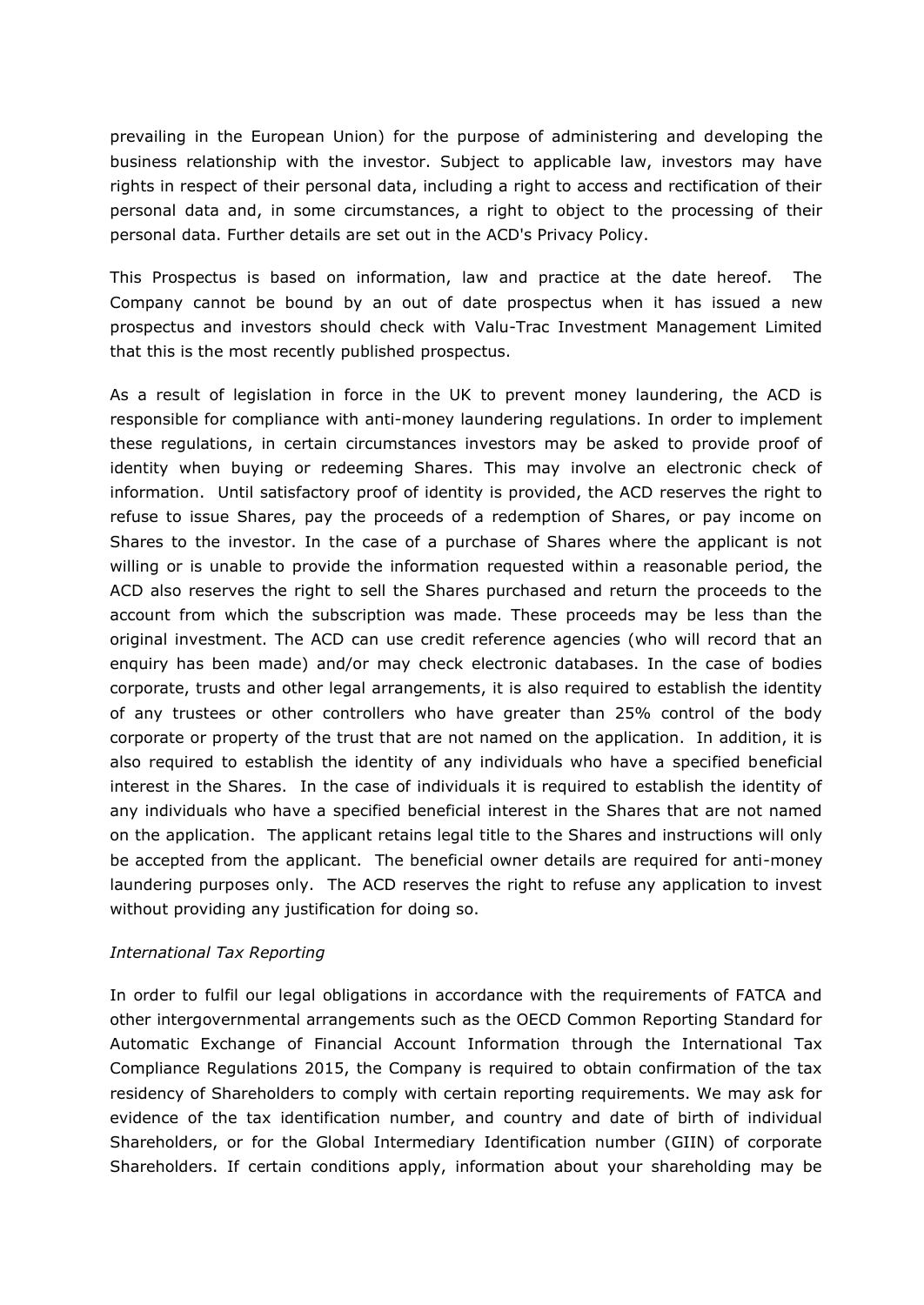passed to HM Revenue & Customs ("HMRC") in order to be passed on to other tax authorities, where the UK has an agreement with that country. Any shareholder that fails to provide the required information may be subject to a compulsory redemption of their Shares and/or monetary penalties.

# **Data Protection**

The way in which we may use personal information of individuals ("personal data") is governed by the "**Data Protection Requirements"** which means all applicable data protection laws and regulations including, without limitation, (a) the General Data Protection Regulation (EU) 2016/679 ("GDPR"), (b) any applicable legislation supplementing and / or implementing GDPR in the United Kingdom, and (c) any legislation that, in respect of the United Kingdom, replaces GDPR as a consequence of the United Kingdom leaving the European Union. The Data Protection Requirements are designed to strengthen data protection for all individuals. Further details on our privacy policy and your rights under the Data Protection Requirements can be found on our website: www.valu-trac.com. Changes to our privacy policy will be published on our website.

For the purposes of the Data Protection Requirements, the "data controller" of your personal data is us, Valu-Trac Investment Management Limited.

### *Information we collect from you or from other sources and what we do with it:*

We will collect and process the following data about you depending on how or why you interact or communicate with us (e.g., filling in an application form, subscribing for or redeeming Shares or when you communicate with us by email, telephone or otherwise):

(1) Your name and title, address, date of birth, e-mail address and phone number or other contact information; your signature, your tax number or "national insurance number"; your banking details, credit or debit card information or other payment or financial information; information about transactions you make in relation to a Fund including your holding in a Fund or the reference number in relation to your holding; your personal description and your photograph.

We will use this information to open your account, maintain the Register; process subscriptions, redemptions and exchanges of Shares and payments of dividends; perform controls on excessive trading and market timing; comply with applicable anti-money laundering rules or anti-terrorist financing rules; or comply with our reporting obligations to regulatory bodies or tax authorities as well as our obligations under other applicable laws and regulations, monitor calls and electronic communications to process and verify of instructions, or for investigation and fraud prevention purposes.

The legal basis for this processing of your personal data is our legitimate interests, namely the proper administration of your investment, the operation the Fund by us, our delegates and the service providers in relation to a Fund; the performance of the contractual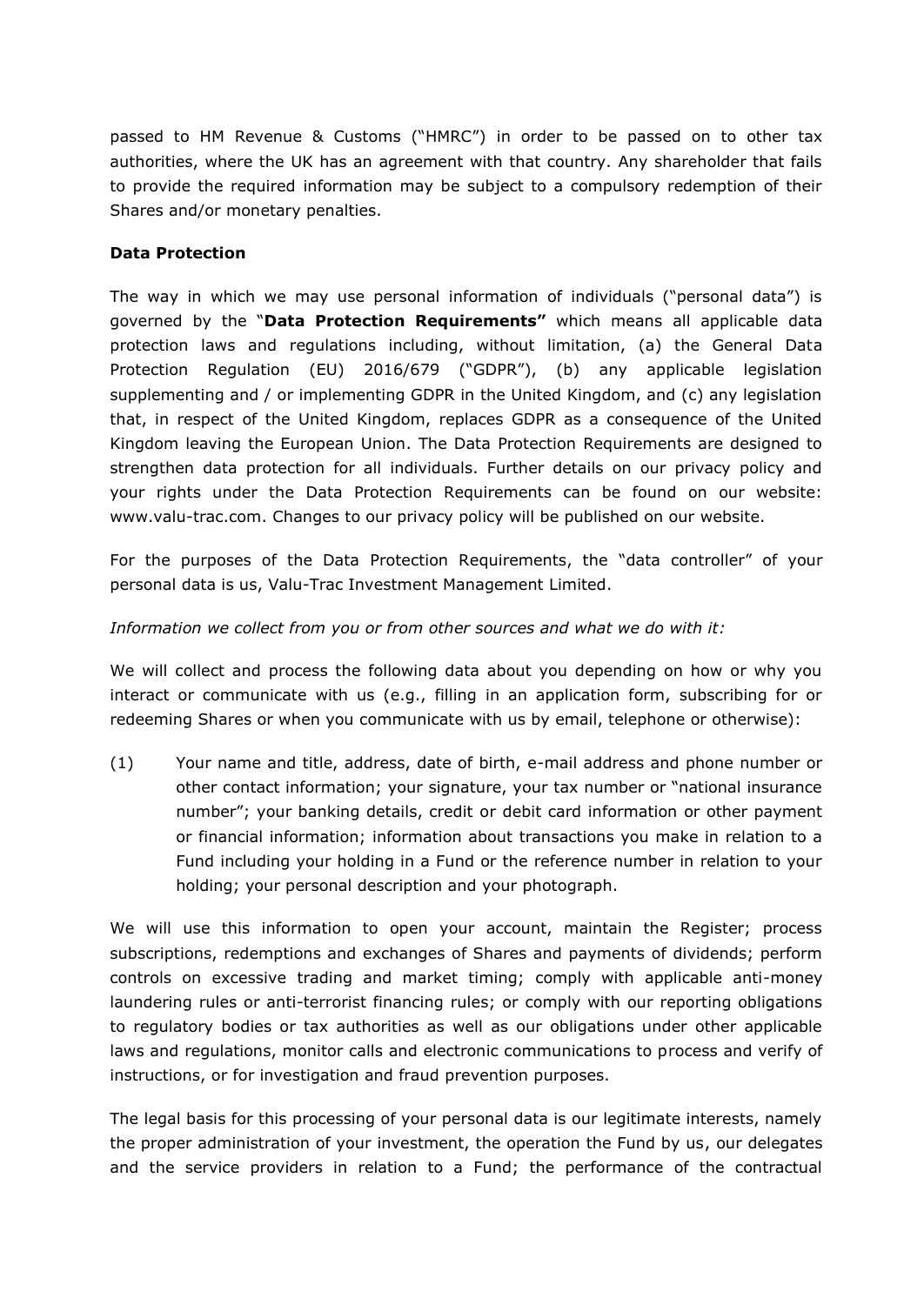obligations between you as a Shareholder and us; to provide you with information, products and services that you request from us; to notify you about changes to our services or to a Fund or the Company; and to comply with applicable laws and regulations.

# **You have the right to refuse to give us your personal data in which case we may at our discretion refuse to issue Shares to you; refuse to pay the proceeds of a redemption of Shares; refuse to pay income on Shares; or compulsorily redeem your holding.**

(2) With regard to each of your visits to our website, we will automatically collect technical information about your computer, including where available your Internet protocol or "IP" address, operating system and browser type and version, time zone setting, operating system and platform; information about your visit, including the full Uniform Resources Locators ("URLs"), clickstream to, through and from our website (including date and time); time on page, page response times, download errors, lengths of visits to certain pages, page interaction information (such as scrolling, clicks and mouse-overs); location, device and demographic information. We will do so for administration purposes and to analyse the use of our website and services.

Our website uses "cookies" to distinguish you from other users of our website (very broadly, the website identifies a user and customises web pages for that user on subsequent visits to the website). This helps us to provide you with a good experience when you browse our website and also allows us to improve our site. For detailed information on the cookies we use and the purposes for which we use them please see our Cookie policy on our website.

The legal basis for this processing is our legitimate interests, namely monitoring and improving our website and services.

We will combine the information that you give us with information that we receive from other sources and use this for the purposes set out above (depending on the types of information we receive).

We may also use your personal data to establish, exercise or defend claims in order to protect or assert our legal rights, your legal rights or the legal rights of others, obtain or maintain insurance coverage, manage risks, or obtain professional advice in order to protect our business.

#### *Disclosure of your information*

We may disclose your personal data to any member of our group of companies; our insurers or professional advisers; service providers to the Funds; our service providers, delegates, suppliers, contractors, sub-contractors or business partners and third parties with whom we contract; our auditors, our bank, competent authorities including the FCA,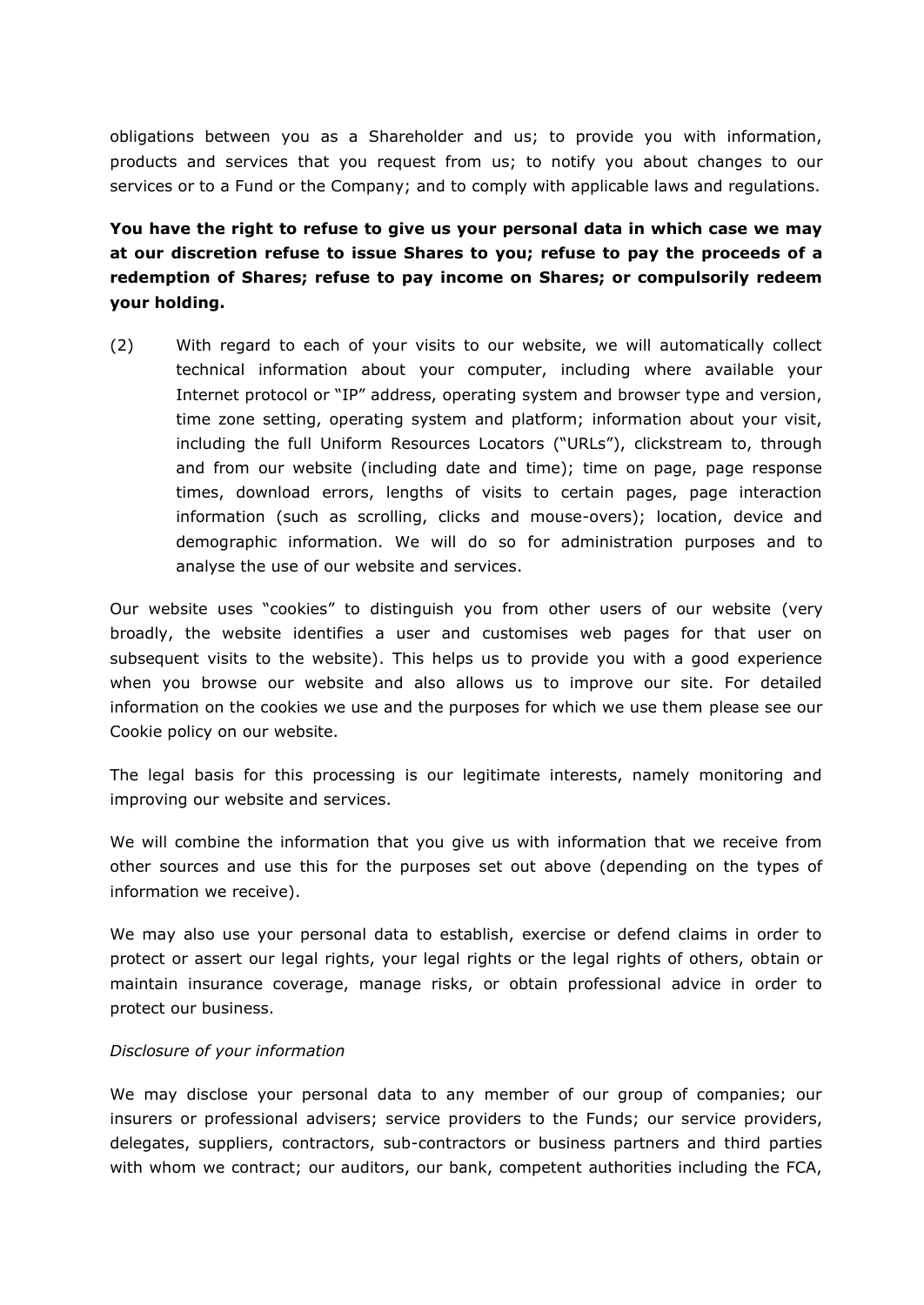tax authorities, courts and other bodies for reporting or as otherwise required by law; technical advisers or analytics and search engine providers that assist us in the improvement and optimisation of our website; credit reference agencies or other risk management agencies; third parties that provide security, email security, data governance, archiving and other information technology support services; any third party that you ask us to share your personal data with.

We may disclose your personal data to third parties in the event we sell or purchase a business or assets; if we are acquired by a third party; or where we are under a duty to disclose or share your personal data in order to comply with any legal or regulatory obligation; or in order to enforce or apply the terms of use of our website (which can be found on our website) and other agreements; or to protect our rights, property, or safety, or that of our customers, or others.

#### *International transfers of your personal data*

Your personal data may be transferred to the auditor, registrar, transfer agent, administrator, depositary, custodian or investment manager of a Fund or the Company; or to the sponsor, distributor, or third party data providers in relation to a Fund; or to a third party with whom we contract; any of whom may be located in the European Economic Area ("**EEA**").

The Data Protection Requirements place restrictions on transferring data outside of the EEA. Transfers to a third country or to an international organisation may only take place if the data being transferred is subject to an adequate level of protection. If we or our service providers need to share your personal data with a recipient outside the EEA, we will ensure that appropriate safeguards are in place including: model clauses that have been approved by the European Commission; a code of conduct or other certified mechanisms such as binding contractual rules. Your personal data may be transferred to third parties that we or our service providers use including certain banks that we or our service providers use or certain companies that provide certain services to our service providers such as the registrar of the Fund. Such third parties include: a company located in India that provides operational support services, a company based in the USA that provides information technology security services, and a company based in the USA (but which has affiliates in multiple locations) that provides customer services software.

# *Retention and deletion of your personal data*

We will not keep your personal data longer than is necessary for the purpose that we process it or for any purpose. We will generally retain your personal data for a minimum of 7 years, or for such period as is necessary for compliance with a legal obligation to which we are subject, or in order to protect your vital interests or the vital interests of another natural person.

# *Rights of an individual*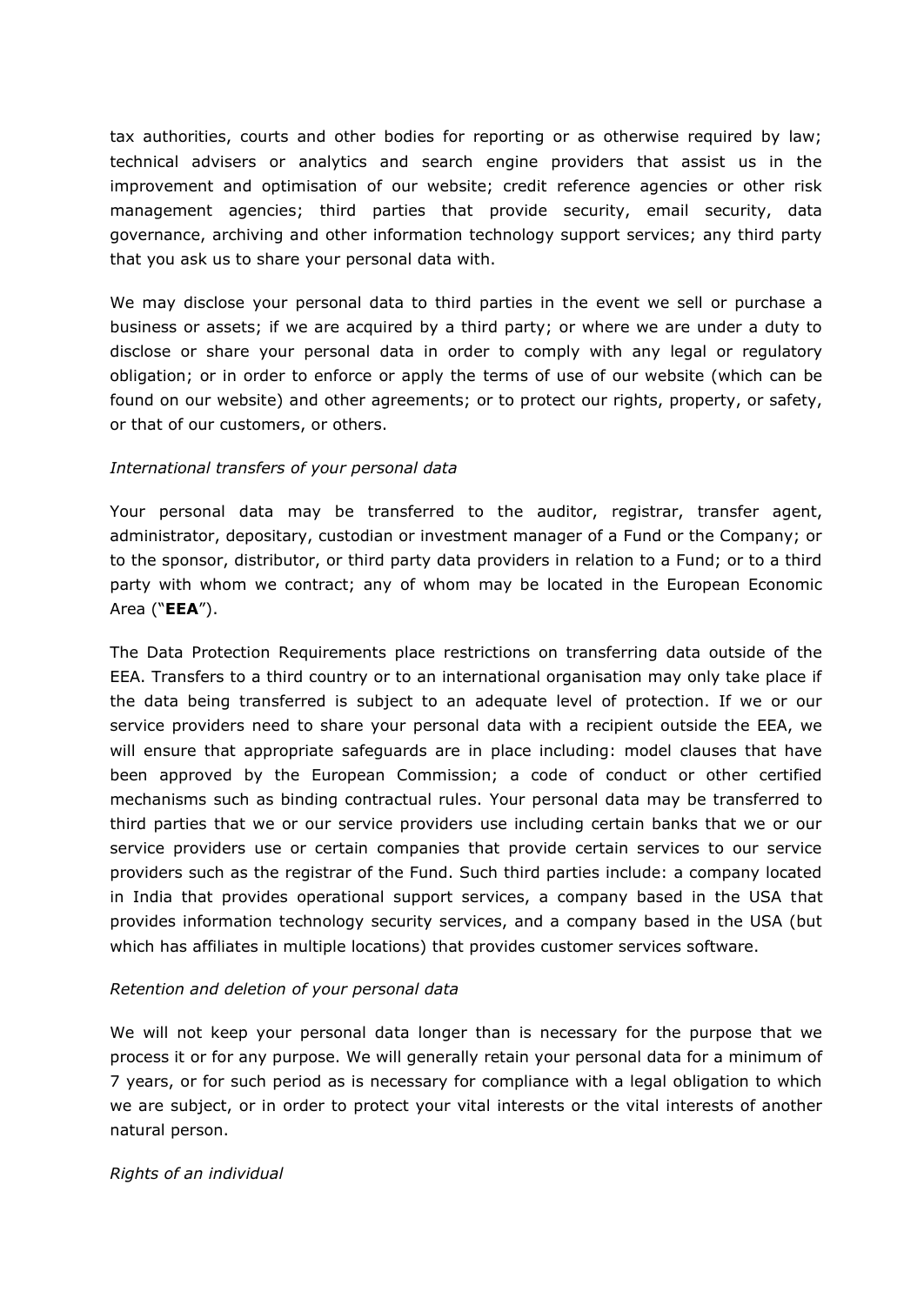As an individual, you have certain rights under the Data Protection Requirements. These include: (a) the right of access (b) the right to rectification (c) the right to erasure (d) the right to restrict processing (e) the right to object to processing (f) the right to data portability (g) the right to complain to a supervisory authority, and (h) the right to withdraw consent. Some of the rights are complex and only apply in specific circumstances. Further details are set out in the privacy policy published on our website.

### *Our details*

You can contact us or our Data Protection Officer regarding the Data Protection Requirements or our privacy policy:

- (a) by post, to **Mains of Orton, Orton, Moray, IV32 7QE;** or
- (b) by telephone, on 01343 880 344 or the contact number published on our website from time to time.

Further information is available on our website.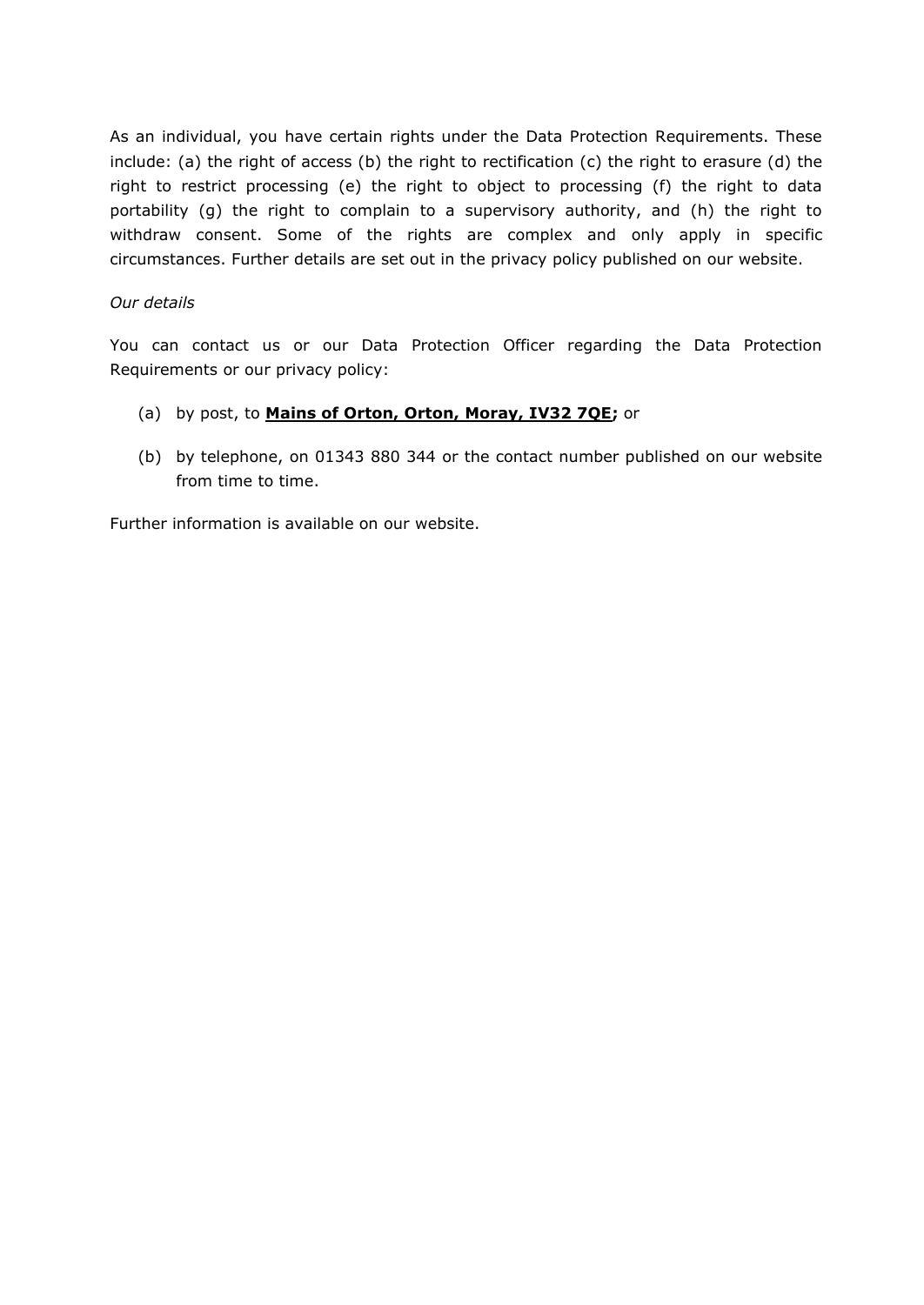#### 1. **DEFINITIONS**

"ACD" or "VT" Valu-Trac Investment Management Limited, the authorised corporate director of the Company;

**"ACD Agreement"** an agreement between the Company and the ACD;

**"Administrator"** Valu-Trac Investment Management Limited, or such other entity as is appointed to act as administrator to the Company from time to time;

**"Approved Bank"** (in relation to a bank account opened by the Company):

- (a) if the account is opened at a branch in the United Kingdom:
	- (i) the Bank of England; or
	- (ii) the central bank of a member state of the OECD; or
	- (iii) a bank; or
	- (iv) a building society; or
	- (v) a bank which is supervised by the central bank or other banking regulator of a member state of the OECD; or

(b) if the account is opened elsewhere:

(i) a bank in (a); or

- (ii) a credit institution established in an EEA State other than in the United Kingdom and duly authorised by the relevant Home State Regulator; or
- (iii) a bank which is regulated in the Isle of Man or the Channel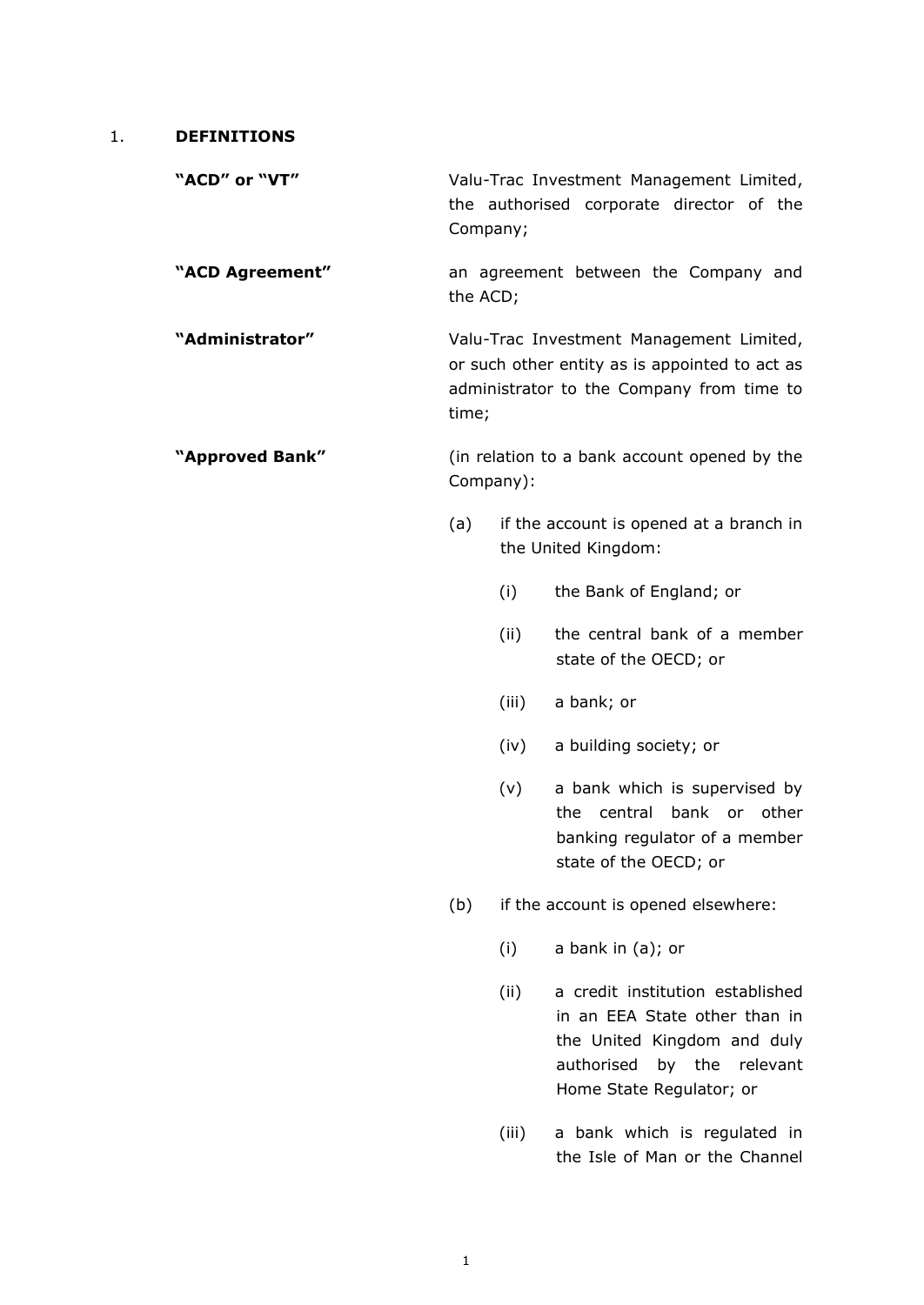#### Islands; or

(iv) a bank supervised by the South African Reserve Bank;

**"Auditor"** Johnston Carmichael LLP, or such other entity as is appointed to act as auditor to the Company from time to time;

**"Business Day" any day which is not a Saturday, Sunday or** a public holiday on which banks are ordinarily open for business in the City of London;

**"Class" or "Classes"** in relation to Shares, means (according to the context) all of the Shares related to a single Fund or a particular class or classes of Share related to a single Fund;

**"COLL"** refers to the appropriate chapter or rule in the COLL Sourcebook;

**"the COLL Sourcebook"** the Collective Investment Schemes Sourcebook issued by the FCA, as amended from time to time;

**"Company"** VT Argonaut Funds;

**"Conversion"** The Conversion of Shares in one Class in a Fund to Shares of another Class in the same Fund and "Convert" shall be construed accordingly;

**"Custodian"** RBC Investor Services Trust (UK Branch) or such other entity as is appointed to act as custodian;

**"Cut Off Point"** the point prior to which orders to buy, sell or switch Shares must be received by the Administrator in order for them to be actioned at the next Valuation Point and details of which are set out for each Fund (if relevant) in Appendix I;

**"Dealing Day"** Monday to Friday except for (unless the ACD otherwise decides) a bank or public holiday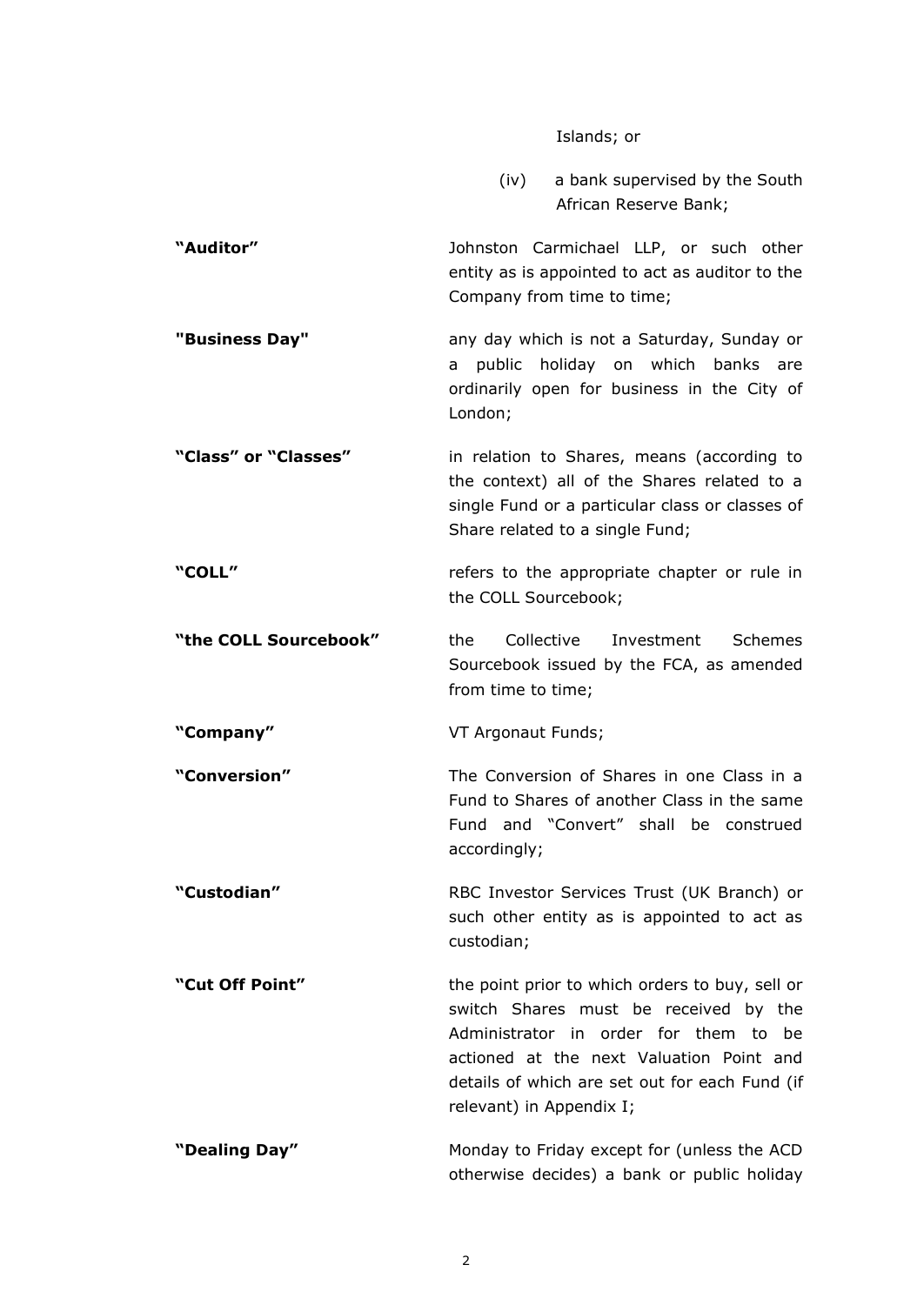|                                              | in England and Wales and any other days<br>declared by the ACD to be a non- Dealing<br>Day);                                                                                                                                                                                                                         |  |  |  |  |  |
|----------------------------------------------|----------------------------------------------------------------------------------------------------------------------------------------------------------------------------------------------------------------------------------------------------------------------------------------------------------------------|--|--|--|--|--|
| "Depositary"                                 | NatWest Trustee and Depositary Services<br>Limited, or such other entity as is appointed<br>to act as depositary of the Company;                                                                                                                                                                                     |  |  |  |  |  |
| "Director" or "Directors"                    | the directors of the Company from time to<br>time (including the ACD);                                                                                                                                                                                                                                               |  |  |  |  |  |
| "EEA State"                                  | a member state of the European Union and<br>any other state which is within the European<br>Economic Area;                                                                                                                                                                                                           |  |  |  |  |  |
| "Efficient Portfolio<br>Management" or "EPM" | as defined in paragraph 11 of Appendix III;                                                                                                                                                                                                                                                                          |  |  |  |  |  |
| "Eligible Institution"                       | one of certain eligible institutions as defined<br>in the glossary of definitions to the FCA<br>Handbook;                                                                                                                                                                                                            |  |  |  |  |  |
| "the FCA"                                    | the Financial Conduct Authority or any other<br>regulatory body which may assume<br>its:<br>regulatory responsibilities from time to time;                                                                                                                                                                           |  |  |  |  |  |
| "the FCA Handbook"                           | the FCA Handbook of Rules and Guidance, as<br>amended from time to time;                                                                                                                                                                                                                                             |  |  |  |  |  |
| "FCA PRN"                                    | the FCA's product reference number for the<br>Company of one of its sub-funds;                                                                                                                                                                                                                                       |  |  |  |  |  |
| "Fund" or "Funds"                            | a sub-fund of the Company (being part of<br>the Scheme Property of the Company which<br>is pooled separately) to which specific assets<br>and liabilities of the Company may<br>be<br>allocated<br>and<br>which<br>invested<br>is<br>in.<br>accordance with the investment objective<br>applicable to such sub-fund; |  |  |  |  |  |
| "Instrument of                               | instrument of incorporation of the<br>the                                                                                                                                                                                                                                                                            |  |  |  |  |  |
| Incorporation"                               | Company as amended from time to time;                                                                                                                                                                                                                                                                                |  |  |  |  |  |
| "Investment Manager"                         | Argonaut<br>Partners<br>LLP,<br>Capital<br>the<br>investment manager to the ACD in respect of                                                                                                                                                                                                                        |  |  |  |  |  |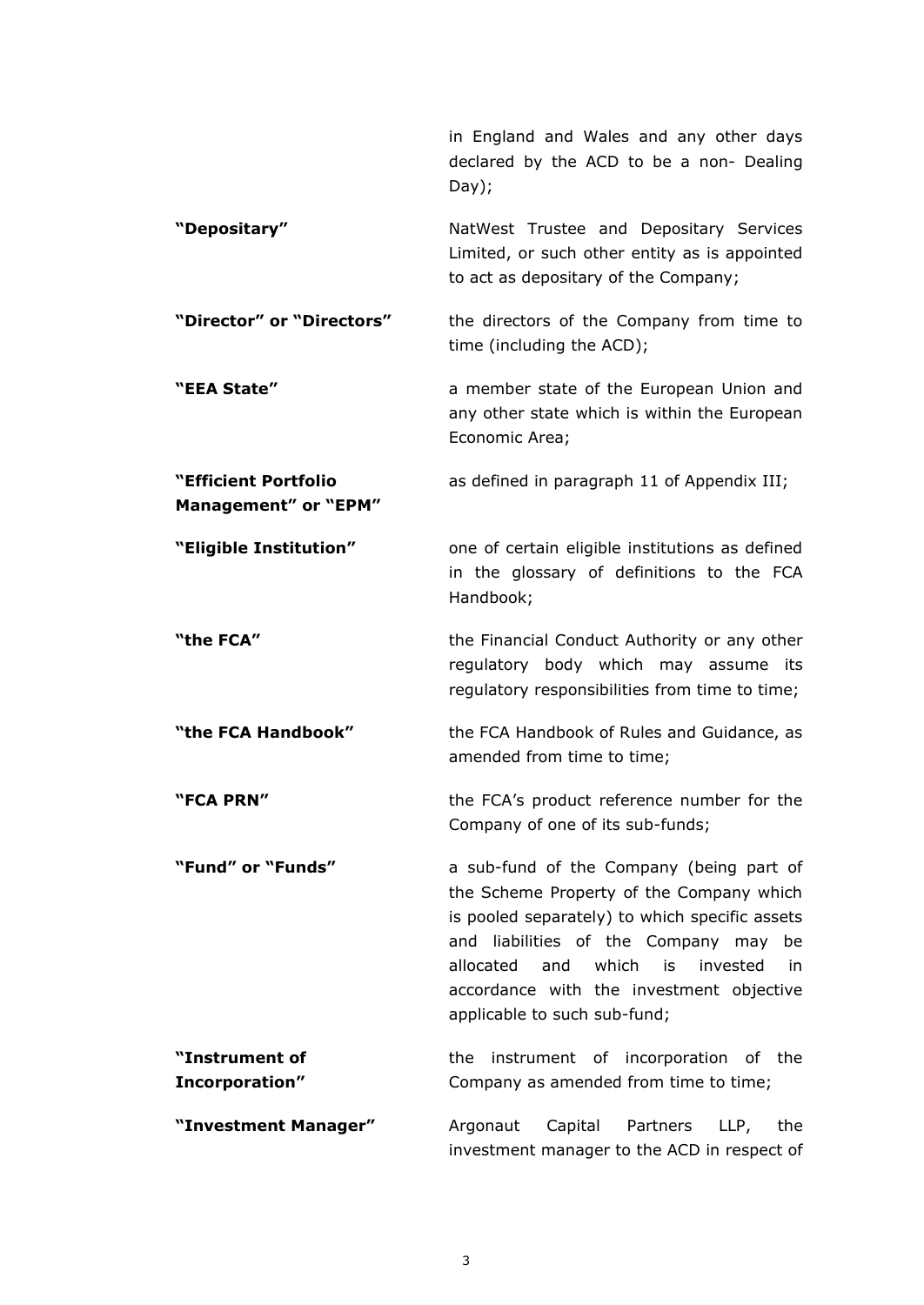the Company;

**"ISA"** an individual savings account under The Individual Savings Account Regulations 1998 (as amended);

**"Net Asset Value" or "NAV"** the value of the Scheme Property of the Company or of any Fund (as the context may require) less the liabilities of the Company (or of the Fund concerned) as calculated in accordance with the Instrument of Incorporation;

**"OEIC Regulations"** the Open-Ended Investment Companies Regulations 2001 as amended or re-enacted from time to time;

**"Platform"** a fund supermarket or wrap arrangement which falls within the definition of Platform Service in the FCA Handbook, as arranging and safeguarding and administering assets and distributing retail investment products which are offered to retail clients by more than one product provider;

**"Register"** the register of Shareholders of the Company;

**"Registrar"** Valu-Trac Investment Management Limited, or such other entity as is appointed to act as registrar to the Company from time to time;

**"Regulated Activities Order"** the Financial Services and Markets Act 2000 (Regulated Activities) Order 2001 (SI 2001/544) as amended from time to time;

**"Regulations"** the OEIC Regulations and the FCA Handbook (including the COLL Sourcebook);

**"OEIC Regulations"** the Open-Ended Investment Companies Regulations 2001 as amended or replaced from time to time;

**"Operational Currencies"** the various currencies in which a Fund's underlying investments are denominated;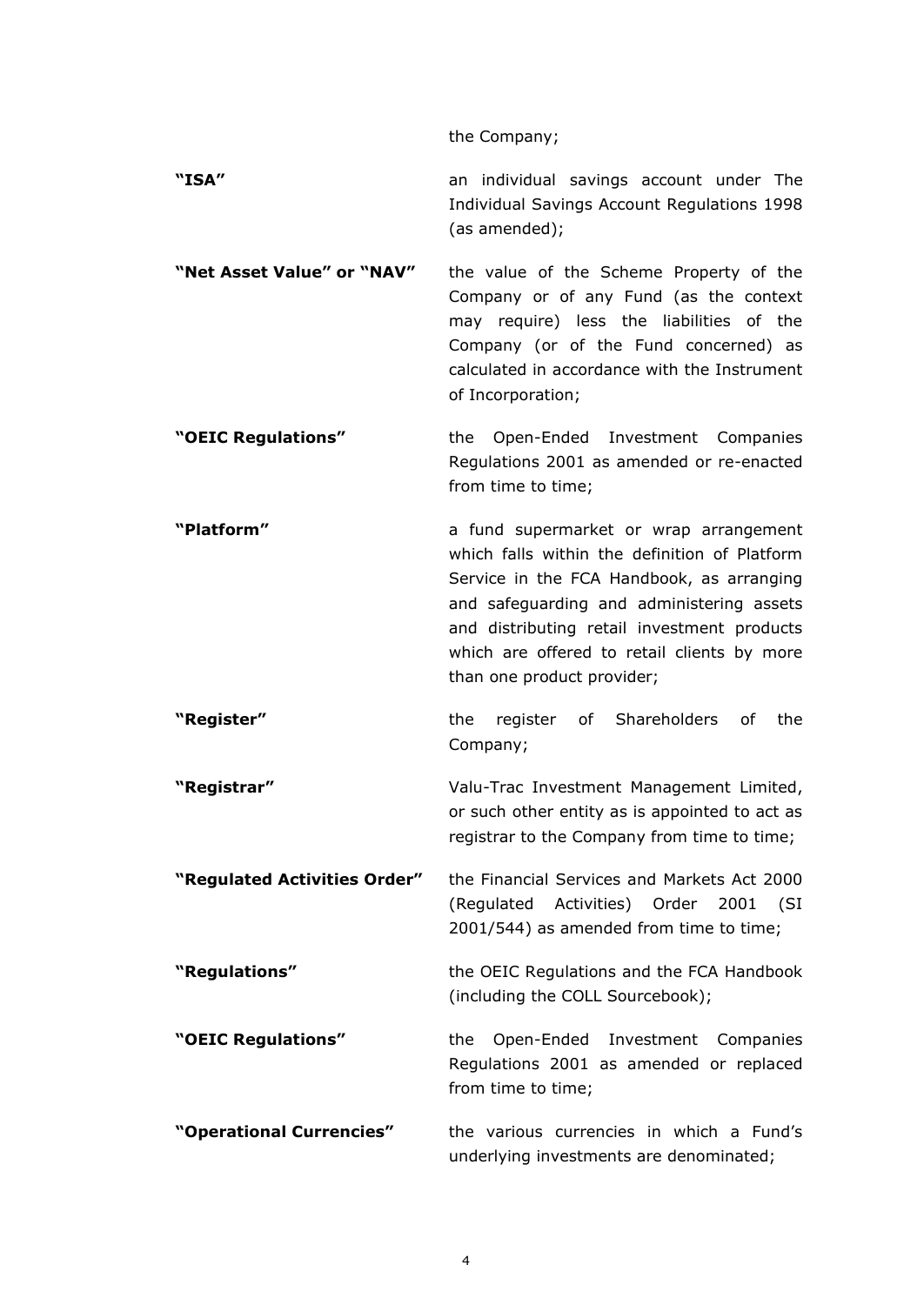| "Scheme Property" |                                          |  |  |  |                                          | the scheme property of the Company |  |  |
|-------------------|------------------------------------------|--|--|--|------------------------------------------|------------------------------------|--|--|
|                   |                                          |  |  |  | required under the COLL Sourcebook to be |                                    |  |  |
|                   | given for safekeeping to the Depositary; |  |  |  |                                          |                                    |  |  |
|                   |                                          |  |  |  |                                          |                                    |  |  |

"**SDRT"** stamp duty reserve tax;

**"Share" or "Shares"** a share or shares in the Company (including larger denomination shares, and smaller denomination shares equivalent to one ten thousandth of a larger denomination share);

**"Shareholder"** a holder of registered Shares in the Company;

**"Stock Lending Agent"** […];

**"Switch"** the exchange where permissible of Shares of

**"UCITS Directive"** the European Parliament and Council Directive of 13 July 2009 on the coordination of laws, regulations and administrative provisions relating to undertakings for collective investments in transferable securities (UCITS) (No. 2009/65/EC) (as amended from time to time);

one Fund for Shares of another Fund and "Switching" shall be construed accordingly;

**"UCITS scheme"** a collective investment scheme such as the Company which complies with the UCITS Directive and therefore has certain passporting rights under that directive;

**"US Persons"** any citizen or resident of the United States of America, its territories and possessions including the State and District of Columbia and all areas subject to its jurisdiction (including the Commonwealth of Puerto Rico), any corporation, trust, partnership or other entity created or organised in or under the laws of the United States of America, any state thereof or any estate or trust the income of which is subject to United States federal income tax, regardless of source. The expression also includes any person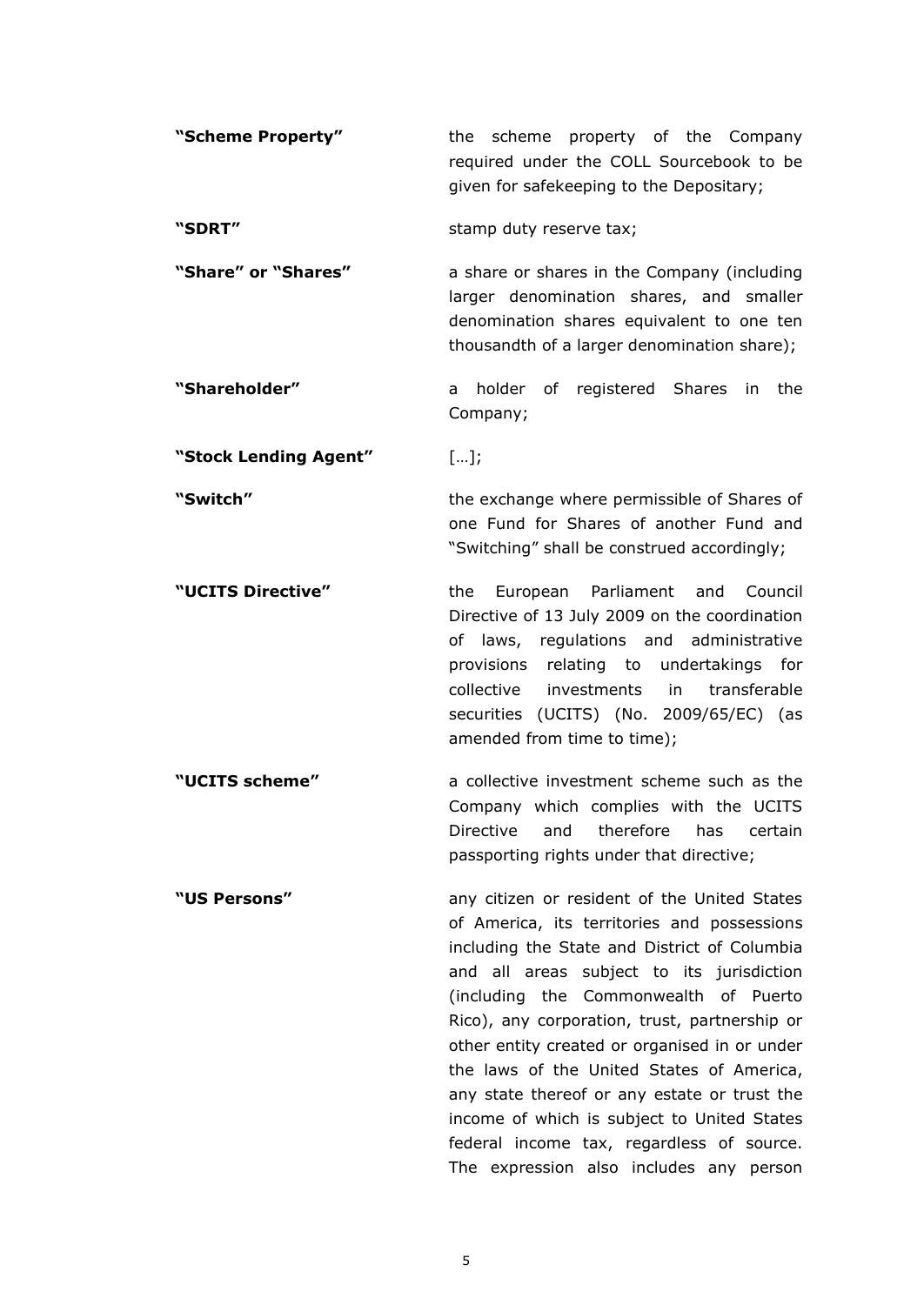falling within the definition of the term "U.S. Person" under Regulation S promulgated under the United States Securities Act of 1933;

**"Valuation Point"** the point, whether on a periodic basis or for a particular valuation, at which the ACD carries out a valuation of the Scheme Property for the Company or a Fund (as the case may be) for the purpose of determining the price at which Shares of a Class may be issued, cancelled or redeemed. For details of the Valuation Point of a Fund please see Appendix I;

**"VAT"** UK value added tax.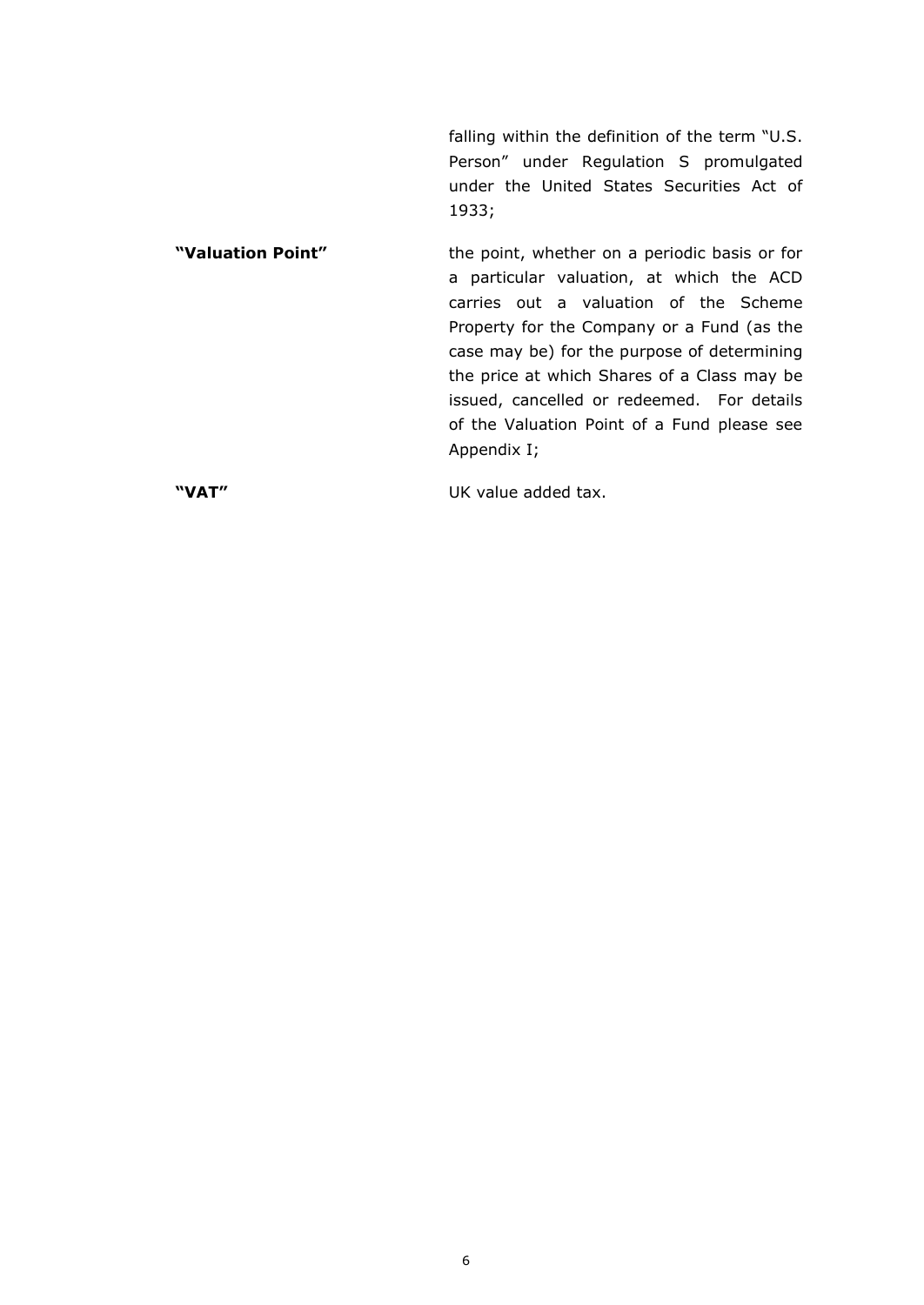# 2. **DETAILS OF THE COMPANY**

### 2.1 **General**

2.1.1 VT Argonaut Funds (the Company) is an investment company with variable capital incorporated in England and Wales under registered number IC000943 and authorised by the FCA with effect from 12 March 2012. The FCA product reference number is 576956. The Company has been certified by the FCA as complying with the conditions necessary for it to enjoy the rights conferred by the UCITS Directive. The Company has an unlimited duration.

Shareholders are not liable for the debts of the Company.

The ACD is also the authorised corporate director of certain other openended investment companies and authorised fund manager of certain authorised unit trusts details of which are set out in Appendix IV.

### 2.1.2 **Head Office**

The head office of the Company is at Level 13 Broadgate Tower, 20 Primrose Street, London, EC2A 2EW.

# 2.1.3 **Address for Service**

The head office is the address of the place in the UK for service on the Company of notices or other documents required or authorised to be served on it.

# 2.1.4 **Base Currency**

The base currency of the Company and each Fund is Pounds Sterling.

#### 2.1.5 **Share Capital**

Maximum £100,000,000,000

Minimum £1

Shares have no par value. The Share capital of the Company at all times equals the sum of the Net Asset Values of each of the Funds.

Shares in the Company may be marketed in other Member States and in countries outside the European Union and European Economic Area, subject to the Regulations, and any regulatory constraints in those countries, if the ACD so decides.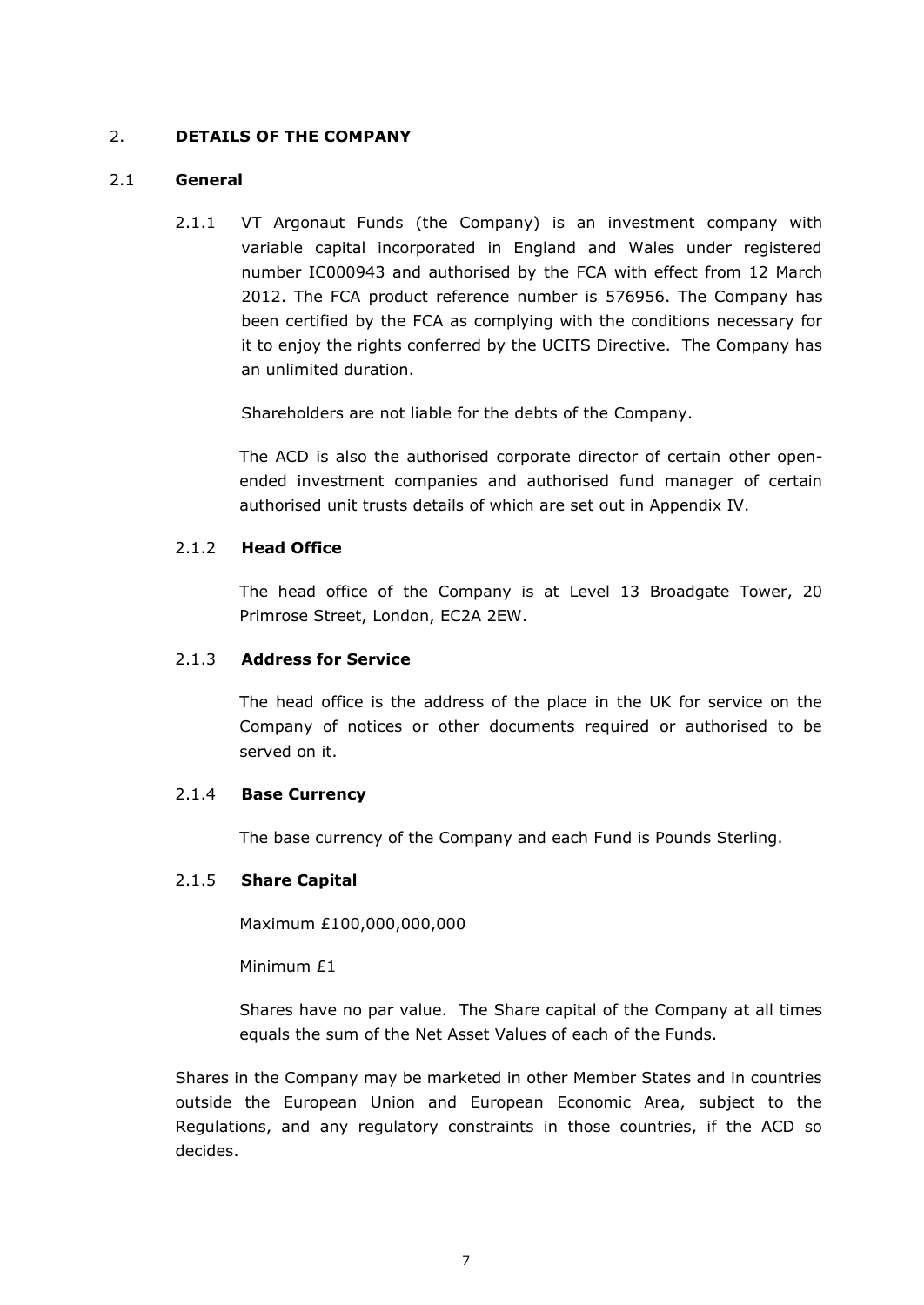Each of the Funds of the Company is designed and managed to support longerterm investment and active trading is discouraged. Short-term or excessive trading into and out of a Fund may harm performance by disrupting portfolio management strategies and by increasing expenses. The ACD may at its discretion refuse to accept applications for Conversion, or Switching of, Shares, especially where transactions are deemed disruptive, particularly from possible market timers or investors who, in its opinion, have a pattern of short-term or excessive trading or whose trading has been or may be disruptive to the Funds. For these purposes, the ACD may consider an investor's trading history in the Funds or other funds managed by ACD and accounts under common ownership or control.

# 2.2 **The Structure of the Company**

# 2.2.1 **The Funds**

The Company is structured as an umbrella company, in that different Funds may be established from time to time by the ACD with the approval of the FCA. On the introduction of any new Fund or Class, a revised prospectus will be prepared setting out the relevant details of each Fund or Class.

The Company is a UCITS scheme.

The assets of each Fund will be treated as separate from those of every other Fund and will be invested in accordance with the investment objective and investment policy applicable to that Fund. Investment of the assets of each of the Funds must comply with the COLL Sourcebook and the investment objective and policy of the relevant Fund. Details of the Funds, including their investment objectives and policies, are set out in Appendix I.

The eligible securities markets and eligible derivatives markets on which the Funds may invest are set out in Appendix II. A detailed statement of the general investment and borrowing restrictions in respect of each type of Fund is set out in Appendix III.

Each Fund has a specific portfolio to which that Fund's assets and liabilities are attributable. So far as the Shareholders are concerned, each Fund is treated as a separate entity. Shareholders are not liable for the debts of the Company. A Shareholder is not liable to make any further payment to the Company after he has paid the price on purchase of the Shares.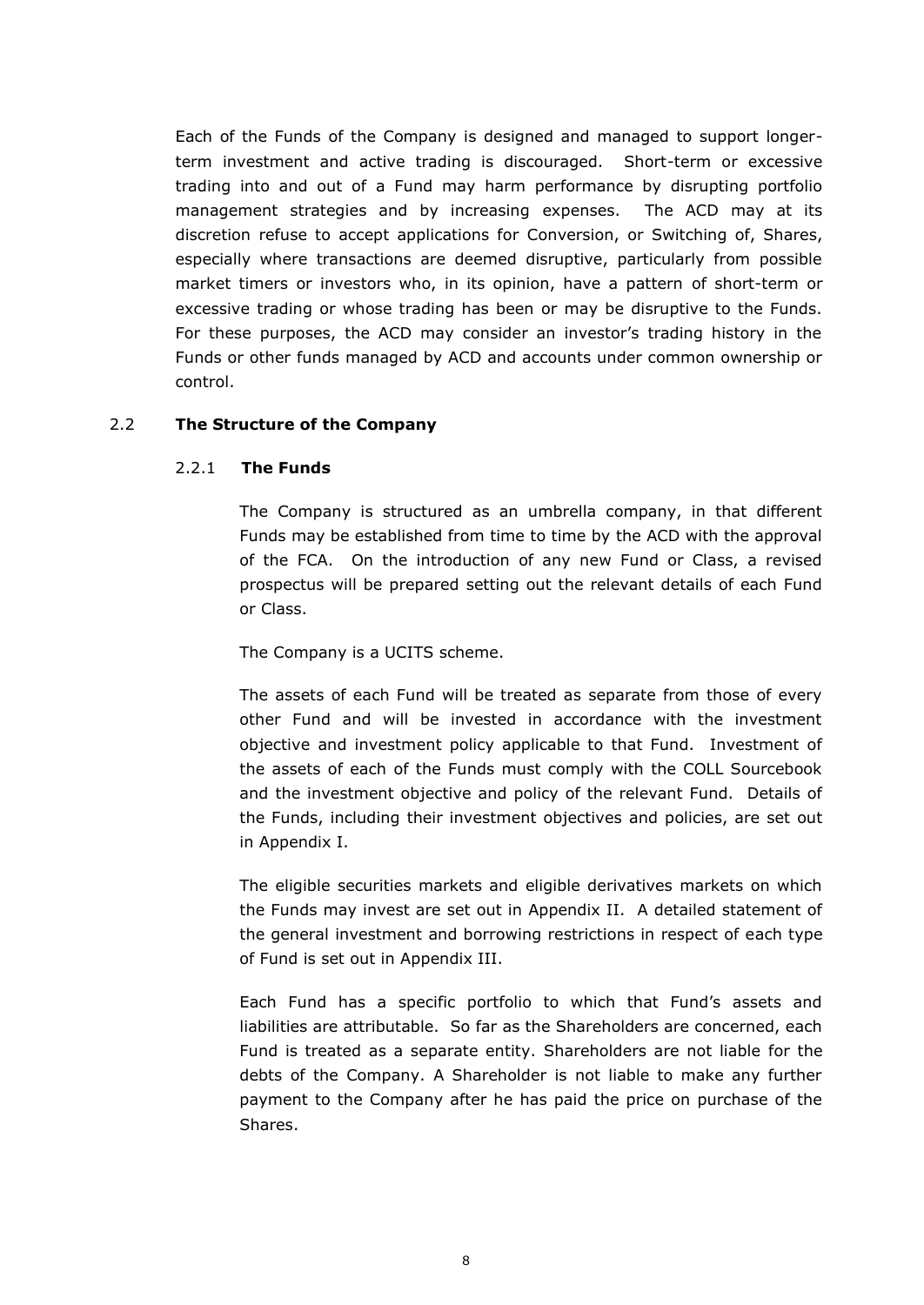Investors should note that the Company's Funds are segregated portfolios of assets and, accordingly, the assets of a Fund belong exclusively to that Fund, and shall not be used or made available to discharge (directly or indirectly) the liabilities of, or claims against, any other person or body, including the Company or any other Fund, and shall not be available for any such purpose.

Subject to the above, each Fund will be charged with the liabilities, expenses, costs and charges of the Company attributable to that Fund, and within each Fund charges will be allocated between Classes in accordance with the terms of issue of Shares of those Classes. Any assets, liabilities, expenses, costs or charges not attributable to a particular Fund may be allocated by the ACD in a manner which it believes is fair to the Shareholders generally. This will normally be pro rata to the Net Asset Value of the relevant Funds.

In certain circumstances the Company may sue and be sued in respect of a particular Fund and may exercise rights of set-off in relation to that Fund.

Whilst the provisions of the OEIC Regulations provide for segregated liability between Funds, the concept of segregated liability is relatively new and, these provisions have yet to be tested in the Courts. Accordingly, where claims are brought by local creditors in foreign courts or under foreign law contracts, it is not yet known whether a foreign court would give effect to the segregated liability and cross-investment provisions contained in the OEIC Regulations. Therefore, it is not possible to be certain that the assets of a Fund will always be completely insulated from the liabilities of another Fund of the Company in every circumstance.

#### 2.2.2 **Shares**

#### **Classes of Shares within the Funds**

Shares will be issued in larger and smaller denominations. There are 10,000 smaller denomination Shares to each larger Share. Smaller denomination Shares represent what, in other terms, might be called fractions of a larger Share and have proportionate rights.

Shares have no par value and, within each Class in each Fund subject to their denomination, are entitled to participate equally in the profits arising in respect of, and in the proceeds of, the liquidation of the Company or termination of a relevant Fund. Shares do not carry preferential or preemptive rights to acquire further Shares.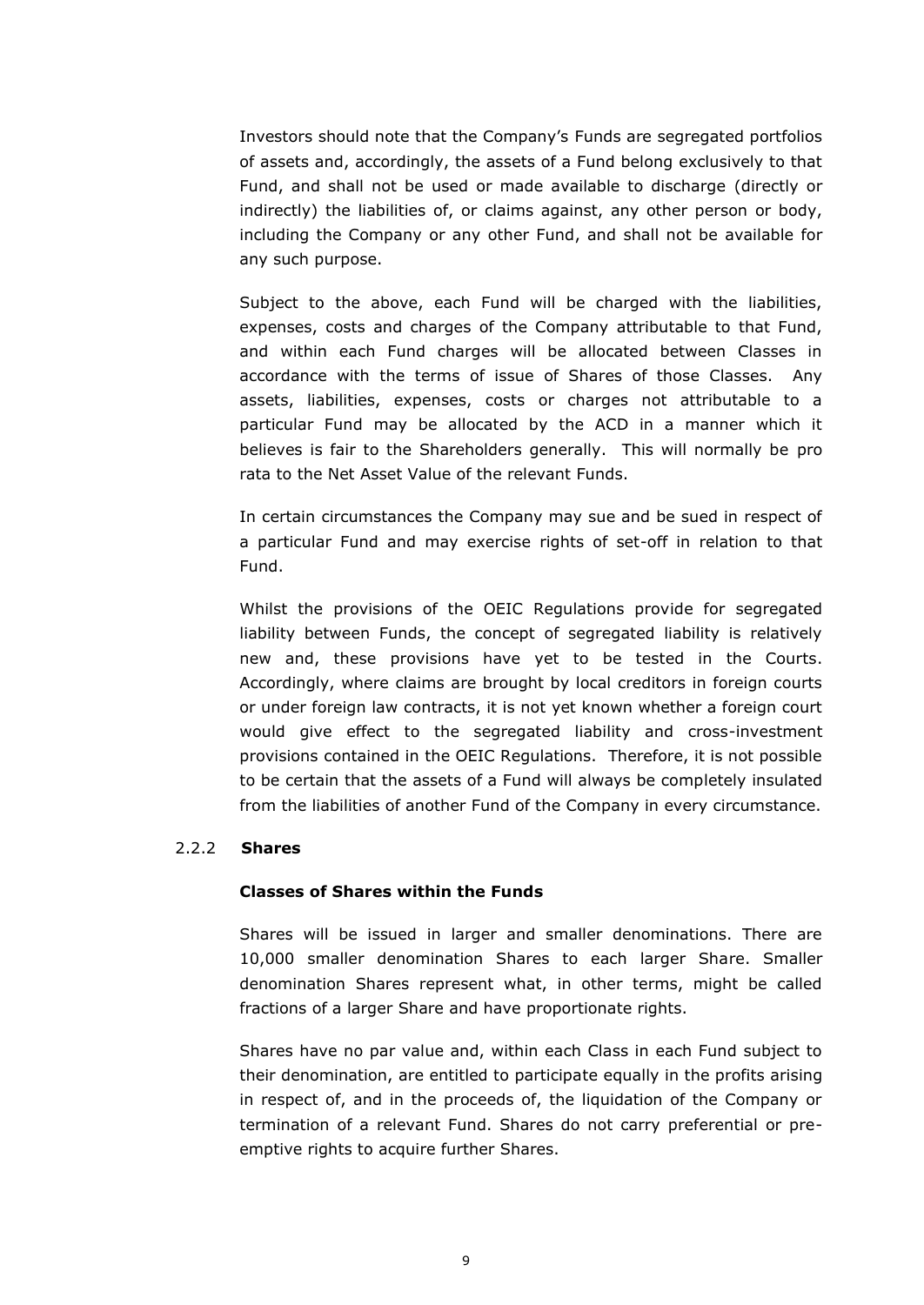Further Classes of Share may be established from time to time by the ACD with the approval of the FCA, the agreement of the Depositary and in accordance with the Instrument of Incorporation. On the introduction of any new Fund or Class, either a revised prospectus or a supplemental prospectus will be prepared, setting out the details of each Fund or Class.

The currency for each new Class of Shares will be determined at the date of creation and set out in the prospectus issued in respect of the new Class of Shares.

The Instrument of Incorporation allows hedged currency Share Classes to be issued in each Fund. Currently only the following Funds have hedged currency Share Classes as detailed below.

The current hedged currency share classes are shown in Appendix I to this Prospectus.

At Share Class level, the ACD may, but is not obliged to do so, for efficient portfolio management purposes, conduct currency hedging transactions in order to hedge, some or all of the currency exposure between a Fund's Operational Currencies and the currency in which that Share Class is denominated. The benefit and cost of such transactions shall accrue solely to the investors in such Share Class and the Net Asset Value per Share of that Share Class shall be increased/reduced as the case may be by the benefit/cost of any such hedging transactions. The value of such Share Class expressed in the currency of the Share Class will still be subject to exchange rate risk in relation to the currency which a Shareholders uses (i.e. where this is not the same as the currency in which the hedged share class is denominated).

The adoption of a currency hedging strategy may substantially limit holders of the hedged Share Class from benefiting if the denominated currency of the hedged Share Class falls against the Operational Currencies of the Fund. All costs and gains/losses of such hedging transactions will accrue solely to the holders of the hedged Share Class. Any hedging into the currency of the hedged Share Class will not exceed the pro rata holding of the Operational Currencies of the relevant Fund and accordingly will not exceed 100% of the Net asset value of the relevant Share Class. Shareholders should note that, because there is no obligation to undertake hedging transaction in respect of the hedged Share Classes, they may not be completely protected from any adverse fluctuations between the currency in which it is denominated and the Fund's Operational Currencies. Shareholders should note that hedged Share Classes are still exposed to foreign currency risks where hedging transactions, back to the Operational Currencies, are not in place in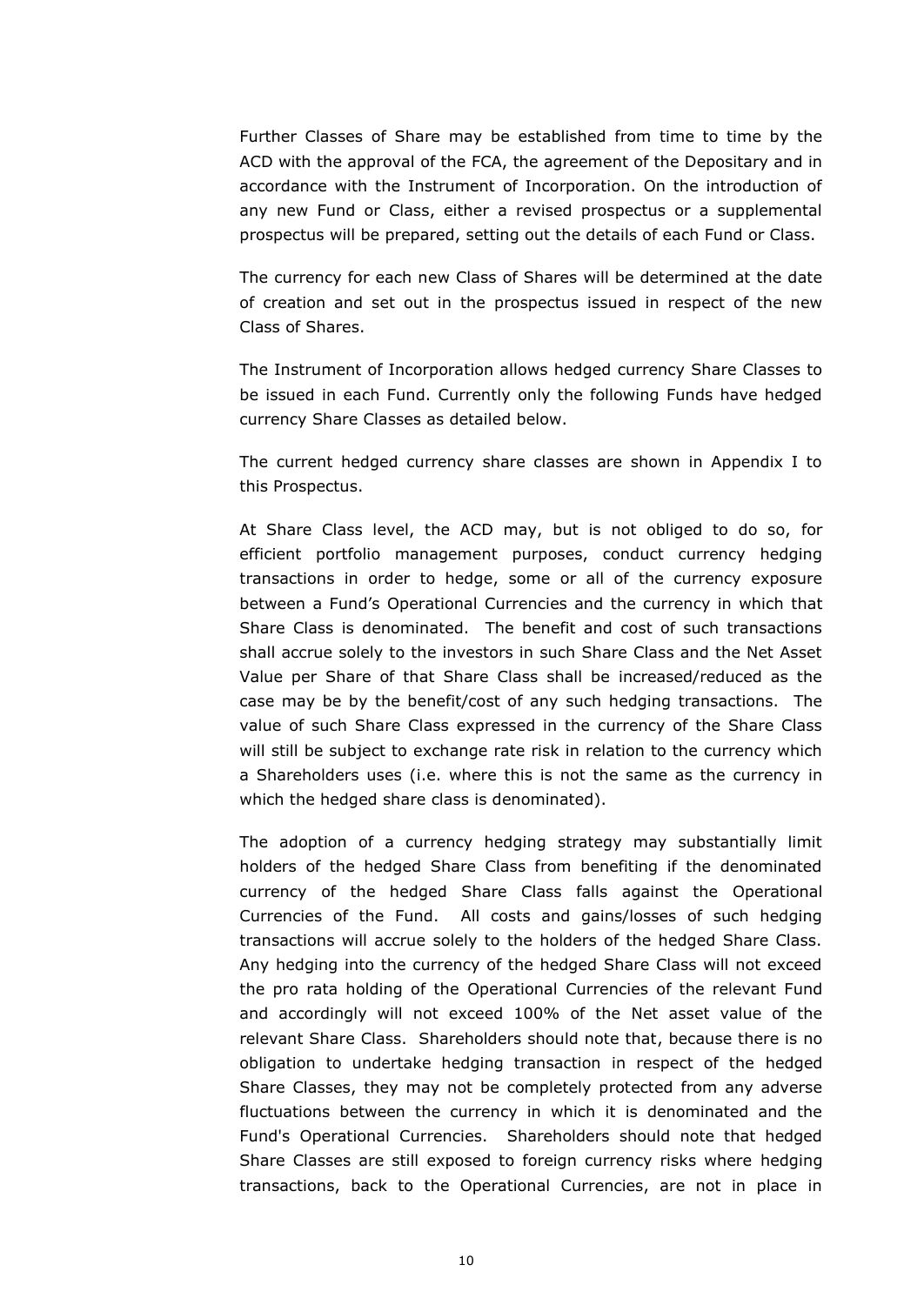respect of some or all of the underlying investments in the Fund where they are denominated in a currency other than the Share Class currency.

The ACD may use currency forwards, currency futures, currency option transactions, currency swaps, currency hedging with interest rate or equity swap transactions (or such other instruments as are permitted under Appendix III).

The net proceeds from subscriptions to a Fund will be invested in the specific pool of assets constituting that Fund.

To the extent that any Scheme Property of the Company, or any assets to be received as part of the Scheme Property, or any costs, charges or expenses to be paid out of the Scheme Property, are not attributable to one Fund only, the ACD will allocate such Scheme Property, assets, costs, charges or expenses between Funds in a manner which is fair to all Shareholders of the Company.

Shares in the Company are not currently listed on any investment exchange.

Class A Retail Shares (currency hedged or unhedged) in any Fund are available to any investor except for an investor who invests through a Platform or who is advised in relation to their subscription for Shares on or after 31 December 2012.

Class R Shares (currency hedged or unhedged) in any Fund are only available to investors who subscribe for Shares at any time through a Platform or who is advised in relation to their subscription for Shares on or after 31 December 2012.

Class I Shares (currency hedged or unhedged) in any Fund are available to any investor who has not received advice and does not invest through a Platform and who can satisfy the minimum investment level.

Class A (Euro) Retail Shares (currency hedged or unhedged) in any Fund are available to investors who wish to invest in the relevant Fund in Euros.

Class I (Euro) (currency hedged) Institutional Shares are available to investors who wish to invest in the relevant Fund in Euros and who can satisfy the minimum investment level.

Class I (USD) (currency hedged) Institutional Shares are available to investors who wish to invest in the relevant Fund in US Dollars and who can satisfy the minimum investment level.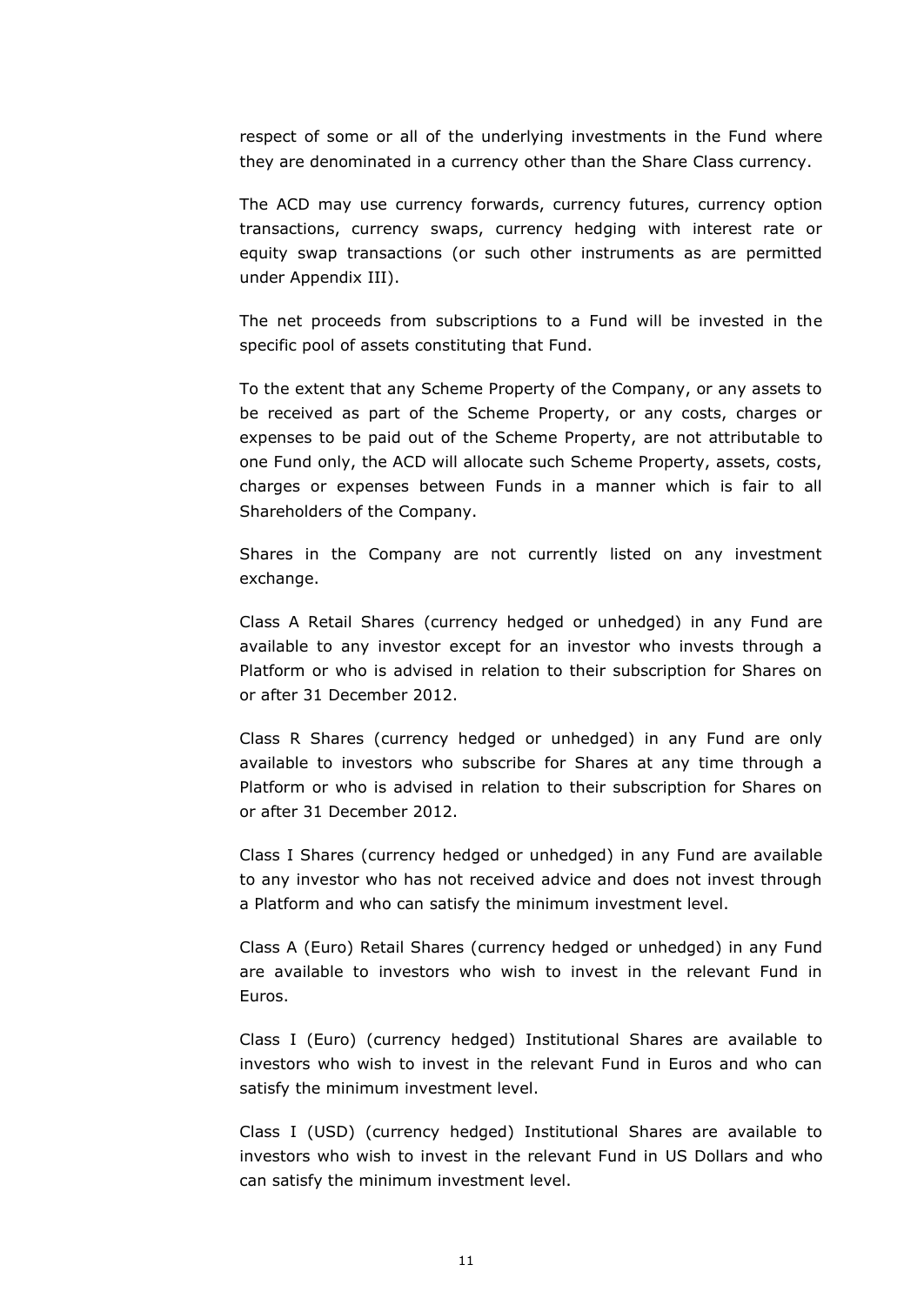Details of which of the Share Classes are presently available in each Fund are set out in Appendix I.

A Regular Savings Plan is available for certain Funds. Details of the relevant Funds are set out in Appendix I.

Holders of income Shares are entitled to be paid the distributable income attributed to such Shares on any relevant interim and annual allocation dates.

Holders of accumulation Shares are not entitled to be paid the income attributed to such Shares, but that income is automatically transferred to (and retained as part of) the capital assets of the relevant Fund on the relevant interim and/or annual accounting dates. This is reflected in the price of an accumulation Share.

The Instrument of Incorporation allows income and accumulation Shares to be issued. Income Shares are Shares in respect of which income allocated to them is distributed periodically to the relevant Shareholders. Accumulation Shares are shares whereby income is credited periodically to capital. In accordance with relevant tax law, distribution or allocation of income is made gross without any tax being deducted or accounted for by the Company. Full details concerning taxation may be found in section [9.](#page-71-0)

Where a Fund has different Classes, each Class may attract different charges and so monies may be deducted from the Scheme Property attributable to such Classes in unequal proportions. In these circumstances, the proportionate interests of the Classes within a Fund will be adjusted accordingly.

Shareholders are entitled (subject to certain restrictions) to Convert all of part of their Shares in a Class for Shares in another Class in the same Fund or to Switch all or part of their Shares in a Class or a Fund for Shares of another Class within the same Fund or for Shares of the same or another Class within a different Fund of the Company. Details of this Conversion and Switching facility and the restrictions are set out in paragraph [3.3](#page-25-0) "Conversion and Switching".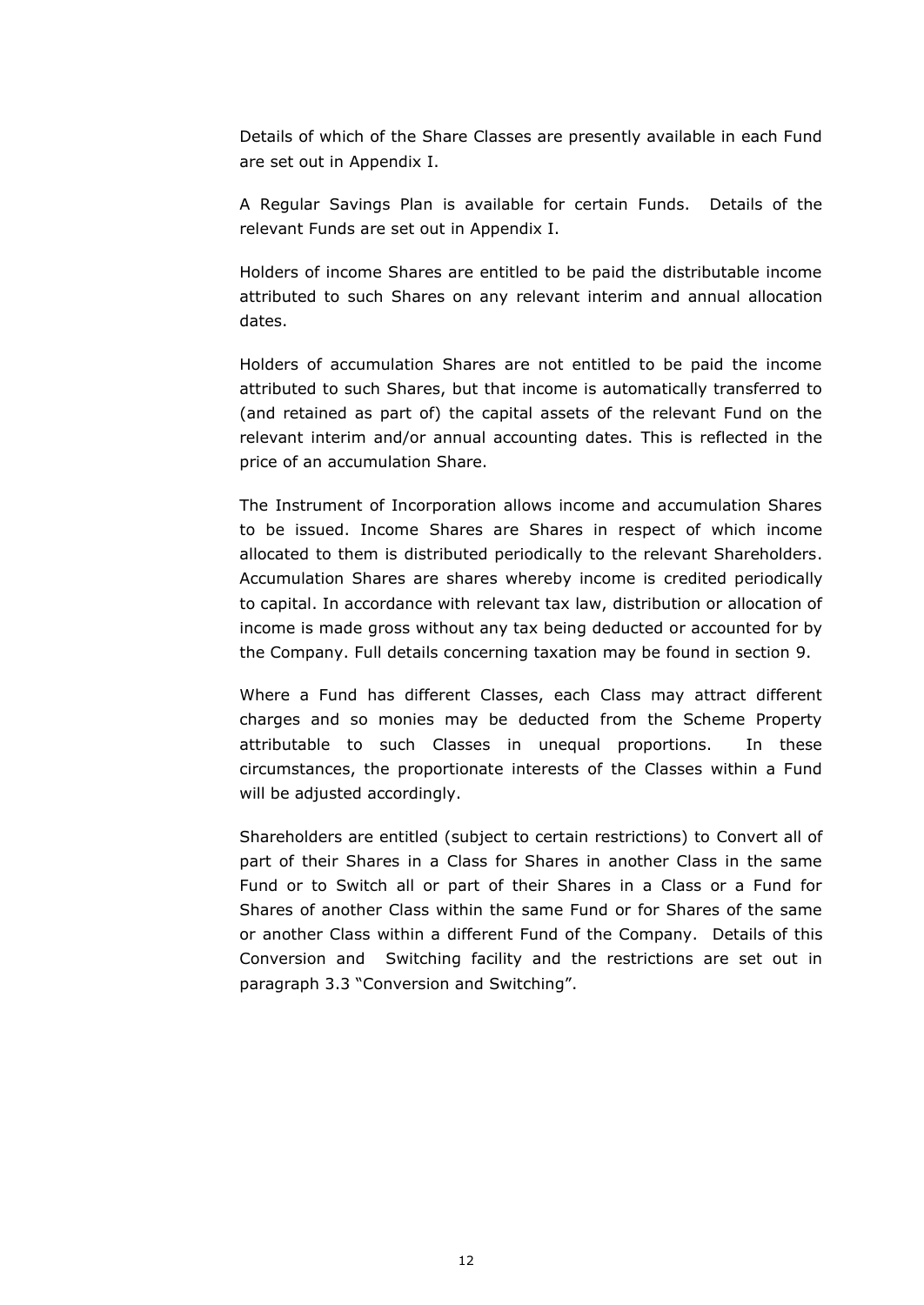# 3. **BUYING, REDEEMING, CONVERTING AND SWITCHING SHARES**

The dealing office of the ACD is normally open from 8.30 a.m. to [5].30 p.m. (London time) on each Business Day to receive postal requests for the purchase, sale and switching of Shares. The ACD may vary these times at its discretion. Requests to deal in Shares may also be made by sending clear written instructions (or an application form) to the ACD or by telephoning 01343 880344 (or such other number as published from time to time). The initial purchase must, at the discretion of the ACD, be accompanied by an application form. In addition, the ACD may from time to time make arrangements to allow Shares to be bought or sold on-line or through other communication media (electronic or otherwise).

Telephone calls and electronic communications will be recorded. The ACD will keep a copy of telephone calls and electronic communications. A copy of the record is available from the ACD on request. The records will be kept for up to five years and where requested by the FCA, for up to seven years. The ACD may also, at its discretion, introduce further methods of dealing in Shares in the future. At present, transfer of title by electronic communication is not accepted.

In its dealings in Shares of the Funds the ACD is dealing as principal The ACD may make a profit from dealing in Shares as principal. The ACD separately identifies any profits it makes as dealing as principal between 'risk free' and 'at risk' and does not retain any risk free profits arising.

In respect of some Funds, deals must be received before the relevant Cut Off Point in order to be dealt with at the next Valuation Point. Deals received after the Cut Off Point will be dealt with at the Valuation Point or the next following Dealing Day. For details of the Valuation Point and, where relevant, the Cut Off Point of a Fund, please see Appendix I.

# 3.1 **Buying Shares**

#### 3.1.1 **Procedure**

Shares may be bought directly from the ACD or through a professional adviser or other intermediary. Where permitted by the rules in the FCA Handbook, an intermediary who recommends an investment in the Company to Shareholders may be entitled to receive commission from the ACD, which may include ongoing commission based on the value of Shares held by a Shareholder. For details of dealing charges see paragraph [0](#page-27-0) below. Application forms may be obtained from the ACD.

Valid applications to purchase Shares in a Fund (received before the Cut Off Point, if appropriate) will be processed at the Share price calculated, based on the Net Asset Value per Share, at the next Valuation Point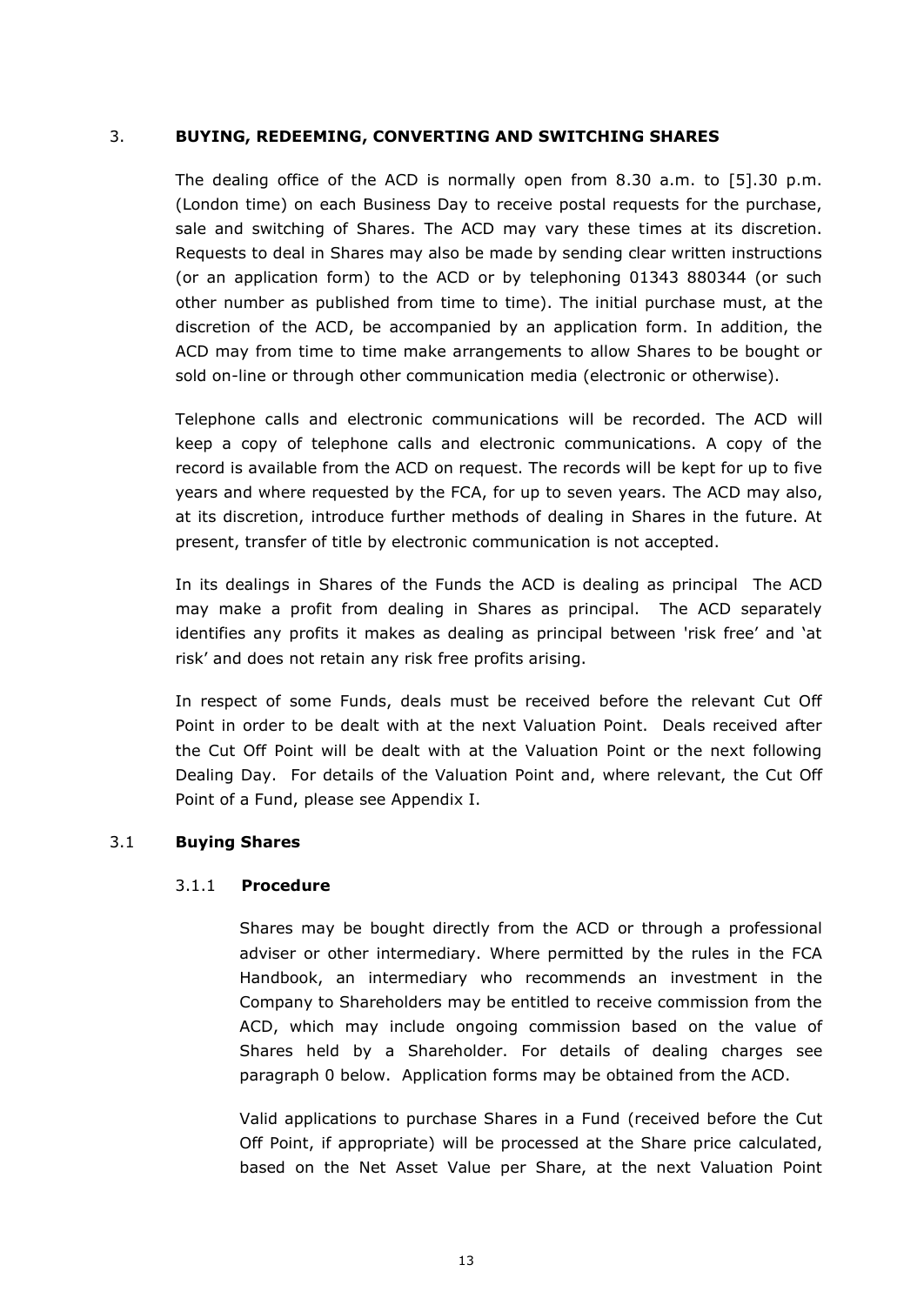following receipt of the application, except in the case where dealing in a Fund has been suspended as set out in paragraph 3.13.

The ACD, at its discretion, has the right to cancel a purchase deal if settlement is materially overdue and any loss arising on such cancellation shall be the liability of the applicant. For postal applications payment in full must accompany the instruction. At the ACD's discretion, payment for large purchases of Shares may be made by telegraphic transfer.

A purchase of Shares in writing or by telephone or any other communication media made available is a legally binding contract. Applications to purchase, once made are, except in the case where cancellation rights are applied, irrevocable. However, subject to its obligations under the Regulations, the ACD has the right to reject, on reasonable grounds relating to the circumstances of the applicant, any application for Shares in whole or part, and in this event the ACD will return any money sent, or the balance of such monies, at the risk of the applicant.

Any subscription monies remaining after a whole number of Shares have been issued will not be returned to the applicant. Instead, smaller denomination Shares will be issued. A smaller denomination Share is equivalent to one ten thousandth of a larger denomination Share.

Applicants who have received advice may have the right to cancel their application to buy Shares at any time during the 14 days after the date on which they receive a cancellation notice from the ACD. If an applicant decides to cancel the contract, and the value of the investment has fallen at the time the ACD receives the completed cancellation notice, they will not receive a full refund as an amount equal to any fall in value will be deducted from the sum originally invested. Investors who invest through the Regular Savings Plan will be entitled to receive back the full amount they invested if they cancel. The ACD may extend cancellation rights to other investors but is under no obligation to do so.

The UK has implemented the Foreign Account Tax Compliant Act (FATCA) and the OECD Common Reporting Standard for Automatic Exchange of Financial Account Information through the International Tax Compliance Regulations 2015. As a result of UK legislation, the Company may be required to obtain confirmation of certain information from shareholders and (where applicable) their beneficial owners, such as where you are resident for tax purposes, your tax identification number, and your place and date of birth, and your tax status classification and place of incorporation if you are a corporate body. Under certain circumstances (including where you do not supply us with the information we request),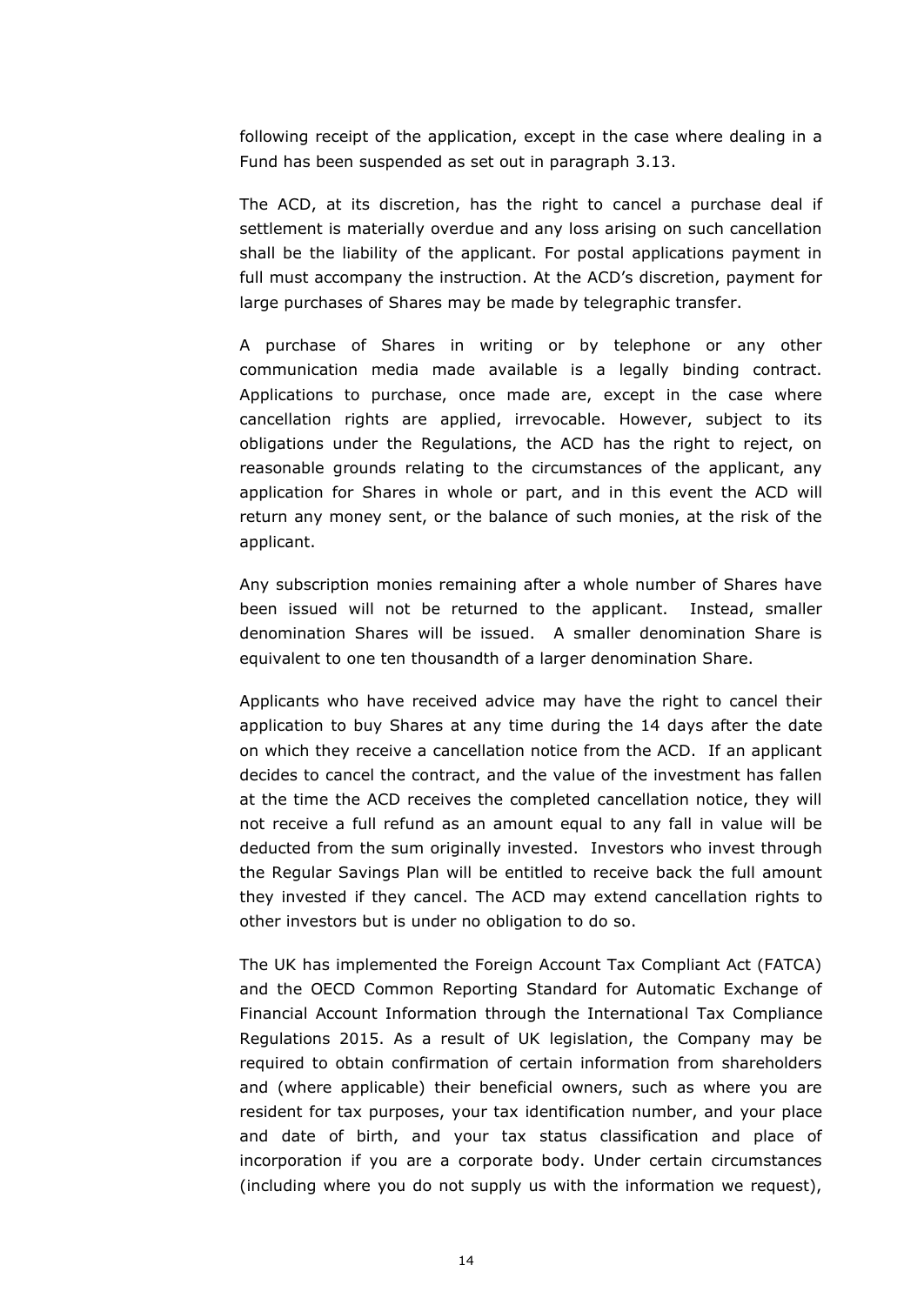we will be obliged to report your personal details as well as the details of your investment to HM Revenue & Customs. This information may then be passed to other tax authorities. Any shareholder that fails to provide the required information may be subject to a compulsory redemption of their Shares and/or monetary penalties.

The extent to which the Company is able to report to HM Revenue & Customs will depend on each affected Shareholder in the Company, providing the Company or its delegate with any information, that the Company determines is necessary to satisfy such obligations. By signing the application form to subscribe for Shares in the Company, each affected Shareholder is agreeing to provide such information upon request from the Company or its delegate. Shareholders are encouraged to consult with their own tax advisors regarding the possible implications of FATCA on their interest in the Company.

### 3.1.2 **Documents the buyer will receive**

A confirmation giving details of the number and price of Shares bought will be issued no later than the end of the Business Day following the later of receipt of the application to buy Shares and the Valuation Point by reference to which the price is determined, together with, where appropriate, a notice of the applicant's right to cancel.

Settlement is due within four Business Days of the Valuation Point. An order for the purchase of Shares will only be deemed to have been accepted by the ACD once it is in receipt of cleared funds for the application. If settlement is not made within a reasonable period, then the ACD has the right to cancel any Shares issued in respect of the application.

Payment for investment in non-Sterling Share Classes can only be made via telegraphic transfer from a bank account in the base currency in which that Class is denominated as the ACD is not able to carry out currency conversion transactions. Further details can be obtained from the ACD on 01343 880 344.

Share certificates will not be issued in respect of Shares. Ownership of Shares will be evidenced by an entry on the Register. Statements in respect of periodic distributions on Shares will show the number of Shares held by the recipient.

The Company has the power to issue bearer Shares but there are no present plans to do so.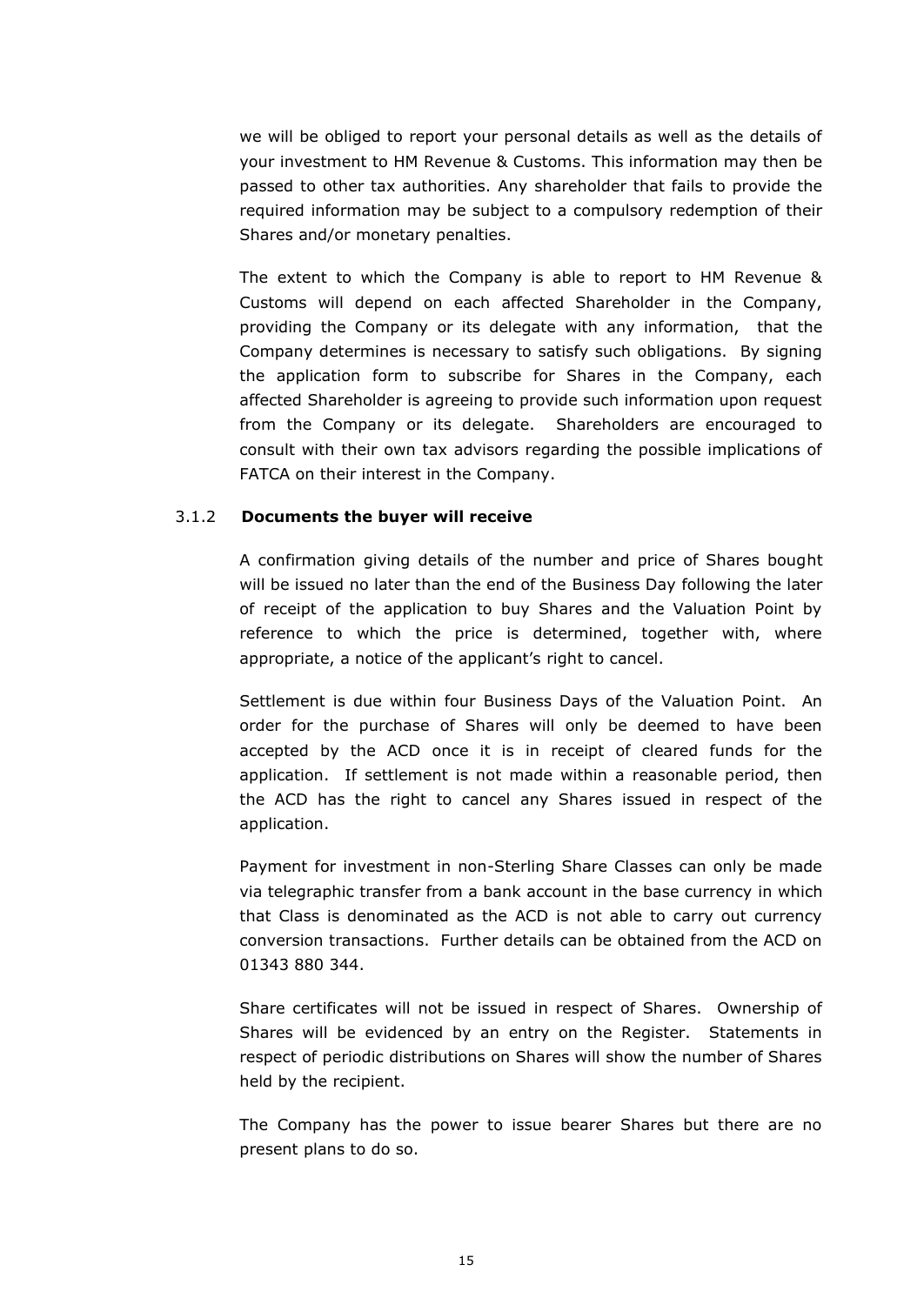# 3.1.3 **Regular Savings Plan**

The ACD may make available certain Classes of Shares of any Fund through the Regular Savings Plan (details of current Classes of Shares and Funds which are available are shown in Appendix I). To invest in this way, Shareholders must complete and return to the Administrator the relevant plan application form and direct debit form before contributions may begin. Monthly contributions may be increased, decreased (subject to maintaining the minimum level of contribution) or stopped at any time by notifying such party as the ACD may direct. If, however, payments are not made into the Regular Savings Plan for more than ten months and the Shareholder holds less than the minimum holding for that Class, then the ACD reserves the right to redeem that Shareholder's entire holding in that Class. Confirmations will not be issued to Shareholders investing through a Regular Savings Plan, however statements detailing all Share transactions will be sent out to all monthly savers at least on a six monthly basis.

Contributions to the Regular Savings Plan will normally be collected on a monthly basis usually on the tenth of each month (or the next following Dealing Day) with Shares being allocated at the Share price ruling at the next following Valuation Point (subject to any applicable initial charge).

For Shares purchased through the Regular Savings Plan, the minimum monthly investment is stated in Appendix I.

# 3.1.4 **Minimum subscriptions and holdings**

The minimum initial subscription, subsequent subscription and holding levels for each Class of Share in a Fund are set out in Appendix I.

The ACD may at its sole discretion accept subscriptions and/or holdings lower than the minimum amount(s).

If following a redemption, Conversion, Switch or transfer a holding in any Class of Share should fall below the minimum holding for that Class, the ACD has the discretion to effect a redemption of that Shareholder's entire holding in that Class of Share. The ACD may use this discretion at any time. Failure not to do so immediately after such redemption, Conversion, Switch or transfer does not remove this right.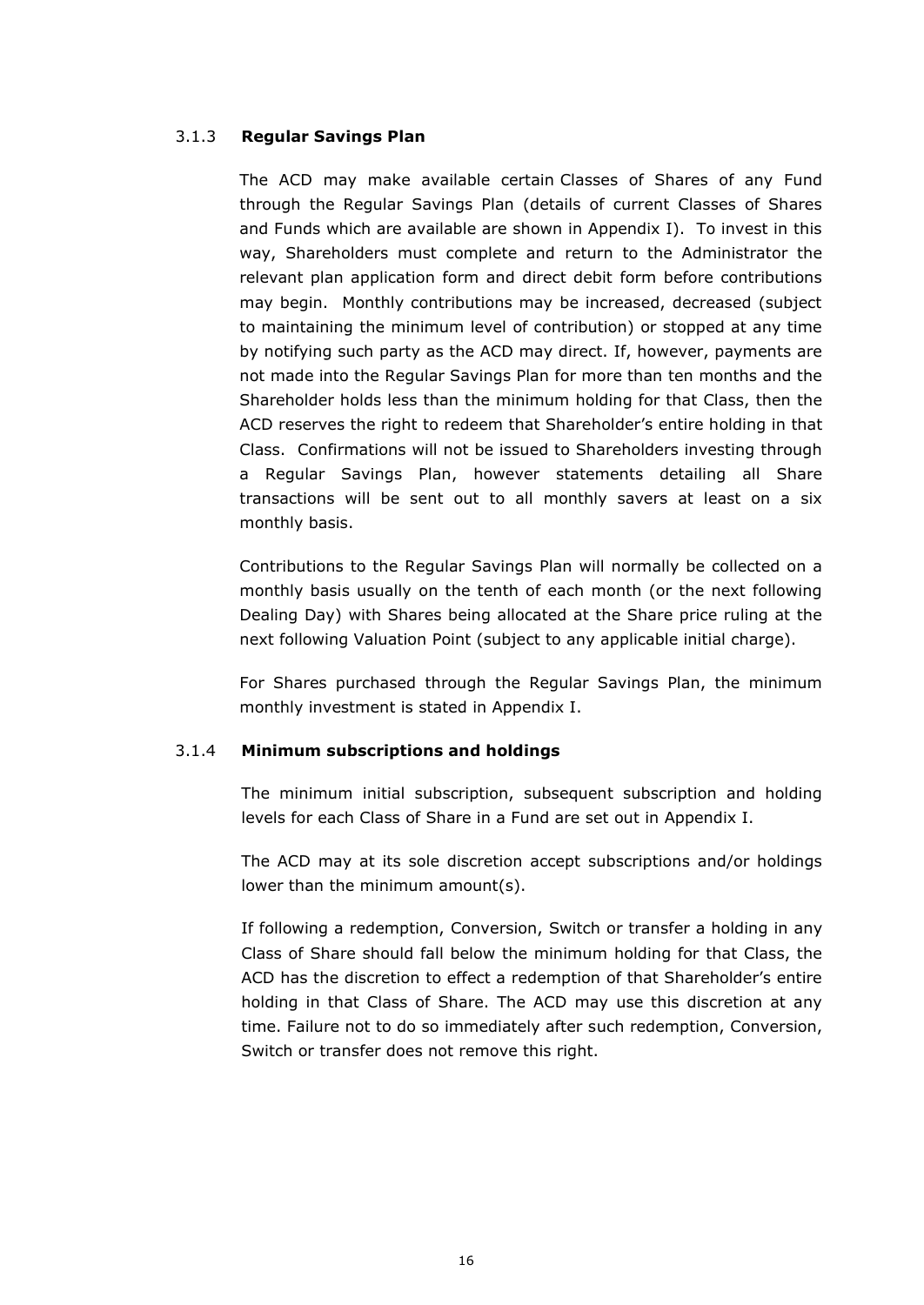# 3.2 **Redeeming Shares**

# 3.2.1 **Procedure**

Every Shareholder is entitled on any Dealing Day to redeem its Shares, which shall be purchased by the ACD dealing as principal.

Valid instructions to the ACD to redeem Shares in a Fund (received before the Cut Off Point, if appropriate) will be processed at the Share price calculated, based on the Net Asset Value per Share, at the next Valuation Point following receipt of the instruction, except in the case where dealing in a Fund has been suspended as set out in paragraph 3.13.

A redemption instruction in respect of Shares in writing or by telephone, or any other communication media made available, is a legally binding contract. However, an instruction to the ACD to redeem Shares, although irrevocable, may not be settled by either the Company or the ACD if the redemption represents Shares where the money due on the earlier purchase of those Shares has not yet been received or if insufficient documentation or anti-money laundering information has been received by the ACD.

For details of dealing charges see paragraph [0](#page-27-0) below.

# 3.2.2 **Documents a redeeming Shareholder will receive**

A confirmation giving details of the number and price of Shares redeemed will be sent to the redeeming Shareholder (or the first named Shareholder, in the case of joint Shareholders) together with (if sufficient written instructions have not already been given) a form of renunciation for completion and execution by the Shareholder (or, in the case of a joint holding, by all the joint Shareholders) no later than the end of the Business Day following the later of the request to redeem Shares or the Valuation Point by reference to which the price is determined.

Payment of redemption proceeds (in respect of Sterling denominated Share Classes) will normally be made to the first named Shareholder (at their risk), or via bank transfer in accordance with any instruction received (the ACD may recover any bank charge levied on such transfers). Instructions to make payments to third parties (other than intermediaries associated with the redemption) will not normally be accepted. Payment of redemption proceeds in relation to any Share Class denominated in a currency other than Sterling can only be made to a bank account in the relevant currency as the ACD is not able to carry out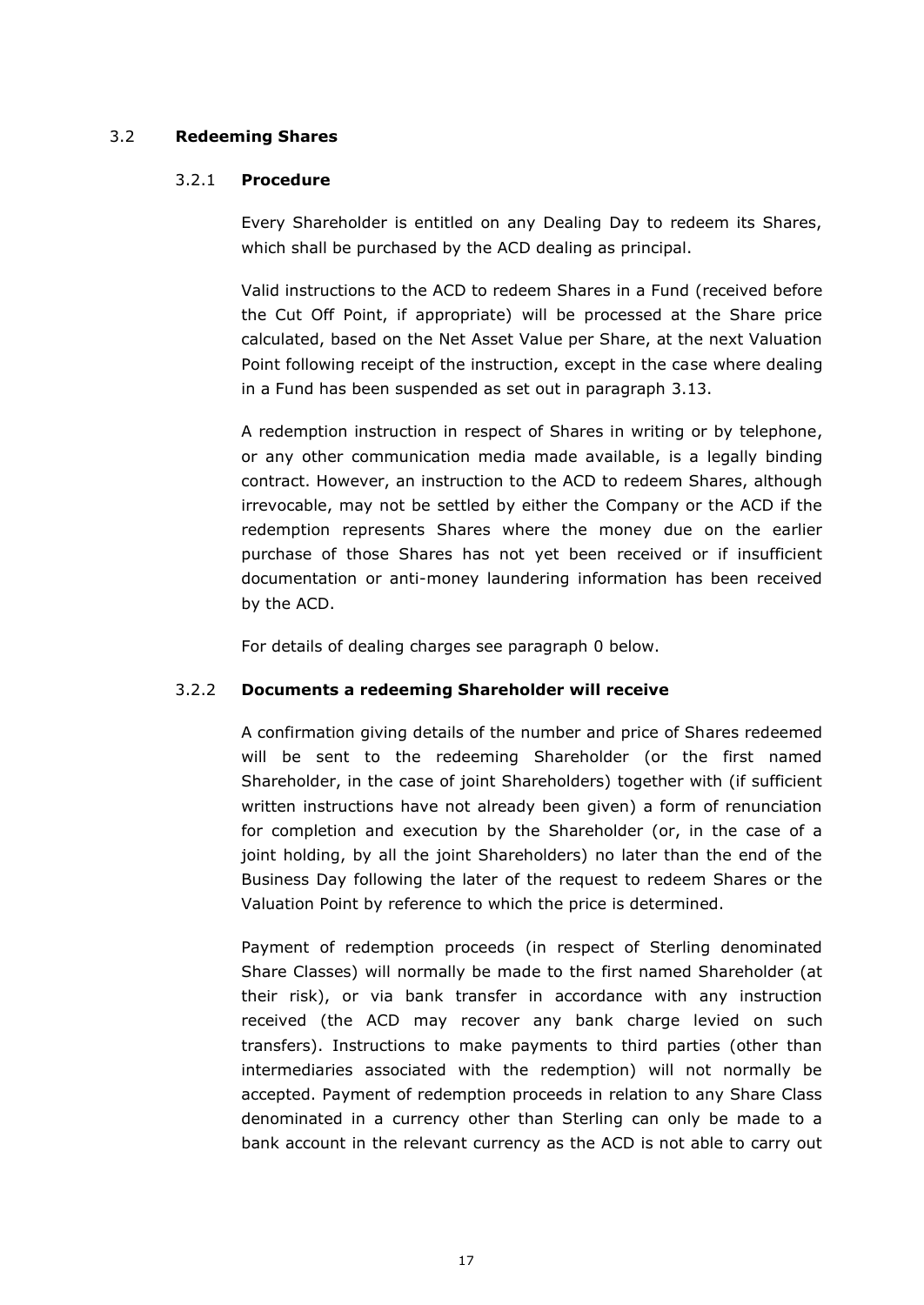currency conversions. Further details can be obtained from the ACD on 01343 880 344.

Such payment will be made within four Business Days of the later of (a) receipt by the ACD of the form of renunciation (or other sufficient written instructions) duly signed and completed by all the relevant Shareholders together with any other documentation and appropriate evidence of title, any required anti-money laundering related documentation, and (b) the Valuation Point following receipt by the ACD of the request to redeem.

### 3.2.3 **Minimum redemption**

Part of a Shareholder's holding may be redeemed but the ACD reserves the right to refuse a redemption request if the value of the Shares of any Fund to be redeemed is less than the minimum stated in respect of the appropriate Class in the Fund in question (see Appendix I).

### <span id="page-25-0"></span>3.3 **Conversion and Switching**

Subject to any restrictions on the eligibility of investors for a particular Share Class, a Shareholder in a Fund may at any time:

- 3.3.1 Convert all or some of his Shares of one Class in a Fund for Shares in another Class in the same Fund; or
- 3.3.2 Switch all or some of his Shares in a Fund for Shares in another Fund in the Company.
- There are the following restrictions on Switching which are subject in each case to the ACD's discretion.
- Holders of Class A Retail Shares (currency hedged or unhedged) in any Fund may Switch into Class A Retail Shares (currency hedged or unhedged) in any other Fund, into Class A (Eur) (currency hedged) Retail Shares, or into Class I Shares (currency hedged or unhedged) in the same or another Fund, subject to meeting the minimum subscription requirements. They cannot Switch into Class R Retail Shares (currency hedged or unhedged) unless through an authorised adviser or a Platform.
- Holders of Class R Retail Shares (currency hedged or unhedged) in any Fund may Switch into Class R Retail Shares (currency hedged or unhedged) in any other Fund, or into Class A Retail Shares in the same or another Fund, or Class I Shares (currency hedged or unhedged) in the same or another Fund, subject to meeting the minimum subscription requirements.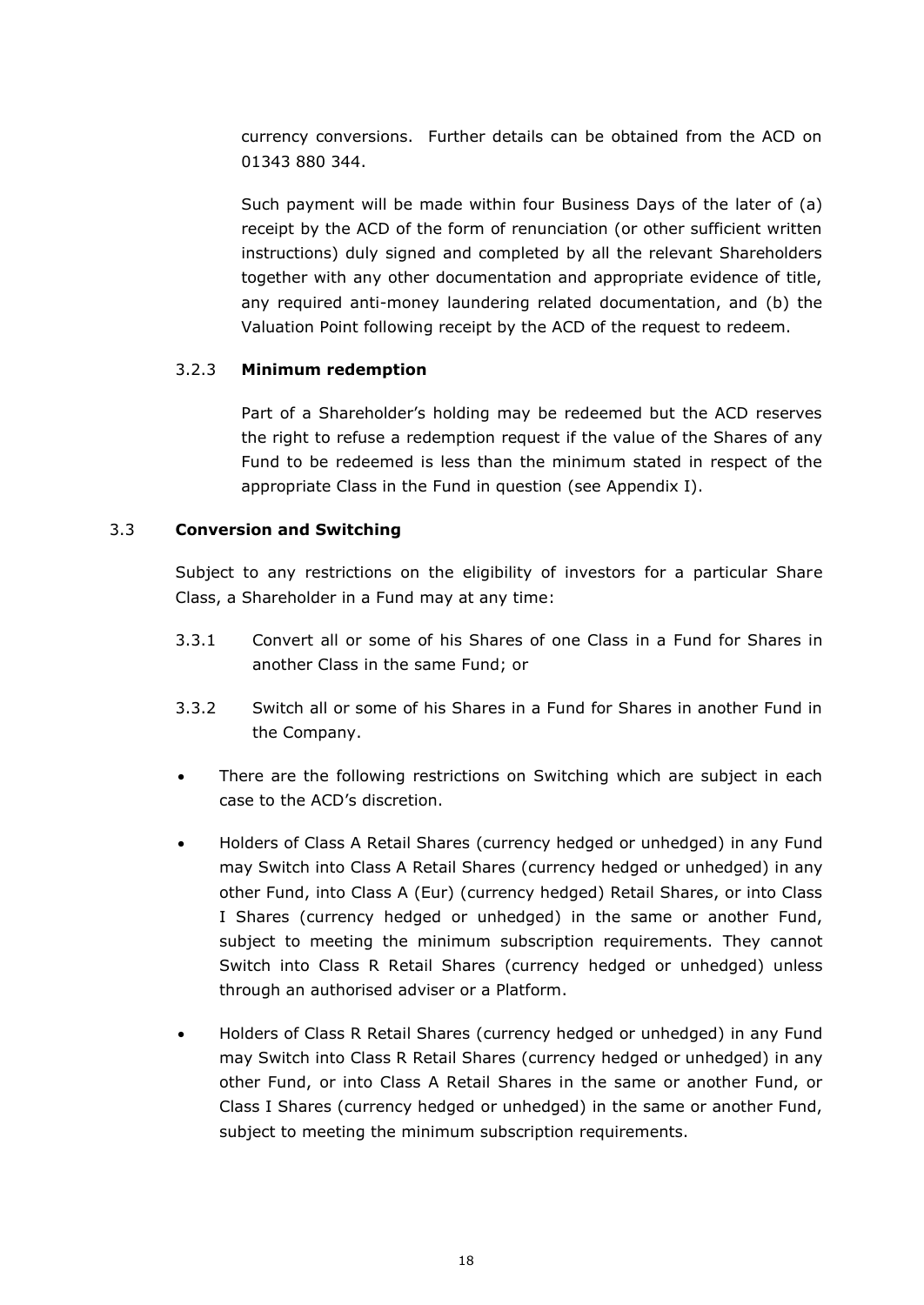- Holders of Class I Shares in any Fund (currency hedged or unhedged) may Switch into Class A Retail Shares (currency hedged or unhedged) or Class R Retail Shares (currency hedged or unhedged) in the same or another Fund, or into Class I Shares (currency hedged or unhedged) in any other Fund.
- Holders of Class A (Eur) (currency hedged) Shares in any Fund may Switch into Class A (Eur) (currency hedged) Shares in any other Fund and into Class A Retail Shares (currency hedged or unhedged) in the same or another Fund, or into Class I Shares (currency hedged or unhedged) in the same or another Fund, subject to meeting the minimum subscription requirements. They cannot Switch into Class R Retail Shares (currency hedged or unhedged), unless through an authorised adviser or a Platform.
- Holders of Class I (Eur) (currency hedged) Shares in any Fund may Switch into Class I (Eur) (currency hedged) Shares in any other Fund and into Class A Retail Shares (currency hedged or unhedged) in the same or another Fund.
- Holders of Class I (USD) (currency hedged) Shares in any Fund may Switch into Class I (USD) (currency hedged) Shares in any other Fund and into Class A Retail Shares (currency hedged or unhedged) in the same or another Fund.

# 3.4 **Conversions**

Conversions will be effected by the ACD recording the change of Share Class on the Register of the Company.

If a Shareholder wishes to Convert Shares he should apply to the ACD in the same manner as for a sale as set out below.

Conversions may not be effected at the next Valuation Point and may be held over and processed with Conversion instructions given by other Shareholders*.* If you would like information about when your Conversion will be processed please contact the ACD on 01343 880 344.

Conversions will not generally be treated as a disposal for capital gains tax purposes and no stamp duty reserve tax will be payable on the Conversion.

There is no fee on a Conversion*.*

The number of Shares to be issued in the new Class will be calculated relative to the price of the Shares being converted from.

#### 3.5 **Switches**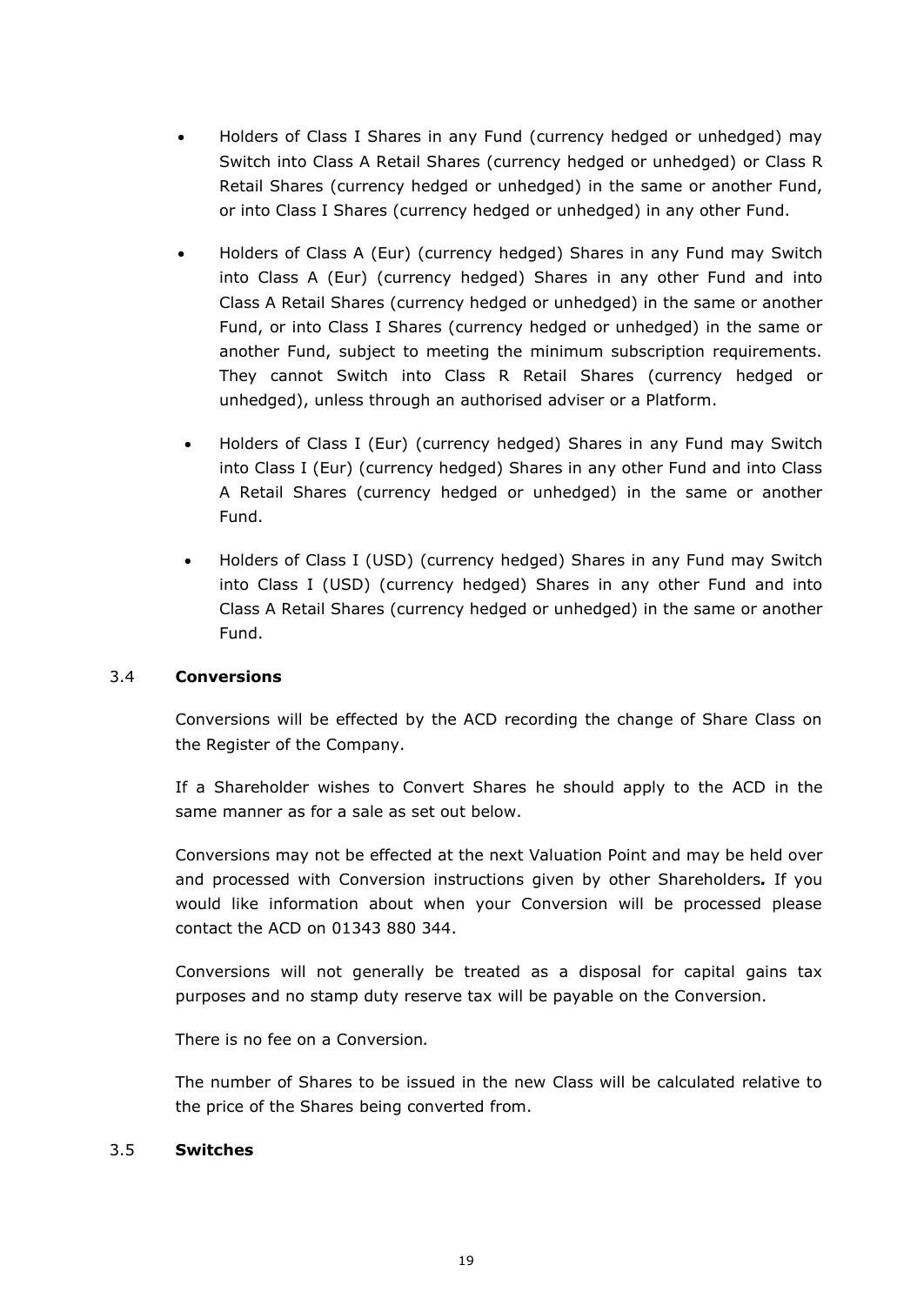Subject to the qualifications below, a Shareholder may at any time Switch all or some of his Shares of one Class in a Fund ("**Original Shares**") for Shares of another Fund ("**New Shares**").

The number of New Shares issued will be determined by reference to the respective prices of New Shares and Original Shares at the Valuation Point applicable at the time the Original Shares are redeemed and the New Shares are issued.

A request to Switch may be made in writing to the dealing office of the ACD. Telephone Switching instructions may be given but Shareholders are required to provide written instructions to the ACD (which, in the case of joint Shareholders, must be signed by all the joint Shareholders) before Switching is effected.

The ACD may at its discretion make a charge on the Switching or Conversion of Shares between Funds or Classes. Any such charge on Switching or Conversion does not constitute a separate charge payable by a Shareholder, but is rather the application of any redemption charge on the Original Shares and any initial charge on the New Shares, subject to certain waivers. For details of the charges on Switching currently payable, please see paragraph [3.6.3](#page-29-0) "Charges on Conversion and Switching".

If a partial Switch would result in the Shareholder holding a number of Original Shares or New Shares of a value which is less than the minimum holding in the Class concerned, the ACD may, if it thinks fit, convert the whole of the applicant's holding of Original Shares to New Shares (and make a charge on Switching on such Conversion) or refuse to effect any Switch of the Original Shares. Save as otherwise specifically set out, the general provisions on procedures relating to redemption will apply equally to a Switch. Written instructions must be received by the ACD before the Cut Off Point in the Fund or Funds concerned to be dealt with at the prices at the next Valuation Point on or at such other Valuation Point as the ACD at the request of the Shareholder giving the relevant instruction may agree. Switching requests received after a Cut Off Point will be held over until the next day which is a Dealing Day in each of the relevant Fund or Funds.

The ACD may adjust the number of New Shares to be issued to reflect the application of any charge on Switching together with any other charges or levies in respect of the application for the New Shares or redemption of the Original Shares as may be permitted pursuant to the COLL Sourcebook.

<span id="page-27-0"></span>**Please note that under UK tax law a Switch of Shares in one Fund for Shares in any other Fund is treated as a redemption of the Original Shares and a purchase of New Shares and will, for persons subject to taxation, be a realisation of the Original Shares for the purposes of**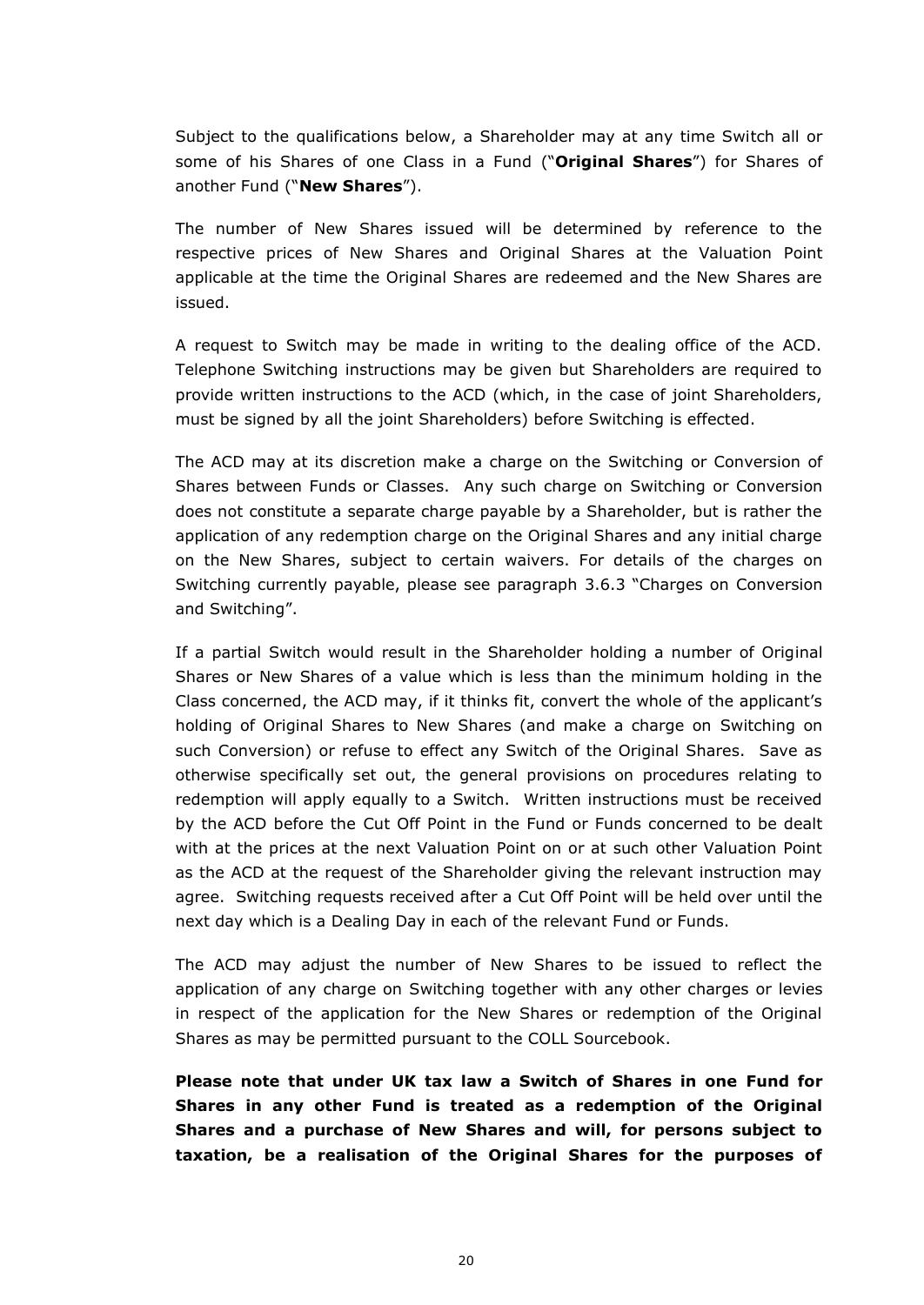**capital gains taxation, which may give rise to a liability to tax, depending upon the Shareholder's circumstances.**

**A Shareholder who Switches Shares in one Fund for Shares in any other Fund (or who Converts between Classes of Shares) will not be given a right by law to withdraw from or cancel the transaction.**

# 3.6 **Dealing Charges**

The price per Share at which Shares are bought, redeemed, Converted or Switched is the Net Asset Value per Share. Any initial charge, or redemption charge, (or SDRT on a non-pro rata in specie redemption, where applicable) is deducted from the gross subscription or the proceeds of the redemption monies.

### 3.6.1 **Initial Charge**

The ACD may impose a charge on the purchase of Shares in each Class. The current initial charge is calculated as a percentage of the amount subscribed by a potential Shareholder in respect of each Share Class as set out in Appendix I. Appendix I also highlights the initial charge as a percentage of the price of Shares. The ACD may waive or discount the initial charge at its discretion.

The initial charge (which is deducted from subscription monies) is payable by the Shareholder to the ACD.

The current initial charge of a Fund or a Class may only be increased in accordance with the Regulations.

Where permitted to do so under the rules in the FCA Handbook, the ACD may pay a commission to relevant intermediaries either out of the initial charge or out of other of its own resources.

# 3.6.2 **Redemption Charge**

The ACD may make a charge on the redemption of Shares in each Class. Please see Appendix I for details of which Funds apply a redemption charge.

The ACD may only introduce a redemption charge in accordance with the Regulations. Also, if such a charge was introduced, it would not apply to Shares issued before the date of the introduction (i.e., those not previously subject to a redemption charge).

There is currently no charge for redeeming Shares in any of the Classes.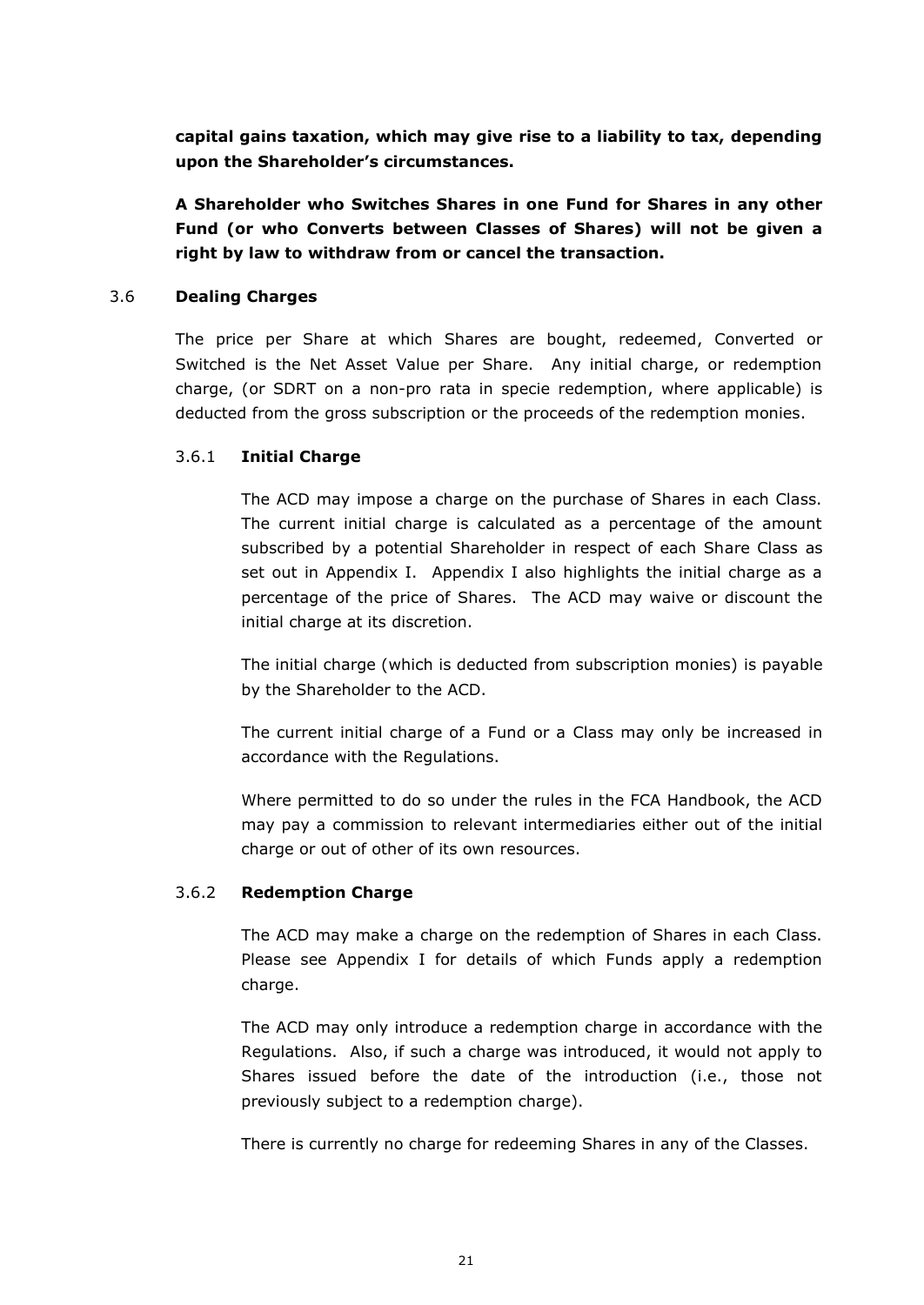### <span id="page-29-0"></span>3.6.3 **Charges on Conversion and Switching**

On the Switching of Shares between Funds or the Converting of Shares between Classes in the Company the Instrument of Incorporation authorises the Company to impose a charge. If a redemption charge is payable in respect of the Original Shares, this may become payable instead of, or as well as, the then prevailing initial charge for the New Shares. The charge on Switching or Converting is payable by the Shareholder to the ACD.

There is currently no charge for Switching between Funds or for Converting Shares in one Class of a Fund for Shares in another Class of the same Fund.

### 3.6.4 **Dilution Adjustment**

The actual cost of purchasing, selling or Switching assets and investments in the Funds may deviate from the mid-market value used in calculating its Share price, due to dealing charges, taxes, and any spread between buying and selling prices of a Fund's underlying investments. These costs could have an adverse effect on the value of the Funds, known as "dilution". In order to mitigate the effect of dilution the Regulations allow the ACD to adjust the sale and purchase price of Shares in the Funds to take into account the possible effects of dilution. This practise is known as making a "dilution adjustment" or operating swinging single pricing. The power to make a dilution adjustment may only be exercised for the purpose of reducing dilution in the Funds.

The price of each Class of Share in each Fund will be calculated separately but any dilution adjustment will in percentage terms affect the price of Shares of each Class identically.

The ACD reserves the right to make a dilution adjustment every day. The dilution adjustment is calculated using the estimated dealing costs of a Fund's underlying investments and taking into consideration any dealing spreads, commission and transfer taxes. The need to make a dilution adjustment will depend on the difference between the value of Shares being acquired and the value of Shares being redeemed as a proportion of the total value of that Fund. The measurement period will typically be a single day but, where a trend develops so that for a number of days in a row there is a surplus of acquisitions or redemptions on each and every day, the aggregate effect of such acquisitions or redemptions as a proportion of the total relevant Fund value will be considered.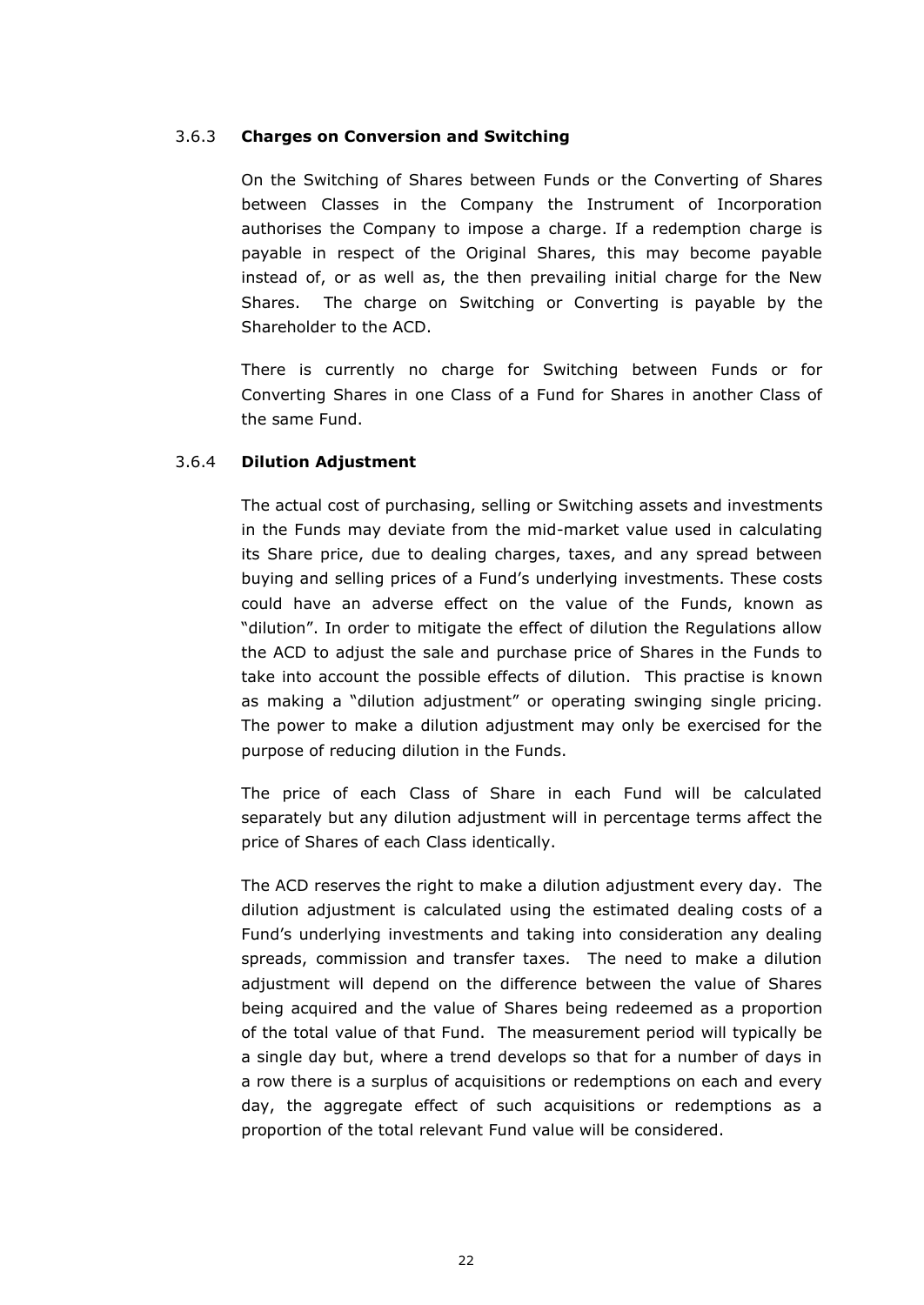Where a Fund is experiencing net acquisitions of its Shares the dilution adjustment would increase the price of Shares above their mid-market value. Where a Fund is experiencing net redemptions the dilution adjustment would decrease the price of Shares to below their mid-market value.

It is the ACD's policy to reserve the right to impose a dilution adjustment on purchases, sales and Switches of Shares of whatever size and whenever made. In the event that a dilution adjustment is made it will be applied to all transactions in a Fund during the relevant measurement period and all transactions during the relevant measurement period will be dealt on the same price inclusive of the dilution adjustment.

The ACD's decision on whether or not to make this adjustment, and at what level this adjustment might be made in a particular case or generally, will not prevent it from making a different decision on future similar transactions.

On the occasions when a dilution adjustment is not applied, if a Fund is experiencing net acquisitions of Shares or net redemptions, there may be an adverse impact on the assets of that Fund attributable to each underlying Share, although the ACD does not consider this to be likely to be material in relation to the potential future growth in value of a Share.

As dilution is directly related to the inflows and outflows of monies from a Fund it is not possible to accurately predict whether dilution will occur at any future point in time. Consequently it is also not possible to accurately predict how frequently the ACD will need to make a dilution adjustment.

The dilution adjustment will be applied to the mid price for Shares resulting in a figure calculated up to six decimal places. The final digit in this figure will then be rounded either up or down in accordance with standard mathematical principals resulting in the final price for the Shares.

It is envisaged (based on future projections) that a dilution adjustment will be applied from time to time.

The dilution adjustment for any one Fund may vary over time because the dilution adjustment for each Fund will be calculated by reference to the costs of dealing in the underlying investments of that Fund, including any dealing spreads, and these can vary with market conditions. typical dilution adjustment may range from 0.25% to 0.55% when buying or selling Shares.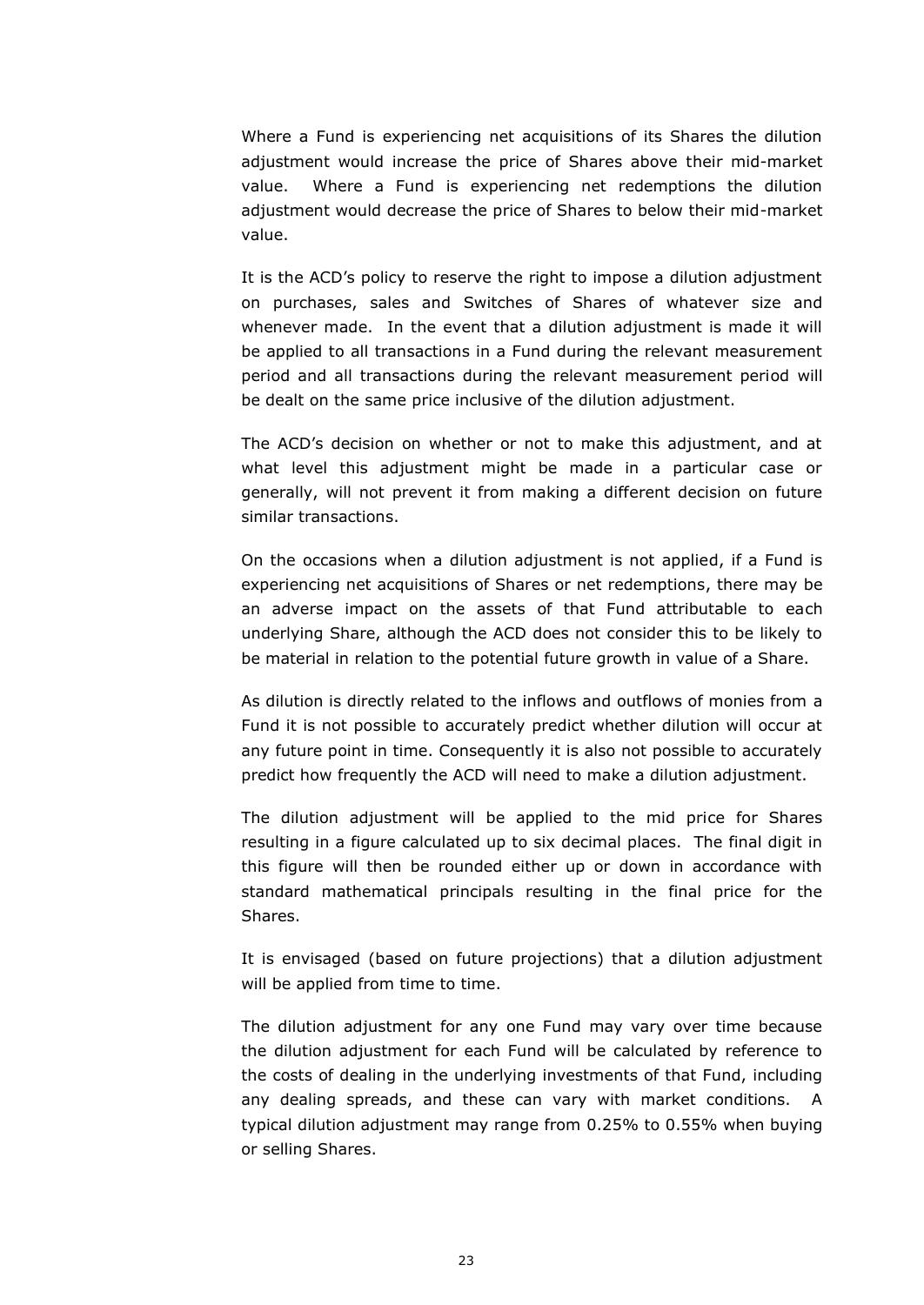# 3.6.5 **Stamp duty reserve tax ("SDRT")**

The SDRT charge on the surrender of shares in an ICVC applies only to an in specie redemption of shares made otherwise than on a pro rata basis. A surrender of Shares to the Company should therefore generally be exempt from SDRT. The current policy is that all SDRT costs (if applicable) will be paid out of the Company's Scheme Property and charged to capital and that SDRT will not be recovered from individual Shareholders. However, the ACD reserves the right to require individual Shareholders to pay SDRT whenever it considers that the circumstances have arisen which make such imposition fair to all Shareholders or potential Shareholders. Deductions of any such costs from capital may erode or constrain capital growth.

# 3.7 **Money laundering**

As a result of legislation in force in the UK to prevent money laundering, the ACD is responsible for compliance with anti money laundering regulations. In order to implement these regulations, in certain circumstances investors may be asked to provide proof of identity when buying or redeeming Shares. This may involve an electronic check of information. Until satisfactory proof of identity is provided, the ACD reserves the right to refuse to issue Shares, pay the proceeds of a redemption of Shares, or pay income on Shares to the investor. In the case of a purchase of Shares where the applicant is not willing to provide the information requested within a reasonable period, the ACD also reserves the right to sell the Shares purchased and return the proceeds to the account from which the subscription was made. These proceeds may be less than the original investment. The ACD can use credit reference agencies (who will record that an enquiry has been made) and/or may check electronic databases. In the case of bodies corporate, trusts and other legal arrangements, it is also required to establish the identity of any trustees or other controllers who have greater than 25% control of the body corporate or property of the trust that are not named on the application. In addition, it is also required to establish the identity of any individuals who have a specified beneficial interest in the Shares. In the case of individuals it is required to establish the identity of any individuals who have a specified beneficial interest in the Shares that are not named on the application. The applicant retains legal title to the Shares and instructions will only be accepted from the applicant. The beneficial owner details are required for anti-money laundering purposes only. The ACD reserves the right to refuse any application to invest without providing any justification for doing so.

# 3.8 **Transfers**

Shareholders are entitled to transfer their Shares to another person or body. All transfers must be in writing in the form of an instrument of transfer approved by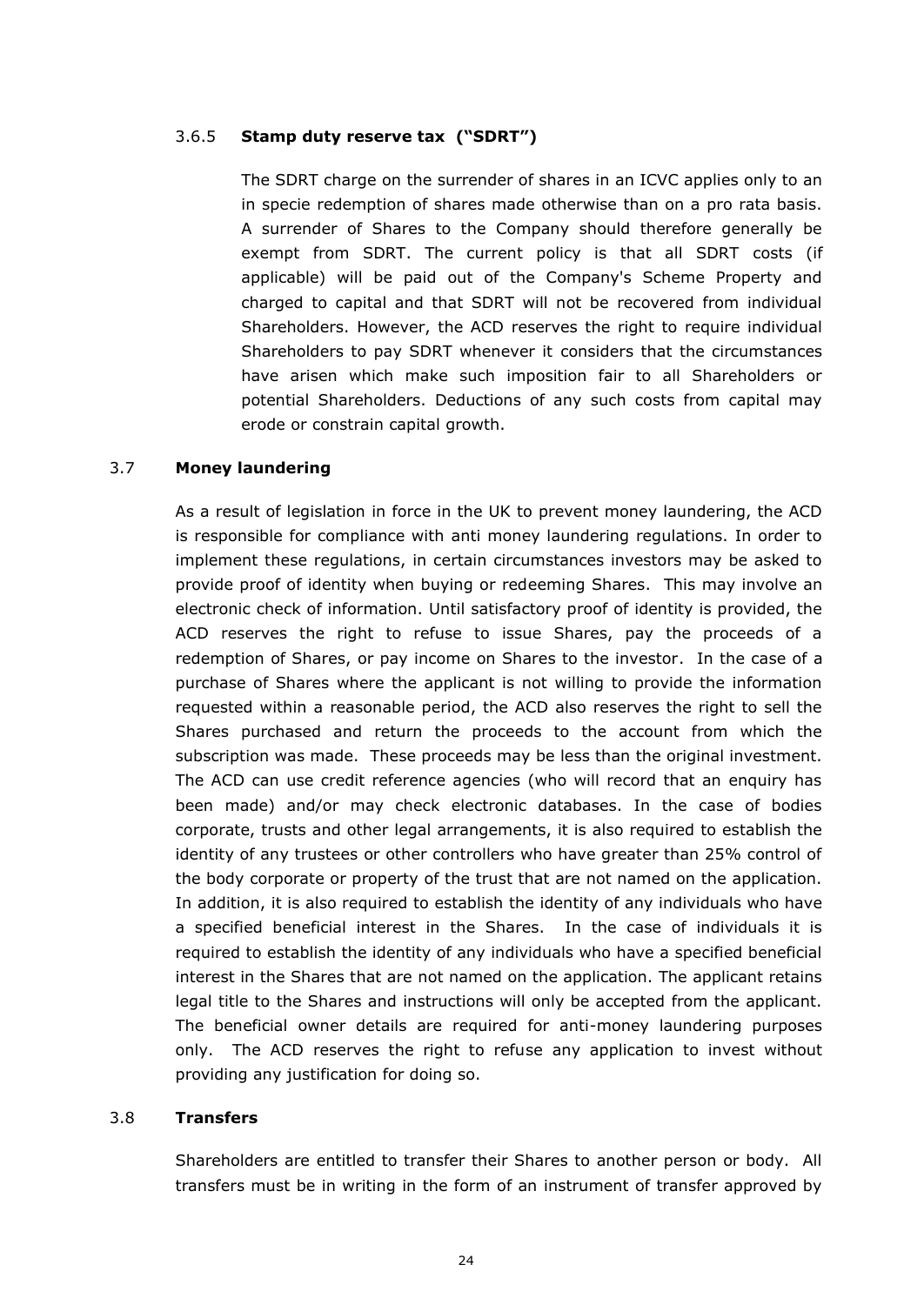the ACD for this purpose. Completed instruments of transfer must be returned to the ACD in order for the transfer to be registered by the ACD. At present, transfer of title by electronic communication is not accepted.

# 3.9 **Restrictions and Compulsory Transfer and Redemption**

The ACD may from time to time impose such restrictions as it may think necessary for the purpose of ensuring that no Shares are acquired or held by any person in breach of the law or governmental regulation (or any interpretation of a law or regulation by a competent authority) of any country or territory or which would result in the Company incurring any liability to taxation which the Company is not able to recoup itself or suffering any other adverse consequence. In this connection, the ACD may, inter alia, reject in its discretion any application for the purchase, redemption, transfer, Conversion or Switching of Shares.

If it comes to the notice of the ACD that any Shares ("affected Shares"):

- (a) are owned directly or beneficially in breach of any law or governmental regulation (or any interpretation of a law or regulation by a competent authority) of any country or territory; or
- (b) would result in the Company incurring any liability to taxation which the Company would not be able to recoup itself or suffering any other adverse consequence (including a requirement to register under any securities or investment or similar laws or governmental regulation of any country or territory);
- (c) are held in any manner by virtue of which the Shareholder or Shareholders in question is/are not qualified to hold such Shares or if it reasonably believes this to be the case; or
- (d) are owned by a Shareholder who is registered in a jurisdiction (where the Fund is not registered or recognised by the relevant competent authority) whereby communication with that Shareholder by the ACD, on behalf of the Fund, might constitute a breach of the regulations in that jurisdiction (unless specific action is taken by the ACD to prevent such a communication constituting a breach),

or if the ACD is not satisfied that any Shares may give rise to a situation discussed in (a) to (d) above, the ACD may give notice to the Shareholder(s) of the affected Shares requiring the transfer of such Shares to a person who is qualified or entitled to own them or that a request in writing be given for the redemption of such Shares in accordance with the COLL Sourcebook. If any Shareholder upon whom such a notice is served does not within thirty days after the date of such notice transfer his affected Shares to a person qualified to own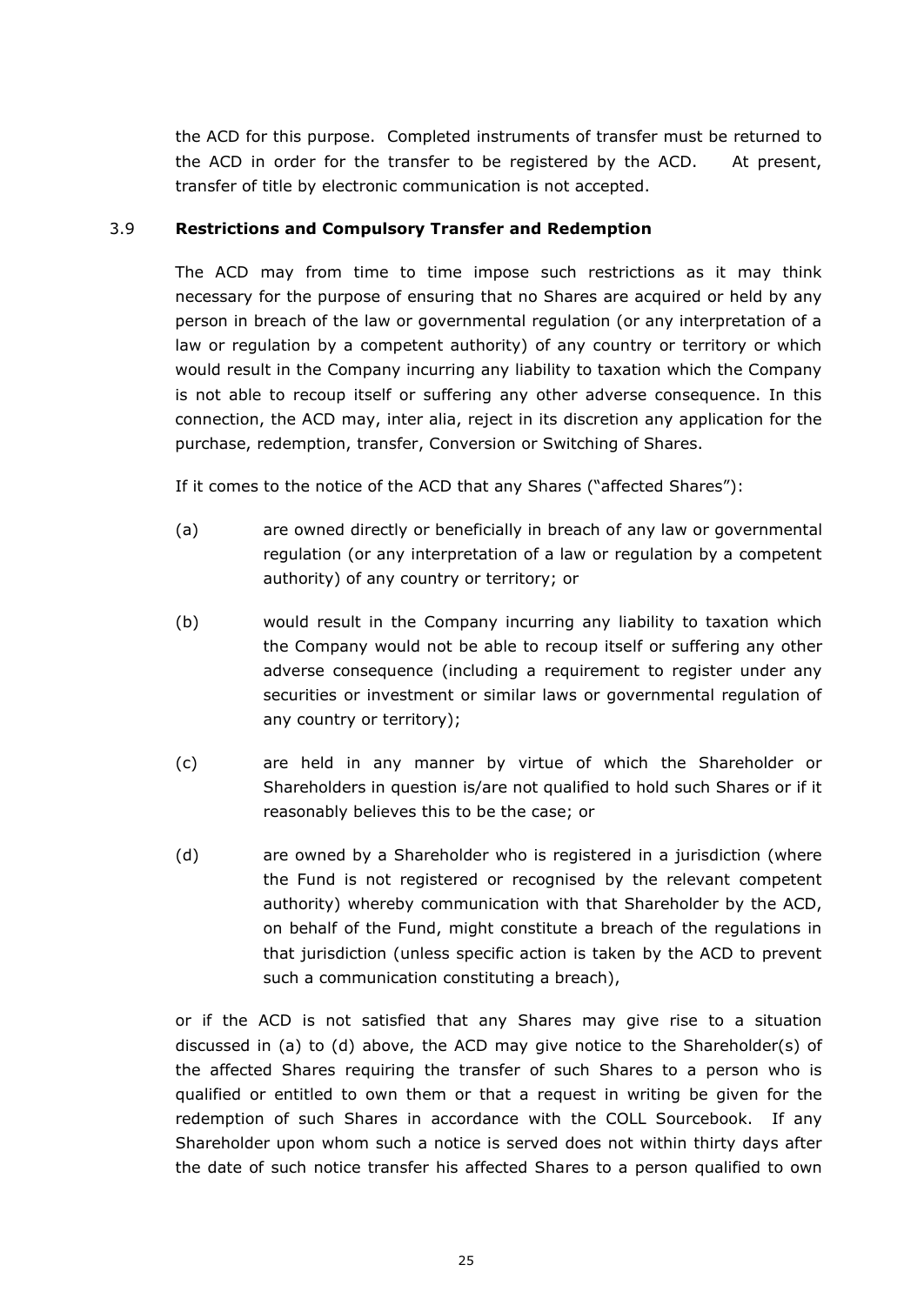them or submit a written request for their redemption to the ACD or establish to the satisfaction of the ACD (whose judgement is final and binding) that he or the beneficial owner is qualified and entitled to own the affected Shares, he shall be deemed upon the expiry of that 30 day period to have given a request in writing for the redemption or cancellation (at the discretion of the ACD) of all the affected Shares.

A Shareholder who becomes aware that he is holding or owns affected Shares shall immediately, unless he has already received a notice as set out above, either transfer all his affected Shares to a person qualified to own them or submit a request in writing to the ACD for the redemption of all his affected Shares.

Where a request in writing is given or deemed to be given for the redemption of affected Shares, such redemption will (if effected) be effected in the same manner as provided for in the COLL Sourcebook.

### 3.10 **Issue of Shares in exchange for in specie assets**

The ACD may arrange for the Company to issue Shares in exchange for assets other than cash, but will only do so where the Depositary has taken reasonable care to determine that the Company's acquisition of those assets in exchange for the Shares concerned is not likely to result in any material prejudice to the interests of Shareholders. Where the ACD considers the deal to be substantial in relation to the total size of the Fund it may require the investor to contribute in specie. The ACD may consider a deal in this context to be substantial if the relevant Shares constitute 5% (or a lesser or higher percentage if considered appropriate) of those in issue in the relevant Fund.

The ACD will ensure that the beneficial interest in the assets is transferred to the Company with effect from the issue of the Shares.

The ACD will not issue Shares in any Fund in exchange for assets the holding of which would be inconsistent with the investment objective or policy of that Fund.

#### 3.11 **In specie redemptions**

If a Shareholder requests the redemption of Shares the ACD may, where it considers the deal to be substantial in relation to the total size of the Fund concerned or in some way detrimental to the Fund, arrange, having given prior notice in writing to the Shareholder, that, in place of payment for the Shares in cash, the Company transfers property or if required by the Shareholder, the net proceeds of sale of the relevant property, to the Shareholder. Before the redemption proceeds of the Shares become payable, the ACD must give written notice to the Shareholder that the relevant property or the proceeds of sale of the relevant property will be transferred to that Shareholder so that the Shareholder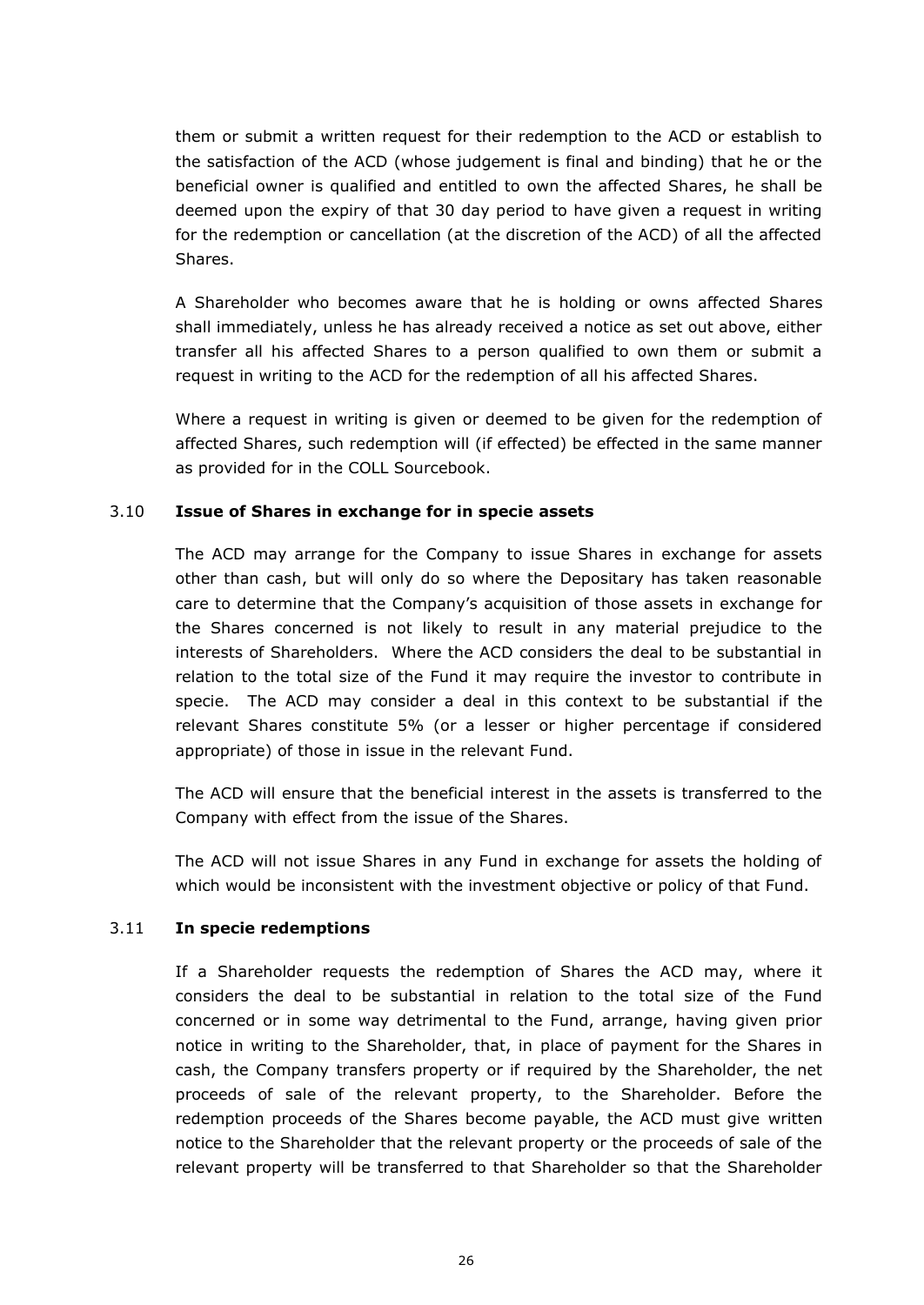can require the net proceeds of redemption rather than the relevant property if he so desires.

For this purpose, the ACD may consider a deal to be substantial if the relevant Shares constitute 5% (or a lesser or higher percentage if considered appropriate) of those in issue in the relevant Fund.

The Depositary must take reasonable care to ensure that the property concerned would not be likely to result in any material prejudice to the interests of Shareholders.

The ACD will select the property to be transferred or sold in consultation with the Depositary.

# 3.12 **Suspension of dealings in the Company or a Fund**

The ACD may, with the prior agreement of the Depositary, and must without delay if the Depositary so requires, temporarily suspend the issue, cancellation, sale and redemption of Shares in any or all of the Funds, where, due to exceptional circumstances, it is in the interests of all the Shareholders in the relevant Fund or Funds.

The ACD or the Depositary (as appropriate) will immediately inform the FCA of the suspension and the reasons for it, and will follow this up as soon as practicable with written confirmation of the suspension and the reasons for it to the FCA and the regulator in each EEA state where the Fund is offered for sale.

The ACD and the Depositary must ensure that the suspension is only allowed to continue for as long as is justified having regard to the interests of Shareholders.

The ACD will notify Shareholders as soon as is practicable after the commencement of the suspension, including details of the exceptional circumstances which have led to the suspension, in a clear, fair and not misleading way and giving Shareholders details of how to find further information about the suspension. Where such suspension takes place, the ACD will publish details on its website or other general means, sufficient details to keep Shareholders appropriately informed about the suspension, including, if known, its possible duration. During the suspension none of the obligations in COLL 6.2 (Dealing) will apply but the ACD will comply with as much of COLL 6.3 (Valuation and Pricing) during the period of suspension as is practicable in light of the suspension.

Suspension will cease as soon as practicable after the exceptional circumstances leading to the suspension have ceased but the ACD and the Depositary will formally review the suspension at least every 28 days and will inform the FCA of the review and any change to the information given to Shareholders.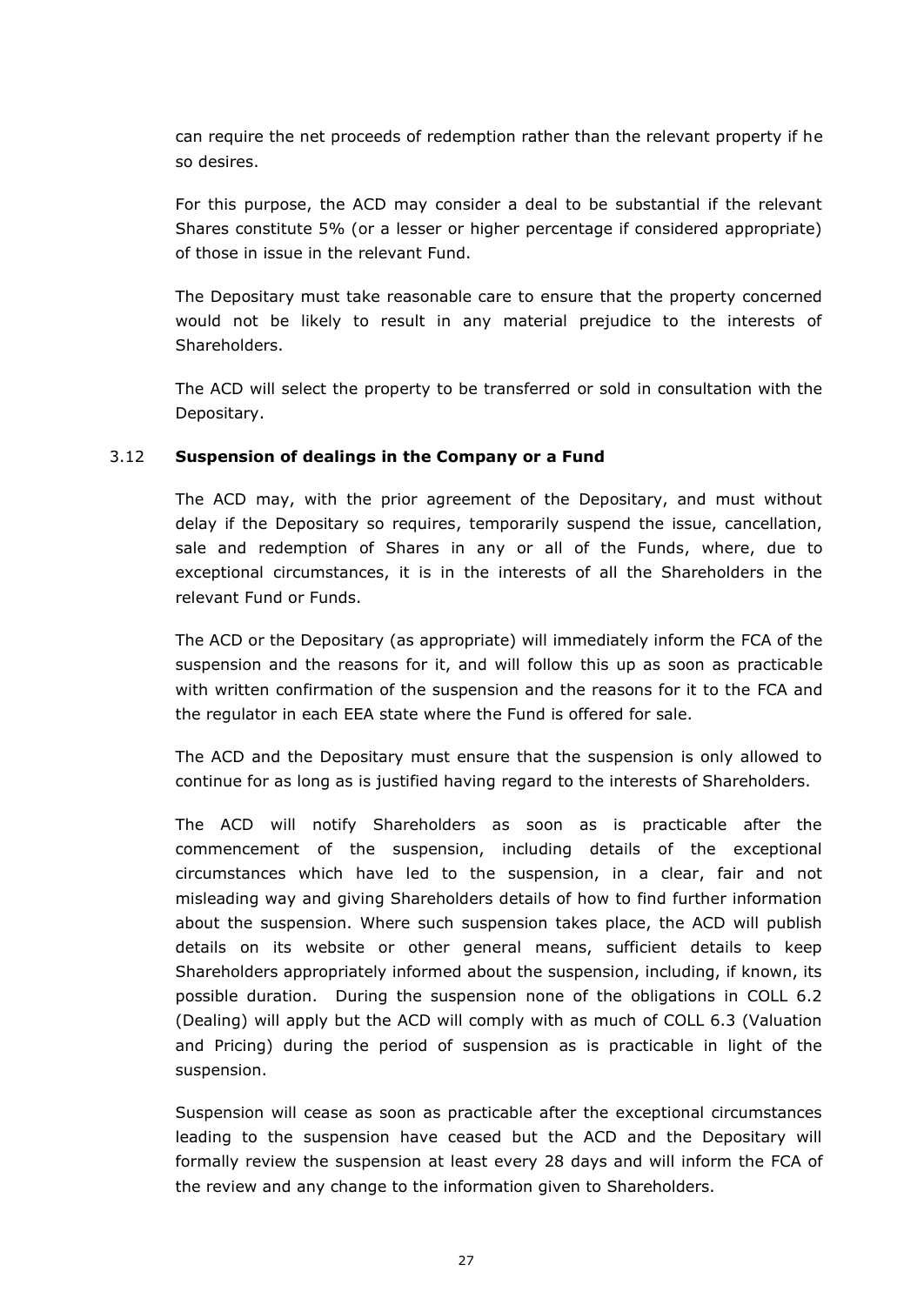The ACD may agree during the suspension to deal in Shares in which case all deals accepted during and outstanding prior to the suspension will be undertaken at a price calculated at the first Valuation Point after the restart of dealings in Shares.

# 3.13 **Client money**

- 3.13.1 The ACD will make use of the revised 'delivery versus payment' (DvP) exemption as set out in the FCA Rules, which provides for a one Business Day window during which money held for the purposes of settling a transaction in Shares is not treated as 'client money'. Specifically, under the DvP exemption, money received by the ACD from an investor, or money due to be paid to an investor by the ACD, need not be treated as client money if: (i) the ACD receives the money from an investor for the subscription of Shares and the money is passed to the Depositary for the purpose of creating Shares by close of business on the Business Day following receipt of money from the investor; or (ii) the ACD holds the money in the course of redeeming Shares provided that the proceeds of that redemption are paid to an investor by close of business on the Business Day following receipt from the Depositary.
- 3.13.2 Accordingly under the exemption when investors are buying Shares the ACD will protect investor money in a client money account if it does not pass the investor's money onto the Depositary by the close of the Business Day following receipt. Similarly when Shareholders sell shares in the ICVC, the ACD will protect their money in a client money account if it does not pass their money to them by the close of the Business Day following receipt from the Depositary. No interest is payable by the ACD on moneys credited to this account.
- 3.13.3 Client money, as defined by the FCA, or client money may be held by a third party on behalf of the ACD; however the ACD cannot delegate the fiduciary duty that it owes to the investors.
- 3.13.4 Any unclaimed client money held for at least six years without movement may be paid away to a registered charity or to court in accordance with the FCA Rules. The ACD will take appropriate steps to contact the investor and return the money, where possible.
- 3.13.5 The ACD has the right to close the Fund in accordance with the FCA's rules. In this context, the ACD will comply with the FCA's rules in client money discharge of fiduciary duty and allocated but unclaimed client money. These rules apply to both repayment and transfer to a third party.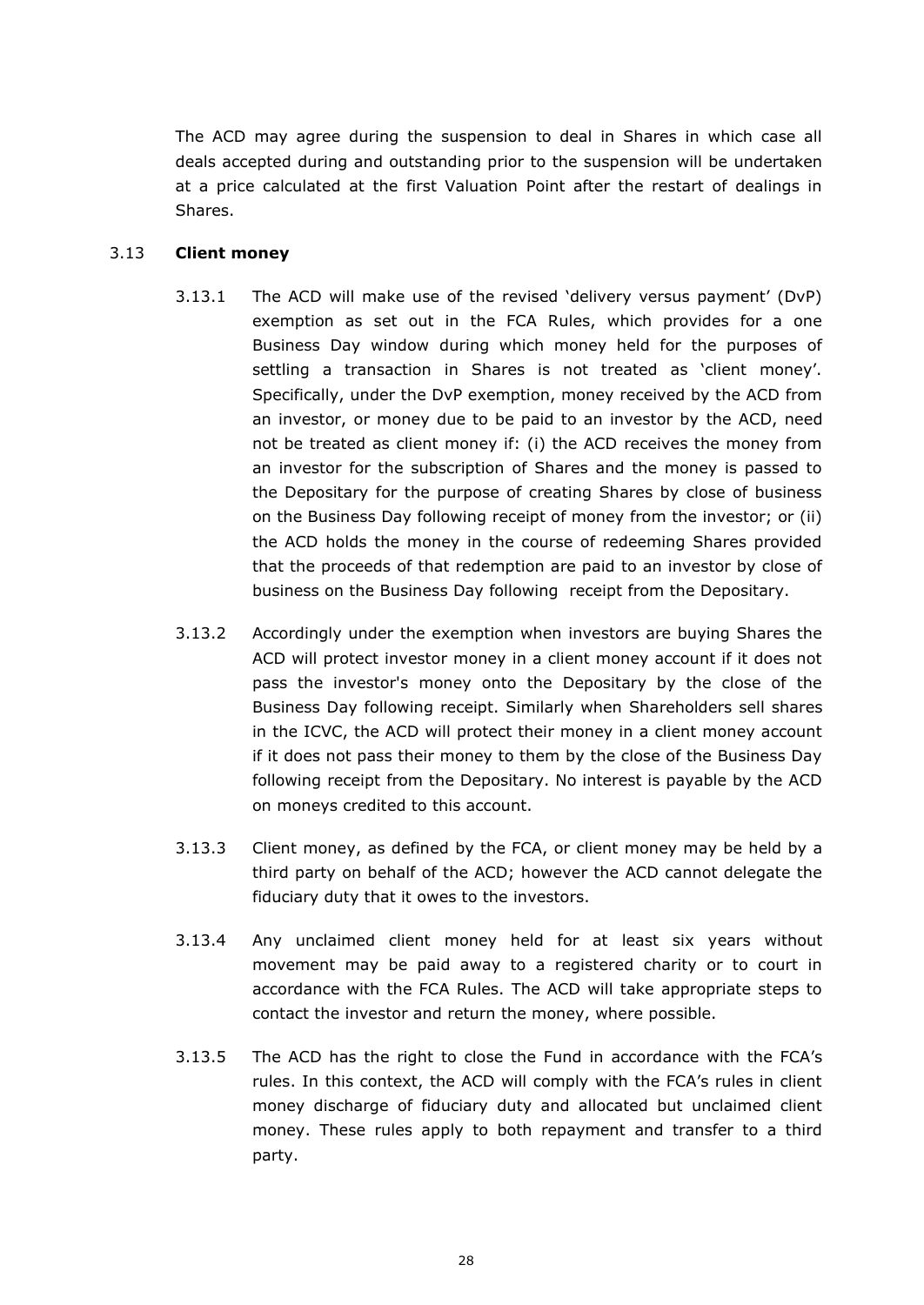- 3.13.6 The ACD has the right to transfer the Fund and/or client money to a third party provider as part of transferring all or part of its business.
- 3.13.7 In the event of a shortfall, or a third party provider becoming insolvent, applicants and shareholders may be able to seek recovery from the Financial Services Compensation Scheme (FSCS). Details of the FSCS can be found at www.fscs.org.uk.
- 3.13.8 Interest will not be paid on individual cash balances held in the client money account.

### 3.14 **Governing law**

All deals in Shares are governed by English law.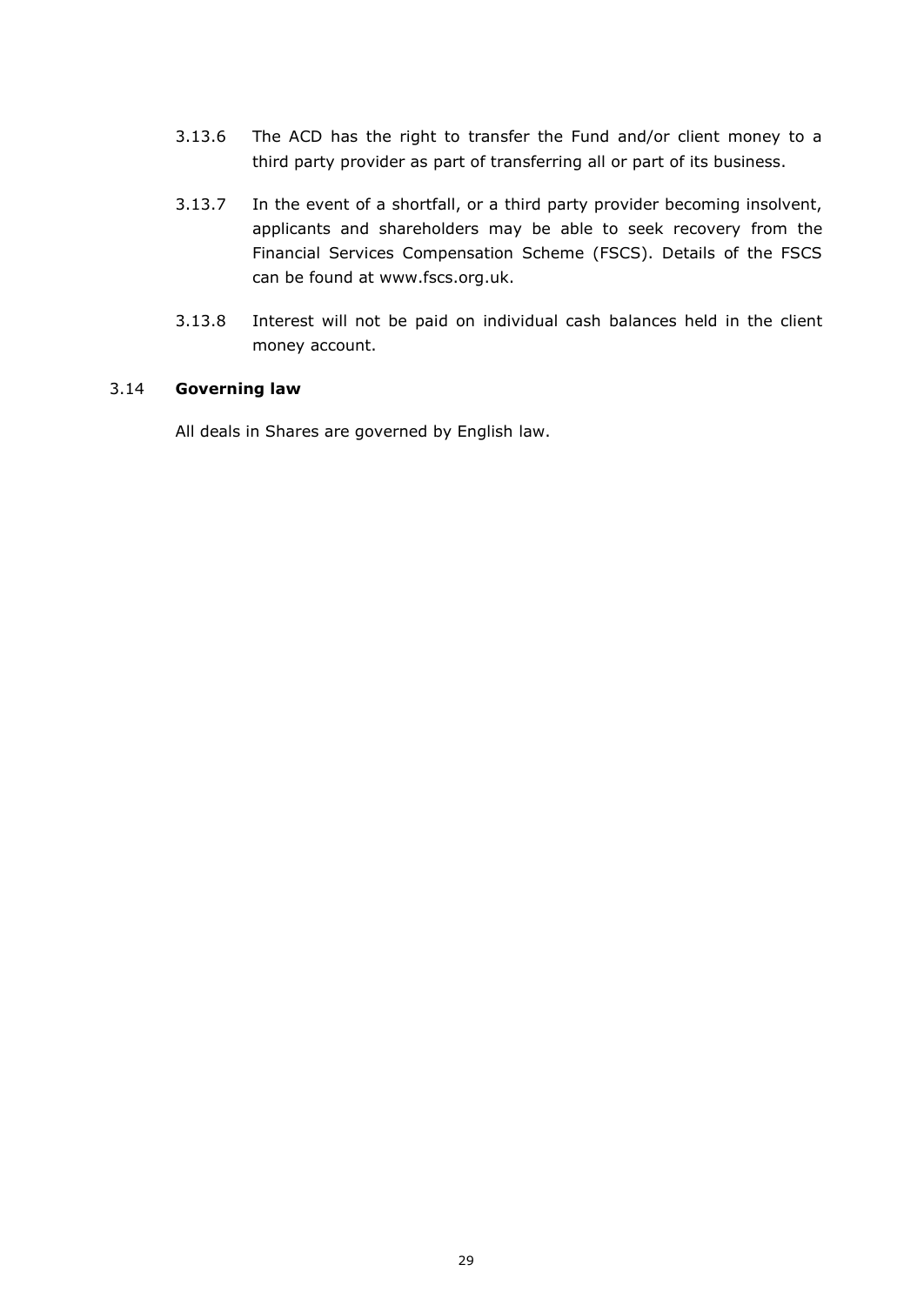## 4. **VALUATION OF THE COMPANY**

### 4.1 **General**

There is only a single price for Shares. The price of a Share is calculated by reference to the Net Asset Value of the Fund to which it relates. The Net Asset Value per Share of a Fund is currently calculated on each Dealing Day at the Valuation Point of the Fund. For details of the Valuation Point of a Fund please see Appendix I.

The ACD may at any time during a Business Day carry out an additional valuation if it considers it desirable to do so and may use the price obtained at such additional valuation point as the price for the day. The ACD shall inform the Depositary of any decision to carry out any such additional valuation. Valuations may be carried out for effecting a scheme of amalgamation or reconstruction, which do not create a Valuation Point for the purposes of dealing. Where permitted and subject to the Regulations, the ACD may, in certain circumstances (for example where a significant event has occurred since the closure of a market) substitute a price with a more appropriate price which in its opinion reflects a fair and reasonable price for that investment.

The ACD will, upon completion of each valuation, notify the Depositary of the price of Shares of each Class of each Fund and the amount of any dilution adjustment made in respect of any purchase or redemption of Shares.

A request for dealing in Shares must be received by Cut Off Point in order to be processed at the next Valuation Point. A dealing request received after this time will be held over and processed on the next Dealing Day, using the Net Asset Value per Share calculated as at the Valuation Point on that next Dealing Day.

## 4.2 **Calculation of the Net Asset Value**

The value of the property of the Company or of a Fund (as the case may be) shall be the value of its assets less the value of its liabilities determined in accordance with the following provisions:

- 4.2.1 All the Scheme Property (including receivables) is to be included, subject to the following provisions.
- 4.2.2 Scheme Property which is not dealt with in paragraphs 4.2.2.6 or 4.2.3 below shall be valued as follows and the prices used shall (subject as follows) be the most recent prices which it is practicable to obtain:
	- 4.2.2.1 units or shares in a collective investment scheme: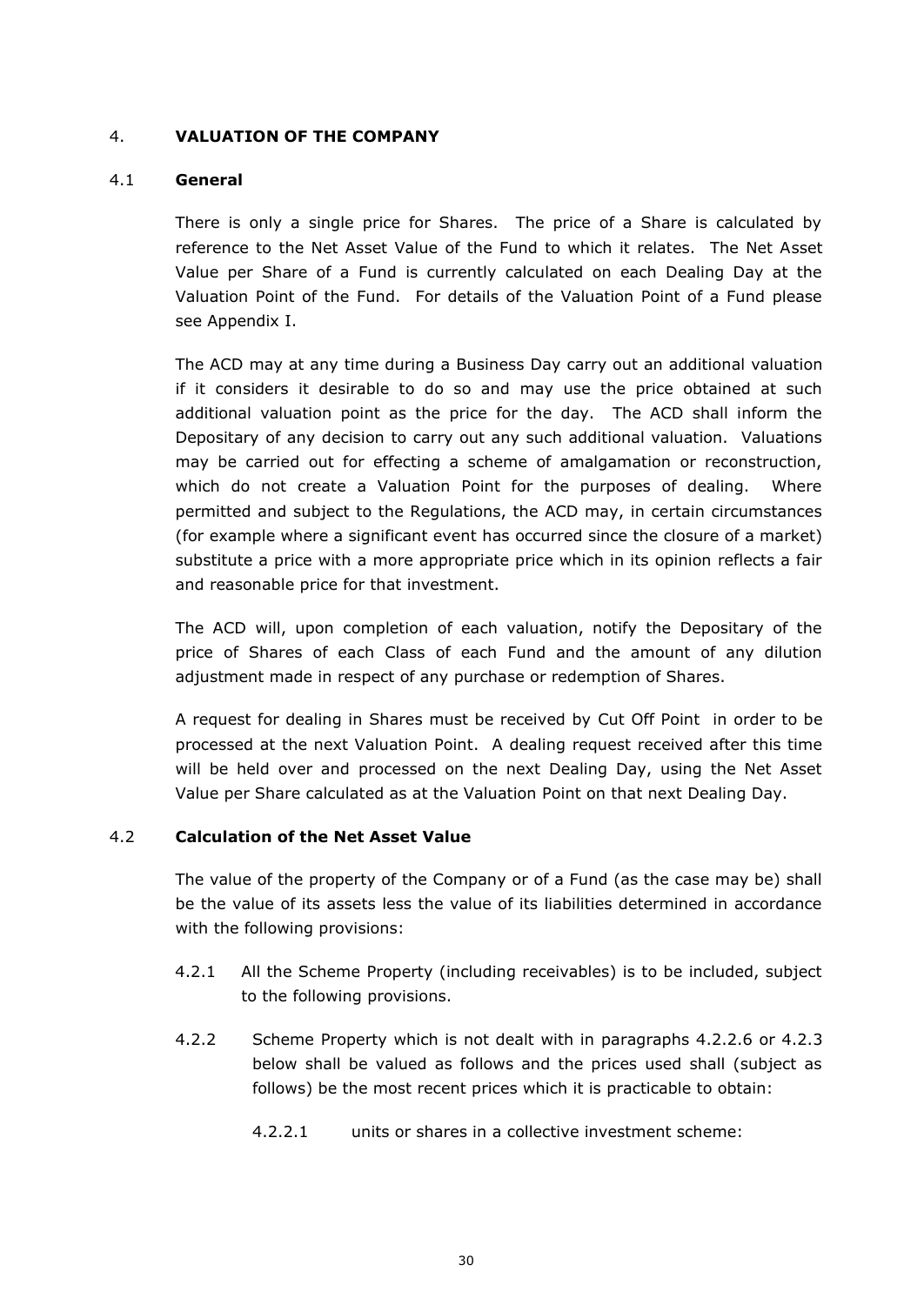- (a) if a single price for buying and redeeming units or shares is quoted, at that price; or
- (b) if separate buying and selling prices are quoted, at the average of the two prices provided the buying price has been reduced by any initial charge included therein and the selling price has been increased by any exit or selling charge attributable thereto; or
- (c) if, in the opinion of the ACD, the price obtained is unreliable or no recent traded price is available or if no recent price exists or if the most recent price available does not reflect the ACD's best estimate of the value of the units or shares, at a value which, in the opinion of the ACD, is fair and reasonable;
- 4.2.2.2 exchange-traded derivative contracts:
- (a) if a single price for buying and selling the exchange-traded derivative contract is quoted, at that price; or
- (b) if separate buying and selling prices are quoted, at the average of the two prices;
- 4.2.2.3 over-the-counter derivative contracts shall be valued in accordance with the method of valuation as shall have been agreed between the ACD and the Depositary;
- 4.2.2.4 Any other investment:
- (a) if a single price for buying and redeeming the security is quoted, at that price; or
- (b) if separate buying and redemption prices are quoted, at the average of the two prices; or
- (c) if, in the opinion of the ACD, the price obtained is unreliable or no recent traded price is available or if no recent price exists or if the most recent price available does not reflect the ACD's best estimate of the value of the security, at a value which in the opinion of the ACD, is fair and reasonable;
- 4.2.2.5 Scheme Property other than that described in paragraphs 4.2.2.1, 4.2.2.2, 4.2.2.3 and 4.2.2.4, above, at a value which, in the opinion of the ACD, is fair and reasonable;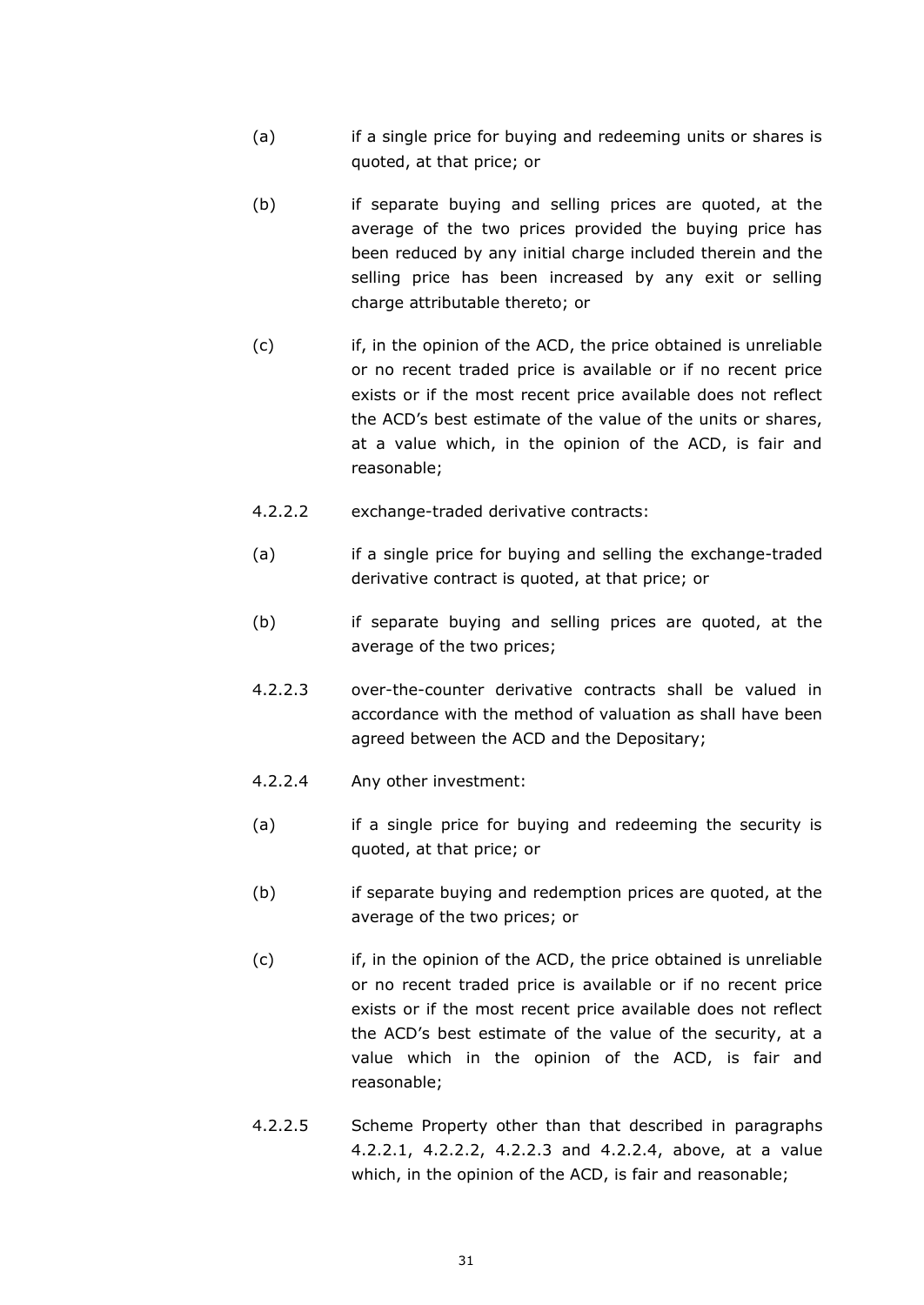- 4.2.2.6 cash and amounts held in current and deposit accounts and in other time related deposits shall be valued at their nominal values.
- 4.2.3 In determining the value of the Scheme Property, all instructions given to issue or cancel Shares shall be assumed (unless the contrary is shown) to have been carried out and any cash payment made or received and all consequential action required by the Regulations or the Instrument of Incorporation shall be assumed (unless the contrary has been shown) to have been taken.
- <span id="page-39-0"></span>4.2.4 Subject to paragraphs 4.2.5 and 4.2.6 below, agreements for the unconditional sale or purchase of Scheme Property which are in existence but uncompleted shall be assumed to have been completed and all consequential action required to have been taken. Such unconditional agreements need not be taken into account if made shortly before the valuation takes place and if, in the opinion of the ACD, their omission will not materially affect the final net asset amount.
- 4.2.5 Futures or contracts for differences which are not yet due to be performed and unexpired and unexercised written or purchased options shall not be included under paragraph 4.2.4.
- 4.2.6 All agreements are to be included under paragraph [4.2.4](#page-39-0) which are, or ought reasonably to have been, known to the person valuing the property assuming that all other persons in the ACD's employment take all reasonable steps to inform it immediately of the making of any agreement.
- 4.2.7 An estimated amount for anticipated tax liabilities at that point in time including (as applicable and without limitation) capital gains tax, income tax, corporation tax, VAT, stamp duty, SDRT and any foreign taxes or duties will be deducted.
- 4.2.8 An estimated amount for anticipated tax liabilities (on unrealised capital gains where the liabilities have accrued and are payable out of the Scheme Property; on realised capital gains in respect of previously completed and current accounting periods; and on income where liabilities have accrued) including (as applicable and without limitation) capital gains tax, income tax, corporation tax, VAT, stamp duty and stamp duty reserve tax will be deducted.
- 4.2.9 The principal amount of any outstanding borrowings whenever repayable and any accrued but unpaid interest on borrowings will be deducted.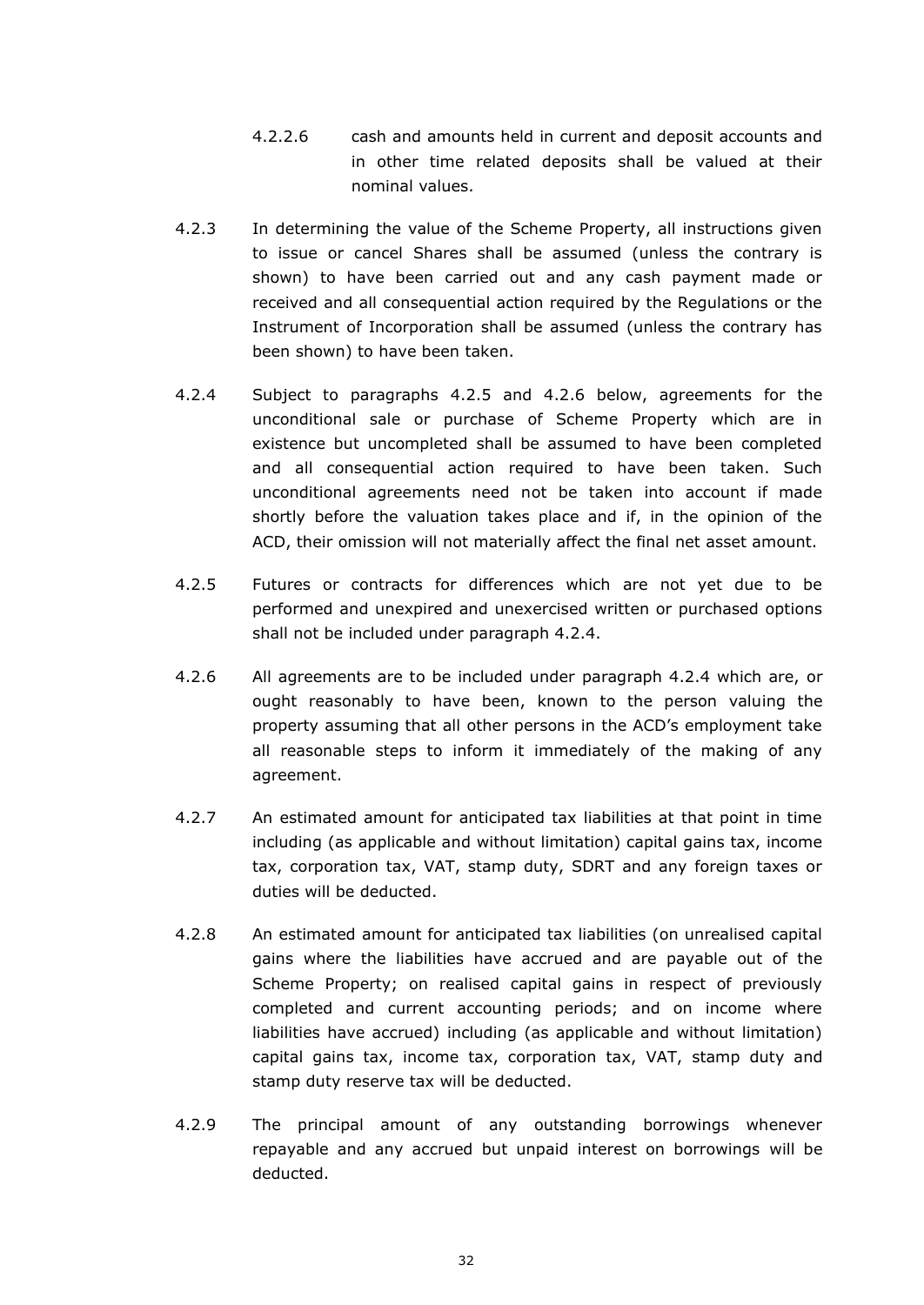- 4.2.10 An estimated amount for accrued claims for tax of whatever nature which may be recoverable will be added.
- 4.2.11 Any other credits or amounts due to be paid into the Scheme Property will be added.
- 4.2.12 Currencies or values in currencies other than Sterling shall be converted at the relevant Valuation Point at a rate of exchange that is not likely to result in any material prejudice to the interests of Shareholders or potential Shareholders.
- 4.2.13 A sum representing any interest or any income accrued due or deemed to have accrued but not received and any stamp duty reserve tax provision anticipated to be received will be added.

## 4.3 **Price per Share in each Fund and each Class**

The price per Share at which Shares are bought or are redeemed is the Net Asset Value per Share. There will be a single price per Share. Any initial charge, or redemption charge, (or SDRT on a non-pro rata in specie redemption) is payable in addition to the price or deducted from the proceeds and is taken from the gross subscription or redemption monies.

Each allocation of income made in respect of any Fund at a time when more than one Class is in issue in respect of that Fund shall be done by reference to the relevant Shareholder's proportionate interest in the income property of the Fund in question calculated in accordance with the Instrument of Incorporation.

## 4.4 **Fair Value Pricing**

- 4.4.1 Where the ACD has reasonable grounds to believe that:
	- 4.4.1.1 no reliable price exists for a security (including a unit/share in a collective investment scheme) at a Valuation Point; or
	- 4.4.1.2 the most recent price available does not reflect the ACD's best estimate of the value of the security (including a unit/share in a collective investment scheme) at the Valuation Point,

it can value an investment at a price which, in its opinion, reflects a fair and reasonable price for that investment (the fair value price).

4.4.2 The circumstances which may give rise to a fair value price being used include: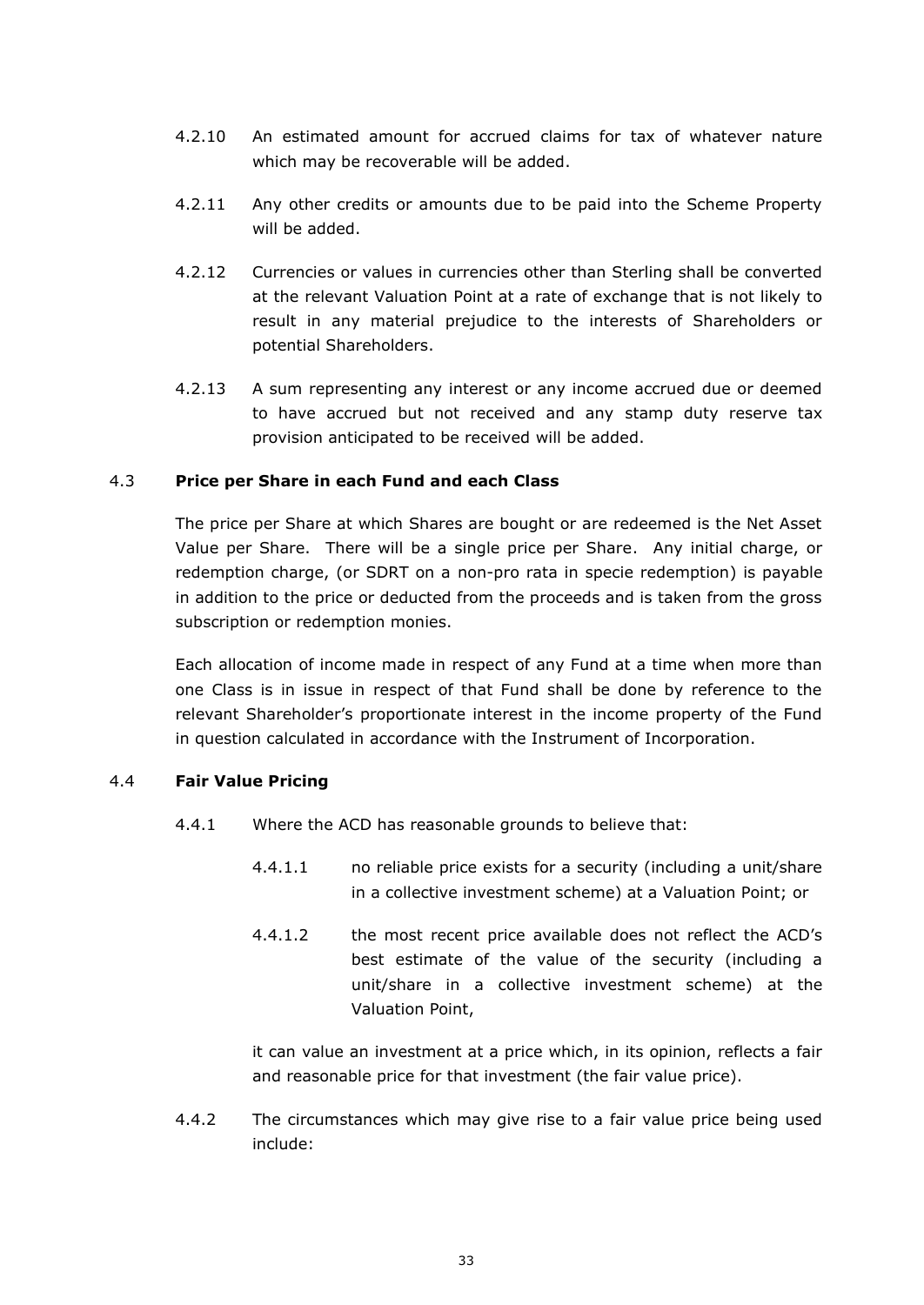- 4.4.2.1 no recent trade in the security concerned; or
- 4.4.2.2 suspension of dealings in an underlying collective investment scheme; or
- 4.4.2.3 the occurrence of a significant event since the most recent closure of the market where the price of the security is taken.
- 4.4.3 In determining whether to use such a fair value price, the ACD will include in their consideration but need not be limited to:
	- 4.4.3.1 the type of authorised fund concerned;
	- 4.4.3.2 the securities involved;
	- 4.4.3.3 whether the underlying collective investment schemes may already have applied fair value pricing;
	- 4.4.3.4 the basis and reliability of the alternative price used; and
	- 4.4.3.5 the ACD's policy on the valuation of Scheme Property as disclosed in this Prospectus.

#### 4.5 **Pricing basis**

The ACD deals on a forward pricing basis. A forward price is the price calculated at the next Valuation Point after the purchase or redemption is deemed to be accepted by the ACD.

## 4.6 **Publication of Prices**

The prices of all Share Classes are available at www.valu-trac.com or www.fundlistings.com under a sub-heading of "Argonaut Capital Partners". The prices of Shares may also be obtained by calling 01343 880344 during the ACD's normal business hours. As the ACD deals on a forward pricing basis, the price that appears in these sources will not necessarily be the same as the one at which investors can currently deal. The ACD may also, at its sole discretion, decide to publish certain Share prices on third party websites or in publications but the ACD does not accept responsibility for the accuracy of the prices published in, or for the non-publication of prices by, these sources for reasons beyond the control of the ACD.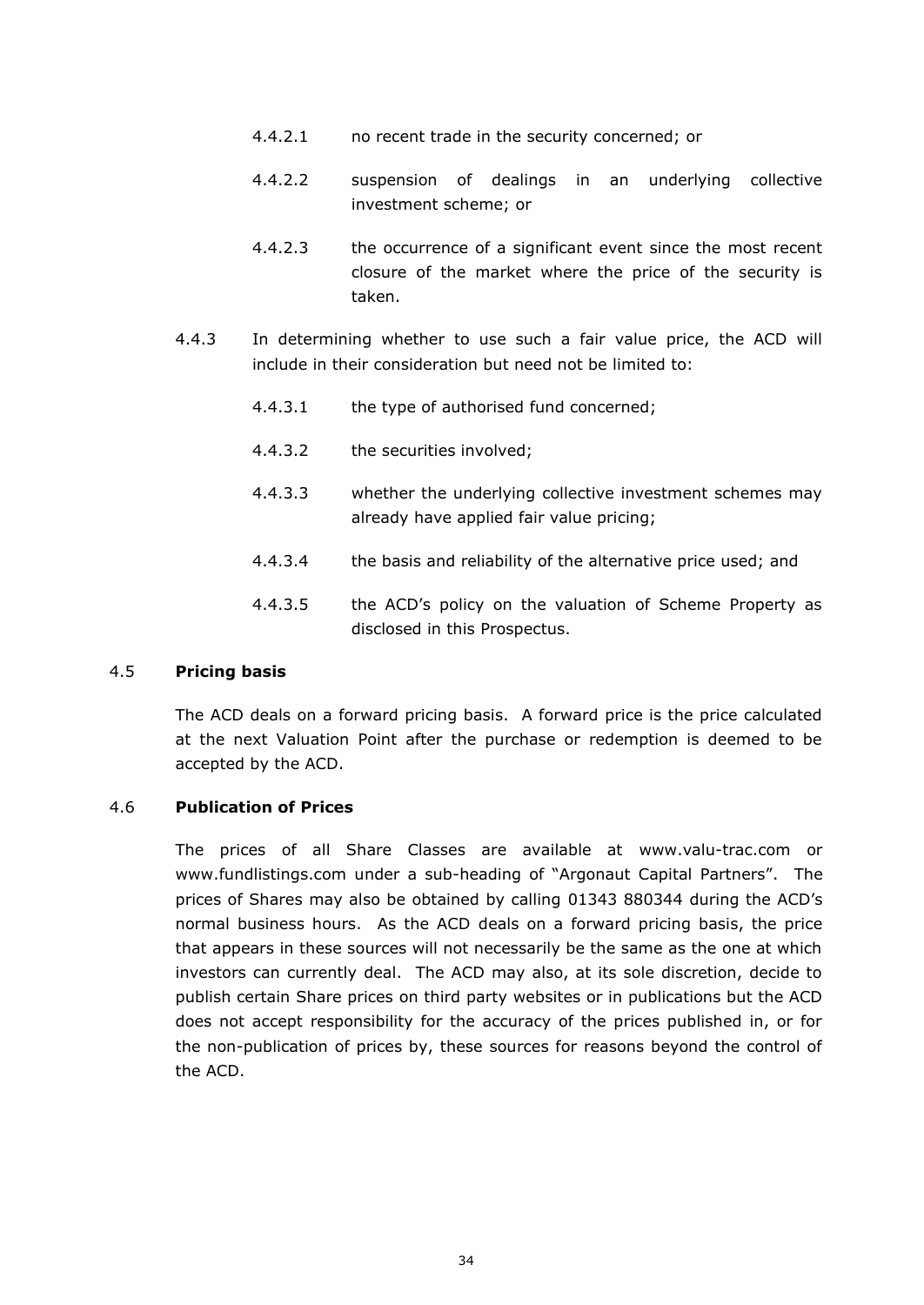## 5. **RISK FACTORS**

Potential investors should consider the below risk factors before investing in the Company (or, in the case of specific risks applying to specific Funds, in those Funds). This list must not be taken to be comprehensive as there may be new risks that arise in the future which could not have been anticipated in advance. Also, the risk factors listed will apply to different Funds to different degrees, and for a given Fund this degree could increase or reduce through time.

## 5.1 **Market risk**

The investments of the Company are subject to normal market fluctuations and other risks inherent in investing in securities. There can be no assurance that any appreciation in the value of investments will occur. The value of investments and the income derived from them may fall as well as rise and investors may not recoup the original amount they invest in the Company. There is no certainty that the investment objective of any Fund will actually be achieved and no warranty or representation is given to this effect. Past performance is no guide to the future.

## 5.2 **Effect of initial charge or redemption charge**

Where an initial charge or redemption charge is imposed, an investor who realises his Shares after a short period may not (even in the absence of a fall in the value of the relevant investments) realise the amount originally invested.

In particular, where a redemption charge is payable, investors should note that the percentage rate at which the redemption charge is calculated is based on the market value rather than the initial value of the Shares. If the market value of the Shares has increased the redemption charge will show a corresponding increase.

The Shares therefore should be viewed as medium to long term investments.

## 5.3 **Dilution adjustment**

Investors should note that in certain circumstances a dilution adjustment may be applied to the price payable on the purchase or redemption of their Shares (see "Dilution Adjustment" at paragraph 3.4.4). Where dilution adjustment is not applied the Fund in question may incur dilution which may constrain capital growth.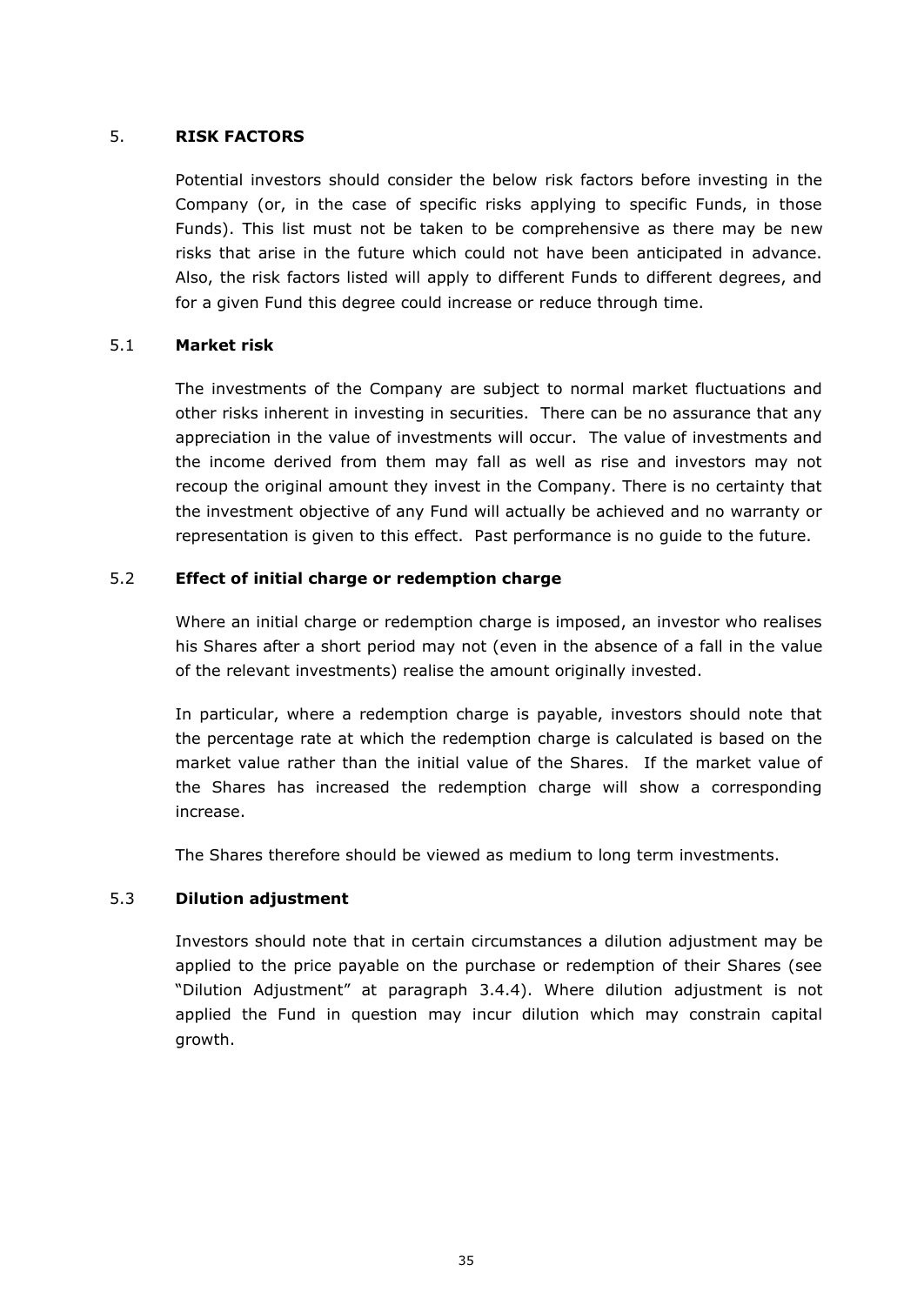## 5.4 **Charges to capital**

Where the investment objective of a Fund is to treat the generation of income as a higher priority than capital growth, or the generation of income and capital growth have equal priority, all or part of the ACD's fee and other expenses may be charged against capital instead of against income. This treatment of the ACD's fee and other expenses will increase the amount of income (which may be taxable) available for distribution to Shareholders in the Fund concerned but may constrain capital growth.

## 5.5 **Suspension of dealings in Shares**

Investors are reminded that in certain circumstances their right to redeem Shares (including a redemption by way of Switching) may be suspended (see "Suspension of dealings in the Company or a Fund" at Paragraph 3.13).

## 5.6 **Pricing and liquidity**

Where a Fund has exposure to alternative asset classes there is a risk that the price at which an asset is valued may not be realisable in the event of sale. This could be due to a mis-estimation of the asset's value or due to a lack of liquidity in the relevant market. As a result, at times, the ACD may have to delay acting on instructions to sell investments, and the proceeds on redemption may be materially less than the value implied by the Fund's price.

## 5.7 **Liabilities of the Company and the Funds**

As explained in paragraph 2.2, under the OEIC Regulations, each Fund is a segregated portfolio of assets and those assets can only be used to meet the liabilities of, or claims against, that Fund. Whilst the provisions of the OEIC Regulations provide for segregated liability between Funds, the concept of segregated liability is relatively new. Accordingly, where claims are brought by local creditors in foreign courts or under foreign law contracts it is not yet known whether a foreign court would give effect to the segregated liability and crossinvestment provisions contained in the OEIC Regulations. Therefore, it is not possible to be certain that the assets of a Fund will always be completely insulated from the liabilities of another Fund of the Company in every circumstance.

# 5.8 **Currency exchange rates**

Currency fluctuations may adversely affect the value of a Fund's investments and, depending on an investor's currency of reference, currency fluctuations may adversely affect the value of his investment in Shares.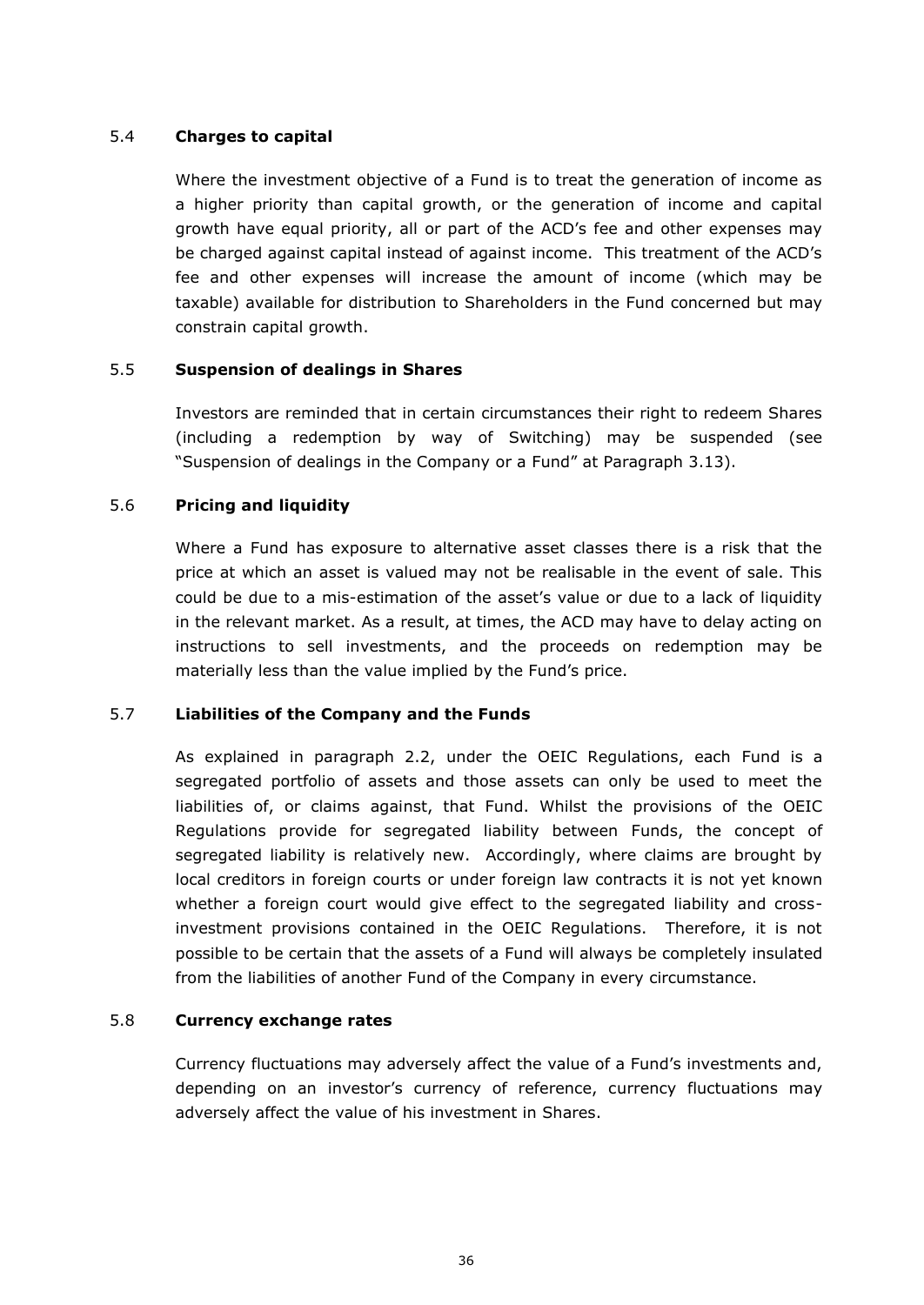### 5.9 **Emerging markets**

Investments in emerging markets may be more volatile than investments in more developed markets. Some of these markets may have relatively unstable governments, economies based on only a few industries and securities markets that trade only a limited number of securities. Many emerging markets do not have well developed regulatory systems and disclosure standards may be less stringent than those of developed markets.

The risks of expropriation, nationalisation and social, political and economic instability are greater in emerging markets than in more developed markets.

The following is a brief summary of some of the more common risks associated with emerging markets investment:

**Fraudulent securities** – Given the lack of a regulatory structure it is possible that securities in which investments are made may be found to be fraudulent. As a result, it is possible that loss may be suffered.

**Lack of liquidity** – The accumulation and disposal of holdings may be more expensive, time consuming and generally more difficult than in more developed markets. Also, due to the lack of liquidity, volatility may be higher. Many emerging markets are small, have low trading volumes, low liquidity and significant price volatility.

**Currency fluctuations** – Significant changes in the currencies of the countries in which investments are made in respect of the currency of denomination of the relevant Fund may occur following the investment of the Company in these currencies. These changes may impact the total return of the Fund to a significant degree. In respect of currencies of certain emerging countries, it is not possible to undertake currency hedging techniques.

**Settlement and custody risks** – Settlement and custody systems in emerging markets are not as well developed as those in developed markets. Standards may not be as high and supervisory and regulatory authorities not as sophisticated. As a result there may be risks that settlement may be delayed and that cash or securities could be disadvantaged.

**Investment and remittance restrictions** – In some cases, emerging markets may restrict the access of foreign investors to securities. As a result, certain equity securities may not always be available to a Fund because the maximum permitted number of or investment by foreign shareholders has been reached. In addition, the outward remittance by foreign investors of their share of net profits, capital and dividends may be restricted or require governmental approval. The Company will only invest in markets in which it believes these restrictions to be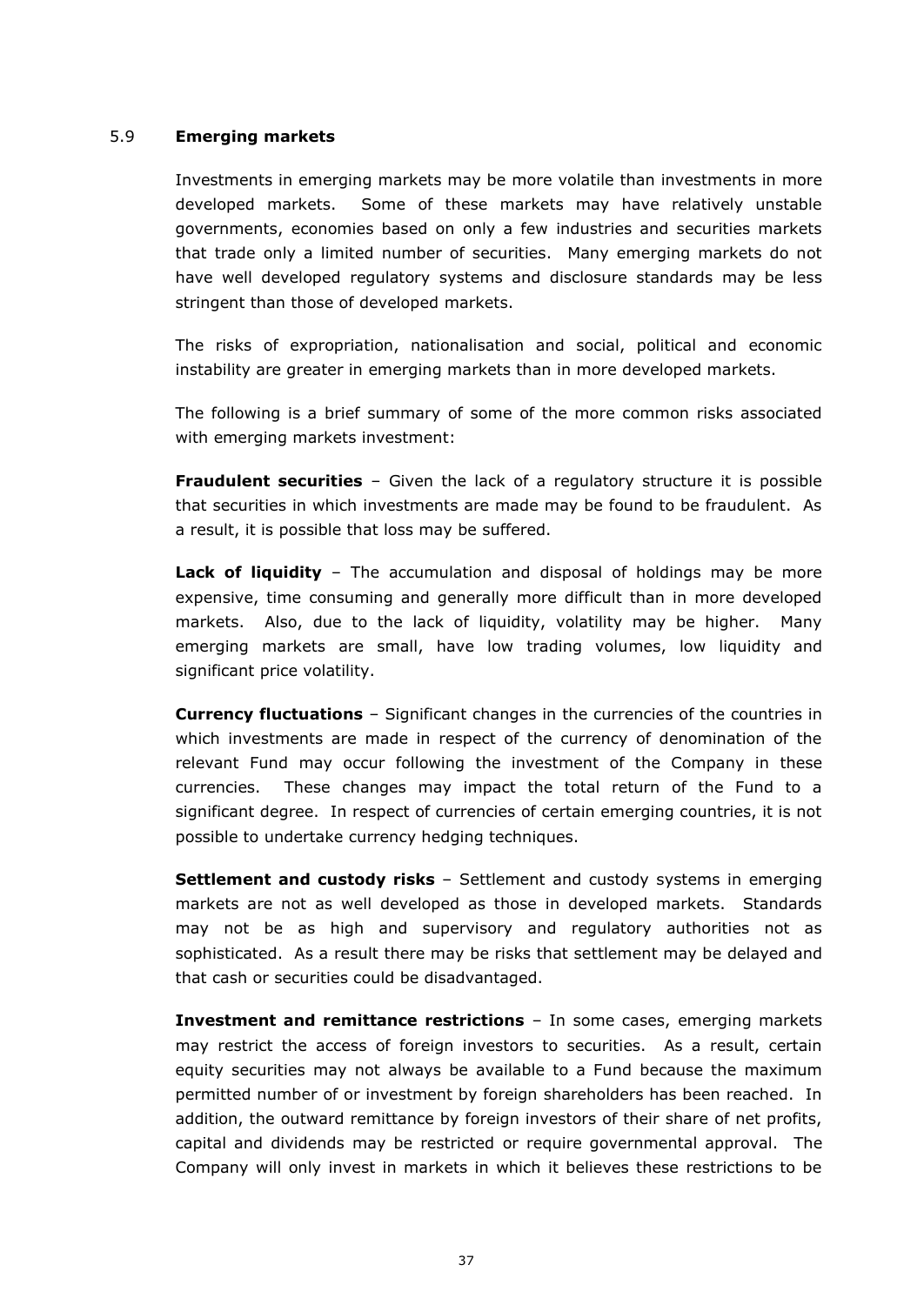acceptable. However, there can be no guarantee that additional restrictions will not be imposed.

**Accounting** – Accounting, auditing and financial reporting standards, practices and disclosure requirements applicable to companies in emerging markets differ from those applicable in more developed markets in respect of the nature, quality and timeliness of the information disclosed to investors and, accordingly, investment possibilities may be difficult to properly assess.

### 5.10 **Smaller companies**

Funds investing in smaller companies invest in transferable securities which may be less liquid than the securities of larger companies, as a result of inadequate trading volume or restrictions on trading. Securities in smaller companies may possess greater potential for capital appreciation, but also involve risks, such as limited product lines, markets and financial or managerial resources and trading in such securities may be subject to more abrupt price movements than trading in the securities of larger companies.

### 5.11 **Sub investment grade bonds**

The Funds may hold sub-investment grade bonds. Such bonds have a lower credit rating than investment grade bonds and carry a higher degree of risk.

## 5.12 **Overseas bonds and currencies**

From time to time, a Fund may invest in overseas bonds and currencies. These markets may respond to different influences to those that affect the underlying funds and accordingly carry a higher degree of risk.

## 5.13 **Performance risk**

There will be a variation in performance between Funds with similar objectives due to the different assets selected. The degree of investment risk depends on the risk profile of the Fund chosen.

#### 5.14 **Inflation Risk**

Inflation will, over time, reduce the value of your investments in real terms.

# 5.15 **Concentrated Portfolio**

A typical collective investment vehicle has approximately between 80 and 100 stocks in its portfolio. The VT Argonaut Absolute Return Fund, the VT Argonaut European Alpha Fund and the VT Argonaut Equity Income Fund may have a more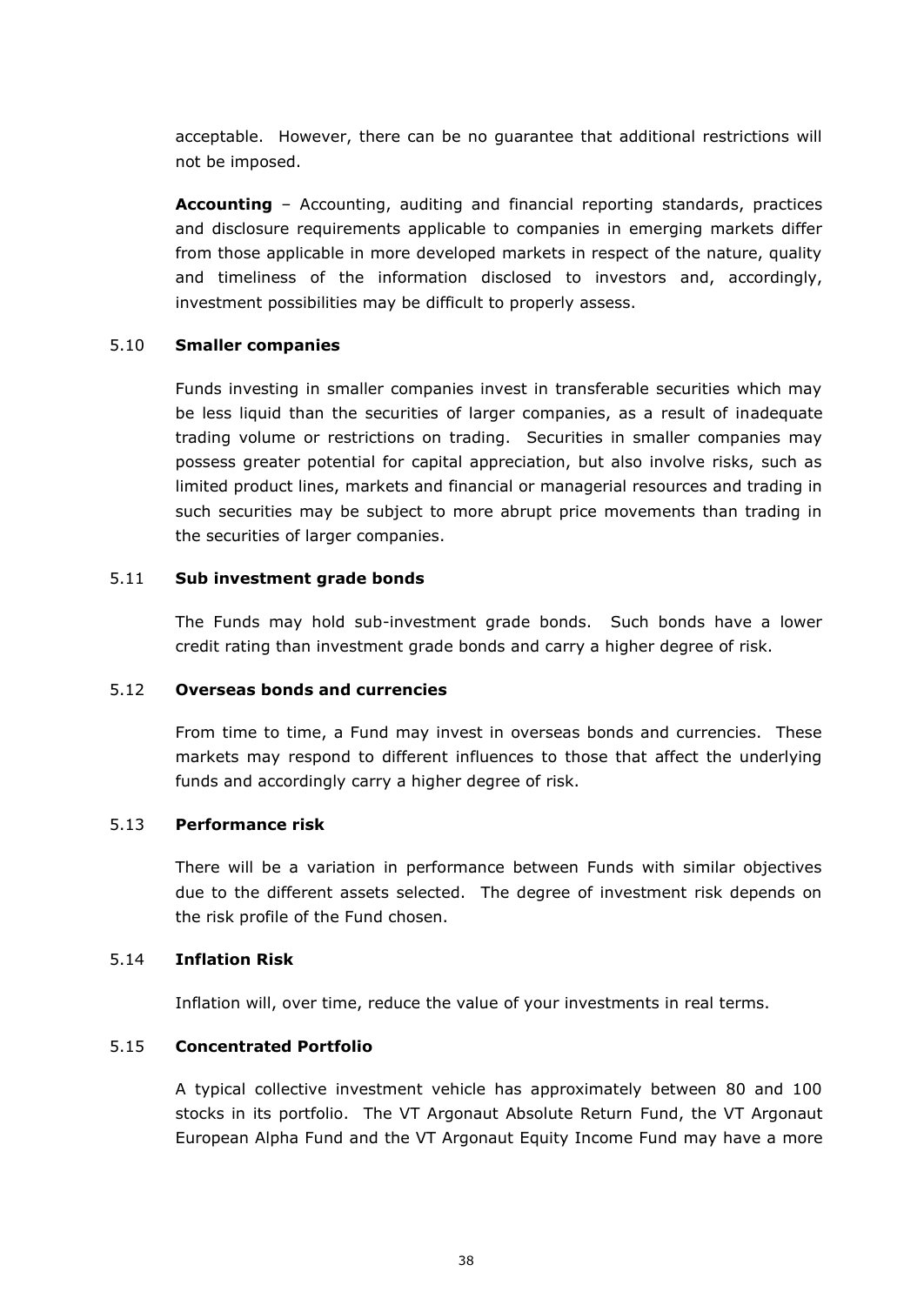concentrated portfolio. This means that these Funds will carry more risk than funds spread across a large number of stocks.

## 5.16 **Currency Hedging Risk**

In so far as a Fund has Classes of Shares that are not denominated in the Operational Currencies of the Fund in question, such Classes may be designated as hedged currency Share Classes. A number of the Funds have currency hedged Share Classes as set out in Appendix I to this prospectus. As the fees, expenses, gains and losses associated with such Share Class hedging will be borne individually by the hedged Share Classes, there will be no impact on other Share Classes. Holding a hedged currency Share Class may substantially limit the Shareholders of that Class from benefiting if the currency in which the Share Class is denominated falls against the Operational Currencies of the Fund. There is no guarantee that the ACD will be successful in hedging the currency risk, nor that they will fully hedge the Operational Currencies exposure within the hedged Share Classes.

The Funds may also hedge currency exposure to the Fund's Base Currency in relation to assets denominated in the Operational Currencies. The fees, expenses, gains and losses associated with such hedging will be borne by the individual Funds. Currency hedging at Fund level may substantially limit the Shareholders of that Fund from benefiting if the Base Currency of the Fund falls against the Operational Currencies of the Fund.

#### 5.17 **Performance Fee**

A performance fee will be paid to the Investment Manager on the basis of performance of the VT Argonaut Absolute Return Fund. In accordance with COLL 6.7.6AR, the performance fee will be calculated on the basis of the Fund's performance after deduction of all other payments out of the scheme property of the Fund property. Further, the performance fee is based on net realised and net unrealised gains and losses as at the end of each performance period and as a result, performance fees may be paid on unrealised gains which may subsequently never be realised. This may create an incentive for the Investment Manager to cause the relevant Fund to make investments that are riskier or more speculative than would be the case if there was no performance fee in place. The philosophy of the Investment Manager, however, is to maximise the wealth of Shareholders at all times.

Performance fee equalisation ensures that any performance fee is charged only to those shares which have appreciated in value, that all Shareholders of the same Class have the same amount per share at risk and that all Shares within the same Class have the same Net Asset Value per Share. The lack of performance fee equalisation in this Fund may mean that, in certain circumstances, some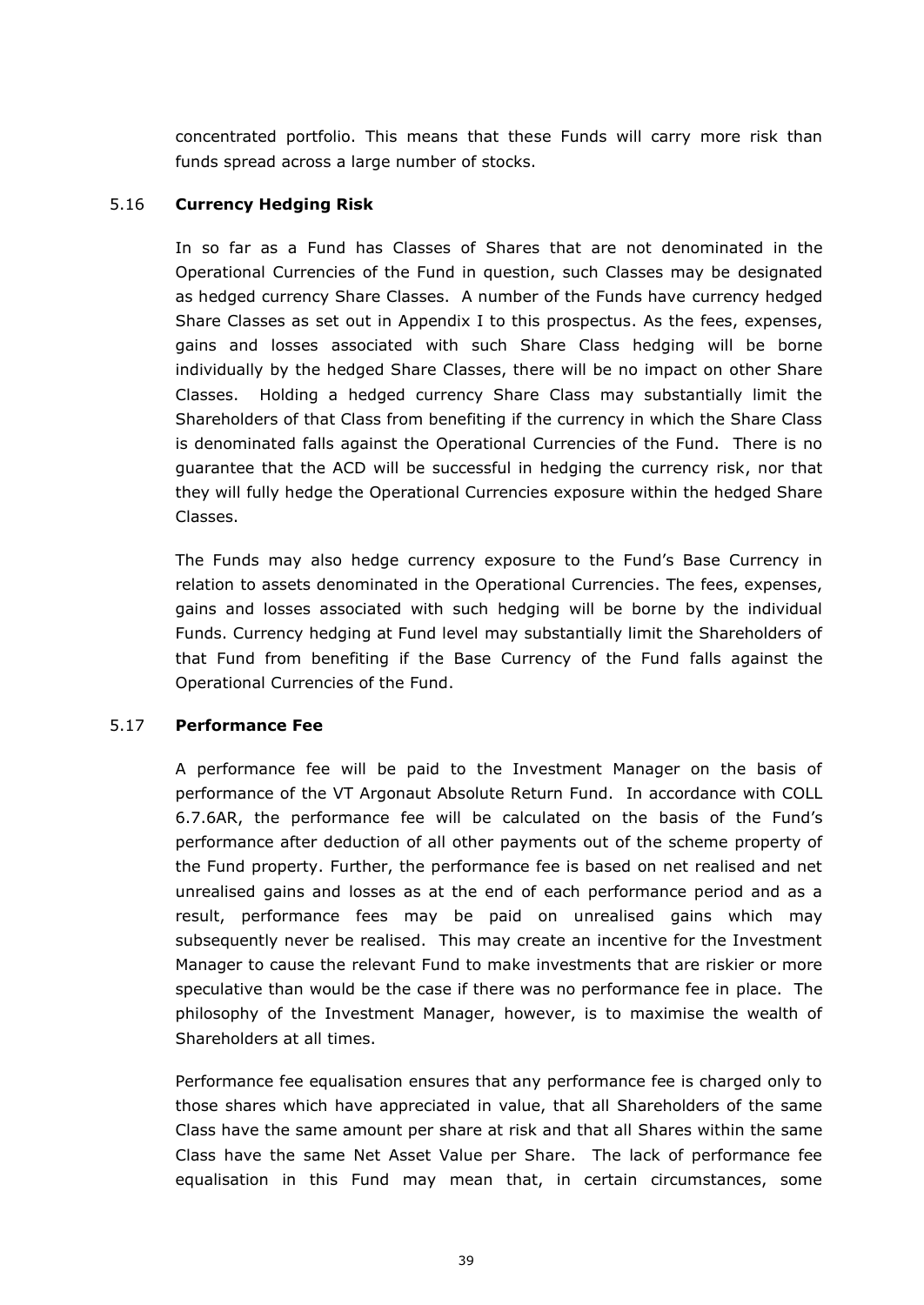Shareholders may pay a higher or lower performance fee than they should, based on the performance of their Shares.

## 5.18 **Exchange Traded Commodities (ETCs)**

In order to obtain exposure to commodity based investments such as gold and silver, the VT Argonaut Absolute Return Fund may invest in Exchange Traded Commodities (ETCs).

An ETC is an investment vehicle that tracks the performance of an underlying commodity. Single commodity ETCs follow the spot-price of a single commodity and are classified as a transferable security. They offer direct exposure to the commodities markets and the value of the ETC will rise and fall in direct proportion to the price of the underlying commodity. They are 'open ended' securities, which are created and redeemed on-demand. This means that the supply of ETCs is unlimited and that price changes will accurately mirror developments in the price of the underlying commodity.

## 5.19 **Counterparty risk**

If a Fund enters into a derivative contract it will be exposed to the credit of the other party (usually referred to as 'counterparty') and their ability to wholly or partly satisfy the terms of the contract.

In the event of a bankruptcy or insolvency of a counterparty, a Fund could experience delays in liquidating the position and may incur significant losses. The ACD may use one or more counterparties to undertake derivative transactions on behalf of a Fund and may be required to pledge a Fund's assets as collateral against these transactions. There may be a risk that a counterparty will be unable to meet its obligations with regards to the return of the collateral and may not meet other payments due to a Fund.

## 5.20 **Derivatives and volatility**

Derivative instruments may be used in the Funds for the purposes of Efficient Portfolio Management (EPM). **The use of derivatives for EPM should not lead to an increase in risk to the Fund.**

The COLL Sourcebook also permits the ACD to use certain techniques when investing in derivatives in order to manage a Fund's exposure to particular counterparties and in relation to the use of collateral to reduce overall exposure to over-the-counter ("OTC") derivatives; for example a Fund may take collateral from counterparties with whom they have an OTC derivative position and use that collateral to net off against the exposure they have to the counterparty under that OTC derivative position, for the purposes of complying with counterparty spread limits. The COLL Sourcebook also permits a Fund to use derivatives to effectively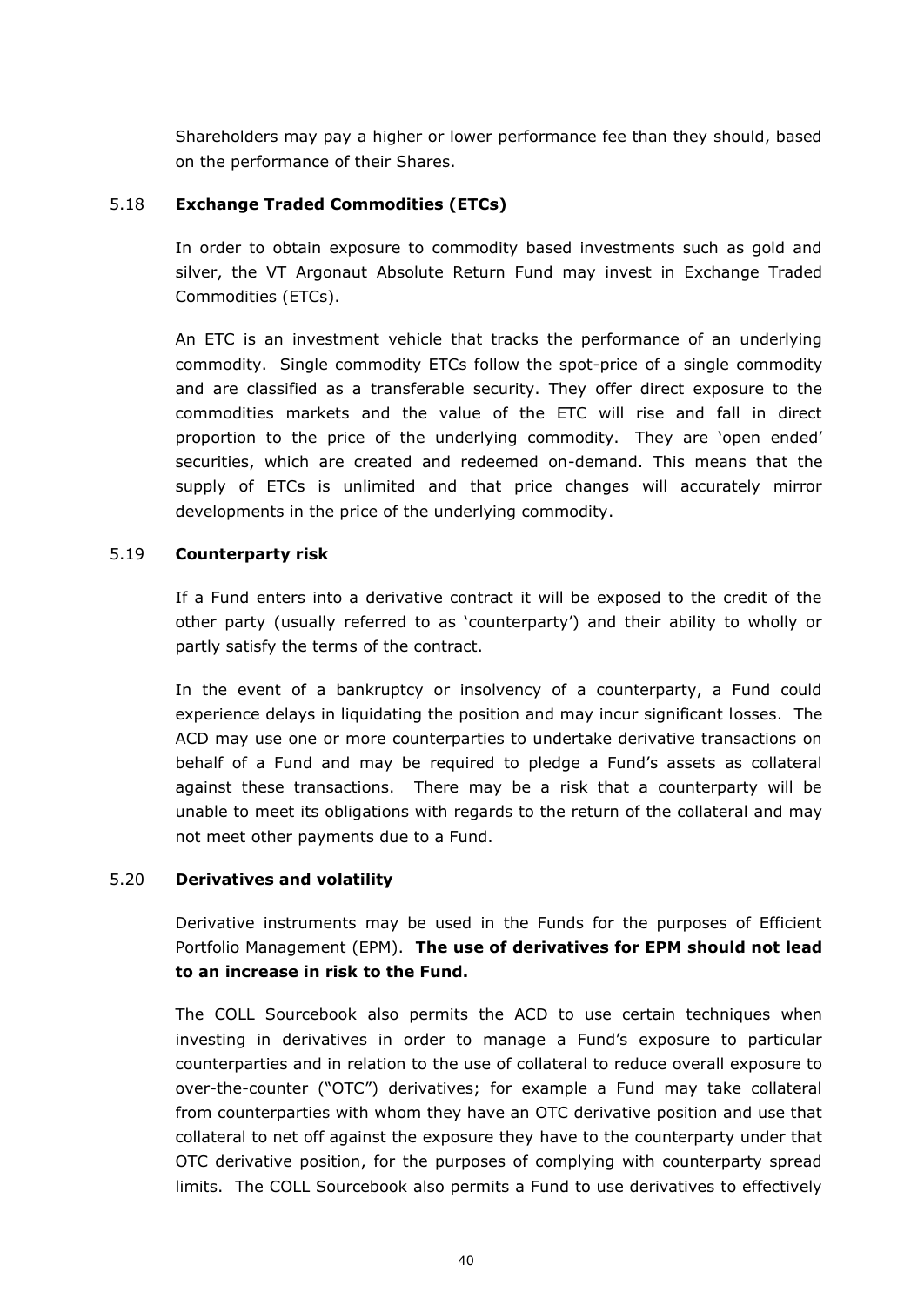short sell (agree to deliver the relevant asset without holding it in the scheme) under certain conditions. **Derivatives will be used in VT Argonaut Absolute Return Fund and the VT Argonaut Equity Income Fund for the purposes of investment. Where the ACD invests in derivatives and forward transactions in the pursuit of these Funds' objectives, the Net Asset Value of that Fund may at times be volatile (in the absence of compensating investment techniques). However, it is the ACD's intention that the relevant Fund will not have volatility over and above the general market volatility of the markets of that Fund's underlying investments owing to the use of the derivatives and/or forward transactions in the pursuit of its objectives. It is not the ACD's intention that the use of derivatives and forward transactions in the pursuit of a Fund's objective will cause its risk profile to change.**

### 5.21 **Efficient Portfolio Management**

Efficient portfolio management ("EPM") is used by the Funds to reduce risk and/or costs in the Funds and to produce additional capital or income in the Funds. The Funds may use derivatives, borrowing, cash holding and stock lending (see clause 21 of Appendix III) for efficient portfolio management. It is not intended that using these techniques for efficient portfolio management will increase the volatility of the Funds. In adverse situations, however, a Fund's use of derivatives may become ineffective in hedging or EPM and a Fund may suffer significant loss as a result. There is no guarantee that the Funds will achieve the objective for which they entered into a transaction in relation to EPM. This may result in losses for investors.

A Fund's ability to use EPM strategies may be limited by market conditions, regulatory limits and tax considerations. Any income or capital generated by efficient portfolio management techniques will be paid to the Funds net of direct or indirect operational costs.

EPM techniques may involve a Fund entering into derivatives, borrowing, cash holding and stock lending transactions with a counterparty where there may be a risk that a counterparty will wholly or partially fail to honour its contractual obligations. To mitigate that risk, the counterparties to these transactions may be required to provide collateral to the Funds. The counterparty will forfeit its collateral if it defaults on the transaction. However, in the event of counterparty default, if the collateral is in the form of securities, there is a risk that when they are sold it will realise insufficient cash to settle the counterparty's liability to the Funds. This may result in losses for investors.

Securities lending transactions may result in the securities lent being recovered late or only in part. This may result in losses for investors.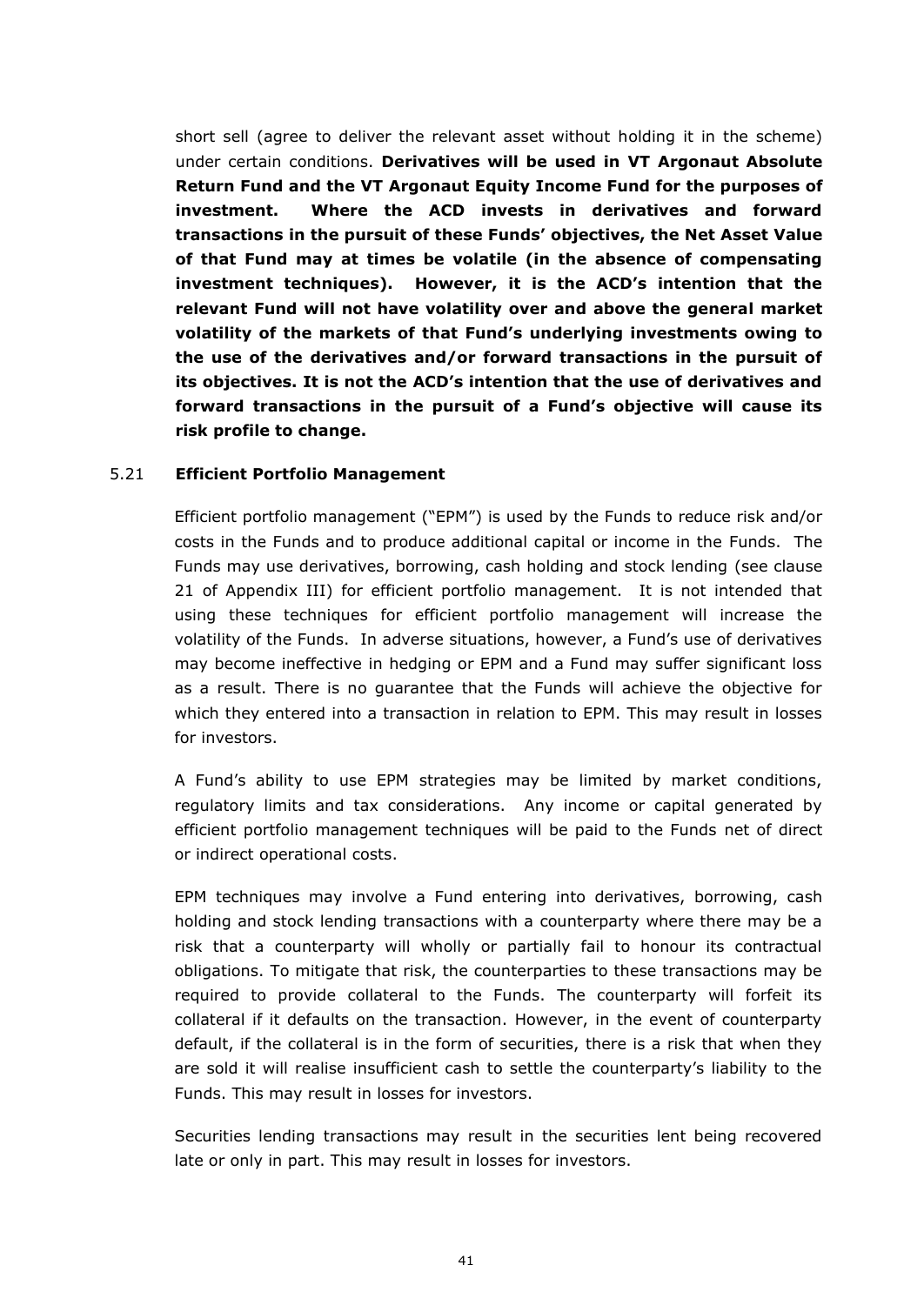The ACD has in place a collateral management policy which details the eligible categories of acceptable collateral received. Please see the paragraph headed "Collateral Management Policy" below for further information on the collateral management policy.

### 5.22 **Leverage**

The Fund's leverage is not expected to materially exceed 150% of the Net Asset Value of the Fund (with a maximum limit of 200% of the Net Asset Value of the Fund). There is no guarantee that the additional long and short exposure will achieve the desired absolute returns and the use of leverage could amplify the performance of an otherwise similar unleveraged fund – both up and down. The Global exposure relating to derivatives held will not exceed the net value of the scheme property.

### 5.23 **Warrants**

When a Fund invests in warrants, the price of units may fluctuate more than if the Fund was investing in the underlying securities because of the greater volatility of the warrant price.

### 5.24 **Options**

It is anticipated that options may be transacted through an OTC counterparty, and once agreed, confirmed and cleared using the services provided by an exchange. Further information on this process is available on request. This allows the fund to benefit from the flexibility of OTC options whilst gaining the benefits of an exchange and clearing house environment. This reduces both operational and counterparty risk to the Fund.

Options may also be traded directly on exchange or over-the-counter.

## 5.25 **Investing in other collective investment schemes**

Each Fund may invest in other regulated collective investment schemes. As an investor of another collective investment scheme, a Fund will bear, along with the other investors, its portion of the expenses of the other collective investment scheme, including management, performance and/or other fees. These fees will be in addition to the management fees and other expenses which a Fund bears directly with its own operations.

## 5.26 **Exchange Traded Funds ("ETFs")**

The Funds may invest in Exchange Traded Funds. Exchange Traded Funds represent a basket of securities that are traded on an exchange and may not necessarily trade at the net asset value of their underlying holdings. As a result,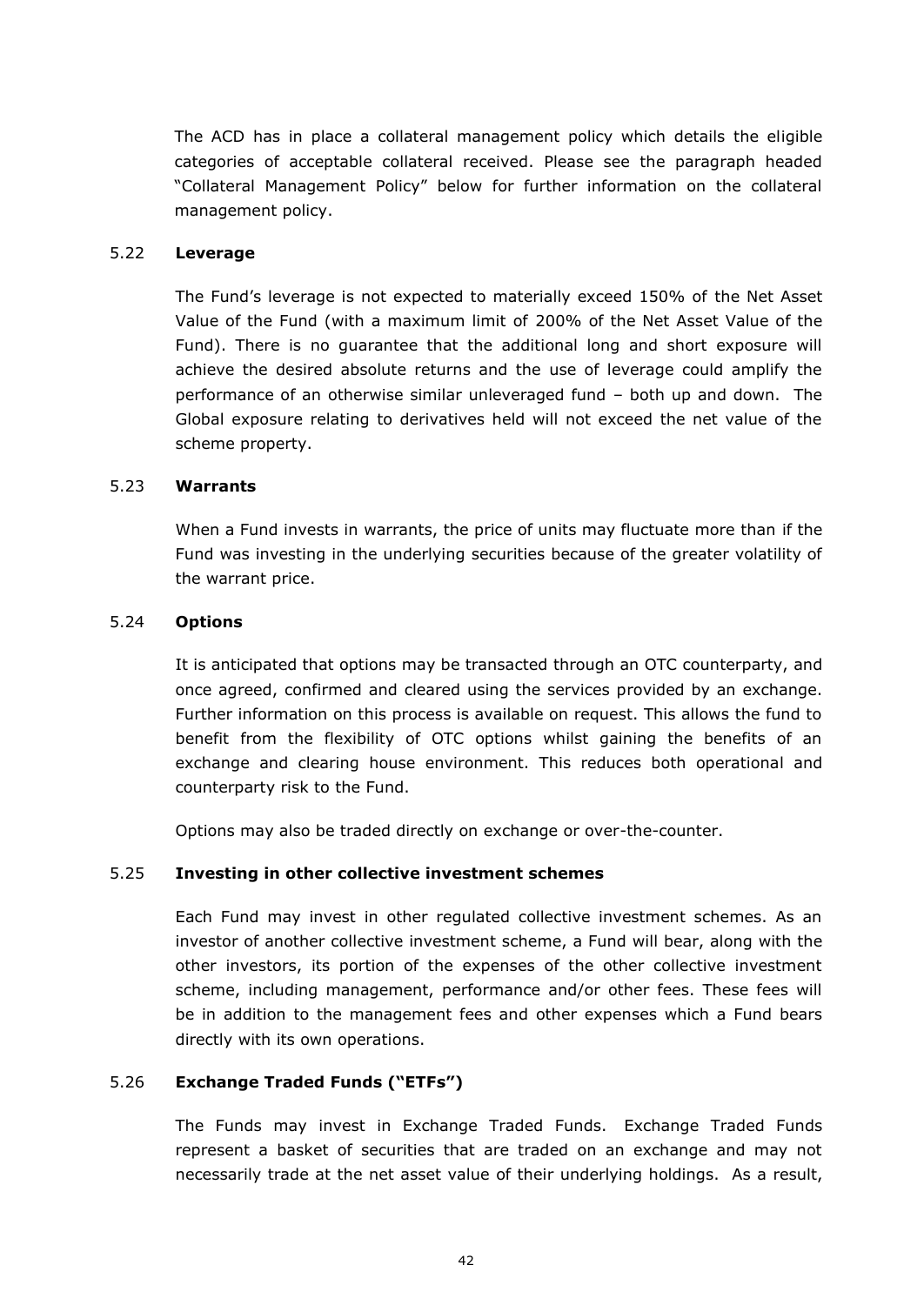they may trade at a price that is above or below the value of the underlying portfolio.

### 5.27 **Tax risk**

The rates of, and any relief from, taxation may change over time. Tax information is set out later in the document. If you have any doubts about your tax position, you should seek professional advice.

## 5.28 **Regular Savings Plan**

 If a Shareholder is making regular monthly investments in a Fund with a view to saving for a specific objective, they should regularly review whether these savings will be sufficient to achieve their objective. Shareholders may not achieve their objective if they do not continue to invest regularly with a sufficient amount or if the investment does not appreciate sufficiently.

### 5.29 **Cancellation Rights**

 Where cancellation rights are applicable, if Shareholders choose to exercise their cancellation rights and the value of the investment falls before notice of cancellation is received by the ACD in writing, a full refund of the original investment may not be provided but rather the original amount less the fall in value.

## 5.30 **Securities Lending and Securities Financing Transactions Risk**

The Funds may engage in stocklending or securities financing transactions with the Depositary where the Funds lend the securities which are the subject of the transaction, in return for which it is agreed that securities of the same kind and amount should be re-delivered to the Funds at a later date. The Funds receive assets as collateral to cover the risk of the future re-delivery not being completed. The Funds ensure that they are at any time able to recall any security that it has lent out or terminate any securities lending agreement into which they have entered.

As with any extensions of credit, there are risks of delay and recovery. Should the borrower of securities fail financially or default in any of its obligations under any securities lending transaction, the collateral provided in connection with such transaction will be called upon. The value of the collateral will be maintained to equal or exceed the value of the securities transferred. However there is a risk that the value of the collateral may fall below the value of the securities transferred. In addition, as a Fund may invest cash collateral received, subject to the conditions and within the limits laid down in the COLL Sourcebook, a Fund investing collateral will be exposed to the risk associated with such investments, such as failure or default of the issuer of the relevant security.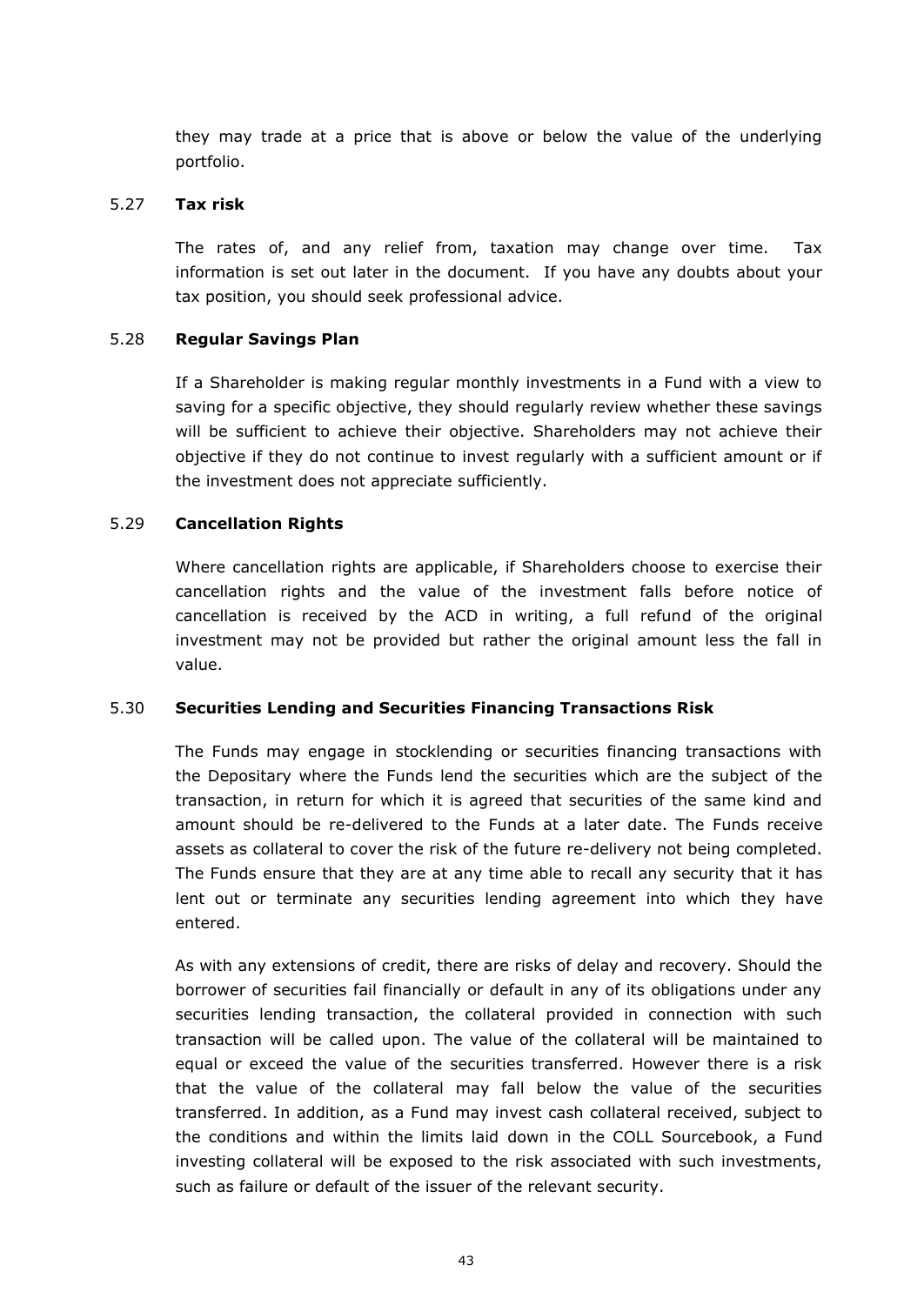## 5.31 **Cyber Security**

As the use of technology has become more prevalent in the course of business, funds have become more susceptible to operational and financial risks associated with cyber security, including: theft, loss, misuse, improper release, corruption and destruction of, or unauthorised access to, confidential or highly restricted data relating to the company and the Shareholders and compromises or failures to systems, networks, devices and applications relating to the operations of the Company and its service providers. Cyber security risks may result in financial losses to the Company and the Shareholders; the inability of the Company to transact business with the Shareholders; delays or mistakes in the calculation of the Net Asset Value or other materials provided to Shareholders; the inability to process transactions with Shareholders or the parties; violations of privacy and other laws,; regulatory fines, penalties and reputational damage; and compliance and remediation costs, legal fees and other expenses. The Company's service providers (including but not limited to the ACD and the Depositary and their agents), financial intermediaries, companies in which a Fund invests and parties with which the Company engages in portfolio or other transactions also may be adversely impacted by cyber security risks in their own business, which could result in losses to the Company or the Shareholders. While measures have been developed which are designed to reduce the risks associated with cyber security, there is no guarantee that those measures will be effective, particularly since the Company does not directly control the cyber security defences or plans of its service providers, financial intermediaries and companies in which a Fund invests or with which it does business.

## 5.32 **Risks associated with the UK leaving the European Union ("Brexit")**

The UK formally left the European Union on 31 January 2020 (informally known as "Brexit"). The formal process of implementing Brexit is continuing.

The political, economic and legal consequences of Brexit are not yet fully known. It is possible investments in the UK may be more difficult to value, to assess for suitability of risk, harder to buy or sell or subject to greater or more frequent rises and falls in value.

The UK's laws and regulations concerning funds may in future diverge from those of the European Union. This may lead to changes in the operation of the Company or the rights of investors or the territories in which the Shares of the Company may be promoted and sold.

## 5.33 **Political Risks**

The value of the Company's investments may be affected by uncertainties such as international political developments, civil conflicts and war, changes in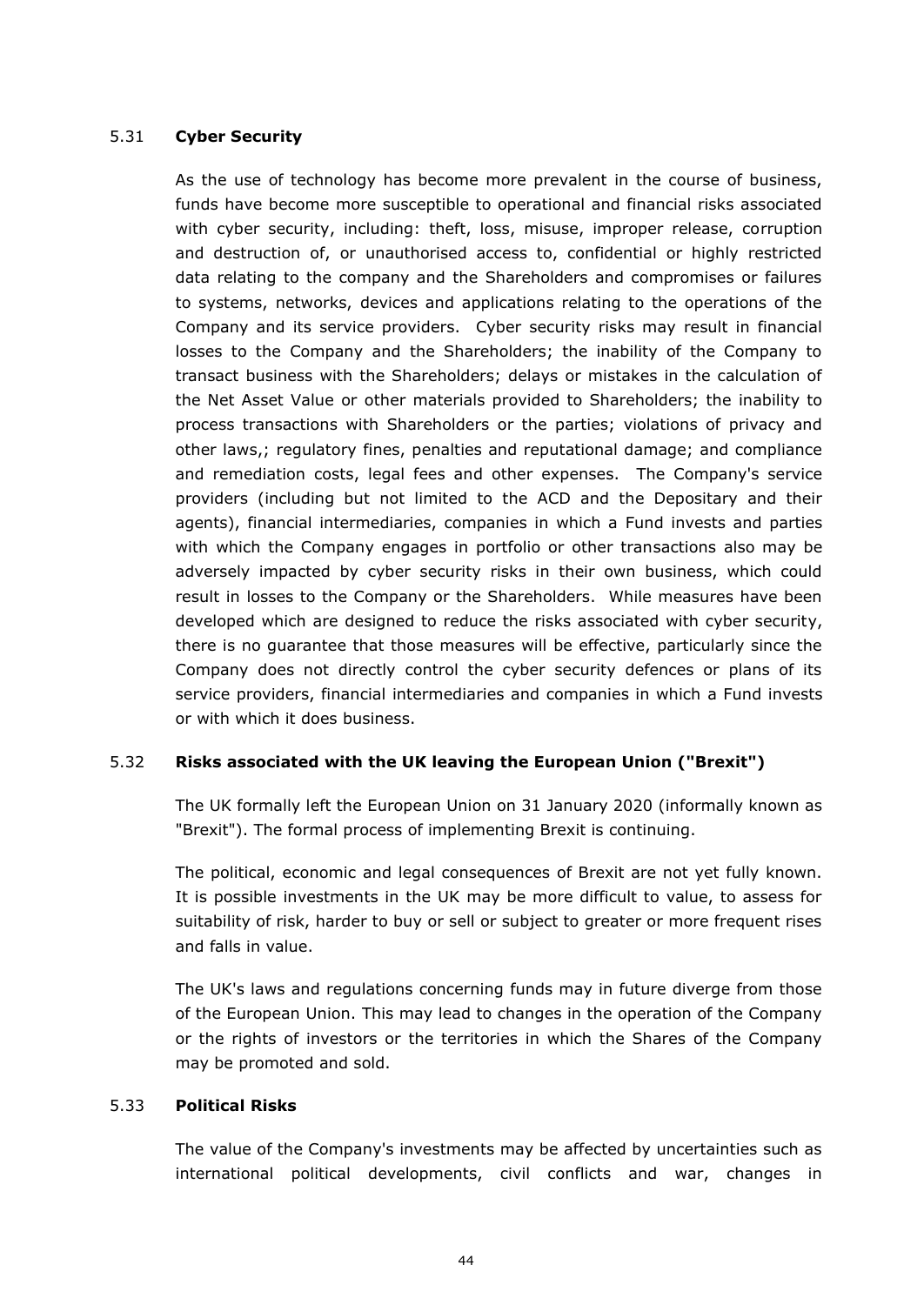government policies, changes in taxation, restrictions on foreign investment and currency repatriation, currency fluctuations and other developments in the laws and regulations of countries in which investments may be made. For example, assets could be compulsorily re-acquired without adequate compensation.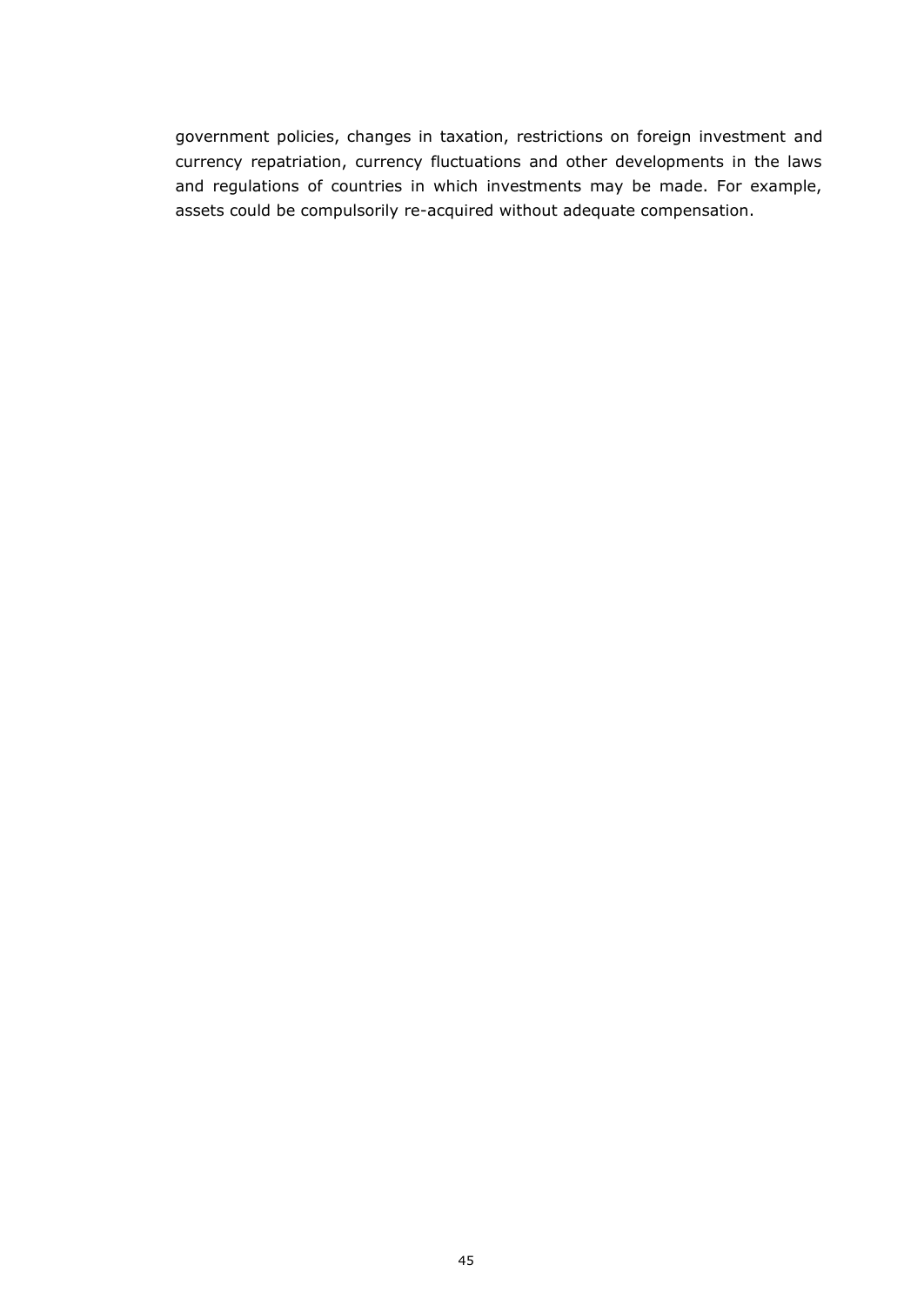### 6. **MANAGEMENT AND ADMINISTRATION**

### 6.1 **Regulatory Status**

The ACD, the Depositary, the Custodian and the Investment Manager are authorised and regulated by the Financial Conduct Authority of , 12, Endeavour Square, London E20 1JN.

### 6.2 **Authorised Corporate Director**

#### 6.2.1 **General**

The ACD is Valu-Trac Investment Management Limited which is a private company limited by shares incorporated in England and Wales on 3 October 1989 with company number 02428648.

The executive directors of the ACD are:-

Anne Laing Martin Henderson Douglas Halley Michael Barron

No director is engaged in any significant business activity not connected with the business of the ACD or other associates of the ACD.

The Company has no other directors.

| <b>Registered Office:</b>           | Level 13 Broadgate Tower, 20<br><b>Primrose Street, London EC2A</b><br>2EW.                                           |
|-------------------------------------|-----------------------------------------------------------------------------------------------------------------------|
| <b>Principal Place of Business:</b> | Mains of Orton, Orton, Moray,<br><b>IV32 7QE.</b>                                                                     |
| <b>Share Capital:</b>               | An issued share capital<br>of<br>£1,673,295 represented<br>by<br>1,673,295 ordinary share of $£1$<br>each fully paid. |
| <b>Ultimate Holding</b><br>Company: | Valu-Trac Limited, a company<br>incorporated in Berdmuda.                                                             |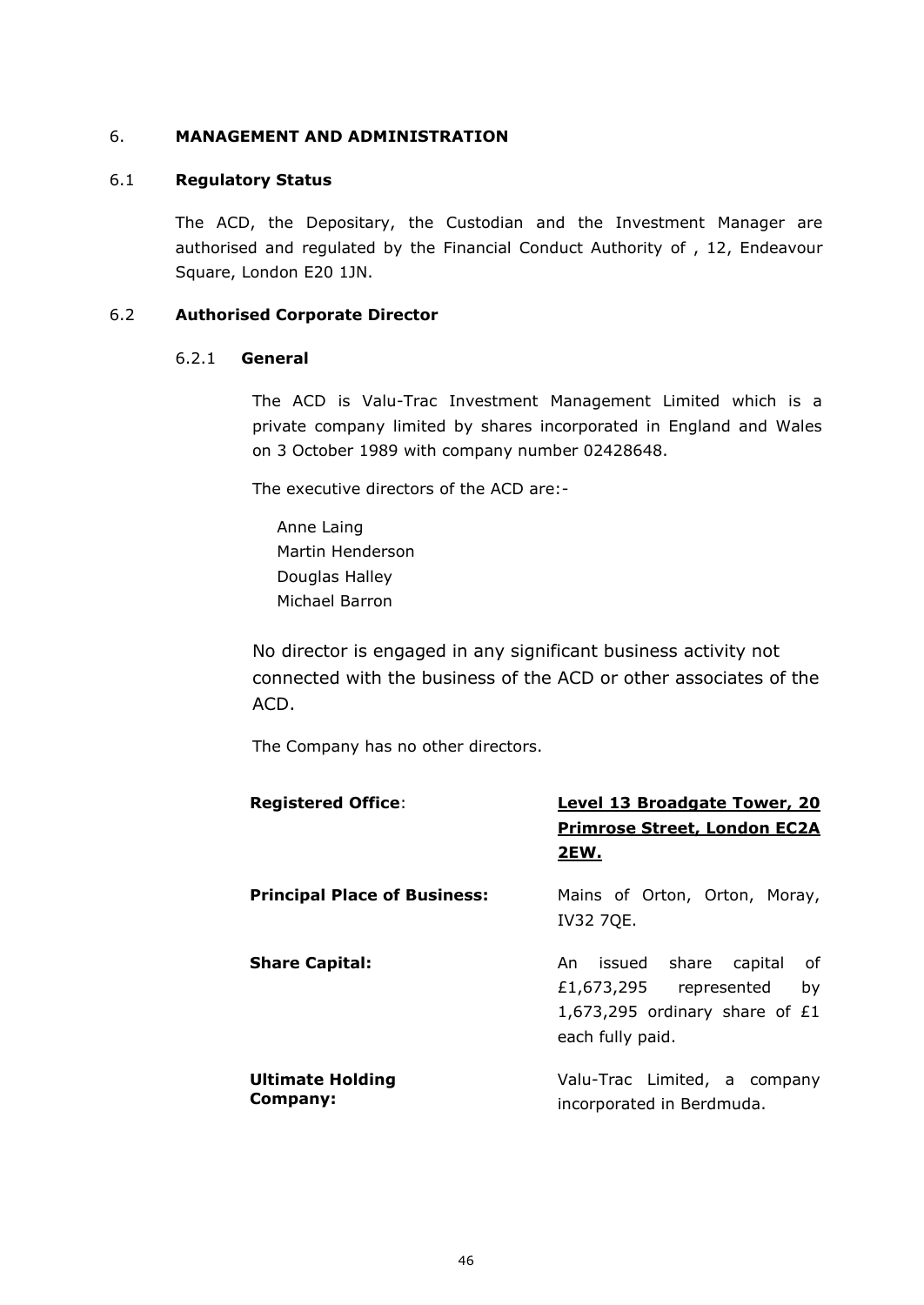The ACD is responsible for managing and administering the Company's affairs in compliance with the COLL Sourcebook. The ACD may delegate its management and administration functions, but not responsibility, to third parties, including associates subject to the rules in the COLL Sourcebook.

It has therefore delegated to the Investment Manager the function of managing and acting as the investment adviser for the investment and reinvestment of the assets of the Funds (as further explained in paragraph [6.4](#page-57-0) below).

#### 6.2.2 **Terms of Appointment**

The appointment of the ACD has been made under an agreement between the Company and the ACD, as amended from time to time (the "ACD Agreement").

Pursuant to the ACD Agreement, the ACD manages and administers the affairs of the Company in accordance with the Regulations, the Instrument of Incorporation and this Prospectus. The ACD Agreement contains detailed provisions relating to the responsibilities of the ACD and excludes it from any liability to the Company or any Shareholder for any act or omission except in the case of negligence, wilful default, fraud, bad faith, breach of duty or breach of trust in relation to the Company on its part. Any liability for defaults of a person to whom it has delegated certain functions is also limited to the extent permitted by the Regulations.

The ACD Agreement provides indemnities to the ACD to the extent allowed by the Regulations and other than for matters arising by reason of its negligence, wilful default, fraud, bad faith, breach of duty or breach of trust in the performance of its duties and obligations. Subject to certain limited exceptions set out in the Regulations, the ACD may retain the services of any person to assist it in the performance of its functions.

In accordance with the Regulations, the ACD has in place a number of policies which set out how it operates and manages the Funds in a number of key areas. The ACD's (and the Investment Manager's) voting policy (which sets out how and when voting rights attached to the Funds' investments are to be exercised) and Level One Disclosure policy (which outlines our policies and procedures relating to our broker relationships and commission arrangements) are available on the following website: www.valu-trac.com. Further information on how the ACD's policies are reviewed are also available on request.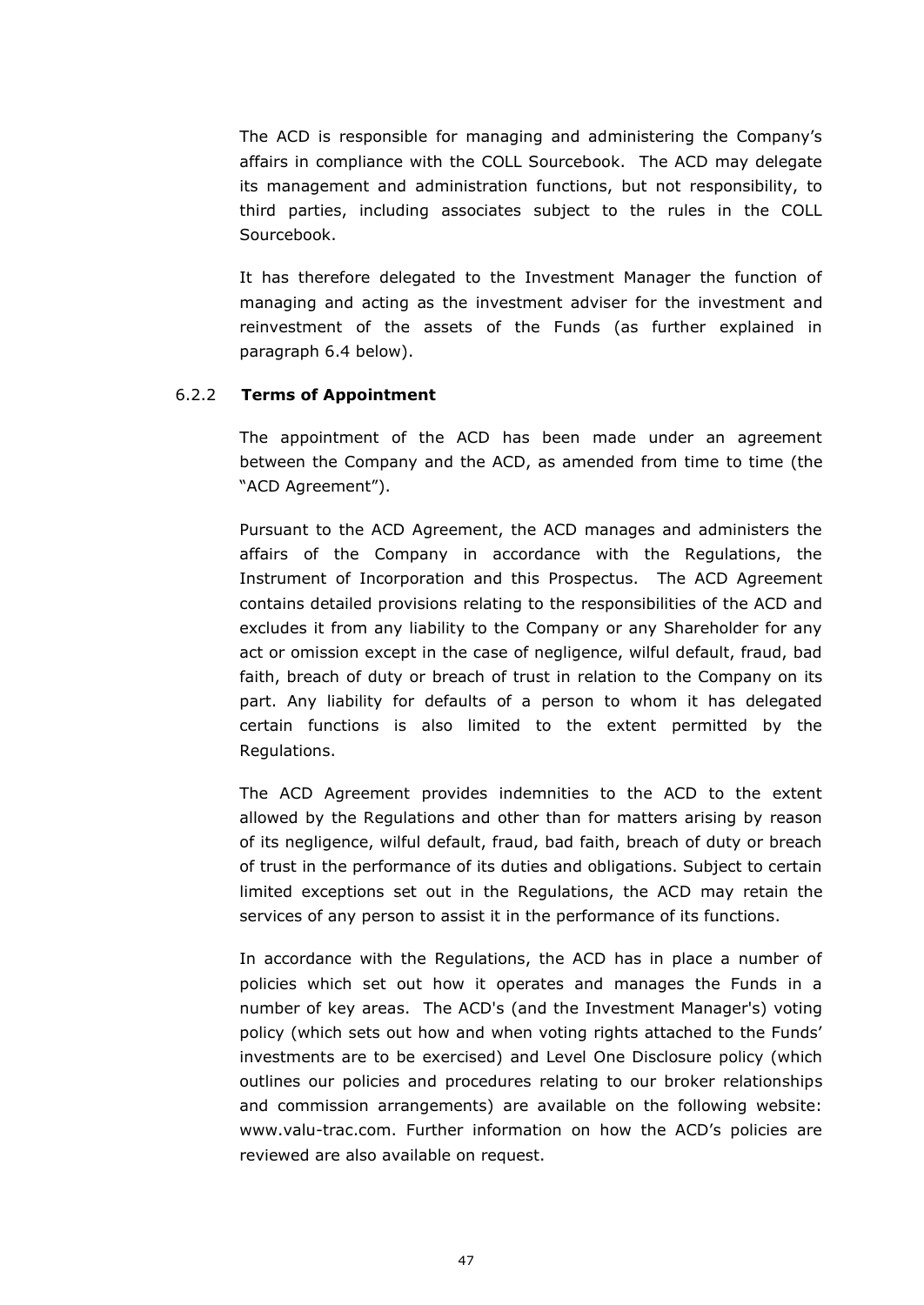The Investment Manager's Best Execution policy (which sets out how the Investment Manager complies with these rules) can be obtained by contacting the Investment Manager.

Note that investors in the Funds may request from the ACD information about entities where trade orders are transmitted or placed for execution.

Details of the fees payable to the ACD are set out in the paragraph headed "Charges payable to the ACD" below.

The ACD may carry out or arrange for the carrying out of stock lending transactions in respect of the Funds. The ACD reserves the right to receive a fee in relation to stock lending, subject to giving Shareholders 60 days' written notice of the details of such fees.

The ACD Agreement can be terminated by either party giving the other 6 months' written notice, or earlier if the parties agree a shorter period or in the event of certain types of breaches or the insolvency of a party.

The Company has no directors other than the ACD. The ACD is the authorised corporate director of certain open-ended investment companies details of which are set out in Appendix IV.

#### 6.3 **The Depositary**

#### 6.3.1 **General**

The Depositary of the Company is NatWest Trustee and Depositary Services Limited.

The Depositary is incorporated in England as a private limited company. Its registered and head office is at 250 Bishopsgate, London EC2M 4AA. The ultimate holding company of the Depositary is The Royal Bank of Scotland Group plc, which is incorporated in Scotland. The principal business activity of the Depositary is the provision of trustee and depositary services. The Depositary is authorised and regulated by the FCA. It is authorised to carry on investment business in the United Kingdom by virtue of its authorisation and regulation by the regulator.

#### 6.3.2 **Duties of the Depositary**

The Depositary is responsible for the safekeeping of scheme property, monitoring the cash flows of the Company, and must ensure that certain processes carried out by the ACD are performed in accordance with the applicable rules and scheme documents.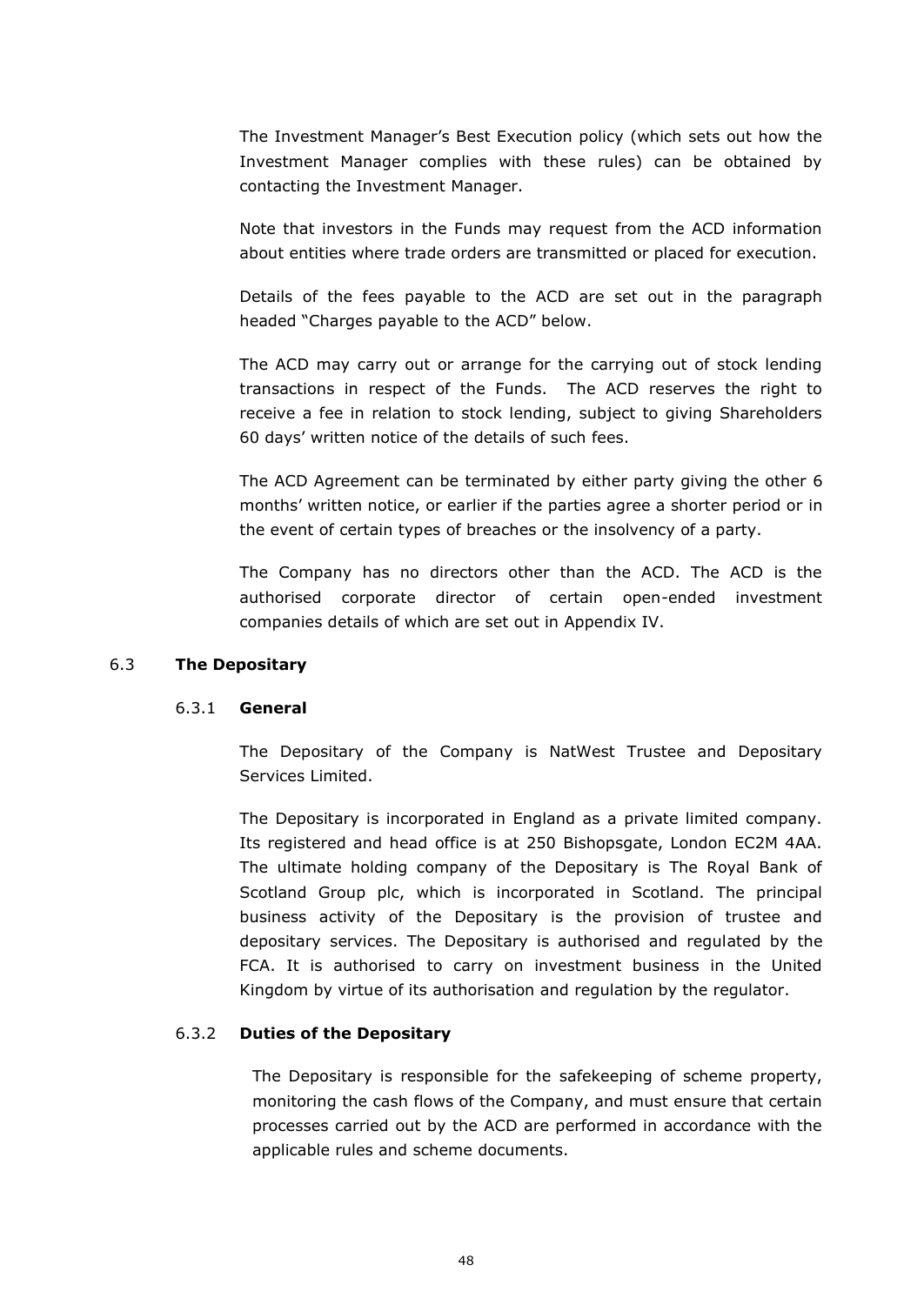### 6.3.3 **Conflicts of Interest**

The Depositary may act as the depositary of other open-ended investment companies and as trustee or custodian of other collective investment schemes.

It is possible that the Depositary and/or its delegates and sub-delegates may in the course of its or their business be involved in other financial and professional activities which may on occasion have potential conflicts of interest with the Company or a Fund and/or other funds managed by the ACD or other funds for which the Depositary acts as the depositary, trustee or custodian. The Depositary will, however, have regard in such event to its obligations under the Instrument of Incorporation, the Depositary Agreement and the Regulations and, in particular, will use reasonable endeavours to ensure that the performance of its duties will not be impaired by any such involvement it may have and that any conflicts which may arise will be resolved fairly and in the best interests of shareholders collectively so far as practicable, having regard to its obligations to other clients.

Nevertheless, as the Depositary operates independently from the Company, Shareholders, the ACD and its associated suppliers and the Custodian, the Depositary does not anticipate any conflicts of interest with any of the aforementioned parties.

## 6.3.4 **Delegation of Safekeeping Functions**

The Depositary is permitted to delegate (and authorise its delegate to sub-delegate) the safekeeping of Scheme Property.

The Depositary has delegated safekeeping of the Scheme Property to RBC Investor Services Trust (UK branch) whose contact details are set out in Appendix VIII ("the Custodian"). In turn, the Custodian has delegated the custody of assets in certain markets in which the Company may invest to various sub-delegates ("Sub-custodians"). A list of Sub-custodians is given in Appendix VII. Investors should note that the list of Sub-custodian is updated only at each Prospectus review. An updated list of Sub-custodians is maintained by the ACD at [www.valu](http://www.valu-trac.com/)[trac.com.](http://www.valu-trac.com/)

## 6.3.5 **Updated Information**

Up to date information regarding (i) the Depositary's name, (ii) the description of its duties and any conflicts of interest that may arise between the Company, the Shareholders or the ACD and the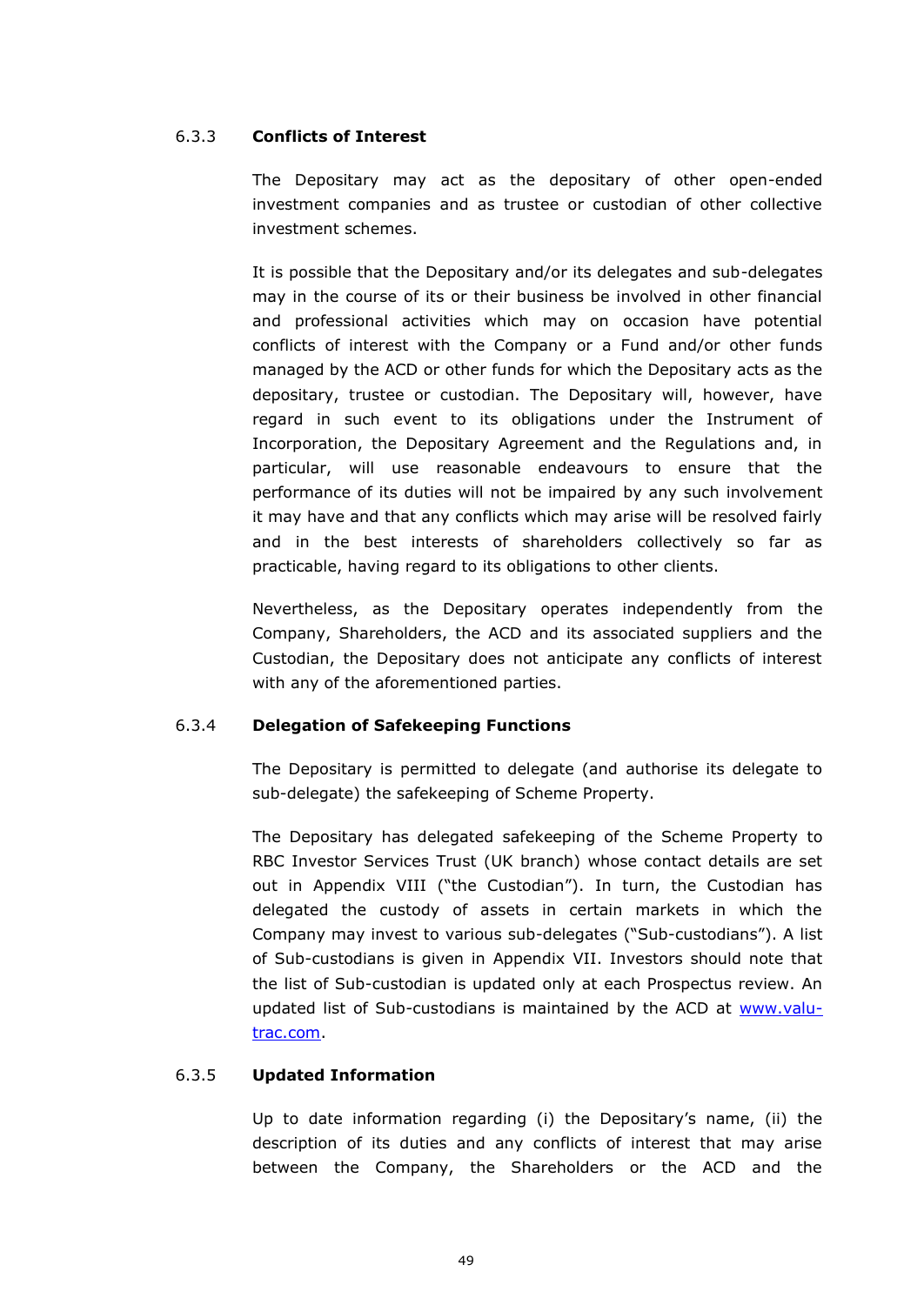Depositary, and (iii) the description of any safekeeping functions delegated by the Depositary, the description of any conflicts of interest that may arise from such delegation, and the list showing the identity of each delegate and sub-delegate, will be made available to Shareholders on request.

### 6.3.6 **Terms of Appointment**

The appointment of the Depositary has been made under an agreement between the ACD, the Company and the Depositary (the "**Depositary Agreement**").

Under the Depositary Agreement, the Depositary is free to render similar services to others and the Depositary, the Company and the ACD are subject to a duty not to disclose confidential information.

The powers, duties, rights and obligations of the Depositary, the Company and the ACD under the Depositary Agreement shall, to the extent of any conflict, be overridden by the FCA Rules.

Under the Depositary Agreement the Depositary will be liable to the Company for any loss of financial instruments held in custody or for any liabilities incurred by the Company as a result of the Depositary's negligent or intentional failure to fulfil its obligations.

However, the Depositary Agreement excludes the Depositary from any liability except in the case of fraud, wilful default, negligence or failure to exercise due care and diligence in the performance or nonperformance of its obligations.

It also provides that the Company will indemnify the Depositary for any loss suffered in the performance or non-performance of its obligations except in the case of fraud, wilful default, negligence or failure to exercise due care and diligence on its part.

The Depositary Agreement may be terminated on 90 days' notice by the Company or the Depositary or earlier on certain breaches or the insolvency of a party. However, termination of the Depositary Agreement will not take effect, nor may the Depositary retire voluntarily, until the appointment of a new Depositary.

Details of the fees payable to the Depositary are given in paragraph 7.7.

#### <span id="page-57-0"></span>6.4 **The Investment Manager**

#### 6.4.1 **General**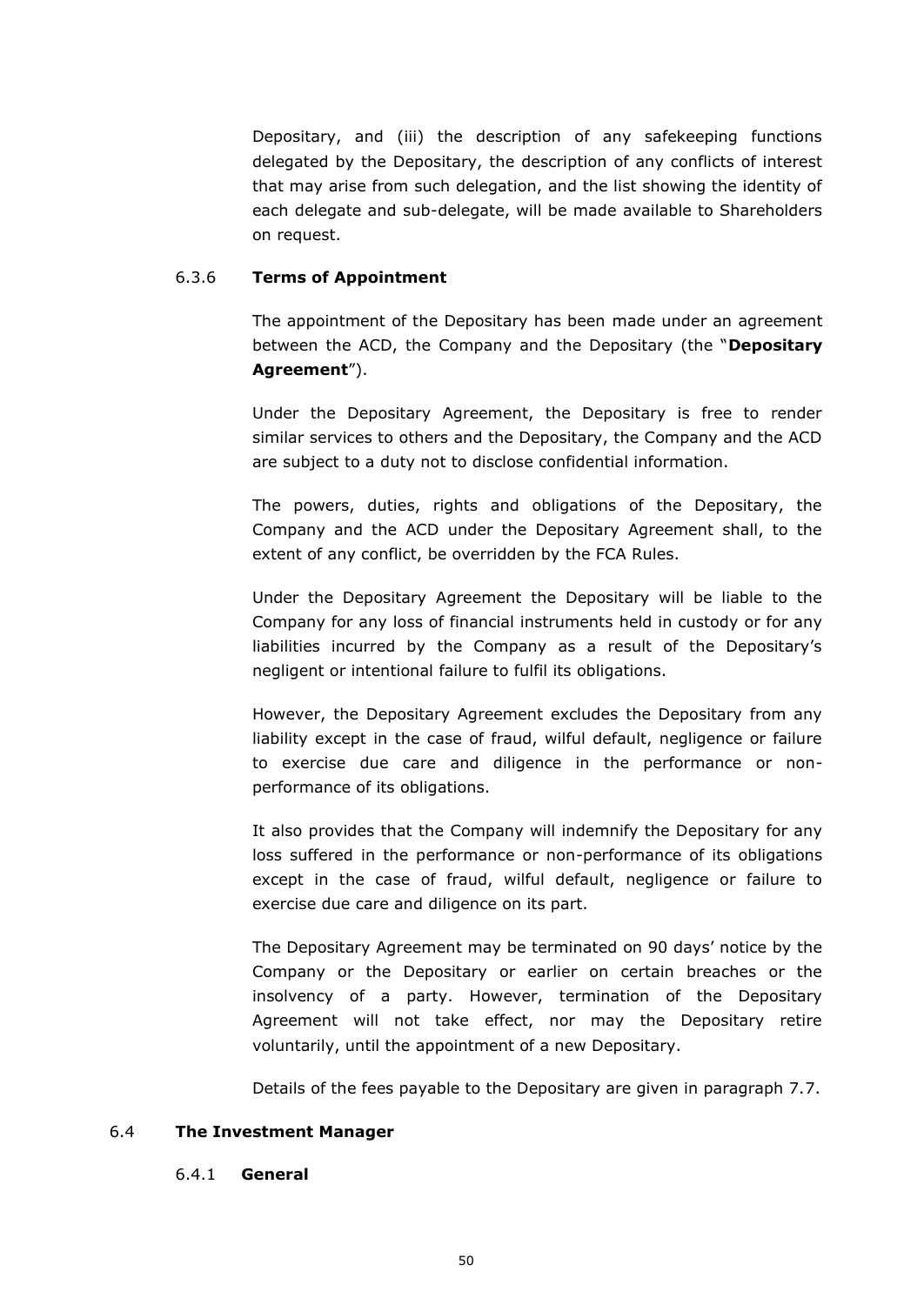The ACD has appointed the Investment Manager, Argonaut Capital Partners LLP, to provide investment management and advisory services to the ACD. The Investment Manager is authorised and regulated by the FCA.

The Investment Manager's registered office is at 4<sup>th</sup> Floor, 115 George Street, Edinburgh EH2 4JN.

The principal activity of the Investment Manager is the provision of investment management services.

# 6.4.2 **Terms of Appointment**

The terms of each Investment Management Agreement between the ACD and the Investment Manager (where the ACD does not perform the role of investment manager itself) provide that the Investment Manager has authority to make decisions on behalf of the ACD on a discretionary basis in respect of day to day investment management of the Scheme Property including authority to place purchase orders and sale orders. Subject to the agreement of the ACD, the Investment Manager may appoint subinvestment advisers to discharge some or all of these duties. The Agreement may be terminated by either party on not less than six months' written notice or earlier upon the happening of certain specified events.

The Investment Manager will receive a fee paid by the ACD out of its remuneration received each month from the Company.

## 6.5 **Stock Lending Agent**

The Depositary has appointed […] to act as Stock Lending Agent for the Funds. Subject to appropriate controls imposed by the Depositary, all relevant laws, the FCA Rules, this Prospectus and the Instrument of Incorporation, the Stock Lending Agent will have the discretion to take day to day decisions in relation to the stock lending of the Funds, without prior reference to the Depositary. The terms of the agreement under which securities are to be reacquired by the Funds must be in a form which is acceptable to the Depositary and be in accordance with good market practice.

## 6.6 **The Registrar**

The ACD acts as registrar to the Company. The register will be kept at the offices of the ACD, where it can be inspected by Shareholders during normal business hours.

## 6.7 **The Auditor**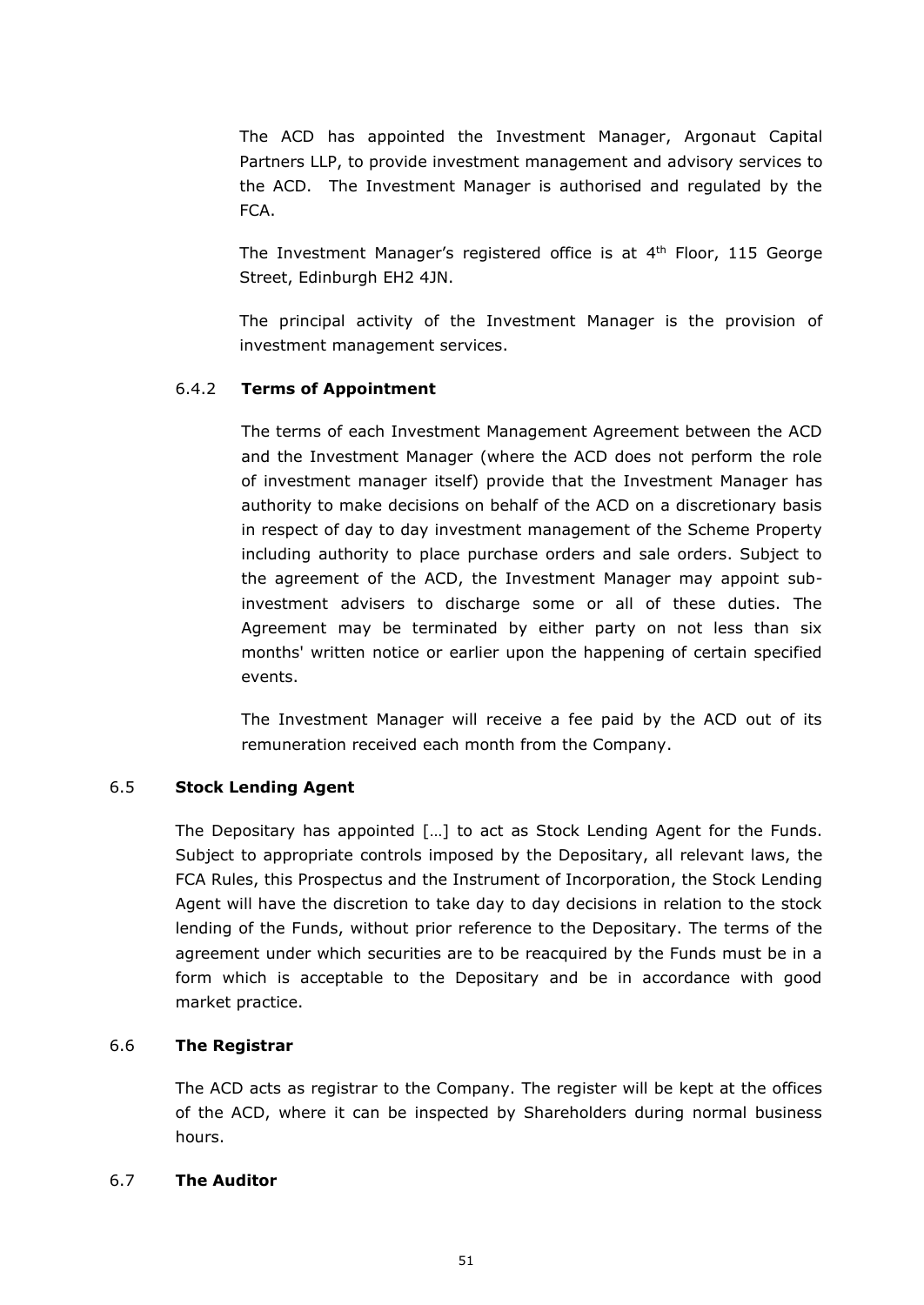The auditors of the Company are Johnston Carmichael LLP, whose principal place of business is at Commerce House, South Street, Elgin, IV30 1JE.

### 6.8 **Conflicts of Interest**

The ACD, the Investment Manager and other companies within the ACD's and/or the Investment Manager's group may, from time to time, act as managers, investment managers or advisers to other funds or sub-funds which follow similar investment objectives to those of the Funds. It is therefore possible that the ACD and/or the Investment Manager may in the course of their business have potential conflicts of interest with the Company or a particular Fund. Each of the ACD and the Investment Manager will, however, have regard in such event to its obligations under the ACD Agreement and the Investment Management Agreement respectively and, in particular, to its obligation to act in the best interests of the Company so far as practicable, having regard to its obligations to other clients, when undertaking any investment business where potential conflicts of interest may arise.

The Depositary may act as the depositary of other open-ended investment companies and as trustee or custodian of other collective investment schemes.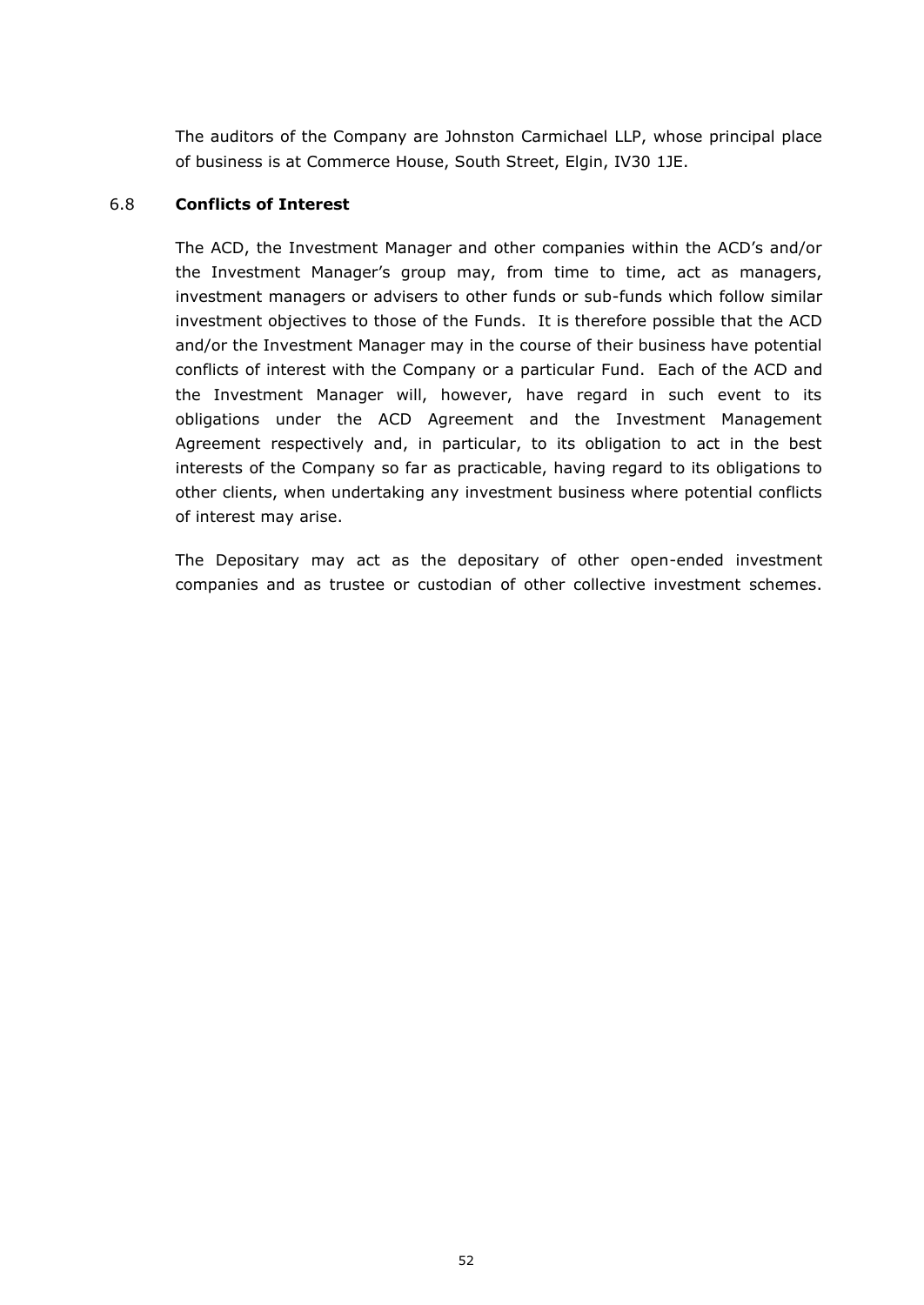## 7. **FEES AND EXPENSES**

### 7.1 **General**

Each Fund formed after this Prospectus is superseded may bear its own direct establishment costs.

The Company may pay out of the property of the Company any liabilities arising on the unitisation, amalgamation or reconstruction of the Company or of any Fund.

## 7.2 **Charges payable to the ACD**

## *Annual Management Charge*

In payment for carrying out its duties and responsibilities the ACD is entitled to take an annual management charge out of each Fund. The annual management charge is calculated and accrued on a daily basis by reference to the Net Asset Value of the Fund on the previous Dealing Day and the amount due for each month is payable in respect of each calendar month as soon as practicable after the month end. The current annual management charge for each Fund (expressed as a percentage per annum of the Net Asset Value of each Fund) is set out in Appendix I.

The ACD is also entitled to all reasonable, properly documented, out of pocket expenses incurred in the performance of its duties.

VAT may be payable on these charges.

Where the investment objective of a Fund is to treat the generation of income as a higher priority than capital growth, or the generation of income and capital growth have equal priority, all or part of the ACD's fees may be charged against capital instead of against income as set out in Appendix I. This will only be done with the approval of the Depositary. This treatment of the ACD's fee will increase the amount of income (which may be taxable) available for distribution to Shareholders in the Fund concerned, but may constrain capital growth.

If a Class's expenses in any period exceed its income the ACD may take that excess from the capital property attributable to that Class.

## *Performance fee*

Where applicable, out of the scheme property, the Investment Manager will become entitled to a fee related to the performance of a Fund. The performance fee will be calculated and paid as set out in Appendix VI.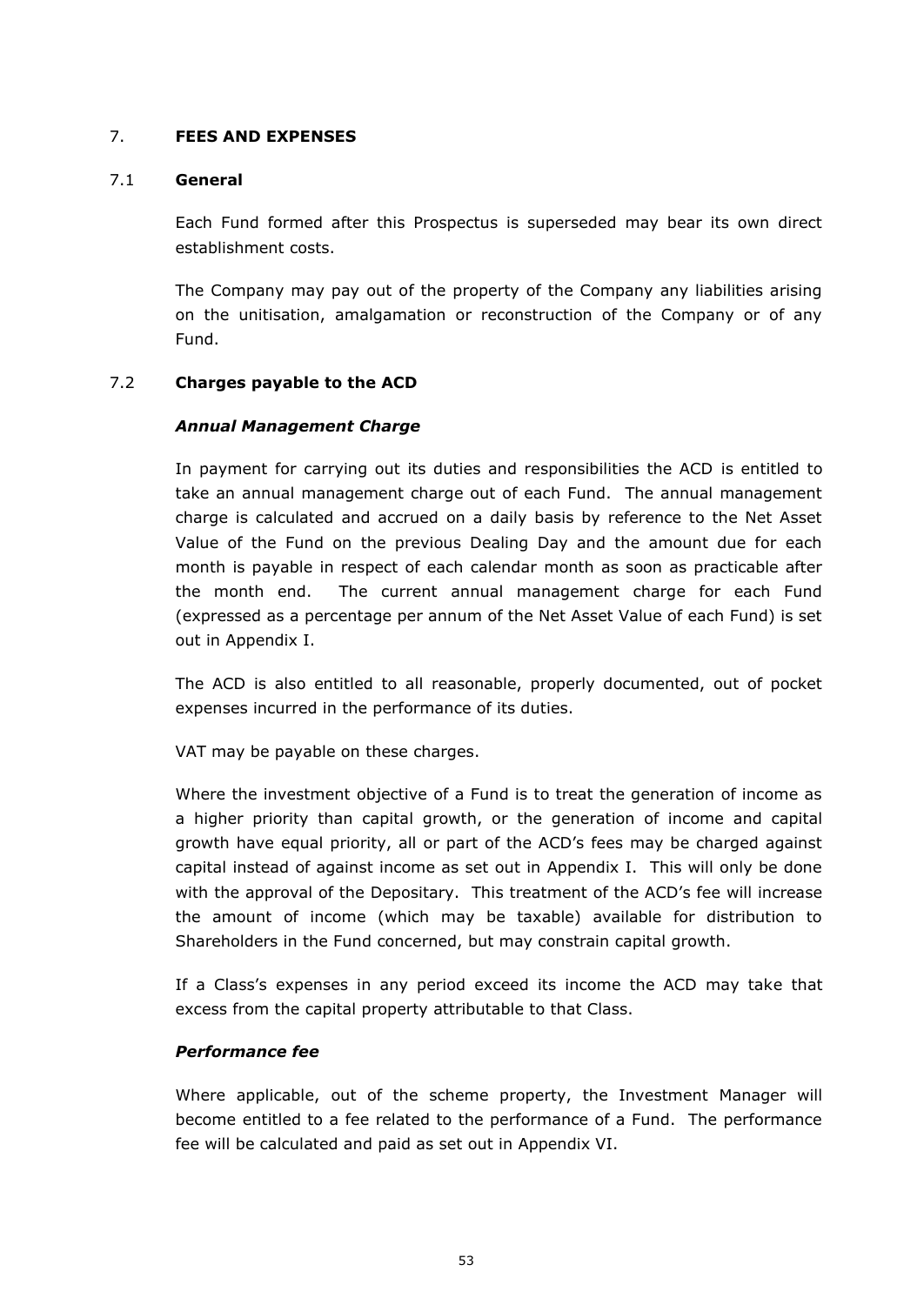### 7.3 **Fees and expenses**

There are other fees payable in relation to the Funds which are taken directly from Scheme Property as follows:

- 7.3.1 transaction costs (including, without limitation, fees and/or expenses incurred in acquiring, registering and disposing of investments and in OTC derivatives servicing);
- 7.3.2 expenses incurred in producing, distributing and dispatching income and other payments to Shareholders;
- 7.3.3 the costs of convening and holding Shareholder meetings (including meetings of Shareholders (including meetings convened by shareholders) in any particular Fund, or any particular Class within a Fund);
- 7.3.4 costs incurred in taking out and maintaining any insurance policy in relation to the Company and/or its Directors;
- 7.3.5 expenses incurred in company secretarial duties, including the cost of minute books and other documentation required to be maintained by the Company;
- 7.3.6 payments, costs or any other administrative expenses in relation to the preparation of and dissemination of literature required or necessary for the purpose of complying with the Regulations or any other applicable law or regulation (excluding the cost of disseminating the key investor information document or equivalent successor documentation);
- 7.3.7 tax and duties payable by the Company;
- 7.3.8 any amount payable by the Company under any indemnity provisions contained in the Instrument of Incorporation or any agreement with any functionary of the Company;
- 7.3.9 any payments due by virtue of changes to the Regulations;
- 7.3.10 costs (apart from promotional payments) in respect of communications with investors;
- 7.3.11 fees of any paying, representative or other agents of the Company or the ACD;
- 7.3.12 any costs in modifying the ACD Agreement and any other relevant document required under the Regulations;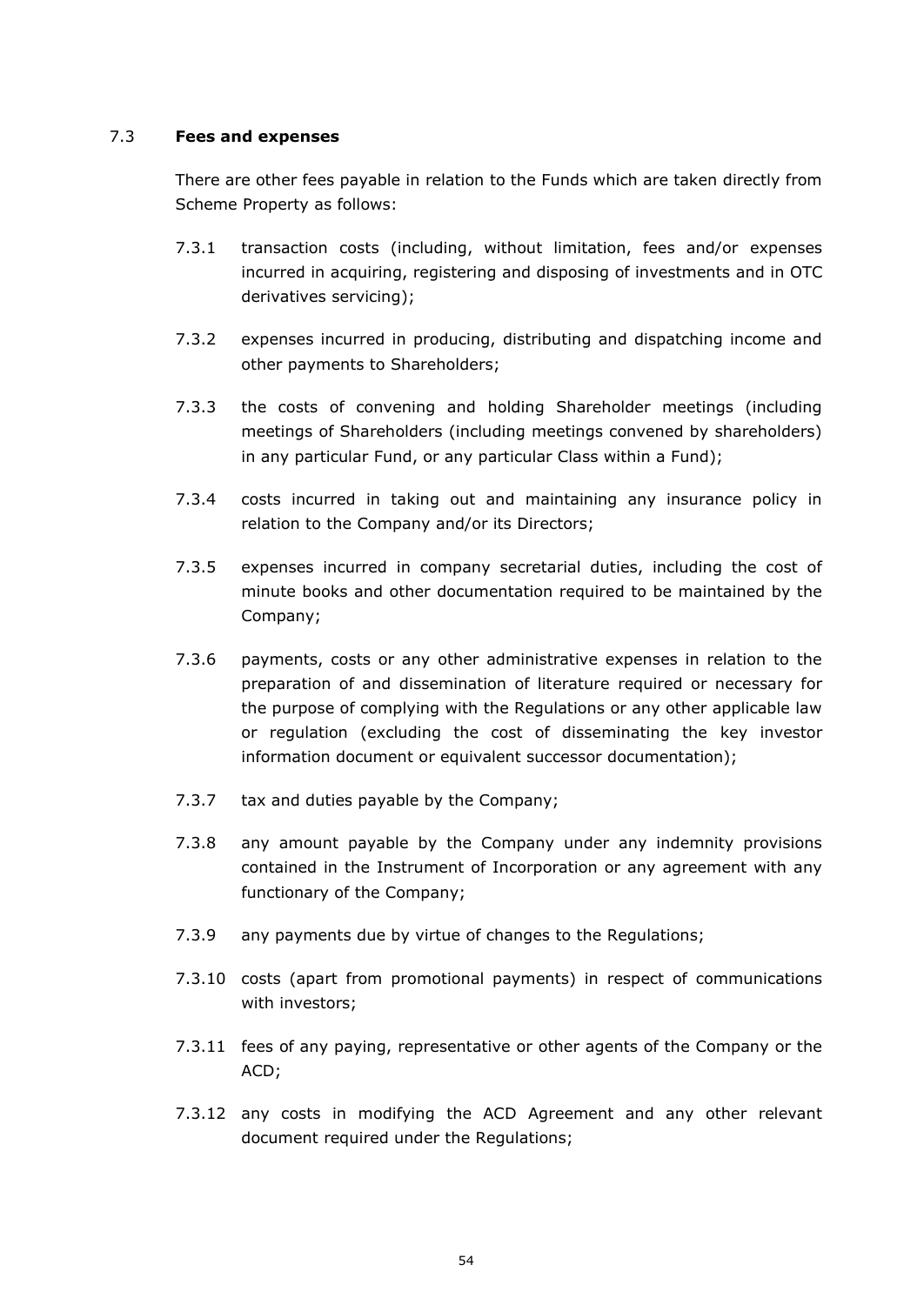- 7.3.13 the fees of any stock lending agent and the fees of the ACD or any other party for arranging any stock lending;
- 7.3.14 the fees and costs incurred in connection with the purchase of investment research used in the management of the assets of the Funds (subject at all times to the ACD's and the Investment Manager's compliance with applicable FCA requirements). (Please refer to section 7.9 of this Prospectus for further details);
- 7.3.15 certain liabilities or on amalgamation or reconstruction arising after transfer of property to the Company in consideration for the issue of shares as more fully detailed in COLL;
- 7.3.16 all fees and expenses incurred in relation to the addition and initial organisation of any new Funds, the listing of Shares on any stock exchange, any offer of Shares (including the preparation, translation, printing and distribution of any prospectus (apart from the costs and expenses of distributing any Key Investor Information Document) and listing documents) and the creation, Conversion and cancellation of Shares in a new or existing Fund and any costs and expenses incurred in registering, having recognised or going through any other process in relation to the company or any Fund in any territory outside the UK for the purpose of marketing the Shares in such territory, including any translation costs;
- 7.3.17 royalties, licensing fees and other like payments in relation to the use of intellectual property;
- 7.3.18 the costs of dealing in the scheme property necessary to be incurred and normally shown in contract notes and similar documents;
- 7.3.19 the fees and expenses payable to the Custodian and its delegates (including any out of pocket expenses properly and reasonably incurred by the Custodian in the performance of its duties) including transaction charges;
- 7.3.20 stamp (including, for the avoidance of doubt, SDRT as referred to in paragraph [3.6.5](#page-31-0) above) and other duties, taxes, governmental charges, commissions, brokerage, transfer fees, registration fees and other charges payable in respect of the acquisition, holding or realisation of any investment and any foreign exchange transactions carried out in connection therewith;
- 7.3.21 all expenses of any nature of or incidental to deposits of cash made by the Company;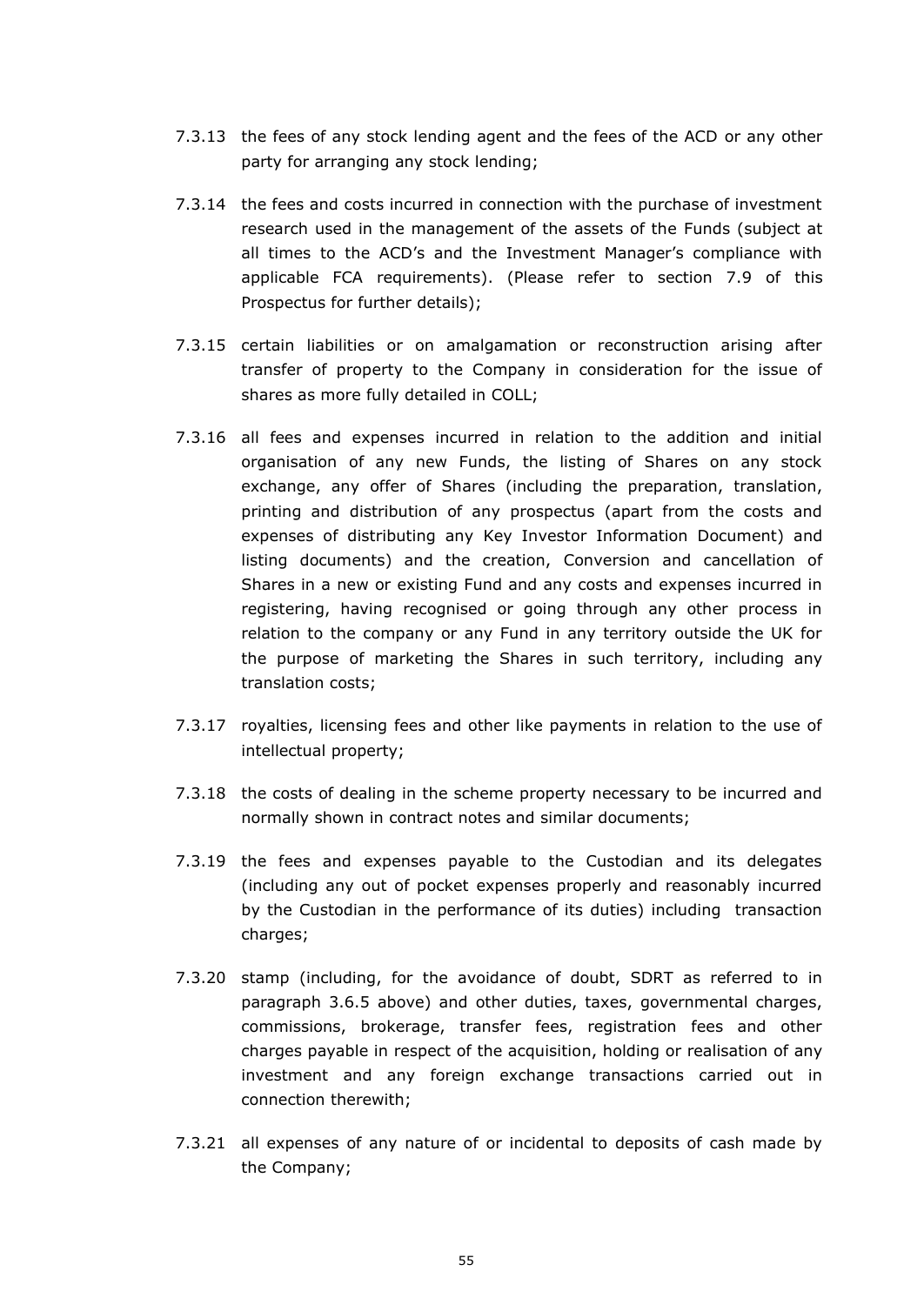- 7.3.22 any taxation and duties payable in respect of the holding of the Scheme Property or the issue of Shares, including stamp or other duties or taxes in relation to the transfer to the Company of assets taken in exchange for the issue of Shares;
- 7.3.23 all taxes and corporate fees payable by the Company to any Government or other authority or to any agency of such Government or authority whether in Great Britain or elsewhere;
- 7.3.24 any interest on borrowings, and charges and expenses incurred in effecting, arising out of or terminating such borrowings, or in negotiating or varying the terms of such borrowings; and
- 7.3.25 expenses incurred in acquiring and disposing of investments (including the costs associated with entering into hedging transactions in any hedged share classes (which includes the costs paid to any applicable Hedging Service Provider for calculating the required daily hedge and placing hedging transactions) and which will be applied only to the relevant hedged share class);
- 7.3.26 the costs of registering investments;
- 7.3.27 fees in respect of the publication and circulation of details of the Net Asset Value (including the costs of electronic data/information sources) and the costs of obtaining fund ratings and benchmark costs;
- 7.3.28 the fees, charges, expenses and disbursements of the tax, legal and other professional services providers or advisers of the Company;
- 7.3.29 the periodic fees of any regulatory authority in a country or territory outside the United Kingdom in which shares are or may lawfully be marketed;
- 7.3.30 the fees and expenses payable to the Depositary, Administrator, Registrar and to their respective delegates (including Custodian) unless otherwise specified in this Prospectus (including any out of pocket expenses properly and reasonably incurred by the Depositary (see 7.7 below), Administrator, Registrar in the performance of their duties);
- 7.3.31 the fees and expenses payable to the Auditor;
- 7.3.32 fees of the FCA under the Financial Services and Markets Act 2000;
- 7.3.33 the fees and expenses in respect of third party system providers to enable STP with the Registrar **(in respect of VT Argonaut Equity Income Fund only)**; and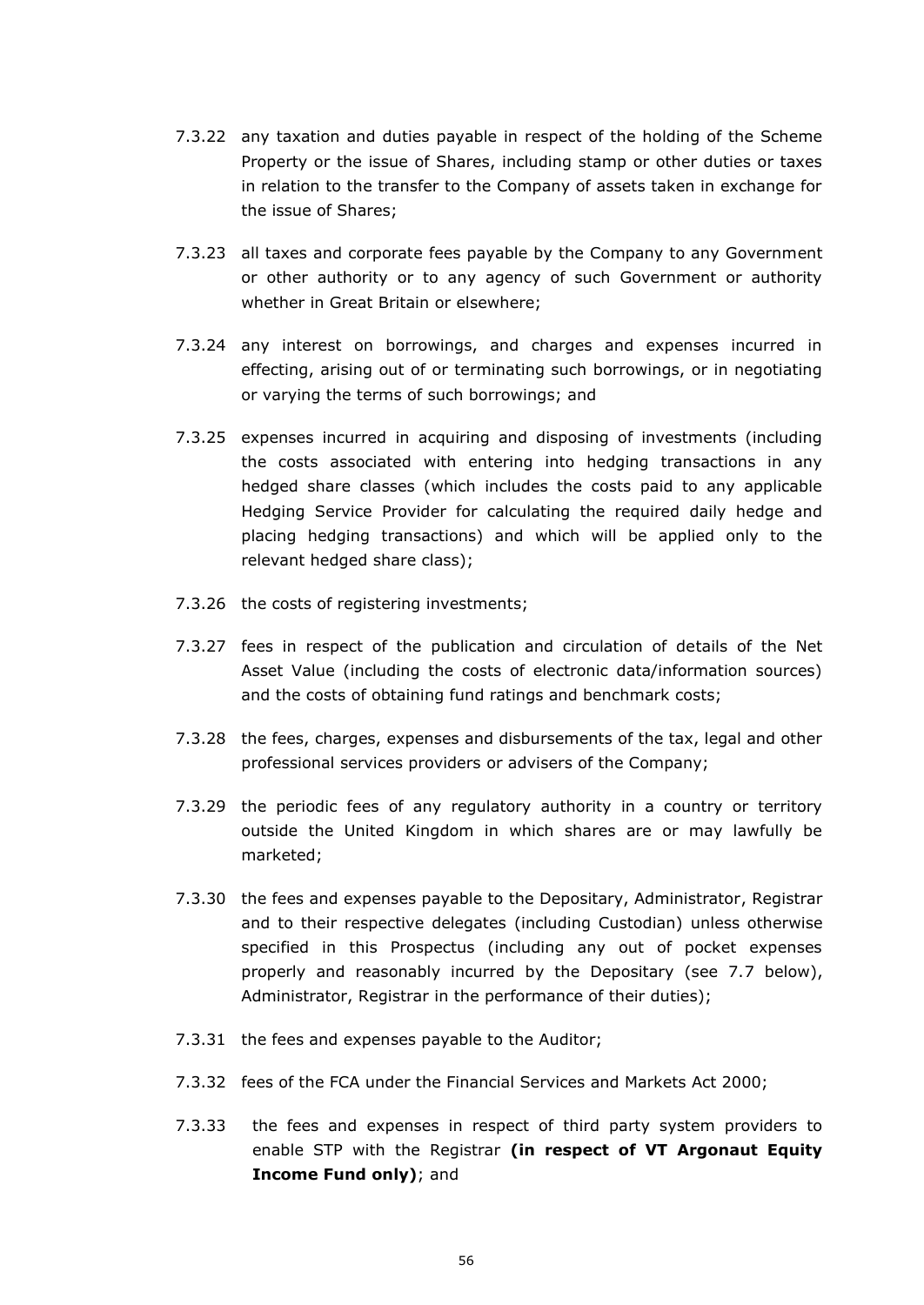7.3.34 any costs and expenses related to reporting of data in relation to any requirement under the Regulations or where the ACD or the Company has an obligation to submit data under International law and agreement (e.g. in relation to UCITS V, FATCA etc.) **(in respect of VT Argonaut Equity Income Fund only)**.

VAT is payable on these charges where appropriate.

### *Increase in the charges payable to the ACD*

Any increase of the annual management charge by the ACD will be carried out in accordance with the Regulations.

### 7.4 **Costs relating to EPM**

Certain direct and indirect operational costs and/or fees may arise from time to time as a result of Efficient Portfolio Management techniques being used for the benefit of the Company and/or the Funds. These costs and/or fees are regarded as transaction costs and, therefore, would fall within 7.3.1 above. Further details on the payment of costs and/or fees relating to Efficient Portfolio Management techniques will be set out in the Annual Report.

### 7.5 **Investment Manager's Fee**

The Investment Manager's fees and expenses (plus VAT thereon) for providing investment management services will be paid by the ACD out of the annual management charge.

## 7.6 **Revenue from stock lending**

Stock lending will be carried out in the Funds which should create additional revenue for the Funds. Where additional revenue is so created, a minimum 60 per cent of such revenue will be for the benefit of the relevant Fund with a maximum of 40 per cent being apportioned between the Stock Lending Agent and the Investment Manager such that the Stock Lending Agent will receive a maximum of 20 per cent and the Investment Manager will receive a maximum of 20 per cent. The split of revenue between the parties will be reviewed periodically.

### 7.7 **Depositary's fees and expenses**

The Depositary receives for its own account a periodic fee which will be calculated and accrue daily and is payable monthly on the last Business Day in each calendar month in respect of that day and the period since the last Business Day in the preceding month and is payable as soon as practicable after the last Business Day in each month. The fee is calculated by reference to the value of the Fund on the last Business Day of the preceding month except for the first accrual which is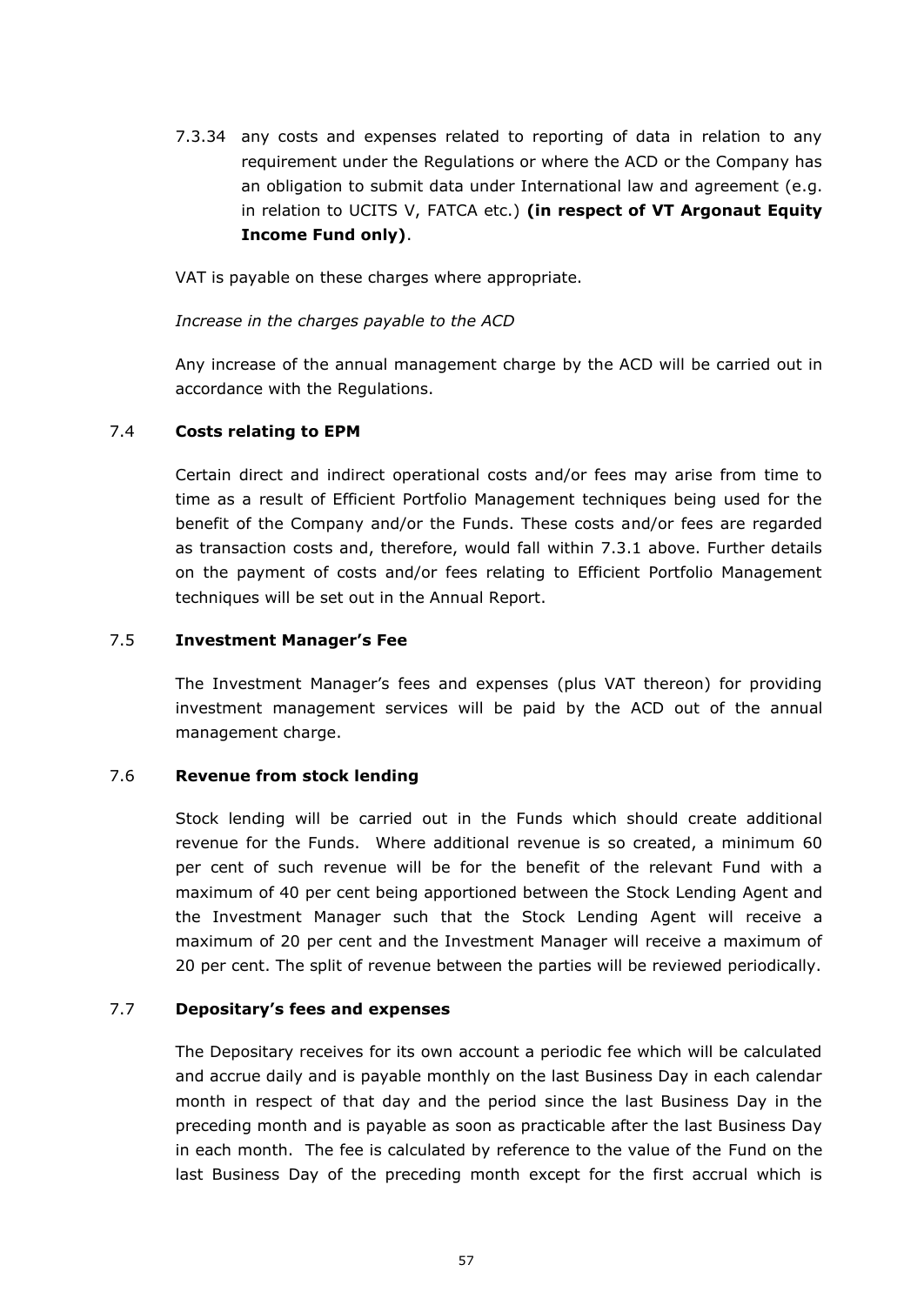calculated by reference to the first Valuation Point of the Fund. The rate of the periodic fee is agreed between the ACD and the Depositary and is calculated on a sliding scale based on the value of each Fund on the following basis:

- 0.04% per annum for the first £25,000,000 in value of the Scheme Property;
- 0.0375% per annum on the next £25,000,000 in value of the Scheme Property;
- 0.035% per annum on the next £50,000,000 in value of the Scheme Property; and
- 0.03% per annum on the value thereafter.

The annual fee is subject to a minimum of £15,000 plus VAT per annum per Fund.

These rates can be varied from time to time in accordance with the OEIC Regulations and the Rules.

The first accrual in relation to any Sub-fund will take place in respect of the period beginning on the day on which the first valuation of that Fund is made and ending on the last Business Day of the month in which that day falls.

In addition to the periodic fee referred to above, the Depositary shall also be entitled to be paid transaction and custody charges in relation to transaction handling and safekeeping of the Scheme Property as follows:

| Item                       | Range           |
|----------------------------|-----------------|
| <b>Transaction Charges</b> | $£0$ to $£40$ . |
| Custody Charges*           | 0% to 0.12%.    |

These charges vary from country to country depending on the markets and the type of transaction involved. Transaction charges accrue at the time the transactions are effected and are payable as soon as is reasonably practicable, and in any event not later than the last Business Day of the month when such charges arose or as otherwise agreed between the Depositary and the ACD. Custody charges accrue and are payable as agreed from time to time by the ACD and the Depositary.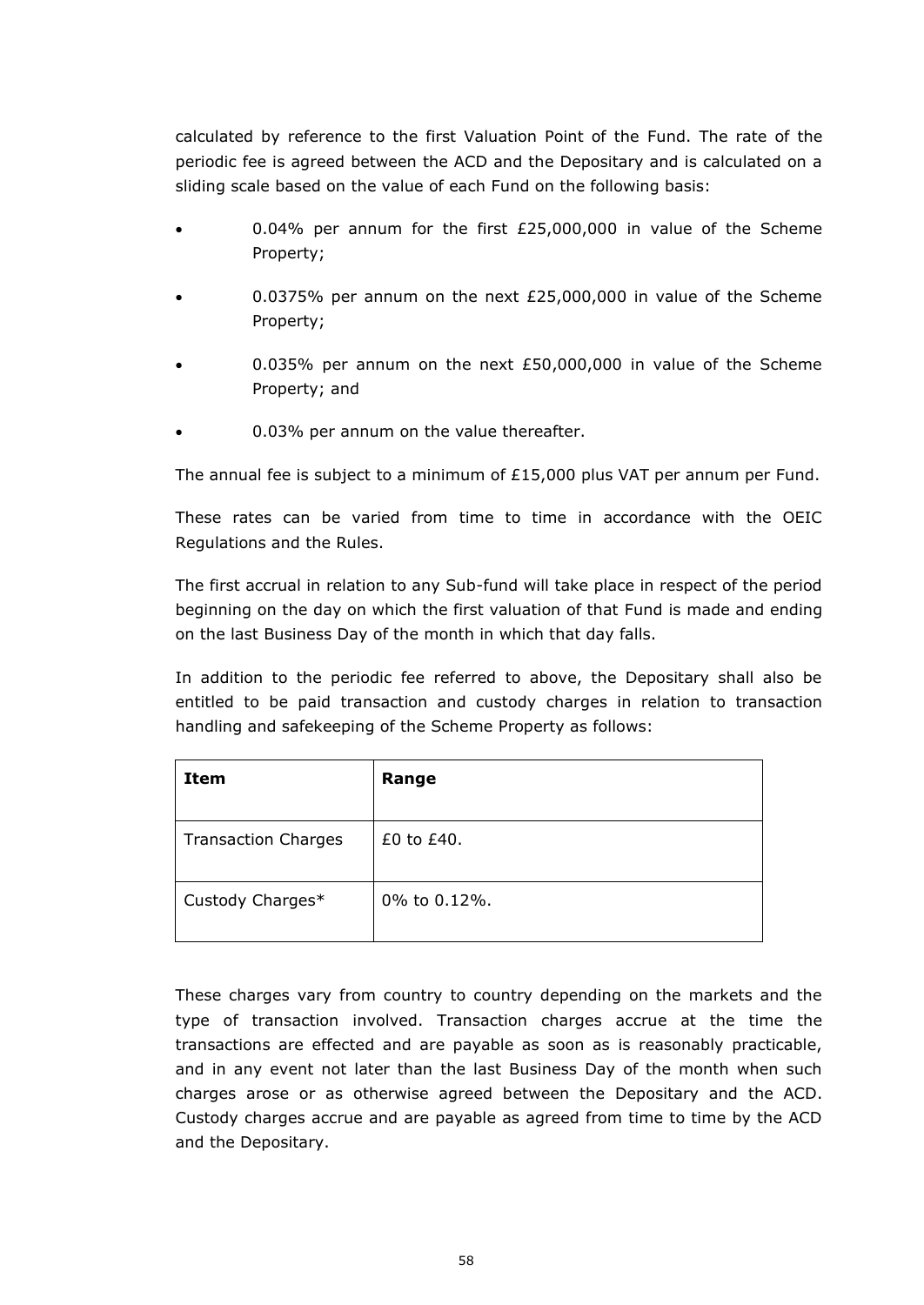Where relevant, the Depositary may make a charge for its services in relation to: distributions, the provision of banking services, holding money on deposit, lending money, or engaging in stock lending or derivative transactions, in relation to a Sub-fund and may purchase or sell or deal in the purchase or sale of Scheme Property, provided always that the services concerned and any such dealing are in accordance with the provisions of the COLL Sourcebook.

The Depositary will also be entitled to payment and reimbursement of all costs, liabilities and expenses properly incurred in the performance of, or arranging the performance of, functions conferred on it by the Instrument, the COLL Sourcebook or by the general law.

On a winding up of a Fund, the Depositary will be entitled to its pro rata fees, charges and expenses to the date of winding up, the termination, or the redemption (as appropriate) and any additional expenses necessarily realised in settling or receiving any outstanding obligations.

Any value added tax on any fees, charges or expenses payable to the Depositary will be added to such fees, charges or expenses.

In each such case such payments, expenses and disbursements may be payable to any person (including the ACD or any associate or nominee of the Depositary or of the ACD) who has had the relevant duty delegated to it pursuant to the COLL Sourcebook by the Depositary.

### 7.8 **Research Payment Account**

The Investment Manager operates a Research Payment Account ("**RPA**") on behalf of the Company.

The purpose of a RPA is to facilitate the payment by the Fund for research into securities and markets that the Fund might already be invested in, or be intending to invest in. Such research provides the Investment Manager with detailed information relating to the asset or proposed asset, with the aim of enabling it to make more informed investment decisions on behalf of the Fund.

The Investment Manager will set a budget for the Fund (the "**RPA Budget**"), which will have to be agreed and approved by the ACD. The Research Budget is an annual budget to align with the Fund's reporting year (the "**RPA Year**"). The RPA Budget cannot be exceeded during the RPA Year, although it can be increased during the RPA Year by agreement between the Investment Manager and the ACD. Any increase to the RPA Budget will be introduced in accordance with applicable FCA Rules.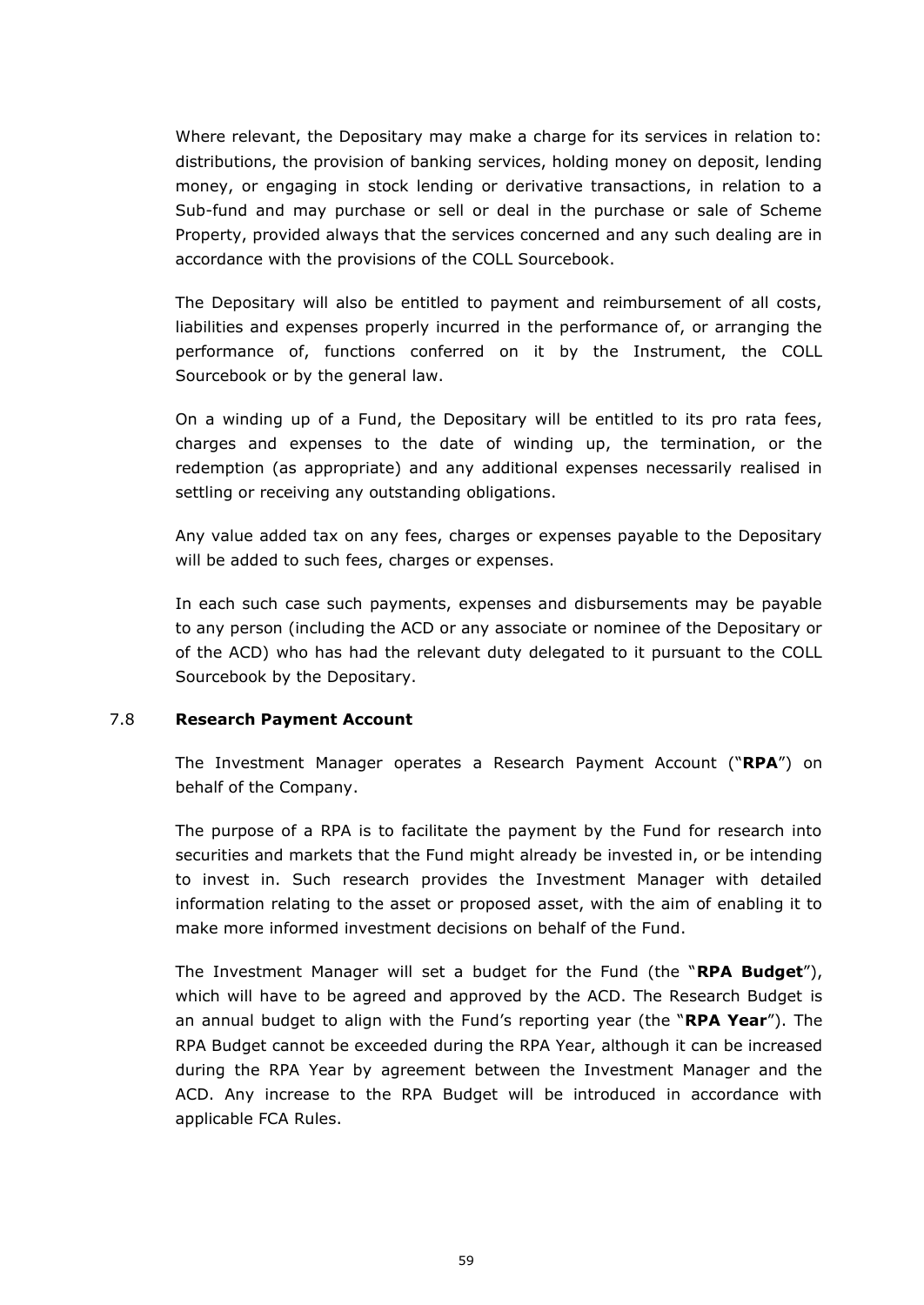The RPA Budget amount, including the estimated charge being applied to the Fund, will be available for the Fund's Shareholders in the Report and Accounts at [www.valu-trac.com](http://www.valu-trac.com/) or on application to the ACD at its registered address.

If the approved budgeted amount is not exhausted within the RPA Year, the balance will either be returned to the Fund, or will be carried forward to the next RPA Year. The ACD will confirm the treatment of any excess in its communications with shareholders and on the aforementioned web pages. Where there is a shortfall (without an increase in the RPA Budget amount having previously agreed and the shareholders informed), it will be paid for by the Investment Manager. The RPA Budget is not precisely linked to the volume or value of transactions discussed in clause 3 below.

In its capacity as ACD of the Company, Valu-Trac Investment Management Limited conducts appropriate oversight of the Investment Manager's operation of the RPA and its compliance with the Regulations (including COBS 2.3B).

Further disclosure in relation to the operation and benefits of the RPAs:

- 1. The Funds will benefit from detailed investment research regarding individual securities, industry sectors and geographical sectors provided to the Investment Manager, enabling the Investment Manager to make more informed decisions regarding the assets to be held by the Fund;
- 2. The Investment Manager will regularly assess the quality of the research purchased, based on robust quality criteria, and its ability to contribute to better investment decisions on behalf of the Fund. Commentary regarding this assessment will be included within the Investment Manager's Report, which will be published twice each year;
- 3. The Investment Manager proposes to primarily use the "Transaction Method" for the collection of research charges. This means that the Investment Manager will instruct brokers to collect amounts in respect of research charges alongside its own transaction costs and fees. These amounts are calculated separately to the transaction but collected alongside the transaction and will be deducted from the Fund's assets on or around the time of the relevant transaction. The brokers will then pay the research cost into the RPA which the Investment Manager will subsequently use to pay research providers;
- 4. The actual charge to the RPA Budget for the Fund can be found in each half-yearly report issued by the Company's ACD from the first accounting period end following 19<sup>th</sup> January 2018.

## 7.9 **Allocation of fees and expenses between Funds**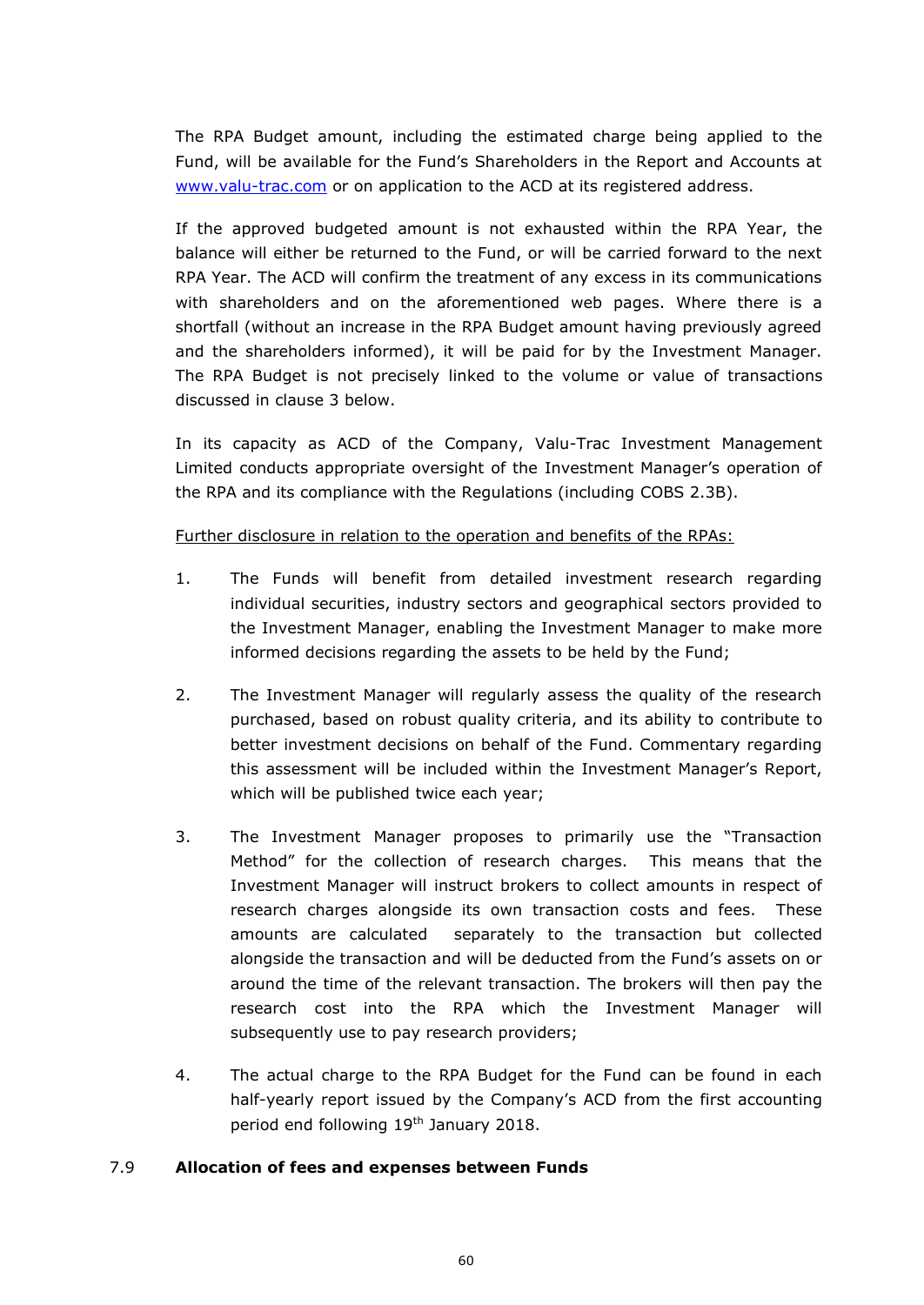All the above fees, duties and charges (other than those borne by the ACD) will be charged to the Fund in respect of which they were incurred. Where an expense is not considered to be attributable to any one Fund, the expense will normally be allocated to all Funds pro rata to the value of the Net Asset Value of the Funds, although the ACD has discretion to allocate these fees and expenses in a manner which it considers fair to Shareholders generally.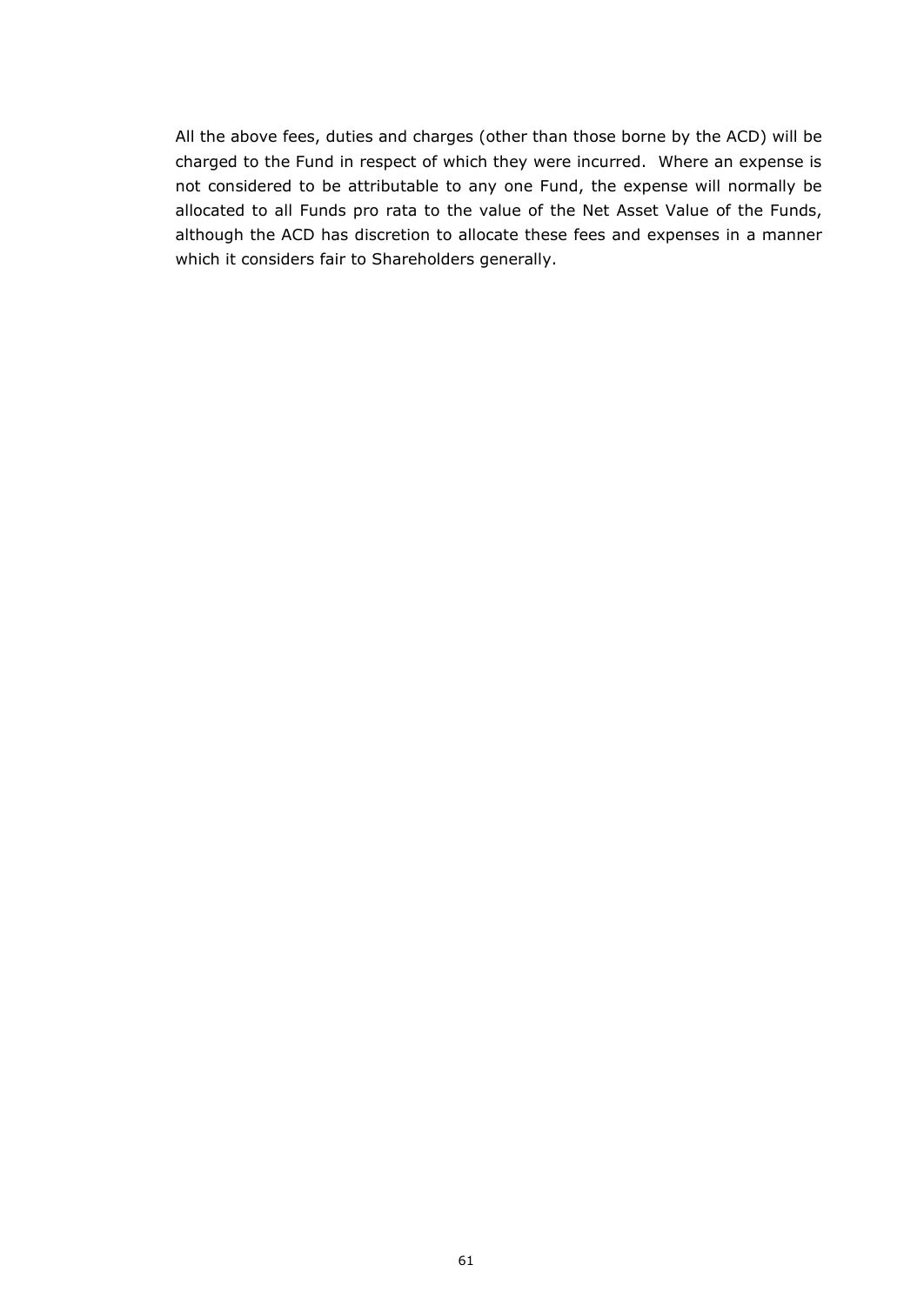### 8. **SHAREHOLDER MEETINGS AND VOTING RIGHTS**

### 8.1 **Class and Fund Meetings**

The Company has dispensed with the need to hold Annual General Meetings. A copy of the ACD Agreement will be provided to a Shareholder on request.

The provisions below, unless the context otherwise requires, apply to Class meetings and meetings of Funds as they apply to general meetings of the Company, but by reference to Shares of the Class or Fund concerned and the Shareholders and value and prices of such Shares.

### 8.2 **Requisitions of Meetings**

The ACD may requisition a general meeting at any time.

Shareholders may also requisition a general meeting of the Company. A requisition by Shareholders must state the objects of the meeting, be dated, be signed by Shareholders who, at the date of the requisition, are registered as holding not less than one tenth in value of all Shares then in issue and the requisition must be deposited at the head office of the Company. The ACD must convene a general meeting no later than eight weeks after receipt of such requisition.

## 8.3 **Notice and Quorum**

Shareholders will receive at least 14 days' notice of a general meeting and are entitled to be counted in the quorum and vote at such meeting either in person or by proxy. The quorum for a meeting is two Shareholders, present in person or by proxy. The quorum for an adjourned meeting is one person entitled to be counted in a quorum. Notices of meetings and adjourned meetings will be sent to Shareholders at their registered addresses.

#### 8.4 **Voting Rights**

At a general meeting, on a show of hands every Shareholder who (being an individual) is present in person or (being a corporation) is present by its representative properly authorised in that regard, has one vote.

On a poll vote, a Shareholder may vote either in person or by proxy. The voting rights attaching to each Share are such proportion of the voting rights attached to all the Shares in issue that the price of the Share bears to the aggregate price of all the Shares in issue at the date seven days before the notice of meeting is sent out.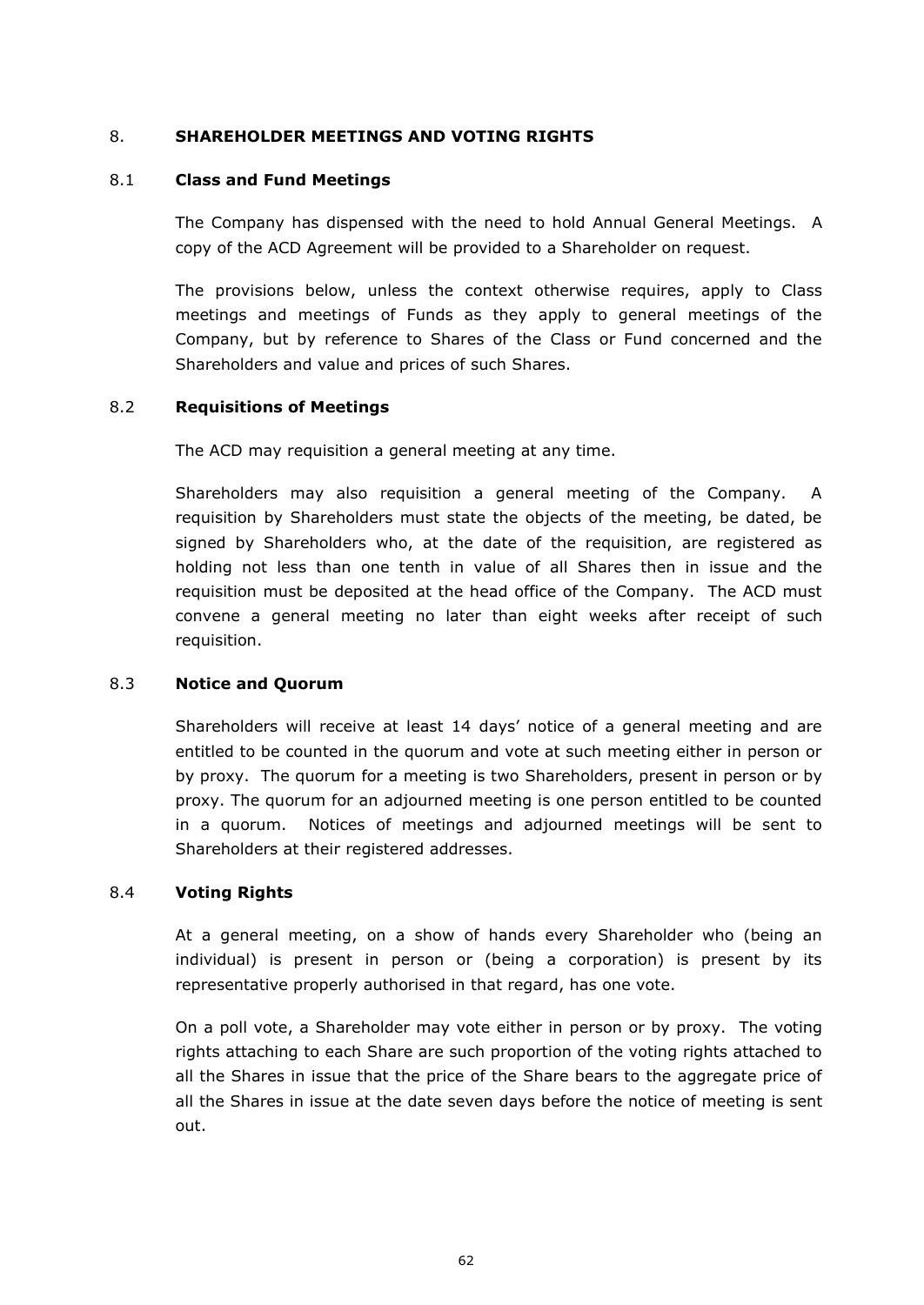A Shareholder entitled to more than one vote need not, if he votes, use all his votes or cast all the votes he uses in the same way.

In the case of joint Shareholders, the vote of the senior who votes, whether in person or by proxy, must be accepted to the exclusion of the votes of the other joint Shareholders. For this purpose, seniority must be determined by the order in which the names stand in the Register.

Except where the COLL Sourcebook or the Instrument of Incorporation require an extraordinary resolution (which needs at least 75% of the votes cast at the meeting to be in favour if the resolution is to be passed) any resolution required by the COLL Sourcebook will be passed by a simple majority of the votes validly cast for and against the resolution.

The ACD may not be counted in the quorum for a meeting and neither the ACD nor any associate (as defined in the COLL Sourcebook) of the ACD is entitled to vote at any meeting of the Company except in respect of Shares which the ACD or associate holds on behalf of or jointly with a person who, if the registered Shareholder, would be entitled to vote and from whom the ACD or associate has received voting instructions.

Where all the Shares in a Fund are registered to, or held by, the ACD or its associates and they are therefore prohibited from voting and a resolution (including an extraordinary resolution) is required to conduct business at a meeting, it shall not be necessary to convene such a meeting and a resolution may, with the prior written agreement of the Depositary, instead be passed with the written consent of Shareholders representing 50% or more, or for an extraordinary resolution, 75% or more, of the Shares in issue.

"Shareholders" in this context means Shareholders entered on the register at a time to be determined by the ACD and stated in the notice of the meeting which must not be more than 48 hours before the time fixed for the meeting.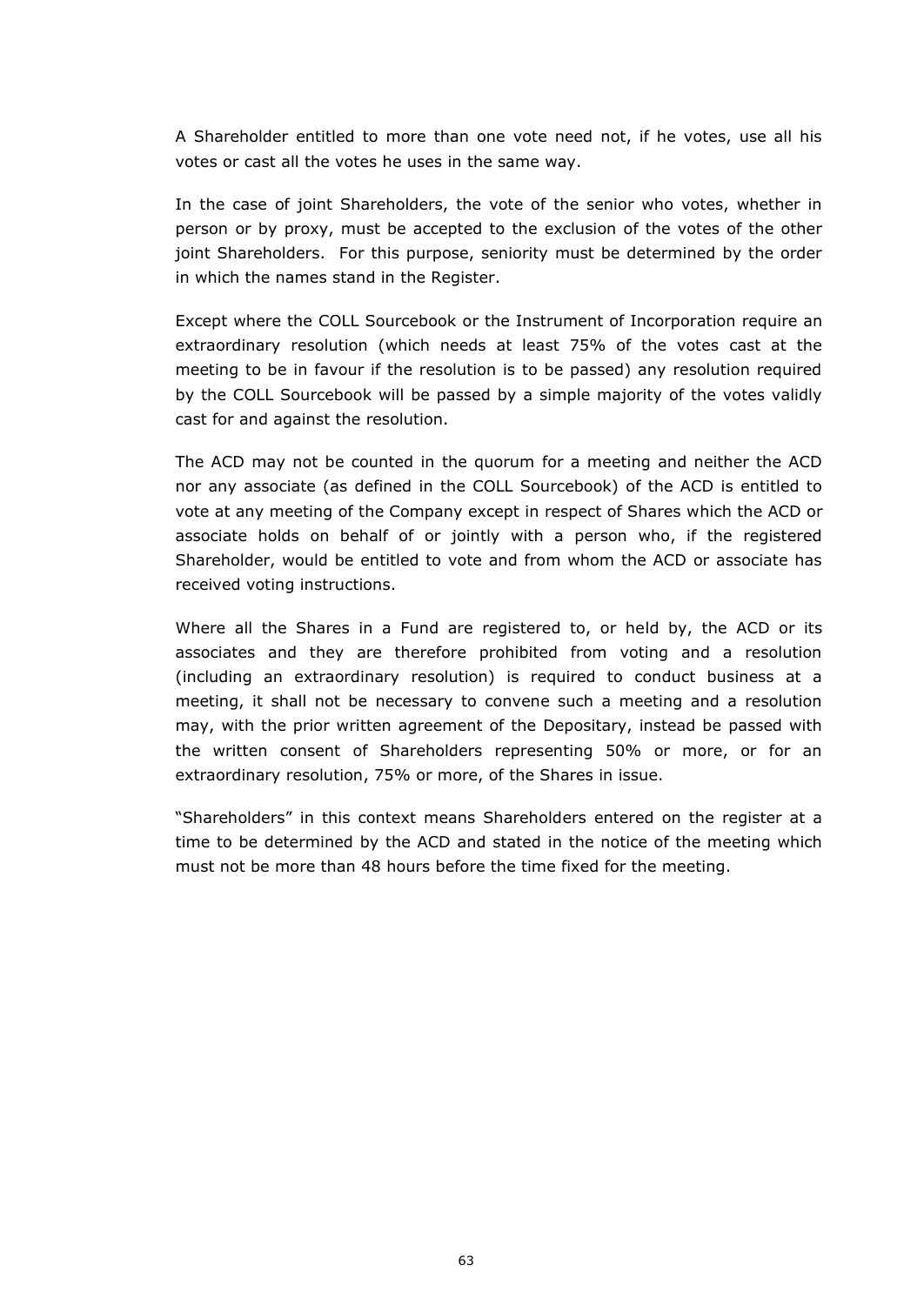## 9. **TAXATION**

### 9.1 **General**

The information below is a general guide based on current United Kingdom law and HM Revenue &and Customs (HMRC) published practice, all of which are subject to change. It summarises the tax position of the company Funds and of investors who are United Kingdom resident (and, in case of individuals, domiciled) solely in the United Kingdom (except where indicated) and who hold Shares as investments and as absolute beneficial owners. The relevant tax treatment will depend upon the particular circumstances of the each investor. In particular, the statements may not apply to certain classes of investor whom special rules may apply. The summary is not exhaustive or definitive and should not be treated as legal or tax advice. The summary also does not address the taxation consequences for investors who may be subject to taxation or exchange control in any jurisdiction outside of the UK Levels and bases of, and reliefs from, taxation are subject to change.

Prospective investors who are in any doubt about their tax position, or who may be subject to tax in a jurisdiction other than the United Kingdom, are recommended to take professional advice.

The current tax treatment of charitable organisations which invest in these Funds may be subject to change in the future.

#### 9.2 **The Funds**

Each Fund is treated as a separate entity for certain United Kingdom tax purposes.

The Funds are generally exempt from United Kingdom tax on capital gains realised on the disposal of investments held within them. Should the Company be treated as trading, gains arising from certain trading transactions may be subject to corporation tax as income. Offshore income gains arising from the disposal of interest in non-reporting offshore funds may also be subject to corporation tax.

Dividends from United Kingdom and non-United Kingdom companies are generally exempt from corporation tax. The Funds will each be subject to corporation tax at the basic rate of income tax (currently 20%) on most other types of income but after deducting allowable expenses and the gross amount of any interest distributions.

A Fund may be subject to foreign tax on its investments, subject to any relief (if available) including under any applicable double taxation agreement or otherwise under UK law.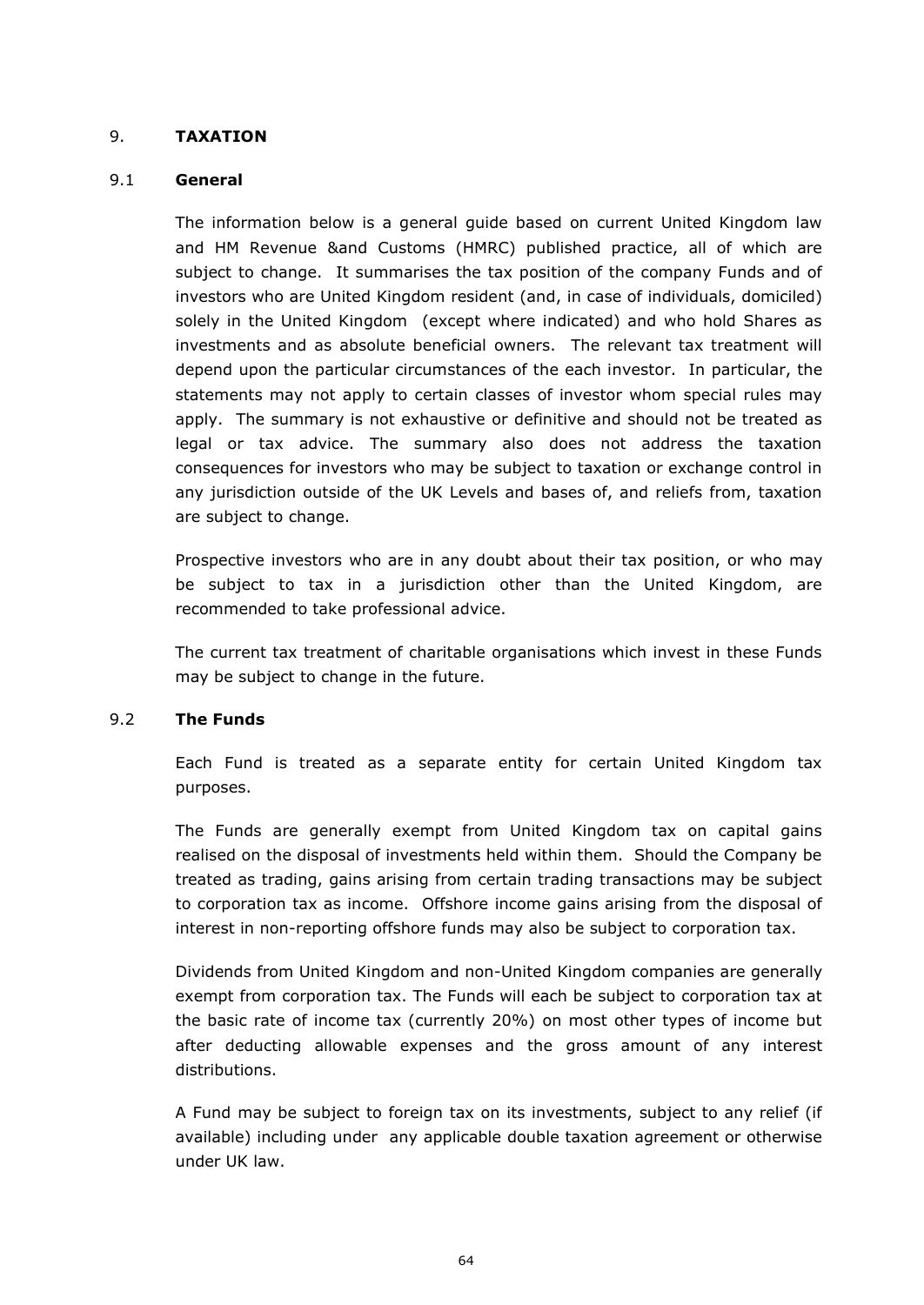The Funds may be required to pay stamp duty or SDRT, or other similar taxes in other jurisdictions, in connection with the acquisition or transfer of underlying investments.

#### 9.3 **Shareholders**

## 9.3.1 **Income - Equity Funds**

Funds which are so called "Equity" Funds for the purposes of tax will pay any distributable income as dividend distributions. In the case of accumulation Shares, such income will automatically be retained in the Fund although for tax purposes it will be treated as a distribution Details of whether a particular Fund is an "Equity" Fund or a "Bond" Fund for tax purposes are set out in Appendix I.

# *UK resident individual Shareholders*

When the Company makes a dividend distribution a UK resident individual Shareholder may be liable to tax on such distribution.

For UK resident individuals, no income tax is payable in respect of the first dividend income received from all sources in the tax year to the extent it falls within the annual dividend allowance (although such income will still count towards the basic, higher and additional rate thresholds). For dividends received above the annual dividend allowance in a tax year, the dividend income would be taxable at 7.5%, 32.5% and 38.1% for income falling within the basic rate, higher rate and additional rate bands respectively. The annual dividend allowance is £2,000 for the 2018/19 tax year. Individuals should note that if the receipt of dividend income takes them from one band/tier of UK personal taxation to another, the tax due on the excess dividend income over the annual allowance will be at the rates applicable to the new band/tier.

A UK resident individual Shareholder who holds their Shares in an ISA will be exempt from income tax on dividend distributions in respect of such Shares.

## *Corporate Shareholders within the scope of corporation tax*

A dividend distribution made by the Company in respect of Income Shares (or deemed to be made in respect of Accumulation Shares) to a corporate Shareholder within the charge to corporation tax in respect of its investment in the Company will be split into franked and unfranked parts according to the underlying gross income of the Company. Very broadly, the unfranked part corresponds to such part of the Company's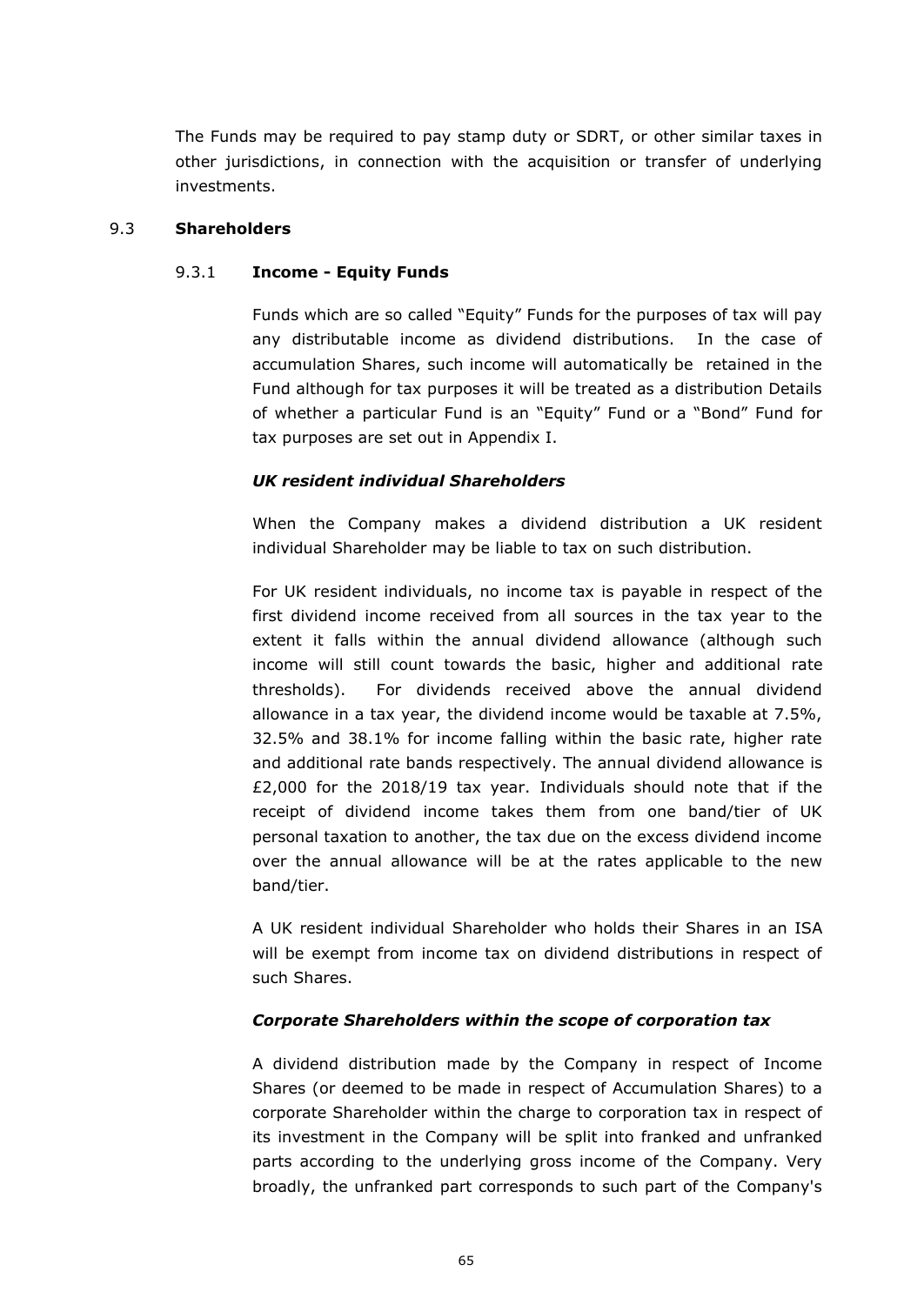gross income as does not derive from franked investment income. The franked part will be treated in the same way as exempt dividend income received by a UK resident corporate Shareholder. The unfranked part will be treated as an annual payment received after deduction of income tax at the basic rate (currently 20%) from a corresponding gross amount and the corporate Shareholder will be liable to corporation tax on it accordingly, but (subject to any applicable restrictions) repayment of, the income tax deducted at source.

## 9.3.2 **Income - Bond Funds**

Funds which are so called "Bond" Funds for the purposes of tax currently pay interest distributions (which will be automatically retained in the case of accumulation Shares, although for tax purposes the accumulation of income will be treated as a distribution). Details of whether a particular Fund is an "Equity" Fund or a "Bond" Fund for tax purposes are set out in Appendix I.

With effect from 6 April 2017, interest distributions will be paid gross to shareholders (with no income tax deducted from the payment).

UK resident individual shareholders will (subject to any available allowance) be subject to income tax at the relevant rate on any interest distributions (or deemed distribution from accumulation shares) from any Fund of the Company.

A UK resident individual shareholder may be entitled to a personal savings allowance in each tax year (the amount of the allowance, if any, depends on whether the taxpayer is a basic, higher or additional rate taxpayer).

A UK resident individual shareholder who holds their Shares in an ISA will be exempt from income tax on interest distributions in respect of such Shares.

A corporate shareholder within the charge to UK corporation tax in respect of a shareholding will be subject to corporation tax on any interest distributions (or deemed distribution from accumulation shares) from any Fund of the Company.

#### **Currently no Bond Funds are available within the Company.**

## 9.3.3 **Reporting requirements**

The Company may be required to report details of interest paid to United Kingdom residents.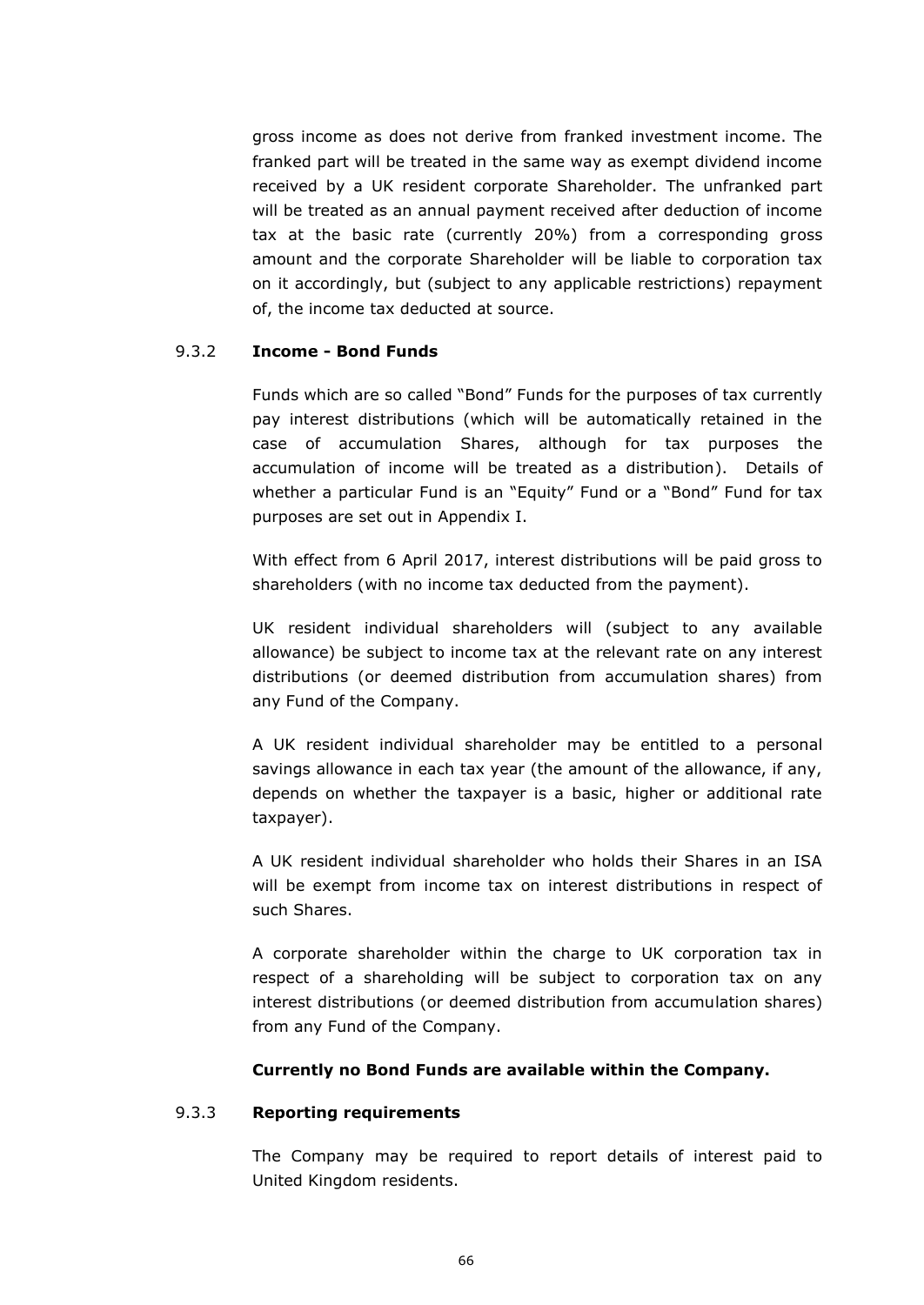The Company may also report information about Shareholders to HMRC in compliance with its domestic (and any overseas) obligations relating to FATCA. For more information, see section [3.1.1](#page-20-0) above.

#### 9.3.4 **Income equalisation**

The first income allocation received by an investor after buying Shares may include an amount of income equalisation, which will be shown on the issued tax voucher. This is effectively a repayment of an amount reflecting accrued income included in the purchase price paid by the investor. It is treated as a return of capital for tax purposes, and is not subject to tax as income. Rather it should be deducted from the acquisition cost of the Shares in computing any capital gains tax realised on a subsequent disposal of Shares. Equalisation will be applied on all of the Funds.

## 9.3.5 **Capital Gains**

## *UK resident individual Shareholders*

An individual Shareholder will be liable to capital gains tax on any chargeable gain accruing on the disposal or deemed disposal (including redemption, switches and certain conversions) of Shares in the Company. Capital gains tax is generally charged at rates of 10% and 20%, dependent on an individual's total amount of taxable income and gains within the tax year. An individual Shareholder may also be entitled to set all or part of any gains against their annual capital gains tax exemption.

A UK resident individual Shareholder who holds their Shares in an ISA will be exempt from capital gains tax on any gain accruing on the disposal or deemed disposal of Shares.

Individual Shareholders will find further information in HMRC Help Sheets for the capital gains tax pages of their tax returns.

## *Corporate Shareholders within the scope of corporation tax*

Subject to the possible application of the rules treating a shareholding in the Company as a loan relationship, a corporate Shareholder within the charge to corporation tax in respect of its investment in the Company will be liable to corporation tax on any chargeable gain accruing to it on the disposal or deemed disposal (including redemption, switches and certain conversions) of its Shares in the Company. An indexation allowance may be available to reduce or eliminate such a gain but not to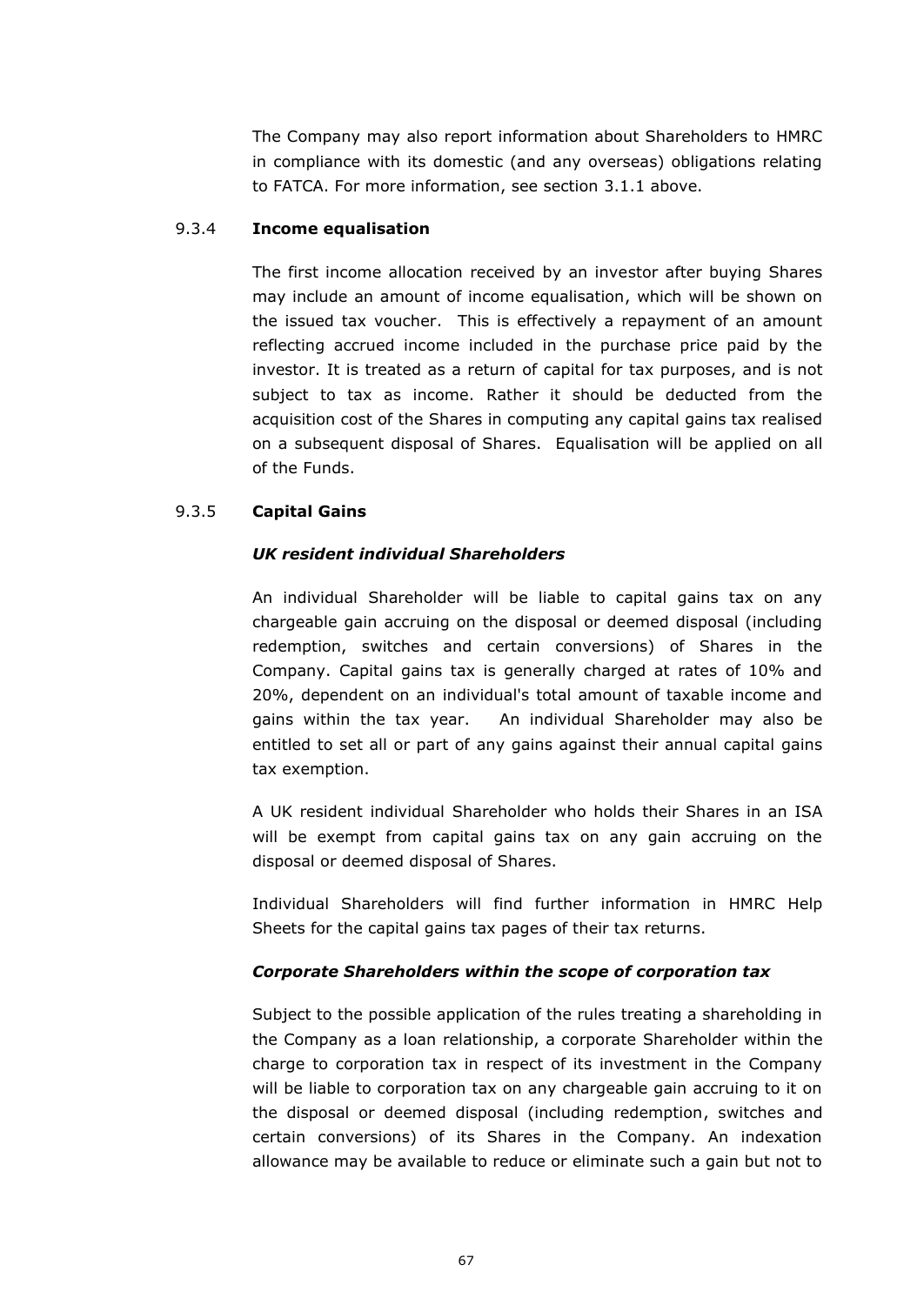create or increase an allowable loss (although it should be noted that indexation allowance was frozen with effect from 31 December 2017).

## 9.4 **Withholding tax**

Unless required by law at the time of the payment, dividend distributions and interest distributions (if any) paid to Shareholders, and any payments made on redemption of the Shares, will be paid with no income tax deducted from the payment.

## 9.5 **Inheritance Tax**

A gift by an individual Shareholder who is domiciled (or deemed domiciled) in the UK for inheritance tax purposes of their Shares in the Company or the death of such a Shareholder may give rise to a liability to inheritance tax. For these purposes, a transfer of Shares at less than the full market value may be treated as a gift.

## 9.6 **Stamp Duty and Stamp Duty Reserve Tax (SDRT)**

There is generally no charge to UK stamp duty or SDRT on the surrender (i.e. the redemption or switch) of Shares. Investors will however, be liable to SDRT at 0.5% on acquiring Shares from a third party (that is other than on an issue of Shares by the Company). SDRT may also apply in cases where an investor redeems Shares in consideration of a transfer of assets of the Company other than cash (i.e. an in specie redemption) where that consideration is non-pro rata (i.e. not in proportion to the total assets of the Company).

#### 9.7 **Information Reporting**

Shareholders should be aware that pursuant to various laws and regulations, including to implement agreements for the automatic exchange of information between tax authorities, information about certain Shareholders and their investments (including any interest distributions) may be required to be reported to HMRC.

If applicable, such information may be exchanged with tax authorities in another jurisdiction. In order to comply with such laws and regulations, Shareholders may be required to provide or certify certain information, including as regards their status and the jurisdiction in which they are resident for tax purposes.

#### OECD Common Reporting Standard (CRS)

To facilitate the automatic exchange of financial information between tax authorities in applicable jurisdictions, CRS countries must obtain information from relevant clients and exchange that information with the tax authorities of other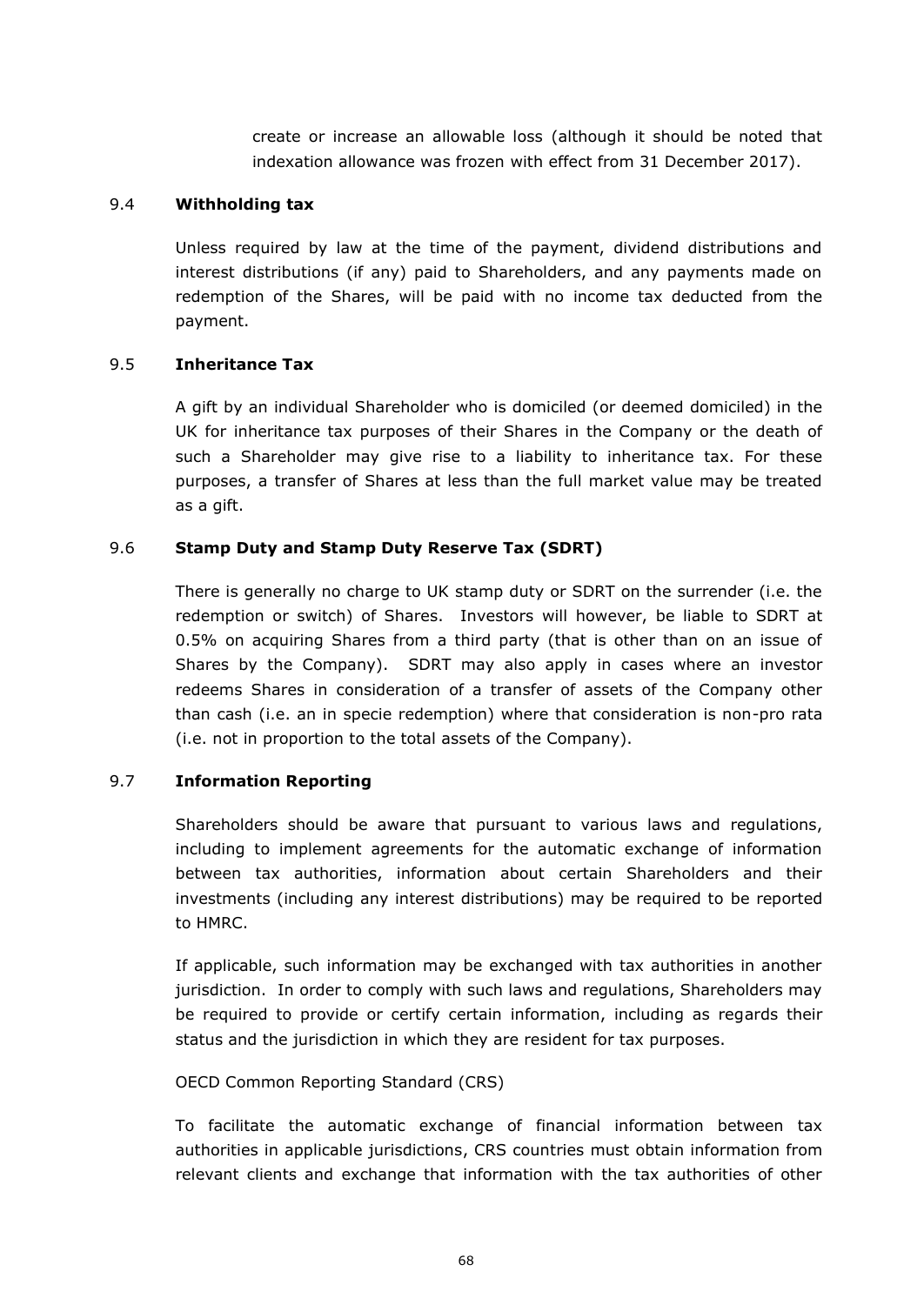CRS countries. In the UK the CRS system has been implemented pursuant to 'The International Tax Compliance Regulations 2015'.

As of 1 January 2016, the ACD is required to compile information about all accounts in existence as of 31 December 2015, and all new accounts opened on or after 1 January 2016, and from 2017 report the information to HM Revenue and Customs.

## FATCA

The Foreign Account Tax Compliance Act (FATCA) is a piece of legislation introduced by the United States Government to help counter US tax evasion by encouraging more effective reporting of information.

In the United Kingdom, the principles of FATCA have been brought into local law. This means the ACD will need to provide information on US accounts to HMRC.

For further information on CRS and FATCA as implemented in UK law, please refer to the International Tax Reporting section of this Prospectus which precedes the contents pages and to section 3.1.1 above.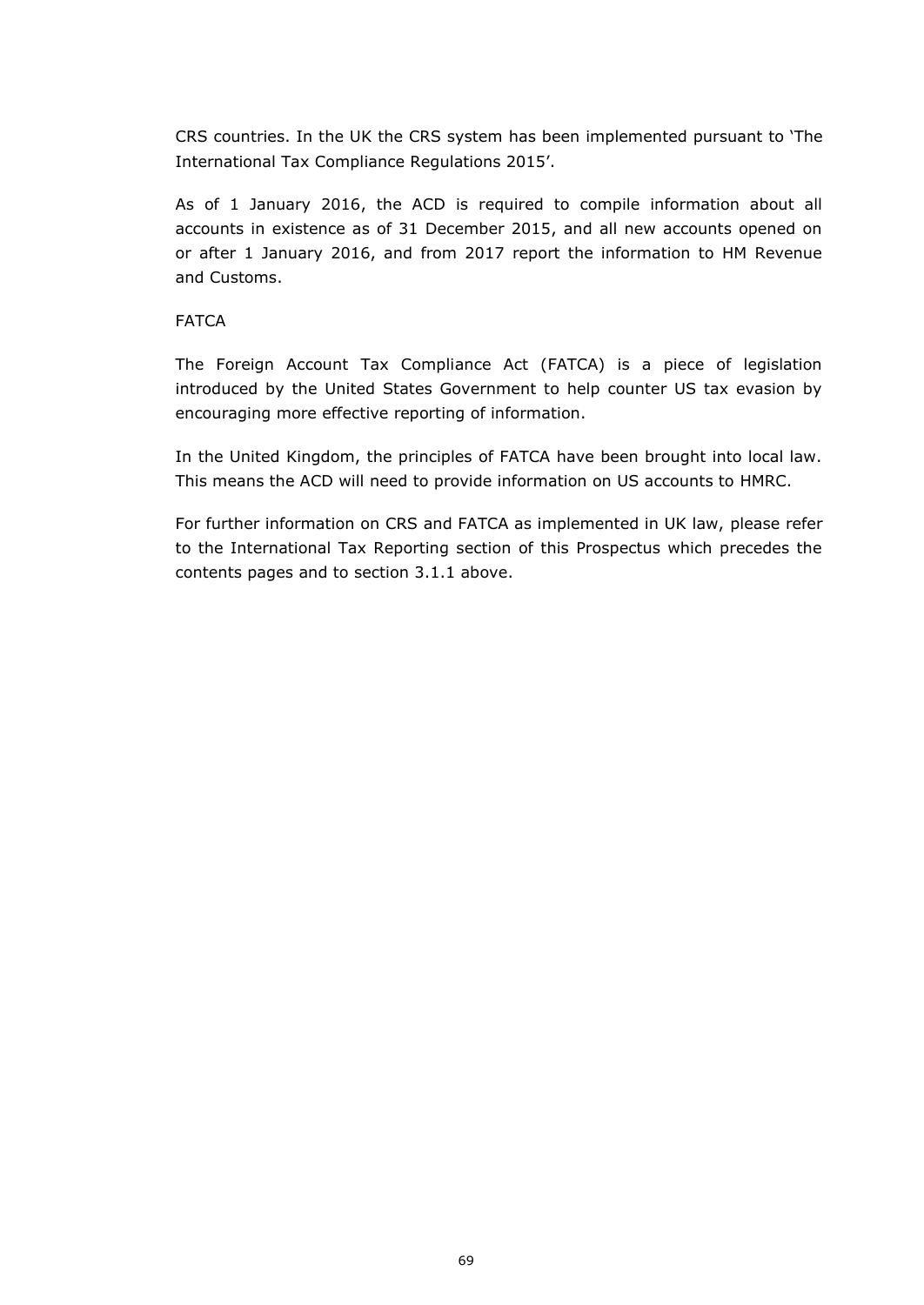## 10. **WINDING UP OF THE COMPANY OR TERMINATION OF A FUND**

The Company will not be wound up except as an unregistered company under Part V of the Insolvency Act 1986 or under the COLL Sourcebook. A Fund may only be terminated under the COLL Sourcebook.

Where the Company is to be wound up or a Fund is to be terminated under the COLL Sourcebook, such winding up or termination may only be commenced following approval by the FCA. The FCA may only give such approval if the ACD provides a statement (following an investigation into the affairs of the Company) either that the Company will be able to meet its liabilities within 12 months of the date of the statement or that the Company will be unable to do so. The Company may not be wound up under the COLL Sourcebook if there is a vacancy in the position of ACD at the relevant time.

The Company may be wound up or a Fund must be terminated under the COLL Sourcebook:

- 10.1 if an extraordinary resolution to that effect is passed by Shareholders; or
- 10.2 when the period (if any) fixed for the duration of the Company or a particular Fund by the Instrument of Incorporation expires, or any event occurs on the occurrence of which the Instrument of Incorporation provides that the Company is to be wound up or a particular Fund terminated (for example, if the share capital of the Company or (in relation to any Fund) the Net Asset Value of the Fund is below £10 million, or if a change in the laws or regulations of any country means that, in the ACD's opinion, it is desirable to terminate the Fund); or
- 10.3 on the date stated in any agreement by the FCA to a request by the ACD for the revocation of the authorisation order in respect of the Company or for the termination of the relevant Fund; or
- 10.4 on the effective date of a duly approved scheme of arrangement which is to result in the Scheme ceasing to hold any scheme property; or
- 10.5 in the case of a Fund on the effective date of a duly approved scheme of arrangement which is to result in the Fund ceasing to hold any scheme property; or
- 10.6 on the date when all the Funds fall within 10.5 above or have otherwise ceased to hold any scheme property, notwithstanding the Scheme may have assets and liabilities that are not attributable to any particular Fund.

On the occurrence of any of the above: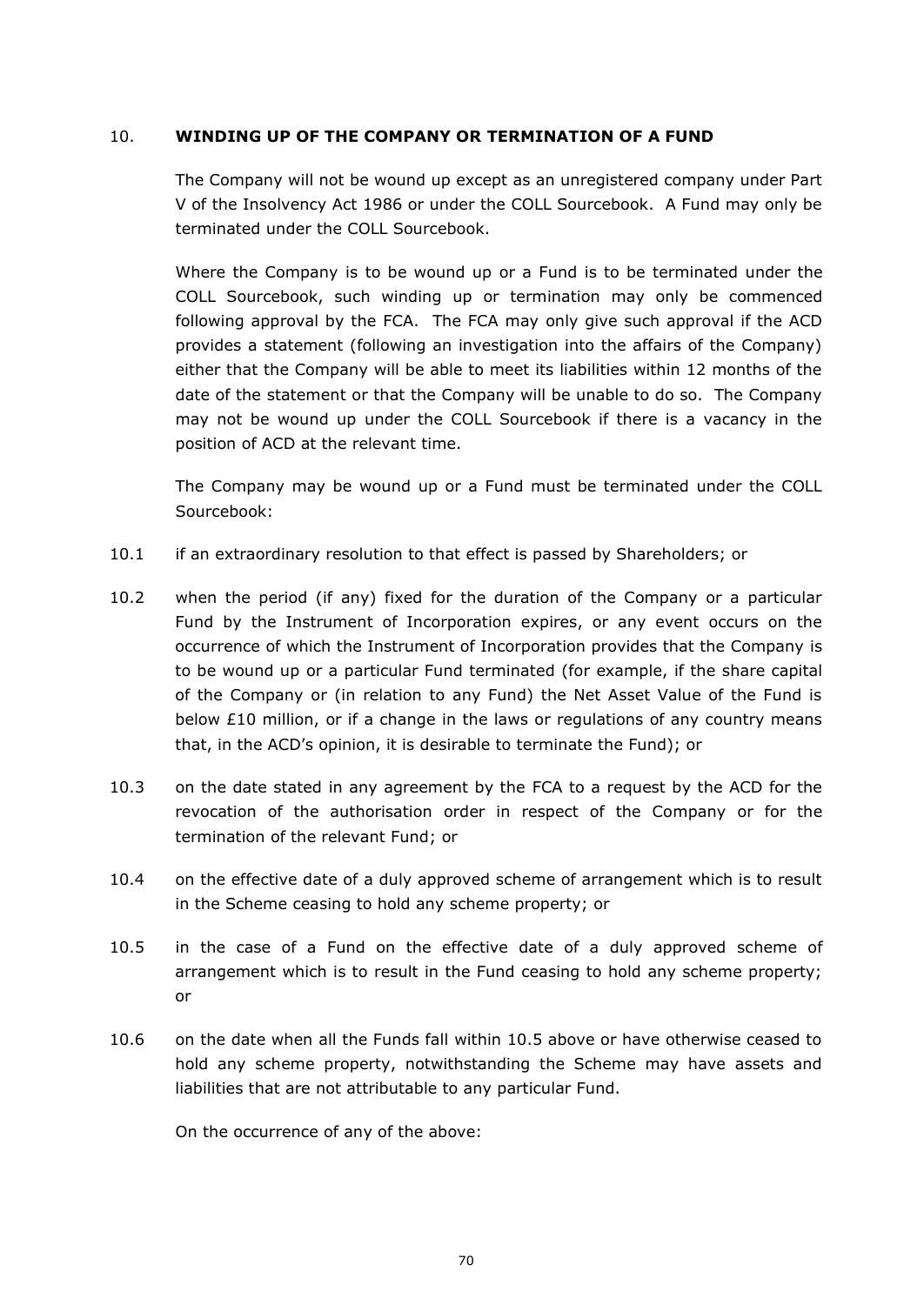- <span id="page-78-0"></span>10.7 COLL 6.2 (Dealing), COLL 6.3 (Valuation and Pricing), COLL 6.6.20R to COLL 6.6.24G (Assessment of Value) (with effect from 30th September 2019) and COLL 5 (Investment and borrowing powers) will cease to apply to the Company or the relevant Fund;
- 10.8 the Company will cease to issue and cancel Shares in the Company or the relevant Fund and the ACD shall cease to sell or redeem Shares or arrange for the Company to issue or cancel them for the Company or the relevant Fund;
- 10.9 no transfer of a Share shall be registered and no other change to the Register of Shareholders shall be made without the sanction of the ACD;
- <span id="page-78-1"></span>10.10 where the Company is being wound up, the Company shall cease to carry on its business except in so far as it is beneficial for the winding up of the Company;
- 10.11 the corporate status and powers of the Company and subject to [10.7](#page-78-0) to [10.10](#page-78-1) above, the powers of the Depositary shall continue until the Company is dissolved.

The ACD shall, as soon as practicable after the Company or the Fund falls to be wound up or terminated (as appropriate), realise the assets and meet the liabilities of the Company and, after paying out or retaining adequate provision for all liabilities properly payable and retaining provision for the costs of winding up or termination, arrange for the Depositary to make one or more interim distributions out of the proceeds to Shareholders proportionately to their rights to participate in the property of the Company or the Fund. If the ACD has not previously notified Shareholders of the proposal to wind up the Company or terminate the Fund, the ACD shall, as soon as practicable after the commencement of winding up of the Company or the termination of the Fund, give written notice of the commencement to Shareholders. When the ACD has caused all of the property to be realised and all of the liabilities of the Company or the particular Fund to be realised, the ACD shall arrange for the Depositary to make a final distribution to Shareholders on or prior to the date on which the final account is sent to Shareholders of any balance remaining in proportion to their holdings in the Company or the particular Fund.

As soon as reasonably practicable after completion of the winding up of the Company or the termination of a particular Fund, the Depositary shall notify the FCA that the winding up or termination has been completed.

On completion of a winding up of the Company, the Company will be dissolved and any money (including unclaimed distributions) still standing to the account of the Company, will be paid into court by the ACD within one month of the dissolution.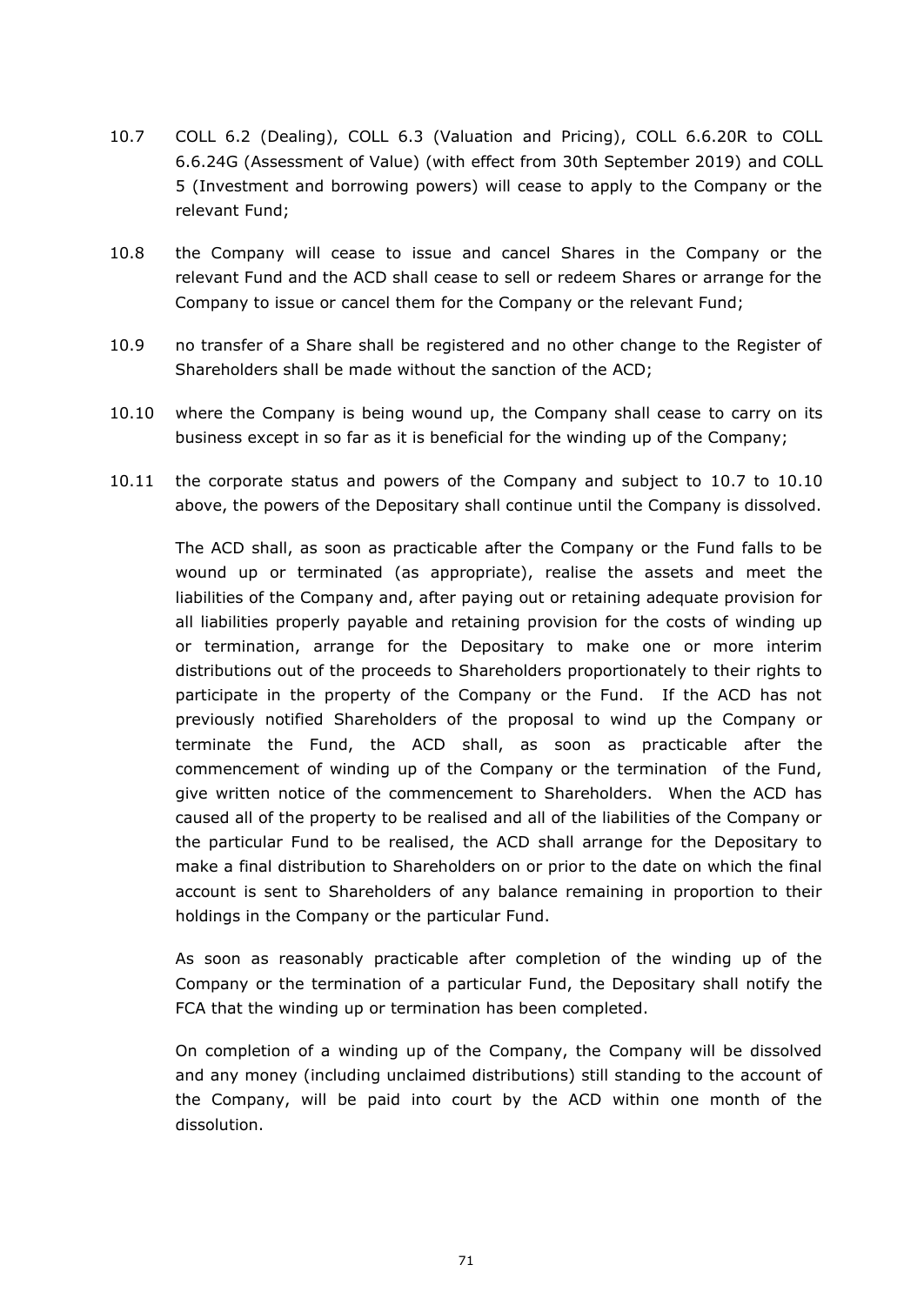Following the completion of a winding up of the Company or termination of a Fund, the ACD must prepare a final account showing how the winding up or termination took place and how the property was distributed. The auditor of the Company shall make a report in respect of the final account stating its opinion as to whether the final account has been properly prepared. This final account and the auditor's report must be sent to the FCA and to each Shareholder (or the first named of joint Shareholders) on it within four months of the completion of the winding up or termination.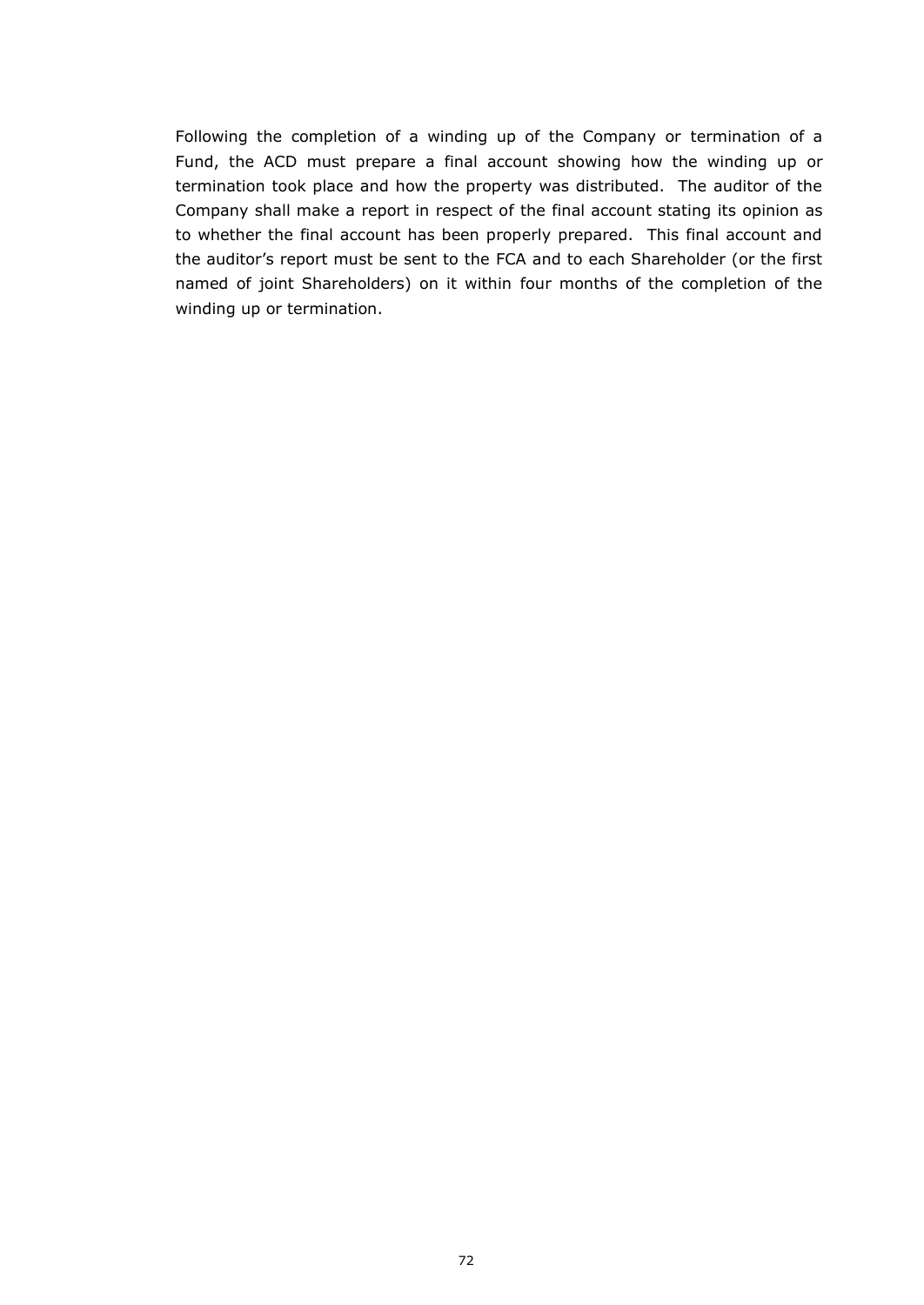## 11. **GENERAL INFORMATION**

## 11.1 **Accounting Periods**

The annual accounting period of the Company ends each year on the last day of February (the accounting reference date) with an interim accounting period ending on 31 August.

## 11.2 **Income Allocations**

Some Funds may have interim and final income allocations and other Funds may have quarterly income allocations and some Funds may only have final income allocation dates (see Appendix I). For each of the Funds income is allocated in respect of the income available at each accounting date.

In relation to income Shares, distributions of income for each Fund in which income Shares are issued are paid by bank/telegraphic transfer directly into a Shareholder's bank account on or before the relevant income allocation date in each year as set out in Appendix I. Income will normally be accumulated/distributed (as appropriate to the Share Class) within two months of the accounting date(s) but the ACD reserves the right to accumulate/pay at a later date but not later than four months after the accounting date(s) as permitted by the Regulations.

For Funds in which accumulation Shares are issued, income will become part of the capital property of the Fund and will be reflected in the price of each such accumulation Share as at the end of the relevant accounting period.

If a distribution made in relation to any income Shares remains unclaimed for a period of six years after it has become due, it will be forfeited and will revert to the relevant Fund (or, if that no longer exists, to the Company).

The amount available for accumulation or distribution in any accounting period is calculated by taking the aggregate of the income received or receivable for the account of the relevant Fund in respect of that period, and deducting the charges and expenses of the relevant Fund paid or payable out of income in respect of that accounting period. The ACD then makes such other adjustments as it considers appropriate (and after consulting the Company's auditor as appropriate) in relation to taxation, income equalisation, income unlikely to be received within 12 months following the relevant income allocation date, income which should not be accounted for on an accrual basis because of lack of information as to how it accrues, transfers between the income and capital account and other matters.

With the agreement of the Depositary individual amounts of income of  $E10$  or less may not be paid.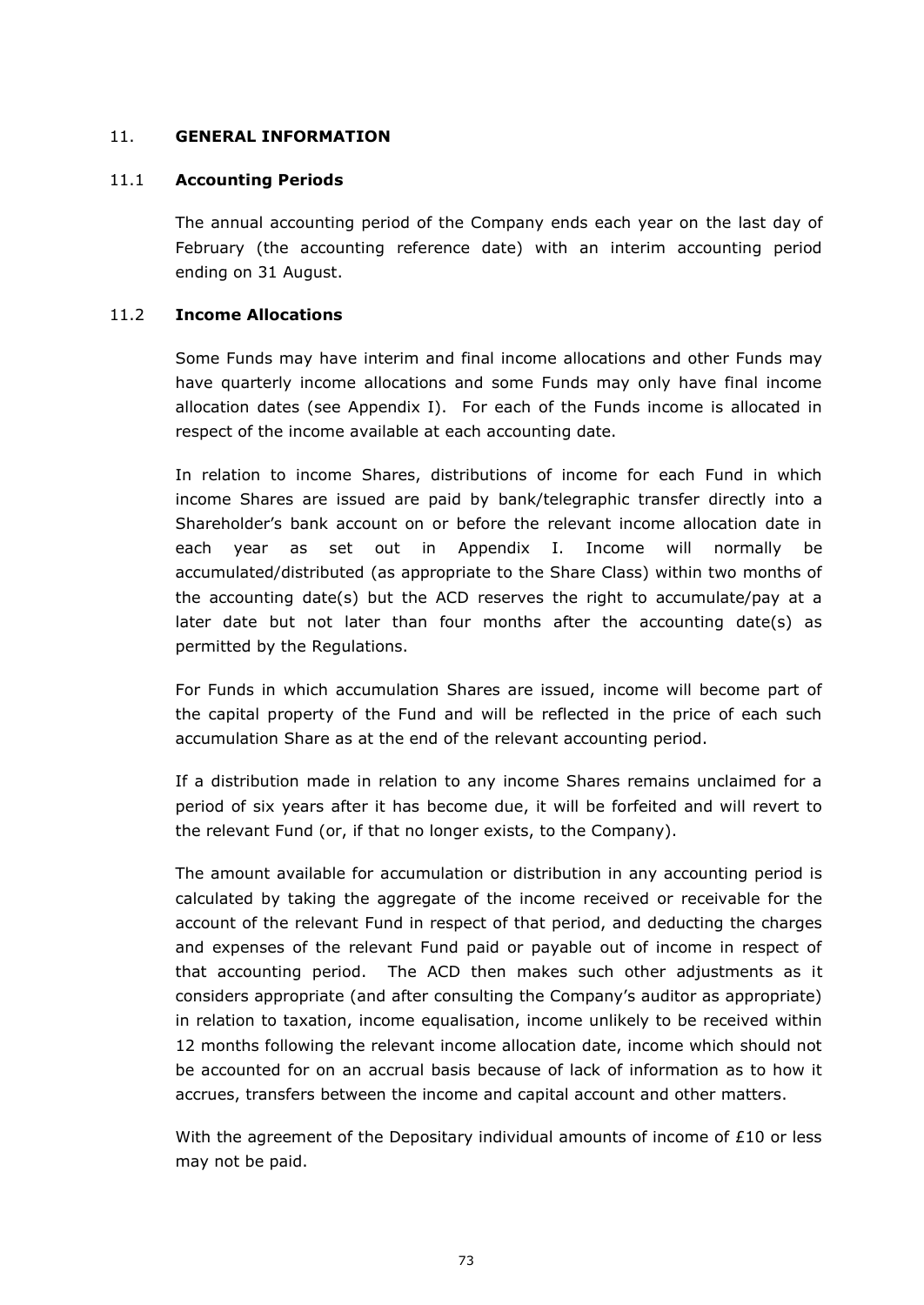## 11.3 **Annual Reports**

The annual report of the Company will normally be published within two months of each annual accounting period although the ACD reserves the right to publish the annual report at a later date but not later than four months from the end of each annual accounting period and the half yearly report will be published within two months of each interim accounting period. A report containing the full accounts is available to any person free of charge at [www.valu-trac.com](http://www.valu-trac.com/) and upon request to the ACD directly.

## 11.4 **Documents of the Company**

The following documents may be inspected free of charge during normal business hours on any Business Day at the offices of the ACD at **Mains of Orton, Orton, Moray, IV32 7QE:**

- 11.4.1 the most recent annual and half yearly reports of the Company;
- 11.4.2 the Prospectus;
- 11.4.3 the Instrument of Incorporation (and any amending documents); and
- 11.4.4 the material contracts referred to below.

Shareholders may obtain copies of the above documents from the ACD. The ACD may make a charge at its discretion for copies of documents (apart from the most recent annual and half yearly reports of the Company, the Prospectus and the Instrument of Incorporation which are available free of charge).

## 11.5 **Material Contracts**

The following contracts, not being contracts entered into in the ordinary course of business, have been entered into by the Company and are, or may be, material:

- 11.5.1 the ACD Agreement between the Company and the ACD; and
- 11.5.2 the Depositary Agreement between the Company the Depositary and the ACD.

Details of the above contracts are given under the section "Management and Administration".

# 11.6 **Strategy for the exercise of voting rights**

The ACD has a strategy for determining when and how voting rights attached to ownership of Scheme Property are to be exercised for the benefit of each Fund. A summary of this strategy, together with details of the actions taken pursuant to it,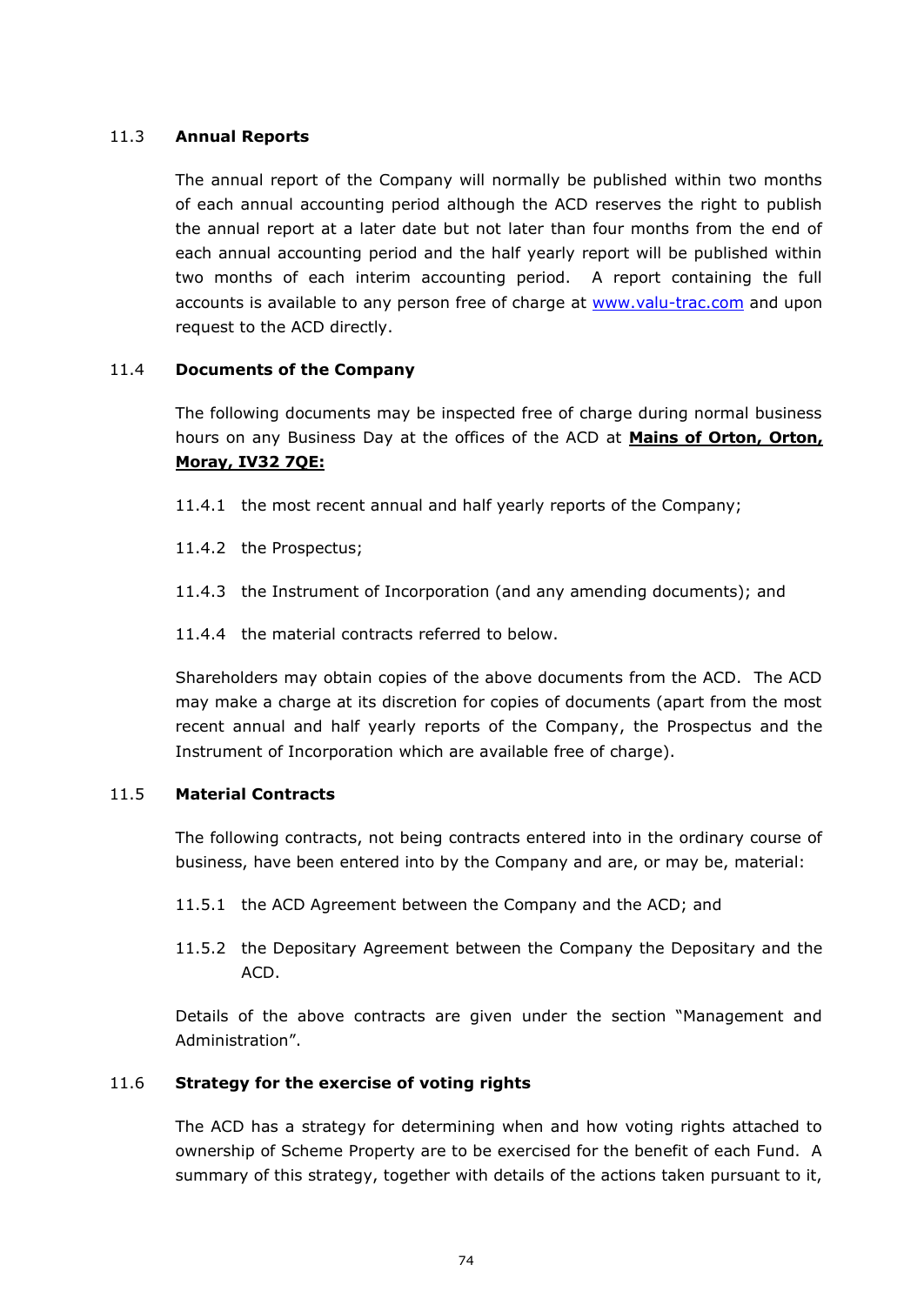is available from the ACD on request by writing to Mains of Orton, Orton, Moray, IV32 7QE.

## 11.7 **Best Execution**

The Investment Manager's best execution policy sets out the basis upon which they will effect transactions and place orders in relation to the Company whilst complying with its obligations under the FCA Handbook to obtain the best possible result for the Company. Details of this policy can be obtained by contacting the Investment Manager.

## 11.8 **Inducements**

The ACD will make disclosures to the Company in relation to inducements as required by the FCA Regulations. Further details of any such inducements may be obtained on request from the ACD.

## 11.9 **Provision of Investment Advice**

All information concerning the Company and about investing in Shares of the Company is available from the ACD at Mains of Orton, Orton, Moray, IV32 7QE. The ACD will not give investment advice and persons requiring such advice should consult a professional financial adviser. All applications for Shares are made solely on the basis of the current prospectus of the Company, and investors should ensure that they have the most up to date version.

#### 11.10 **Telephone Recordings**

Please note that the ACD may record telephone calls for training and monitoring purposes and to confirm investors' instructions. Telephone recordings will be stored for up to 7 years.

#### 11.11 **Complaints**

Complaints concerning the operation or marketing of the Company may be referred to the Head of Compliance at the ACD at Mains of Orton, Orton, Moray, IV32 7QE or, if you subsequently wish to take your complaint further, direct to the Financial Ombudsman Service at Exchange Tower, London E14 9SR. The website of the Financial Ombudsman Service is at www.financial-ombudsman.org.uk.

The Financial Services Compensation Scheme offers compensation when an authorised firm is unable to pay claims against it, usually because the firm has gone out of business. The ACD is covered by the Financial Services Compensation Scheme. Investors may be entitled to compensation from the scheme if the ACD cannot meet its obligations. Most types of investment business are covered for 100% of the first £85,000 only. Further information is available from the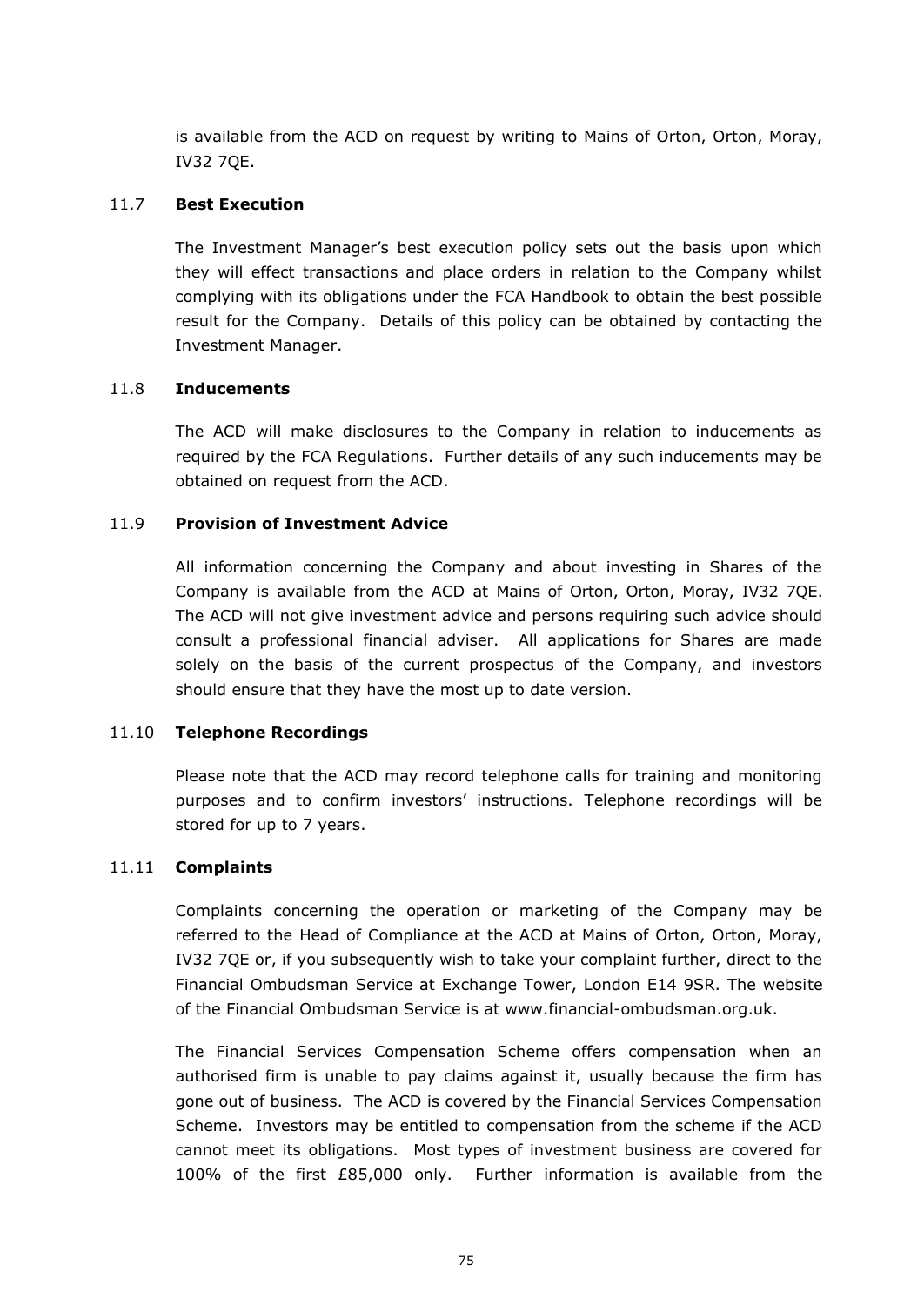Financial Services Compensation Scheme (FSCS) by contacting the FSCS Limited at 10th Floor Beaufort House, 15 St Botolph Street, London EC3A 7QU or via telephone: on 0800 678 1100 or 020 7741 4100. The website of the FSCS is at [www.fscs.org.uk.](http://www.fscs.org.uk/)

## 11.12 **Risk Management**

The ACD will provide, upon the request of a Shareholder, further information relating to:

- <span id="page-83-0"></span>11.12.1 the quantitative limits applying in the risk management of any Fund;
- 11.12.2 the methods used in relation to [11.12.1;](#page-83-0) and
- 11.12.3 any recent development of the risk and yields of the main categories of investment.

## 11.13 **Indemnity**

The Instrument of Incorporation contains provisions indemnifying the Directors, other officers and the Company's auditor or the Depositary against liability in certain circumstances otherwise than in respect of their negligence, default, breach of duty or breach of trust, and indemnifying the Depositary against liability in certain circumstances otherwise than in respect of its failure to exercise due care and diligence in the discharge of its functions in respect of the Company.

#### 11.14 **Notices**

All notices or documents required to be served on the Shareholders shall be served by post to the address of the Shareholder as evidenced on the register. All documents and remittances are sent at the risk of the Shareholder.

#### 11.15 **Genuine diversity of ownership**

Shares in the Funds are and will continue to be widely available. The intended categories of investors are retail investors (who should seek independent financial advice before investing in a Fund) and institutional investors. Different Share Classes of a Fund are issued to different types of investors.

Shares in the Funds are and will continue to be marketed and made available sufficiently widely to reach the intended categories of investors for each Share Class, and in a manner appropriate to attract those categories of investors.

#### <span id="page-83-1"></span>11.16 **Collateral Management Policy**

The ACD has a collateral management policy which it keeps under regular review. The policy defines "eligible" types of collateral which the Funds may receive to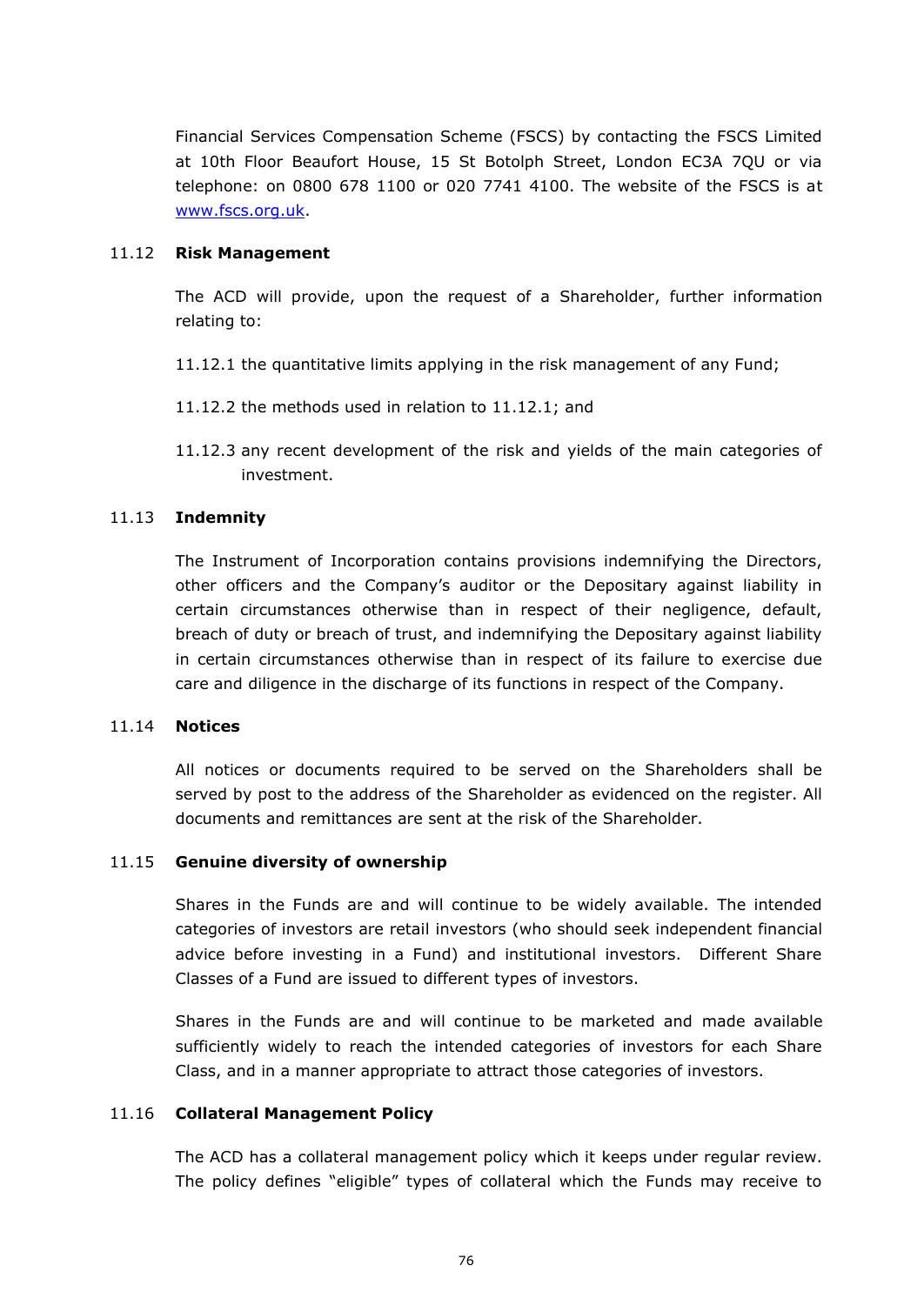mitigate counterparty exposure. The policy will also include any additional restrictions deemed appropriate by the ACD. Collateral will generally be of high quality and liquid (i.e. cash and government securities). If this were to change the policy will be revised and updated.

The ACD will determine the collateral acceptable according to its counterparty risk policy and the value of which varies dependent on agreements in place. The ACD requests the collateral value which as a minimum requirement, will fully cover (100%) of the nominal value invested. Collateral may be subject to a haircut depending on the classes of assets received. The haircut policy depends on quality of assets received, their price volatility, together with the outcome of any stress tests performed under normal and exceptional liquidity conditions. When cash collateral is reinvested, it will be diversified in accordance with the requirements of ESMA's Guidelines on ETFs and other UCITS issues (ESMA/2012/832EN). Where a Fund re-invests cash collateral in one or more permitted types of investment, there is a risk that the investment will earn less than the interest that is due to the counterparty in respect of that cash and that it will return less than the amount of cash that was invested.

## 11.17 **Provisions to facilitate any future election for tax-elected fund status**

The Funds may not have a United Kingdom property business or an overseas property business (as defined for regulation 69Z46 of the Authorised Investment Funds (Tax) Regulations 2006).

No Fund may enter into or be a party to any form of debt, the interest on which is dependent on the results of that Fund or the value of its assets, or where the interest exceeds a normal commercial return on the principal, or where the capital to be repaid exceeds the amount lent or is not reasonably comparable with amounts generally repayable on listed securities (as provided in regulation 69Z47 of the Authorised Investment Funds (Tax) Regulations 2006).

## 11.18 **Remuneration Policy**

FCA Rules require that the ACD applies remuneration policies and practices that are consistent with, and promote, effective risk management for certain categories of staff (namely those whose activities have a material impact on the risk profile of the ACD or the UCITS funds that it manages ("Code Staff"). The ACD, taking account of the principle of proportionality, has in place a remuneration policy (the "Remuneration Policy") which is reviewed at least annually.

The ACD considers the Remuneration Policy to be appropriate to the size, internal operations, nature, scale and complexity of the Fund and in line with the risk profile, risk appetite and the strategy of the Fund.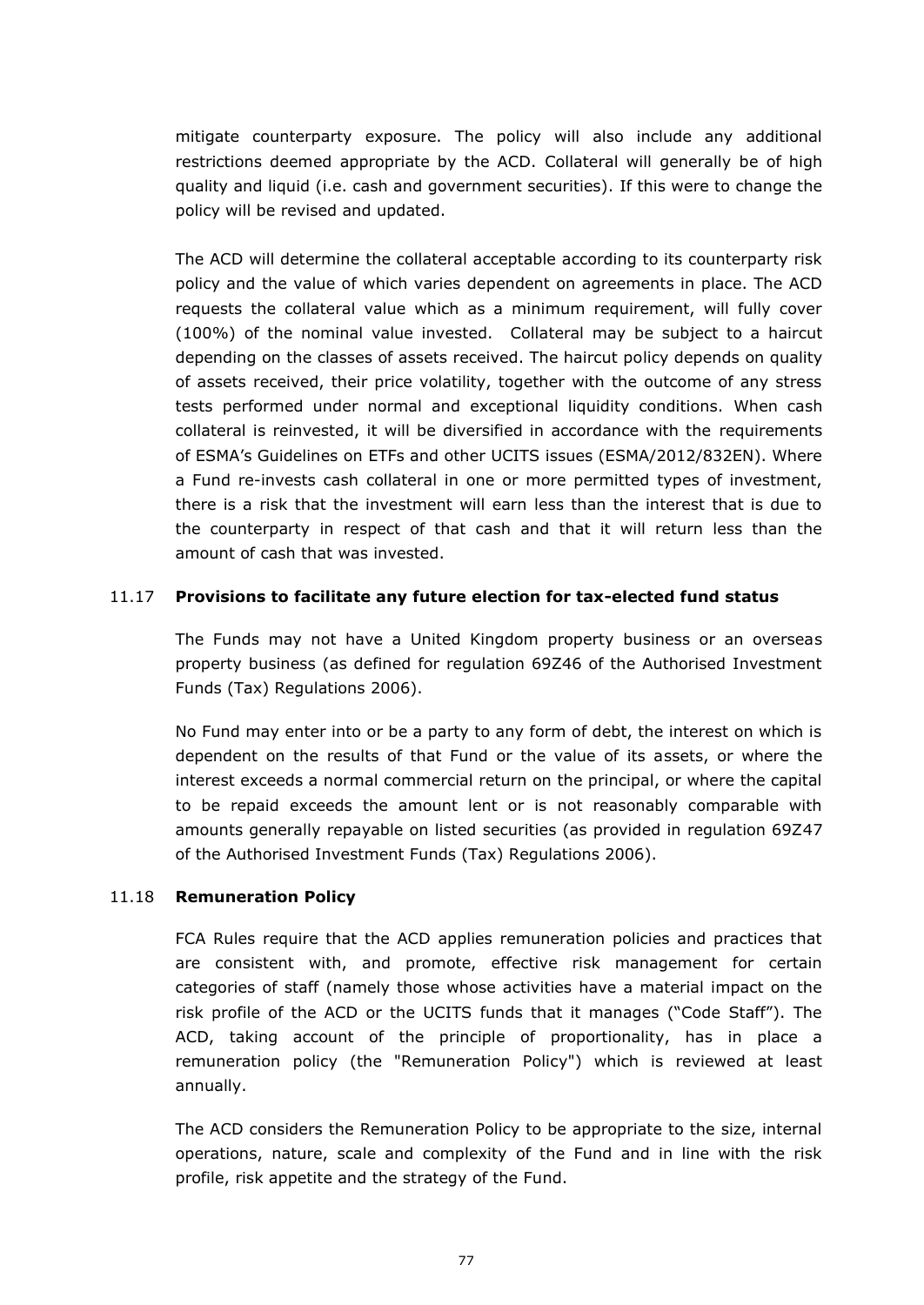The Remuneration Policy will apply to the fixed and variable (if any) remuneration received by the Code Staff.

In respect of any investment management delegates, the ACD requires that: (i) the entities to which such activities have been delegated are subject to regulatory requirements on remuneration that are equally as effective as those applicable under the European Securities and Market's Authority's ("ESMA's") Guidelines on Sound Remuneration Policies under the UCITS Directive and AIFMD / Article 14 of the UCITS Directive; or (ii) appropriate contractual arrangements are put in place with entities to which such activities have been delegated in order to ensure that there is no circumvention of the remuneration rules set out in the ESMA Guidelines or the FCA Handbook.

The ACD's remuneration policy requires, amongst other items, that the remuneration practices within the ACD:

- 11.18.1 are consistent with and promote sound and effective risk management;
- 11.18.2 do not encourage risk taking which is inconsistent with the risk profiles or the instrument constituting the fund or the prospectus, as applicable, of the UCITS it manages;
- 11.18.3 do not impair the ACD's compliance with its duty to act in the best interests of the UCITS it manages; and
- 11.18.4 include fixed and variable components of remuneration, including salaries and discretionary pension benefits.

Up-to-date details of the ACD's remuneration policy, including but not limited to (i) a description of how remuneration and benefits are calculated; and (ii) the identities of persons responsible for awarding the remuneration and benefits including the composition of the remuneration committee, where such a committee exists, can be found at www.valu-trac.com. Shareholders may obtain a paper copy of the full remuneration policy, free of charge, on request from the ACD.

## 11.19 **Securities Financing Transactions Disclosures**

The ACD is, as "UCITS manager" of the Funds, subject to the provisions of the European Regulation on Reporting and Transparency of Securities Financing Transactions ("SFTR"). Amongst other things, SFTR sets out certain disclosure requirements regarding the ACD's (and therefore the Investment Adviser's) use of certain securities financing transactions:

<span id="page-85-0"></span>11.19.1 The Funds may use securities financing transactions ("SFT", as defined in SFTR as a repurchase or reverse-repurchase transaction, securities or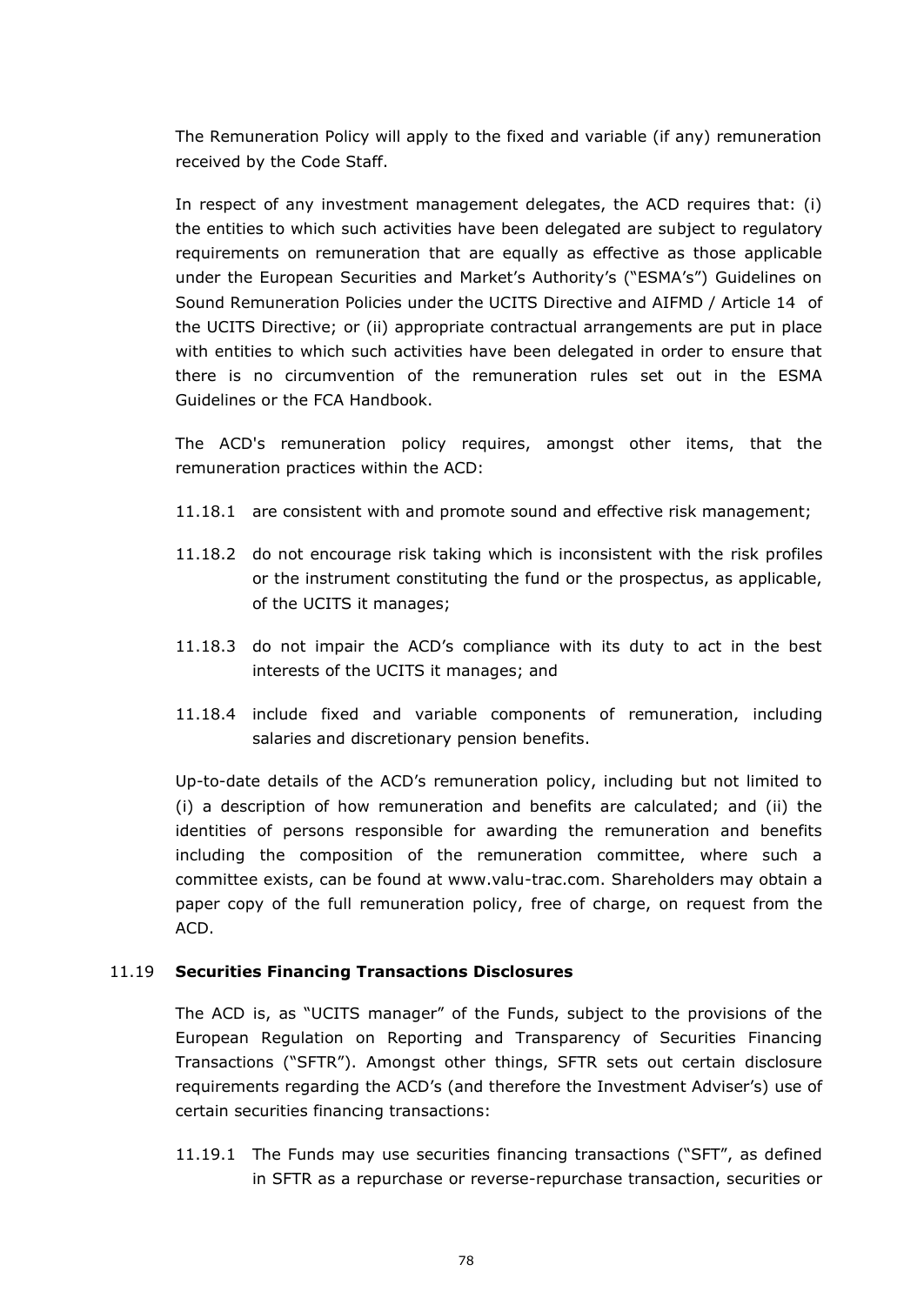commodities lending and securities or commodities borrowing, a buysell back transaction or sell-buy back transaction or a margin lending transaction (in each case as further defined in SFTR)) for efficient portfolio management purposes and total return swaps ("TRS"). The limitations on their use are explained in Appendix III of this Prospectus entitled "Investment and Borrowing Powers of the Company". The Funds' use of SFTs and TRSs is consistent with its investment objective and policy and accordingly SFTs and TRSs may be used to reduce risk, reduce cost and/or generate additional capital or income with a risk level that is consistent with that of the Funds and the risk diversification rules laid down in the COLL Sourcebook.

- 11.19.2 As is required by SFTR, the ACD will disclose in its annual report certain information regarding its use of SFTs and TRSs. Subject to the limitations referred to in [11.19.1](#page-85-0) above, the Funds may participate in stock lending, contracts for difference (CFDs) and shorting. These activities will be used to optimise the total return for shareholders through cost reduction or supplemental income. 100% of the Funds' listed equity assets may be the subject of any such STFs with an expectation that at any time, no more than approximately:
	- i. 80% of the VT Argonaut Absolute Return Fund's assets may be subject to CFDs;
	- ii. 20%-30% of the VT Argonaut Equity Income Fund's assets may be subject to CFDs; and
	- iii. no more than 50% of each of the Funds' assets may be to subject to stock lending (VT Argonaut Absolute Return Fund, VT Argonaut European Alpha Fund and VT Argonaut Equity Income Fund).
- 11.19.3 As described in the Appendix III of this Prospectus, SFTs and TRSs will only be entered into with "approved counterparties" as defined in the FCA Handbook.
- <span id="page-86-0"></span>11.19.4 The Fund shall ensure that it is able at any time to recall any security that has been lent out or terminate any securities lending agreement it has entered into.
- 11.19.5 Where the Company enters into a reverse repurchase agreement the ACD shall ensure that it is able at any time to recall the full amount of cash or to terminate the reverse repurchase agreement on either an accrued basis or a mark-to-market basis, unless the agreement is entered into for a fixed term not exceeding seven days.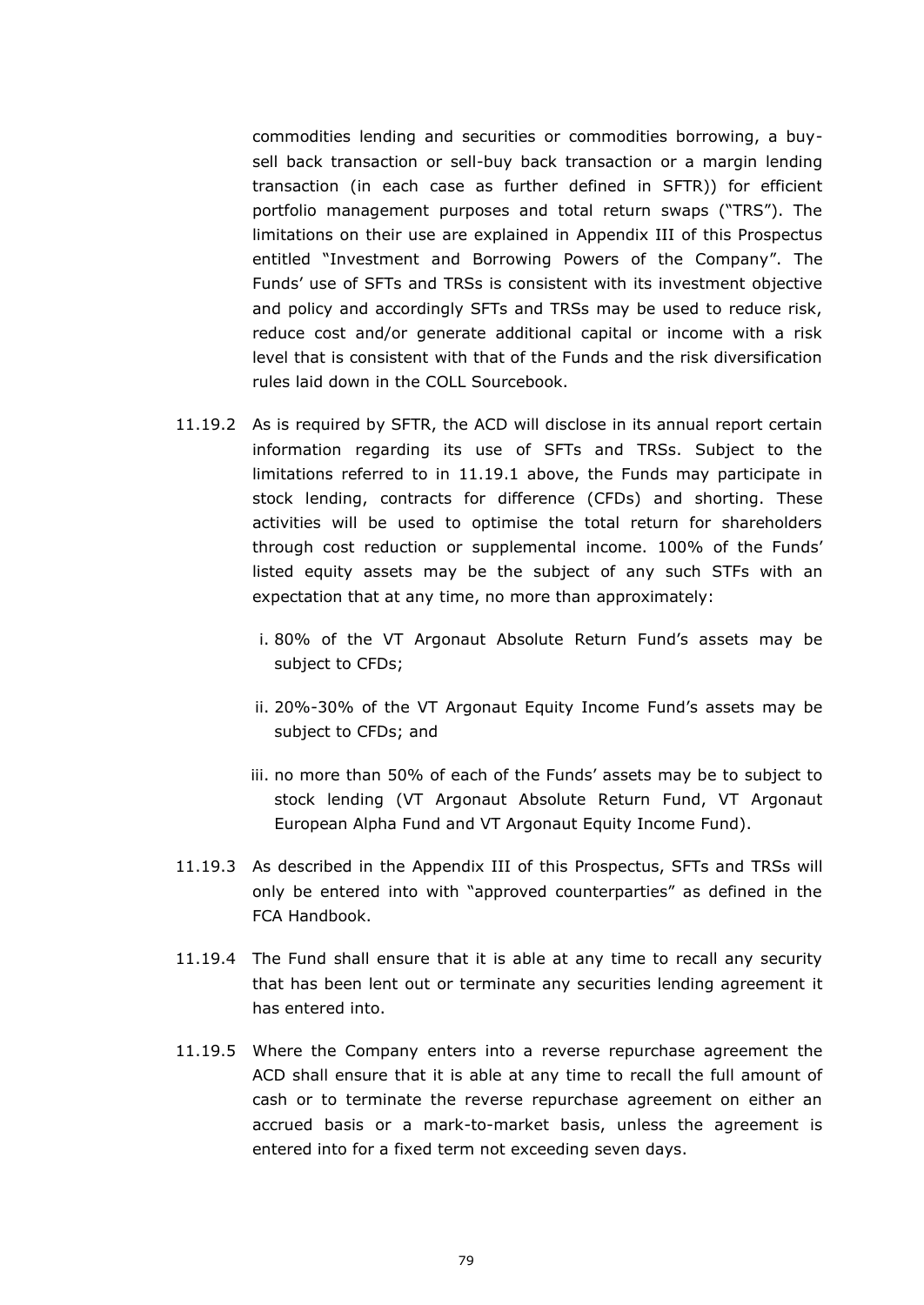- 11.19.6 Where the Company enters into a reverse repurchase agreement the ACD shall ensure that it is able at any time to recall any securities subject to the repurchase agreement or to terminate the reverse repurchase agreement which it has entered, unless the agreement is entered into for a fixed term not exceeding seven days.
- 11.19.7 As collateral in connection with SFTs and TRSs, the Fund will accept cash and government-issued bonds of any maturity that comply with the following criteria:
	- i. Liquidity: bond collateral must be liquid and able to be traded at a price that is reasonably close to its pre-sale valuation;
	- ii. Valuation: bond collateral must be capable of being valued on a daily basis, and assets that exhibit high price volatility shall not be accepted as collateral unless suitably conservative haircuts are in place;
	- iii. Issuer credit quality: collateral must be of relatively low credit risk when received;
	- iv. Correlation: collateral must be expected not to display a high correlation with the performance of the counterparty; and
	- v. Diversification: collateral that is cash (USD, GBP, EUR), sovereign and government-backed agency securities, investment grade supranational, corporate and convertible bonds and exchange traded funds is not subject to diversification requirements. Other collateral from any country or single issuer must not, in aggregate from all recipients, be more than 20% of the Fund's Net Asset Value.

Collateral received must be capable of being enforced by the Fund in the event of default without reference to or approval by the party providing the collateral.

- 11.19.8 Exposures and collateral value will typically be marked to observable market values each Business Day. To the extent practicable, the prices will be determined from reputable pricing sources, reflecting recently traded prices. Where the Fund has a contractual entitlement to receive a material amount of collateral as variation margin, then the Fund has a policy to request delivery of collateral.
- 11.19.9 The entitlement of the Fund to receive collateral will be determined as a matter of contract. The Fund will typically endeavour to negotiate terms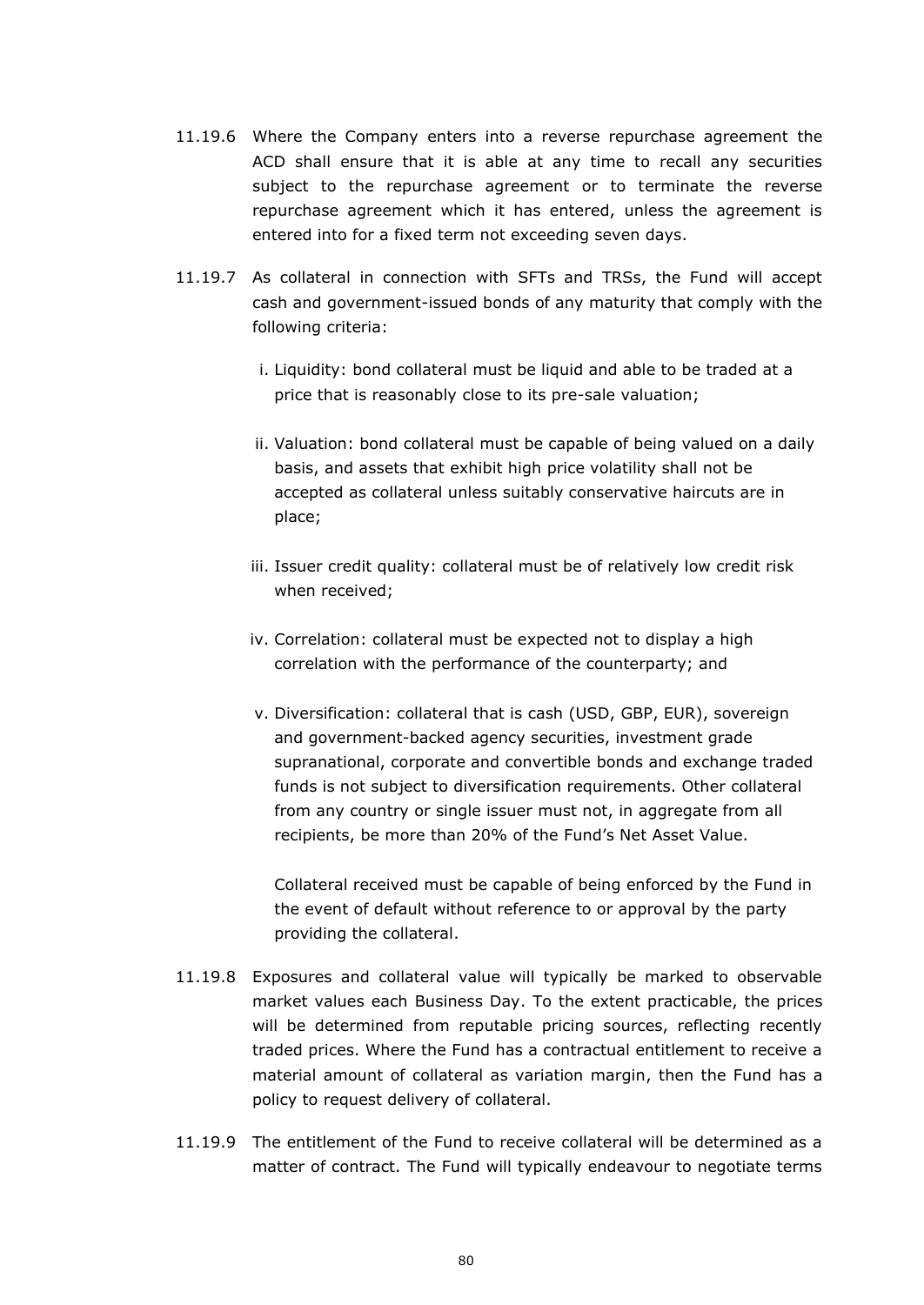that allow the Fund to collect variation margin in respect of mark-tomarket movements in favour of the Fund. However, in keeping with normal commercial practice of large dealers in SFTs and TRSs, it is common for the Fund to have to agree to deliver initial margin to dealer counterparties on SFTs and TRSs. This initial margin amounts to a debt obligation of the dealer and is a credit risk on that dealer. Any collateral entitlement of the Fund is typically calculated net of the initial margin requirement, meaning that the aggregate collateral received on the SFTs and TRSs will typically be less than the mark-to-market value in favour of the Fund.

- 11.19.10 The type of acceptable collateral as well as the diversification requirements are explained in [11.19.4](#page-86-0) above.
- 11.19.11 Any collateral obtained by the Funds pursuant to an SFT shall be valued in accordance with the ACD's valuation policy detailed in section [4](#page-37-0) of this Prospectus entitled "Valuation of the Company" but subject to the ACD's haircut policy as described in section [11.16](#page-83-1) "Collateral Management Policy". Such haircut policy accounts for the fact that the valuation of the collateral or liquidity profile may deteriorate over time.
- 11.19.12 Section [5](#page-42-0) of this Prospectus entitled "Risk Factors" provides a description of the risks linked to the use of derivatives as well as counterparty risk.
- 11.19.13 The assets of the Funds that are subject to any SFT and TRS and any collateral received in connection with such arrangements are maintained and held via a tri-party collateral manager or are otherwise held in a segregated collateral account at Euroclear.
- 11.19.14 The Fund will have some credit and operational risk exposure to its counterparties which will require the Fund to pool collateral to support its obligations in connection with certain of its financing arrangements. This includes the credit risk created by the Fund delivering initial margin on SFTs and TRSs. Generally, counterparties will have the right to sell, pledge, re-hypothecate, assign, use or otherwise dispose of the collateral pooled by the Fund in connection with such transactions. Additionally, the Fund may lend securities on a collateralised or an uncollateralised basis.
- 11.19.15 The reuse of collateral is limited by the COLL Sourcebook to certain asset classes. Further the reuse should not result in a change to the Funds' investment objectives to add substantial risks to the Funds' risk profile. Section [11.19.4](#page-86-0) above sets out the relevant diversification requirements.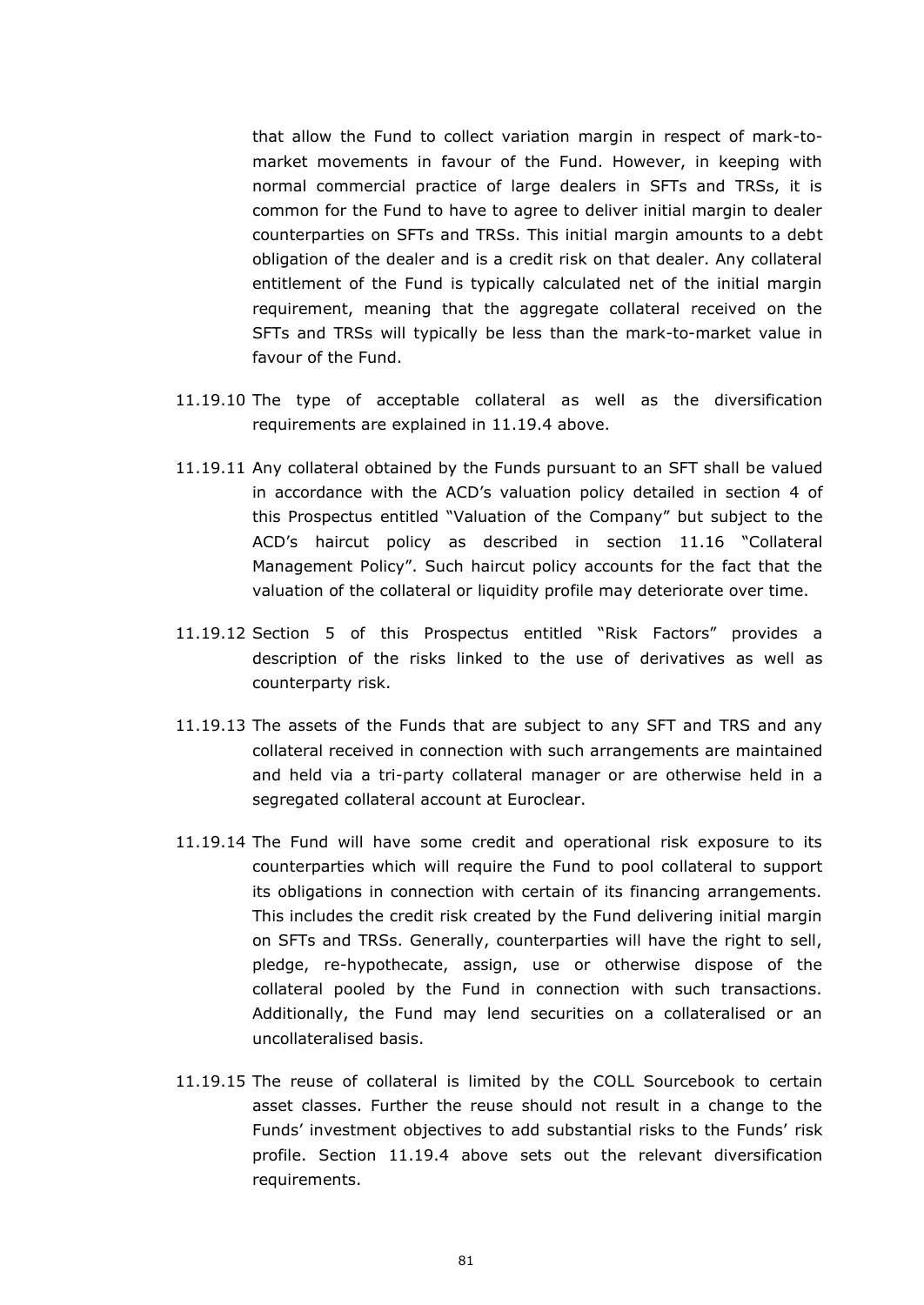11.19.16 As explained in section [7.6,](#page-64-0) the income received from stock lending will be split between the Fund, the Investment Manager for the administration of the stock lending on behalf of the Fund and the Stock Lending Agent who will manage the SFT activity.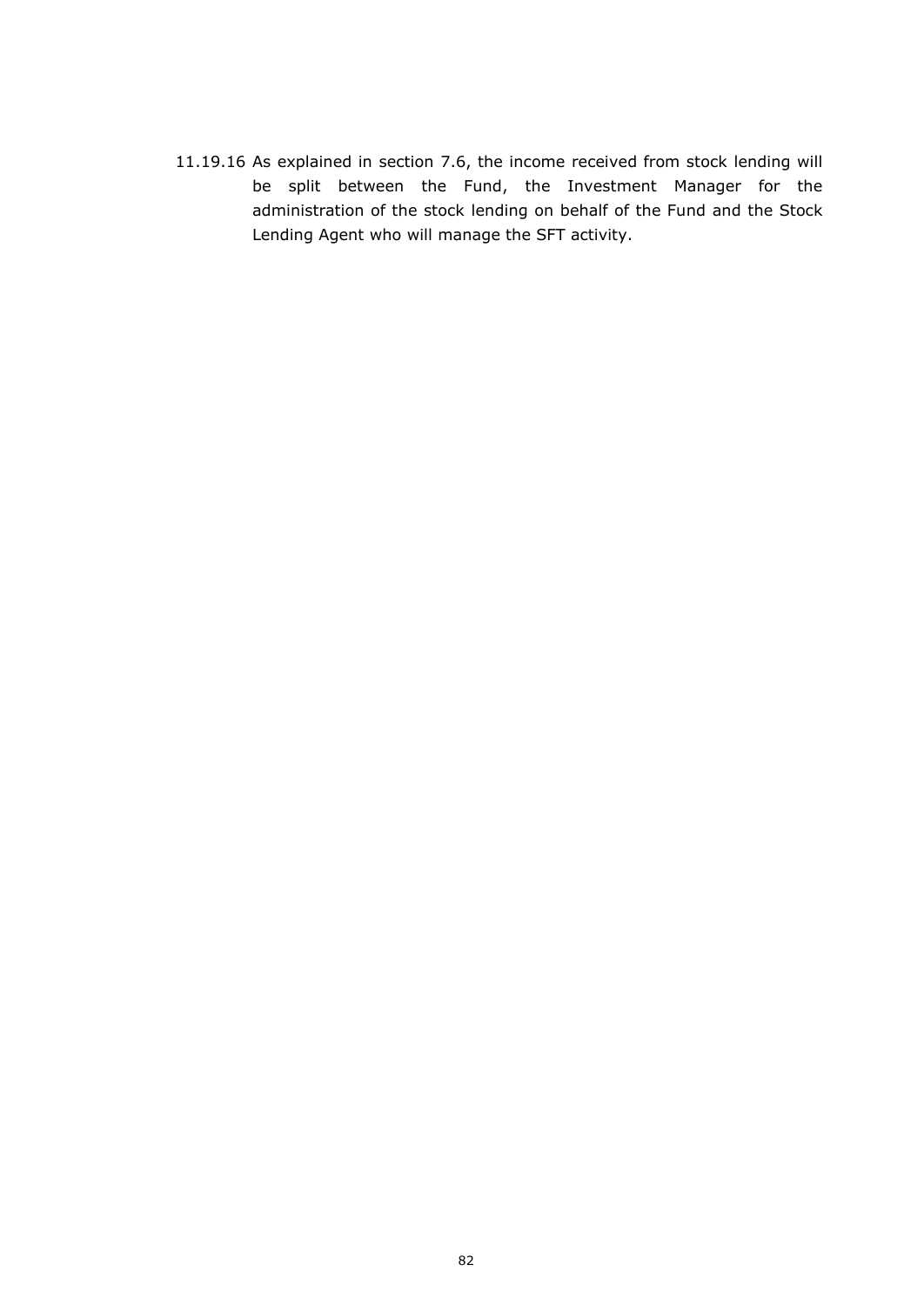#### **APPENDIX I**

#### **FUND DETAILS**

| Name:                     | VT Argonaut European Alpha Fund                                                                     |
|---------------------------|-----------------------------------------------------------------------------------------------------|
| Type of Fund:             | UCITS scheme                                                                                        |
| <b>FCA PRN:</b>           | 635843                                                                                              |
| Launch date:              | 14 July 2012                                                                                        |
| <b>First Dealing Day:</b> | 16 July 2012                                                                                        |
| Investment objective:     | The Fund aims to achieve returns (capital and<br>income) in excess of the returns of the Investment |

term (5 years). **Investment policy:** The Fund will seek to achieve its objective by investing in a concentrated portfolio of approximately 30-60 stocks. The Fund will invest at least 80% in companies incorporated in countries in Europe. The Fund may also invest in companies that are headquartered or quoted outside Europe which derive a significant part of their business from Europe and whose securities are listed or traded on an eligible securities

exchange.

The Fund will not concentrate on any particular sector but will invest in a broad range of companies without regard to market capitalisation.

Association (IA) Europe ex UK Sector over the long

The Fund may also invest in other equities, fixed interest, units in collective investment schemes, money market instruments and deposits.

**The Fund may also make use of certain financial contracts known as derivatives and forward transactions for the purpose of efficient portfolio management, including the use of hedging techniques and stock lending**. It is not intended that the use of derivatives for efficient portfolio management purposes will increase the risk profile of the Fund.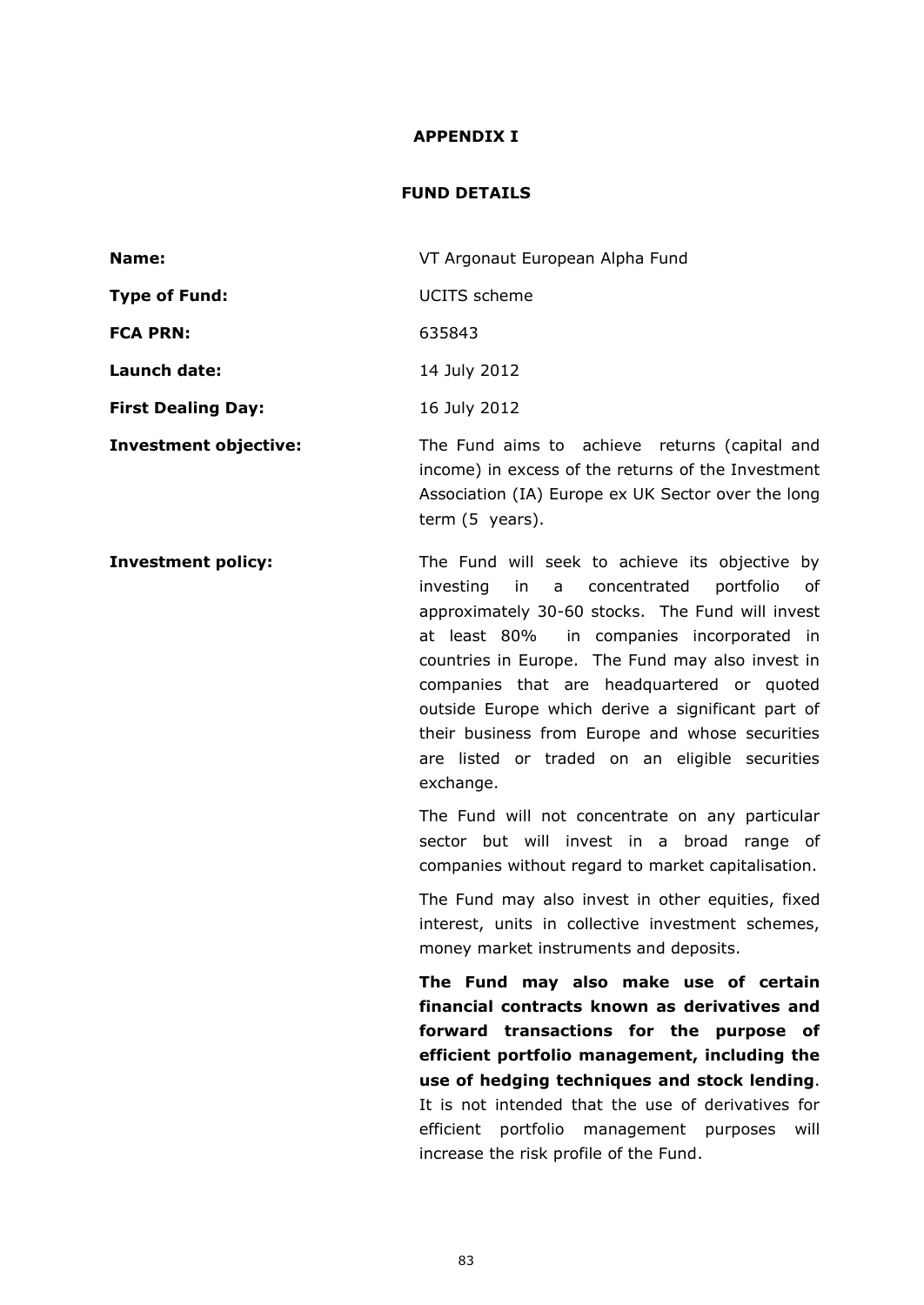A target for the Fund's performance has been set by reference to the IA Europe ex UK Sector (the "**Target Benchmark**") over a five year period.

**Benchmark** The IA Europe inc UK Sector is considered to be an appropriate benchmark because it enables investors to compare the performance of the portfolio against competing funds in the same sector.

> Investors may use the Fund's performance against the Target Benchmark to assess the comparable Fund's rank or quartile as compared to the performance of other funds in the IA Europe ex UK Sector over a variety of time frames.

> The ACD reserves the right to change the comparator following consultation with the Depositary and in accordance with the rules of COLL. A change could arise, for example, where the ACD determines that an alternative may be more appropriate. Shareholders will be notified of such a change, in accordance with the rules in COLL.

| <b>Final accounting date:</b>      | Last day of February   |
|------------------------------------|------------------------|
| <b>Interim accounting dates:</b>   | 31 August              |
| <b>Income distribution dates*:</b> | 31 October, 30 April   |
| <b>Valuation Point:</b>            | 12 noon                |
| <b>Cut Off Point:</b>              | $11:59$ am             |
| <b>Dealing frequency:</b>          | Daily on a Dealing Day |

\* Income will normally be accumulated/distributed (as appropriate to the Share Class) within two months of the accounting date(s) but the ACD reserves the right to accumulate/pay at a later date but not later than four months after the accounting date(s) as permitted by the regulations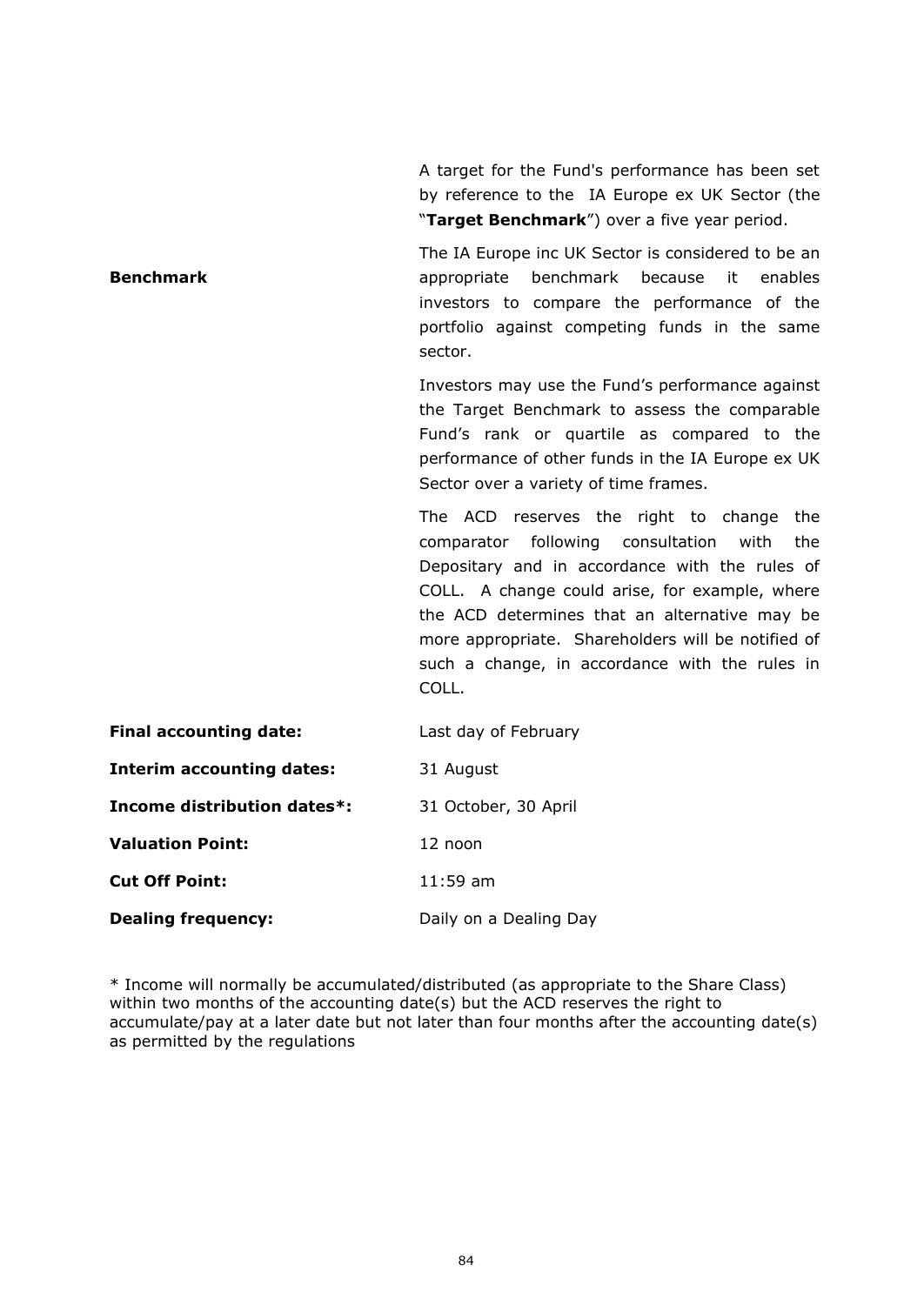| <b>Classes of</b><br>Shares*:                 | Class A<br>Retail                 | Class A Retail                    | Class R<br>Retail                 | Class R Retail                    | Class I<br>Institutional          | Class I<br>Institutional          | Class I<br>Institutional <sup>+</sup> | Class I<br>Institutional <sup>+</sup>              | Class A (Eur)<br>Retail    | Class I (Eur)<br>Institutional |
|-----------------------------------------------|-----------------------------------|-----------------------------------|-----------------------------------|-----------------------------------|-----------------------------------|-----------------------------------|---------------------------------------|----------------------------------------------------|----------------------------|--------------------------------|
| <b>Type of Shares:</b>                        | Net Income                        | <b>Net</b><br>Accumulation        | Net Income                        | <b>Net</b><br>Accumulation        | Net Income                        | <b>Net</b><br>Accumulation        | Net Income<br>(Currency<br>Hedged)    | <b>Net</b><br>Accumulation<br>(Currency<br>Hedged) | <b>Net</b><br>Accumulation | Net<br>Accumulation            |
| <b>Currency of</b><br>denomination:           | Pounds<br>sterling<br>$(E - GBP)$ | Pounds<br>sterling<br>$(E - GBP)$ | Pounds<br>sterling<br>$(E - GBP)$ | Pounds<br>sterling<br>$(E - GBP)$ | Pounds<br>sterling<br>$(E - GBP)$ | Pounds<br>sterling<br>$(E - GBP)$ | Pounds<br>sterling<br>$(E - GBP)$     | Pounds<br>sterling<br>$(E - GBP)$                  | Euro<br>$(E - EUR)$        | Euro<br>$(E - EUR)$            |
| <b>Initial</b><br>charge**:                   | 5.25%                             | 5.25%                             | $0.00\%$                          | 0.00%                             | 0.00%                             | 0.00%                             | 0.00%                                 | 0.00%                                              | 5.25%                      | 0.00%                          |
| Redemption<br>charge:                         | N/A                               | N/A                               | N/A                               | N/A                               | N/A                               | N/A                               | N/A                                   | N/A                                                | N/A                        | N/A                            |
| <b>Annual</b><br>Management<br><b>Charge:</b> | 1.75%                             | 1.75%                             | 0.75%                             | 0.75%                             | 0.75%                             | 0.75%                             | 0.75%                                 | 0.75%                                              | 1.75%                      | 0.75%                          |
| Performance<br>Fee                            | N/A                               | N/A                               | N/A                               | N/A                               | N/A                               | N/A                               | N/A                                   | N/A                                                | N/A                        | N/A                            |
| <b>Minimum initial</b><br>investment:         | £500                              | £500                              | £500                              | £500                              | £3,000,000                        | £3,000,000                        | £3,000,000                            | £3,000,000                                         | € 2,500                    | € 3,000,000                    |
| <b>Minimum</b><br>subsequent<br>investment:   | £250                              | £250                              | £250                              | £250                              | £1,000                            | £1,000                            | £1,000                                | £1,000                                             | € 1,000                    | € 1,000                        |
| <b>Minimum</b><br>holding:                    | £250                              | £250                              | £250                              | £250                              | £3,000,000                        | £3,000,000                        | £3,000,000                            | £3,000,000                                         | € 2,500                    | € 3,000,000                    |
| <b>Minimum</b><br>redemption:                 | £100                              | £100                              | £100                              | £100                              | £1,000                            | £1,000                            | £1,000                                | £1,000                                             | € 1,000                    | € 1,000                        |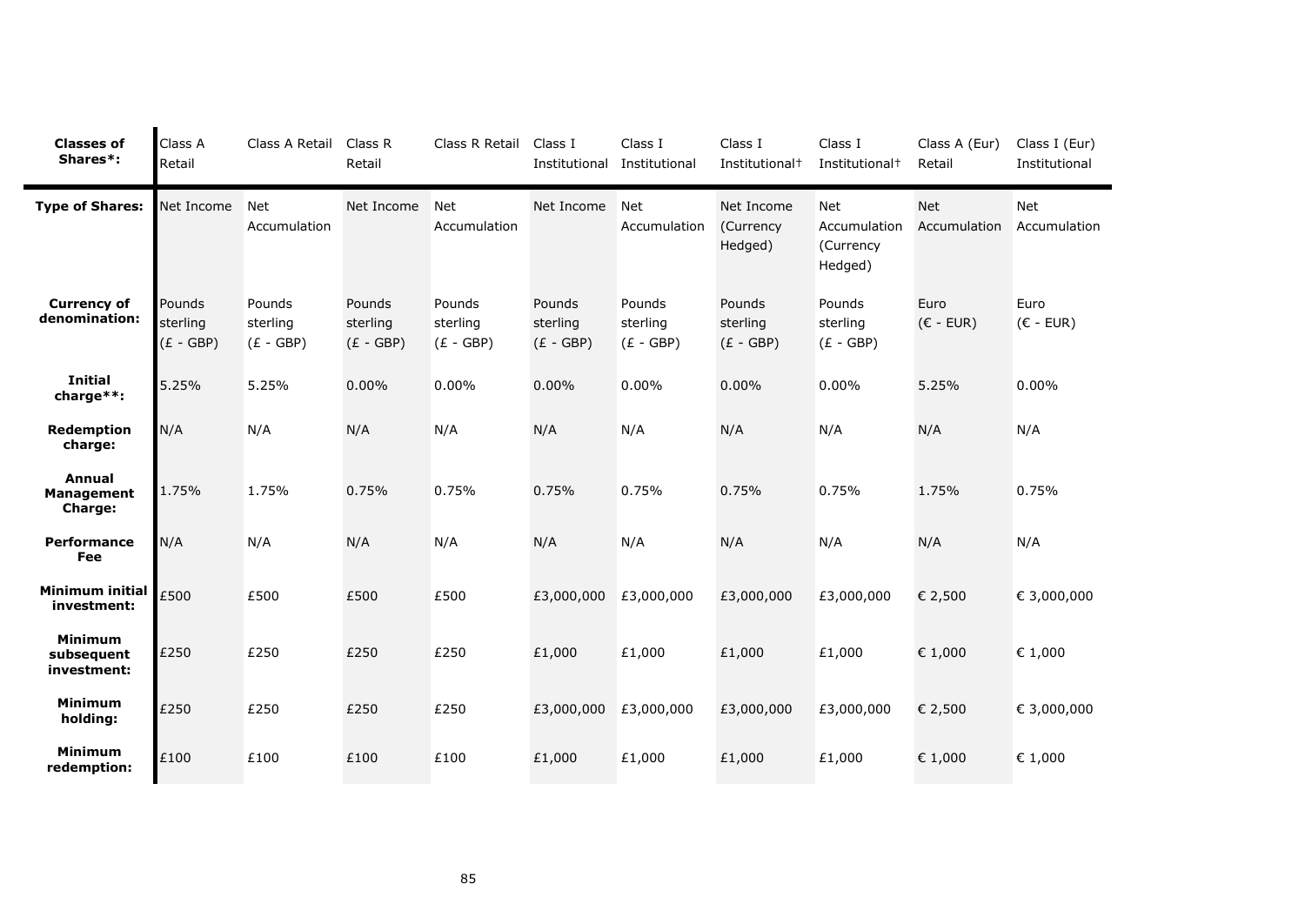| <b>Classes of</b><br>Shares*:                         | Class A<br>Retail                                                                                                                                         | Class A Retail                                                                                                                                         | Class R<br>Retail                                                                                                                                         | Class R Retail                                                                                                                                         | Class I<br>Institutional | Class I<br>Institutional                            | Class I<br>Institutional <sup>+</sup> | Class I<br>Institutional <sup>+</sup> | Class A (Eur)<br>Retail | Class I (Eur)<br>Institutional |
|-------------------------------------------------------|-----------------------------------------------------------------------------------------------------------------------------------------------------------|--------------------------------------------------------------------------------------------------------------------------------------------------------|-----------------------------------------------------------------------------------------------------------------------------------------------------------|--------------------------------------------------------------------------------------------------------------------------------------------------------|--------------------------|-----------------------------------------------------|---------------------------------------|---------------------------------------|-------------------------|--------------------------------|
| <b>Regular Savings</b><br>Plan:<br><b>ISA status:</b> | Yes,<br>minimum<br>payment of<br>$£100$ per<br>month<br>minimum)<br>£50 per<br>fund)<br>Qualifying<br>Investment<br>for stocks<br>and shares<br>component | Yes,<br>minimum<br>payment of<br>$£100$ per<br>month<br>(minimum<br>£50 per fund)<br>Qualifying<br>Investment<br>for stocks<br>and shares<br>component | Yes,<br>minimum<br>payment of<br>$£100$ per<br>month<br>(minimum<br>£50 per<br>fund)<br>Qualifying<br>Investment<br>for stocks<br>and shares<br>component | Yes,<br>minimum<br>payment of<br>$£100$ per<br>month<br>(minimum<br>£50 per fund)<br>Qualifying<br>Investment<br>for stocks<br>and shares<br>component | N/A<br>N/A               | N/A<br>N/A                                          | N/A<br>N/A                            | N/A<br>N/A                            | N/A<br>N/A              | N/A<br>N/A                     |
| <b>Charges taken</b><br>from income                   | Yes                                                                                                                                                       | Yes                                                                                                                                                    | Yes                                                                                                                                                       | Yes                                                                                                                                                    | Yes                      | Yes                                                 | Yes                                   | Yes                                   | Yes                     | Yes                            |
| Past<br>performance:                                  | Past performance information is set out in Appendix V                                                                                                     |                                                                                                                                                        |                                                                                                                                                           |                                                                                                                                                        |                          |                                                     |                                       |                                       |                         |                                |
| <b>Status of Fund</b><br>for tax<br>purposes:         |                                                                                                                                                           |                                                                                                                                                        |                                                                                                                                                           |                                                                                                                                                        |                          | The Fund is an Equity Fund for the purposes of tax. |                                       |                                       |                         |                                |

\* Investors should note the eligibility criteria for each class of share as set out in paragraph [2.2.2](#page-16-0) before subscribing.

\*\* The initial charge is shown as a percentage of the amount invested which is equivalent to 5.5409% of the price of shares.

† Share class launch date - 13 April 2015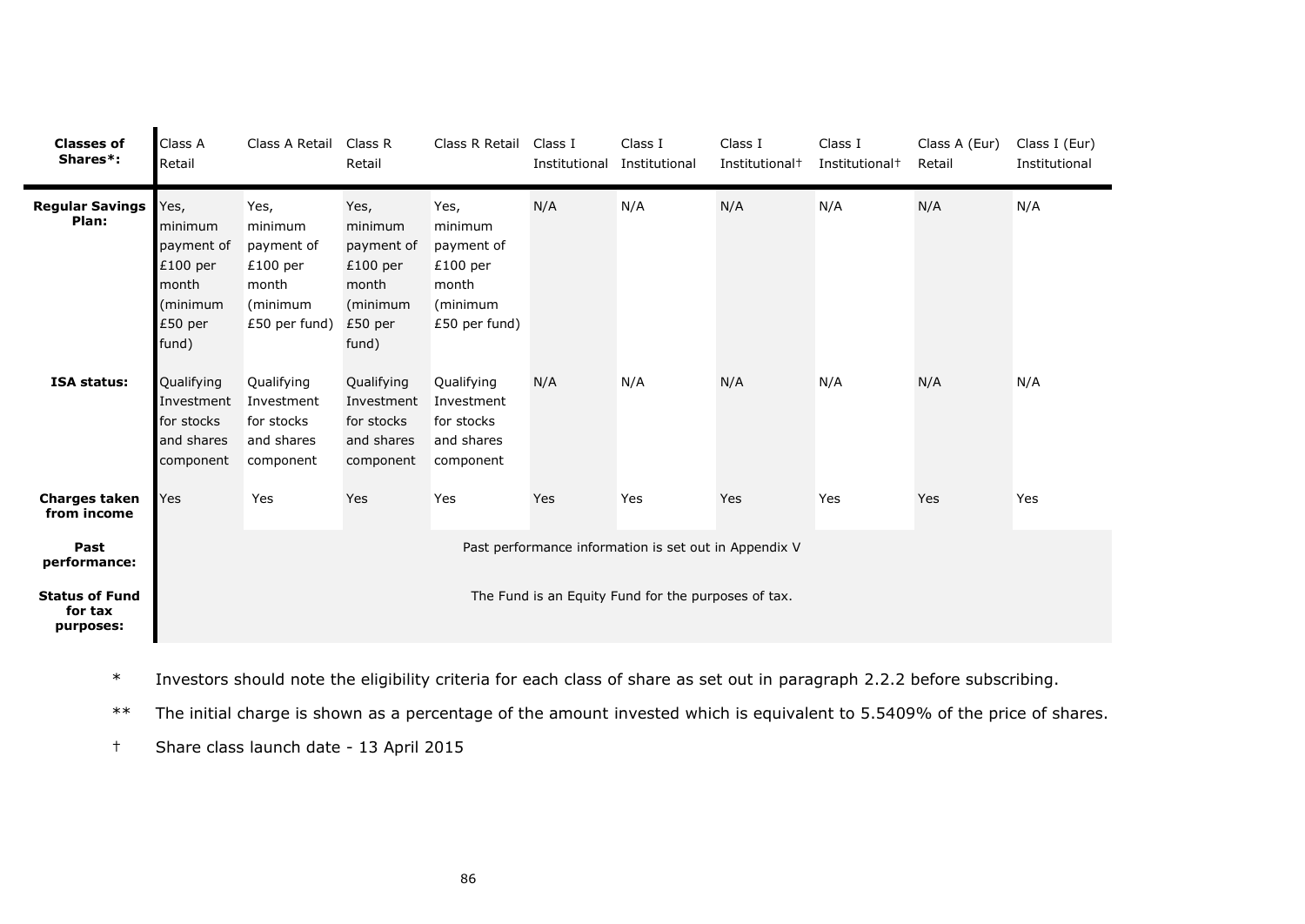| Name:                        | VT Argonaut Absolute Return Fund                                                                                                                      |
|------------------------------|-------------------------------------------------------------------------------------------------------------------------------------------------------|
| <b>Type of Fund:</b>         | UCITS scheme                                                                                                                                          |
| <b>FCA PRN:</b>              | 635846                                                                                                                                                |
| Launch date:                 | 14 July 2012                                                                                                                                          |
| <b>First Dealing Day:</b>    | 16 July 2012                                                                                                                                          |
| <b>Investment objective:</b> | To provide positive returns over a 3 year period,<br>regardless of market conditions.                                                                 |
|                              | Capital invested in the Fund is at risk and there is<br>no quarantee that the investment objective will be<br>met over a 3 year, or any other period. |

**Investment policy:** The Fund may, at times, invest in a relatively small number of equities, the selection of which will not be restricted either by size, industry, or geographical location of the underlying companies, although exposure is expected to be mainly (over 50% of gross exposure) to companies incorporated in Europe.

> The Fund may take investment exposure to equities, fixed interest instruments, collective investment schemes (which may include those managed/operated by the ACD) cash and near cash (which includes money market instruments and deposits in any currency).

> Any such exposures could be gained by direct investment or through funds or derivative instruments.

> In pursuit of its investment policy, all or a substantial proportion of the Fund's assets may consist of cash, near cash, deposits, warrants and/or money market instruments.

> The Fund may use derivatives and forward transactions (that is sophisticated investment instruments linked to the rise and fall of the price of other assets) for the purposes of meeting the investment objective or efficient portfolio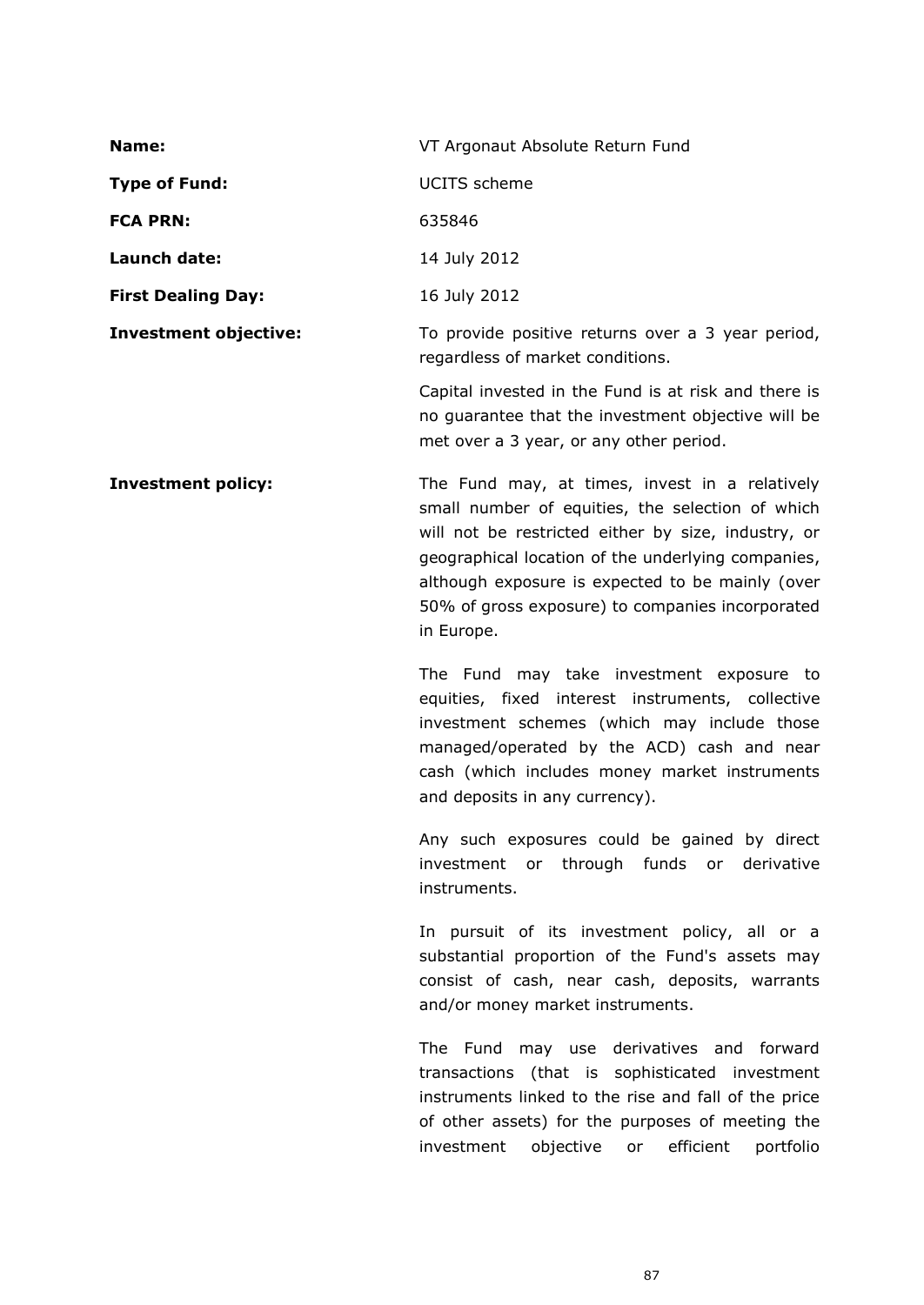#### management.

**Investment strategy:** The Investment Manager will seek to identify methodically those investments, generally in European markets including the UK and Eastern Europe, with the most and least attractive characteristics for investment. This assessment will be made with a view to being long on stocks with superior or underestimated earnings trends and being short on stocks with inferior or overestimated earnings trends.

> The investment process will involve traditional long investing (taking a position in a stock on the expectation of the stock rising) and also "shorting" (taking a position with the expectation of the stock falling). Stocks are selected by the Investment Manager primarily on over (shorts) and under (longs) estimated corporate earnings trends with the aim of providing "double alpha" from our stock-picking. Alpha is the difference between our returns and those of the market average. Successfully executed this will result in positive returns from the Fund regardless of market conditions.

> The Fund may also use leverage to enhance returns or cash to protect capital. The Investment Manager will vary leverage and market exposure according to market conditions.

> Investment strategies will be achieved through some use of derivative products (which will include contracts for difference (swaps), traded options and financial futures) in the pursuit of the investment objective. Direct investment will be made in equities and corporate debt securities for long exposure whereas exchange-traded financial derivative instruments and over-the-counter financial derivative instruments (together 'derivatives'). Short positions will be generated synthetically through derivatives, designed to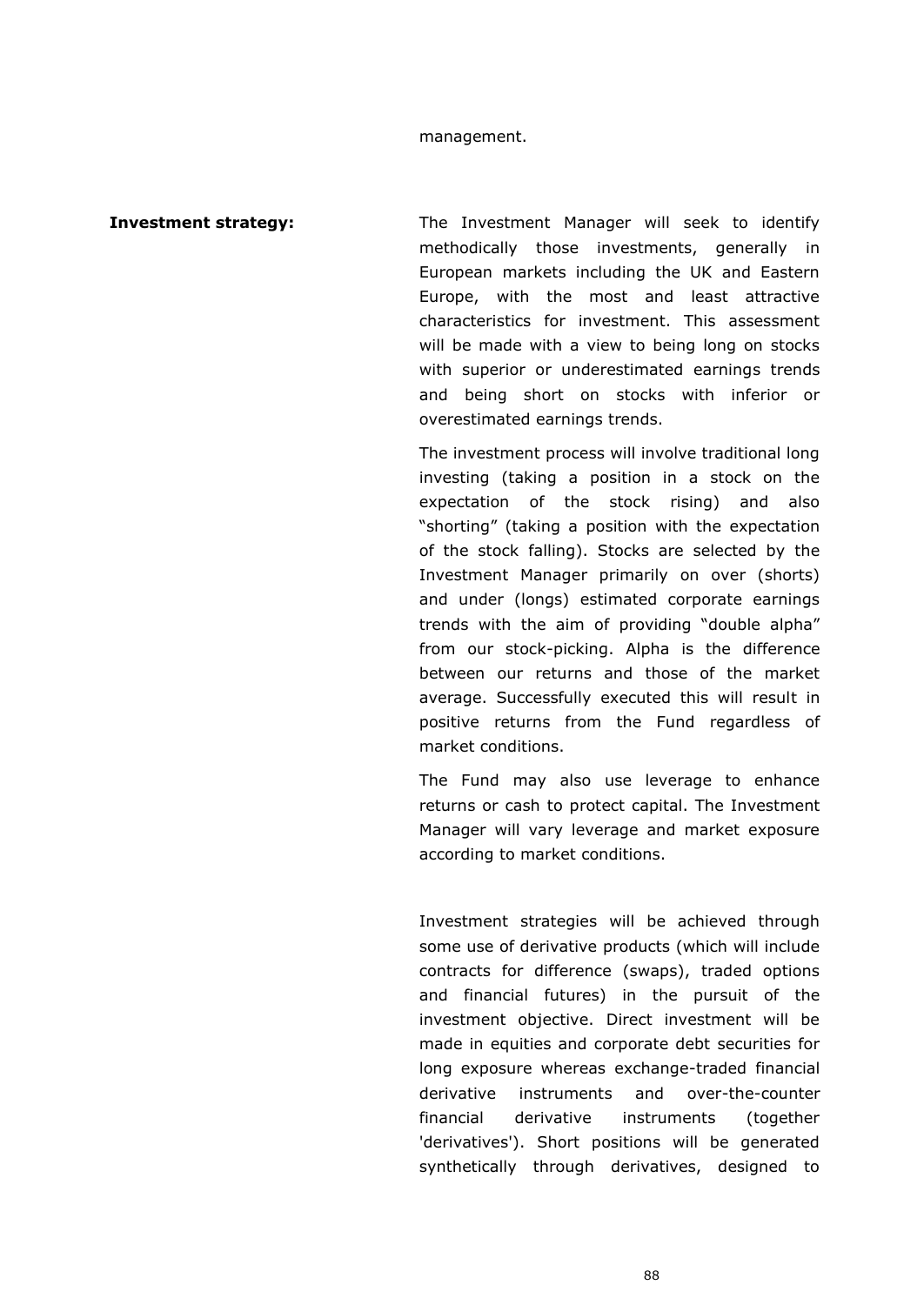allow the Fund to benefit economically from the fall in the price of the underlying securities to which the derivatives relate.

In pursuit of its investment policy, all or a substantial proportion of the Fund's assets may consist of cash, near cash, deposits, warrants and/or money market instruments; the Fund may also invest in government bonds and other transferable securities collective investment schemes (and use may be made of stock lending, borrowing, hedging techniques permitted by the FCA Rules).

In addition to a cash holding being maintained to contribute to the absolute return, substantial cash holdings could be required in support of derivatives to achieve the same economic return as holding the securities themselves.

The Fund's over-the-counter financial derivatives may be transacted with a single counterparty and strategies may be generated through a single derivative contract. In all circumstances, however, the Fund will comply with the investment restrictions and limits set out in the Prospectus. Derivatives strategies are designed to have the same economic effect as if the Fund were investing directly in the equities underlying the derivatives.

In addition, the Fund has the ability to invest in transferable securities embedding derivatives such as convertible bonds and to employ techniques involving, foreign exchange forwards, futures, options, stock lending and contracts for difference for the purpose of efficient portfolio management. These strategies may be used for reducing risk, reducing cost or generating additional capital for the Fund.

The Fund aims to generate absolute returns from five principal strategies:

Long investing where there is a strong conviction that the stock price will rise;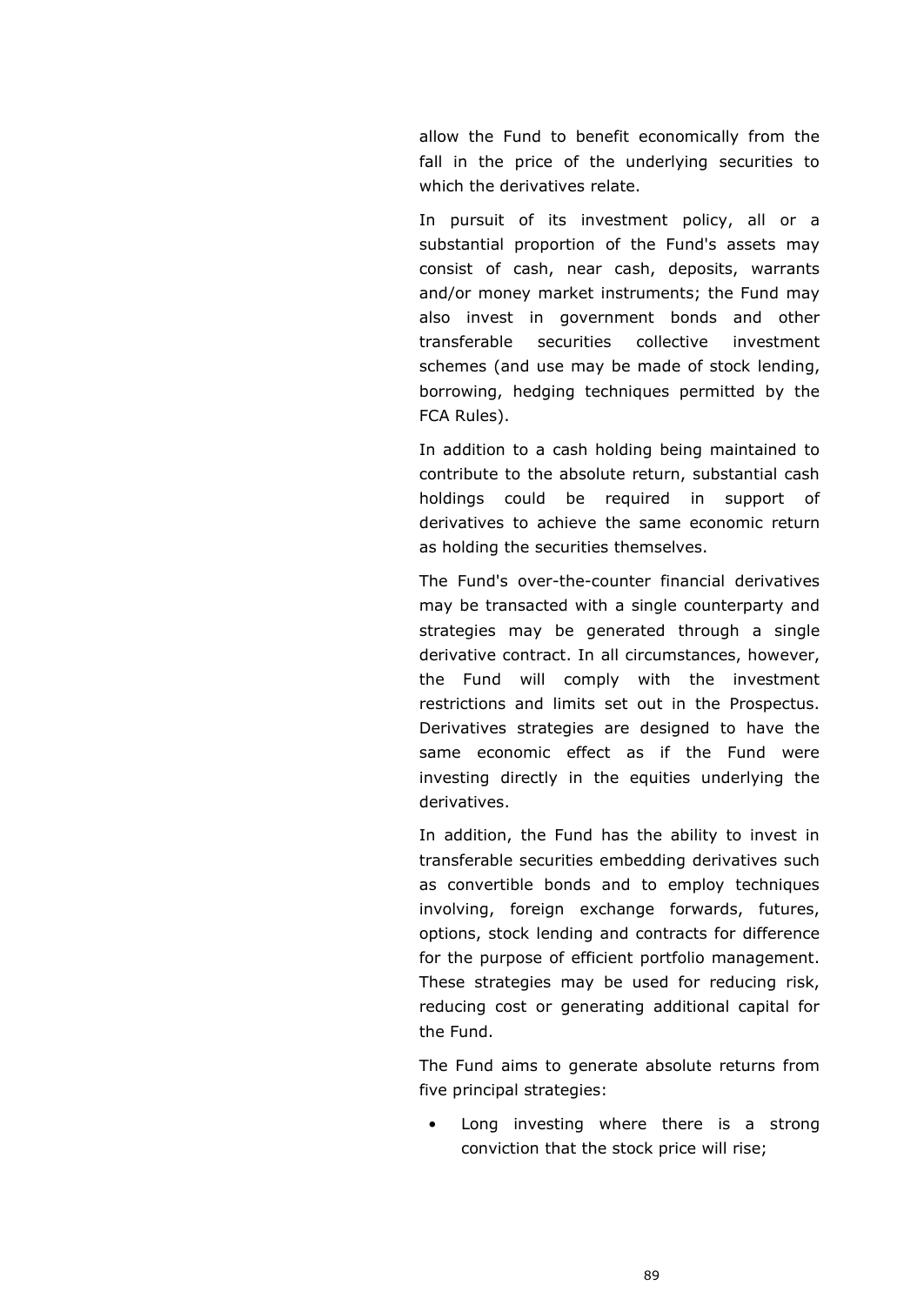- Short investing where there is a strong conviction that the stock price will fall;
- Pair trades a combination of long and short investments to minimise sector and market risk. This could take the form of arbitrage opportunities such as long corporate debt paired with short equity;
- Cash holdings of up to 100% of the portfolio;
- Leverage to increase exposure to equity and corporate debt securities whether long or short but only to the extent permitted by the FCA Regulations†.

**Benchmark:** The Fund is not managed against any formal benchmark. The Fund uses the Investment Association's (IA) IA Targeted Absolute Return Sector for performance comparison purposes only ("**Performance Comparator**"). The Performance Comparator is not used as a performance target or as a constraint in relation to the composition of the Fund's portfolio.

> The Performance Comparator was chosen because it enables investors to compare the performance of the portfolio against competing funds in the same sector.

> The Performance Comparator is used to compare the Fund's rank or quartile as compared to the performance of other funds in the IA Targeted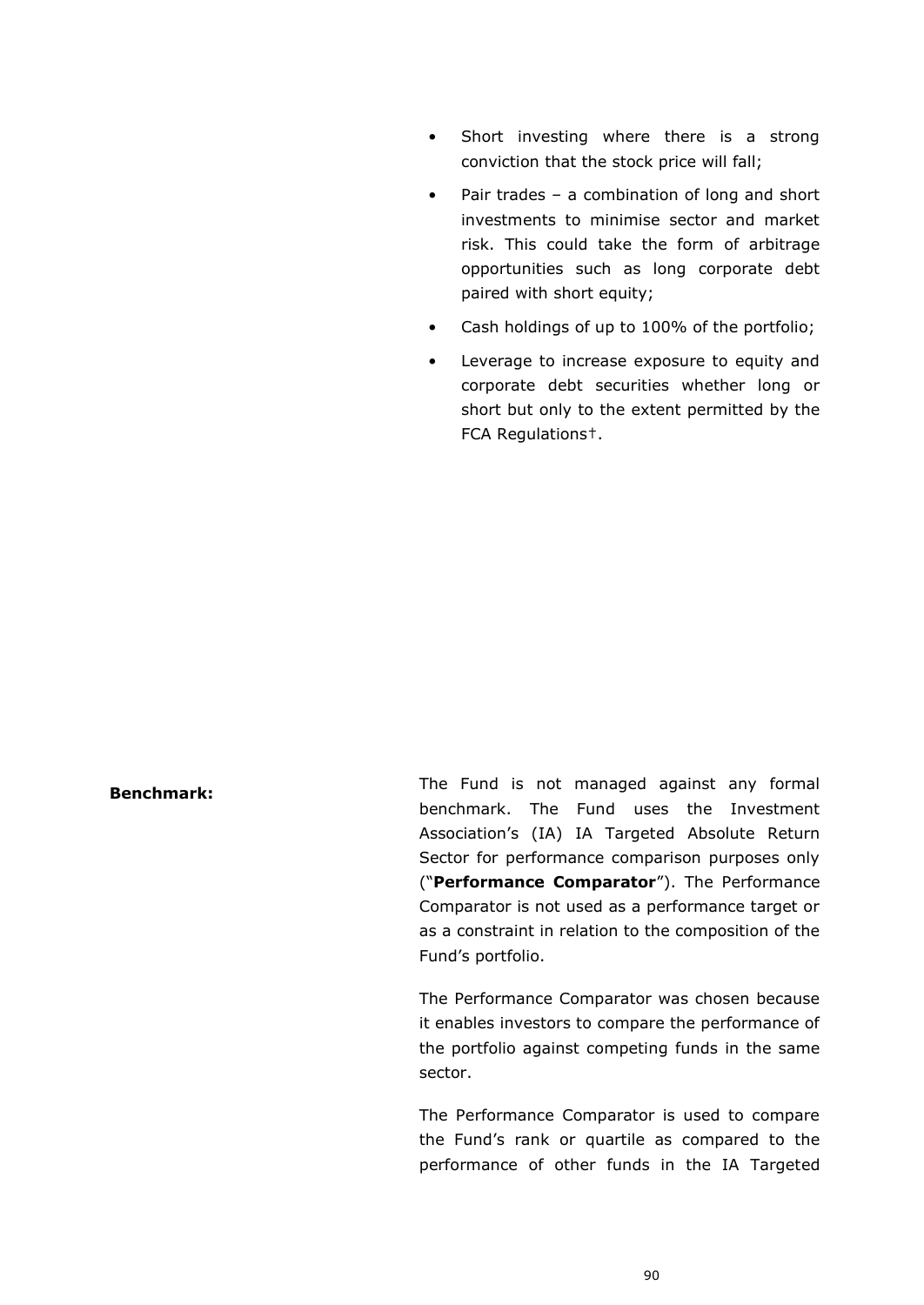Absolute Return Sector over a variety of time frames.

The ACD reserves the right to change the comparator following consultation with the Depositary and in accordance with the rules of COLL. A change could arise, for example, where the ACD determines that an alternative may be more appropriate. Shareholders will be notified of such a change, in accordance with the rules in COLL. **Final accounting date:** Last day of February

| <b>Interim accounting dates:</b> | 31 August              |
|----------------------------------|------------------------|
| Income distribution dates*:      | 31 October, 30 April   |
| <b>Valuation Point:</b>          | 12 noon                |
| <b>Cut Off Point:</b>            | $11:59$ am             |
| <b>Dealing frequency:</b>        | Daily on a Dealing Day |

\* Income will normally be accumulated/distributed (as appropriate to the Share Class) within two months of the accounting date(s) but the ACD reserves the right to accumulate/pay at a later date but not later than four months after the accounting date(s) as permitted by the regulations.

† The ACD has taken the decision to not permit the Fund's leverage to exceed a maximum limit of 200% of the Net Asset Value of the Fund. Please see paragraph 5.22 "Leverage" within the "Risk Factors" section for further information.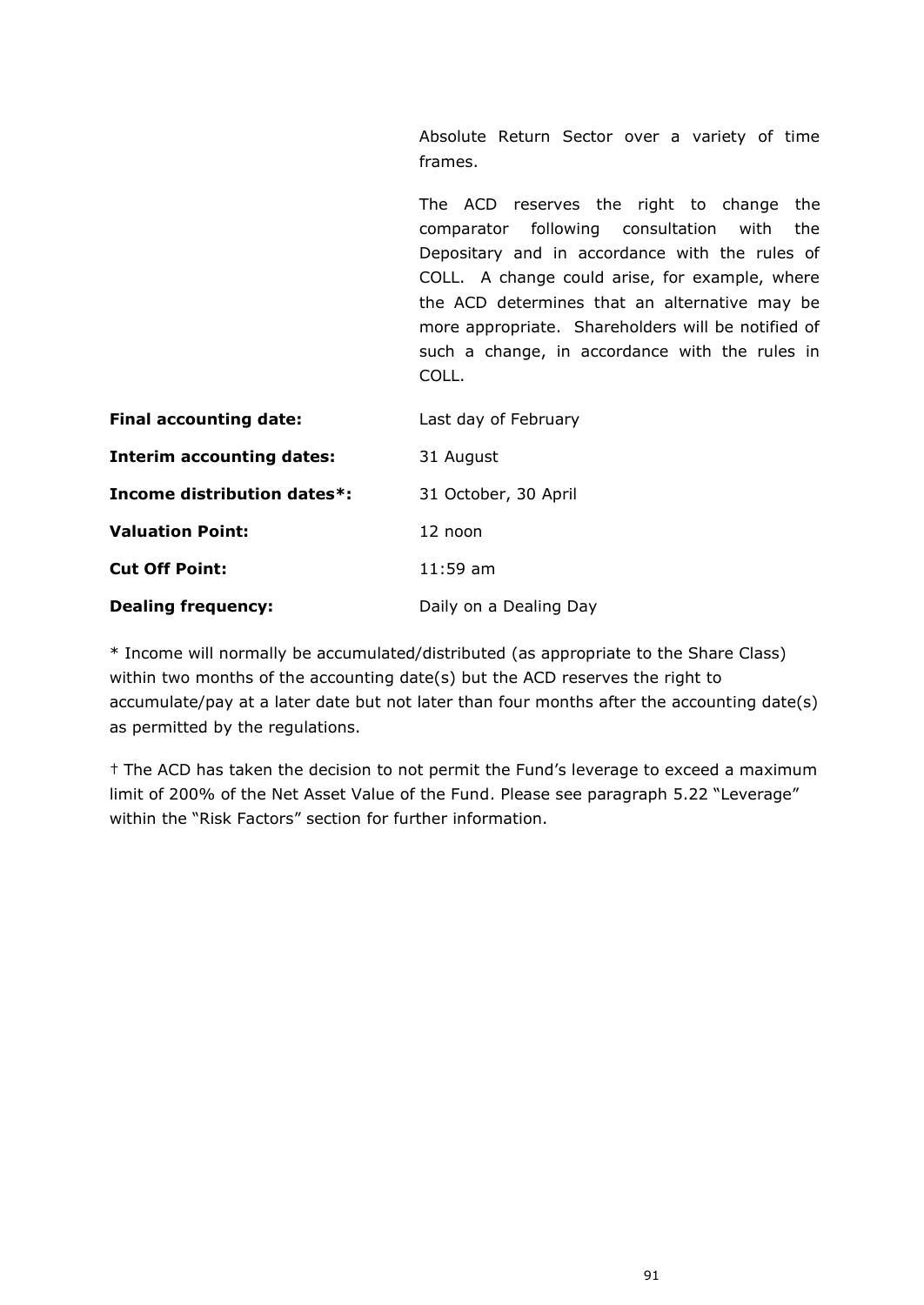| <b>Classes of Shares*:</b>                    | Class A (currency<br>hedged) Retail | Class R (currency<br>hedged) Retail | Class I (currency<br>hedged)<br>Institutional | Class A (Eur)<br>(currency<br>hedged) Retail | Class I (Eur)<br>(currency<br>hedged)<br>Institutional | Class I (USD)<br>(currency hedged)<br>Institutional |
|-----------------------------------------------|-------------------------------------|-------------------------------------|-----------------------------------------------|----------------------------------------------|--------------------------------------------------------|-----------------------------------------------------|
| <b>Type of Shares:</b>                        | <b>Net Accumulation</b>             | <b>Net Accumulation</b>             | <b>Net Accumulation</b>                       | <b>Net Accumulation</b>                      | <b>Net Accumulation</b>                                | <b>Net Accumulation</b>                             |
| <b>Currency of</b><br>denomination:           | Pounds sterling<br>$(E - GBP)$      | Pounds sterling<br>$(E - GBP)$      | Pounds sterling<br>$(E - GBP)$                | Euro ( $\epsilon$ - EUR)                     | Euro ( $\epsilon$ - EUR)                               | $$ - USD$                                           |
| Initial charge**:                             | 5.25%                               | 0.00%                               | $0.00\%$                                      | 5.25%                                        | $0.00\%$                                               | $0.00\%$                                            |
| <b>Redemption</b><br>charge:                  | N/A                                 | N/A                                 | N/A                                           | N/A                                          | N/A                                                    | N/A                                                 |
| Annual<br><b>Management</b><br><b>Charge:</b> | 1.50%                               | 0.75%                               | 0.75%                                         | 1.50%                                        | 0.75%                                                  | 0.75%                                               |
| <b>Performance Fee</b>                        | See Appendix VI<br>for details      | See Appendix VI<br>for details      | See Appendix VI<br>for details                | See Appendix VI<br>for details               | See Appendix VI<br>for details                         | See Appendix VI<br>for details                      |
| <b>Minimum initial</b><br>investment:         | £500                                | £500                                | £3,000,000                                    | € 2,500                                      | € 3,000,000                                            | \$3,000,000                                         |
| <b>Minimum</b><br>subsequent<br>investment:   | £250                                | £250                                | £1,000                                        | € 1,000                                      | € 1,000                                                | \$1,000                                             |
| <b>Minimum holding:</b>                       | £250                                | £250                                | £3,000,000                                    | € 2,500                                      | € 3,000,000                                            | \$3,000,000                                         |
| <b>Minimum</b><br>redemption:                 | £100                                | £100                                | £1,000                                        | € 1,000                                      | € 1,000                                                | \$1,000                                             |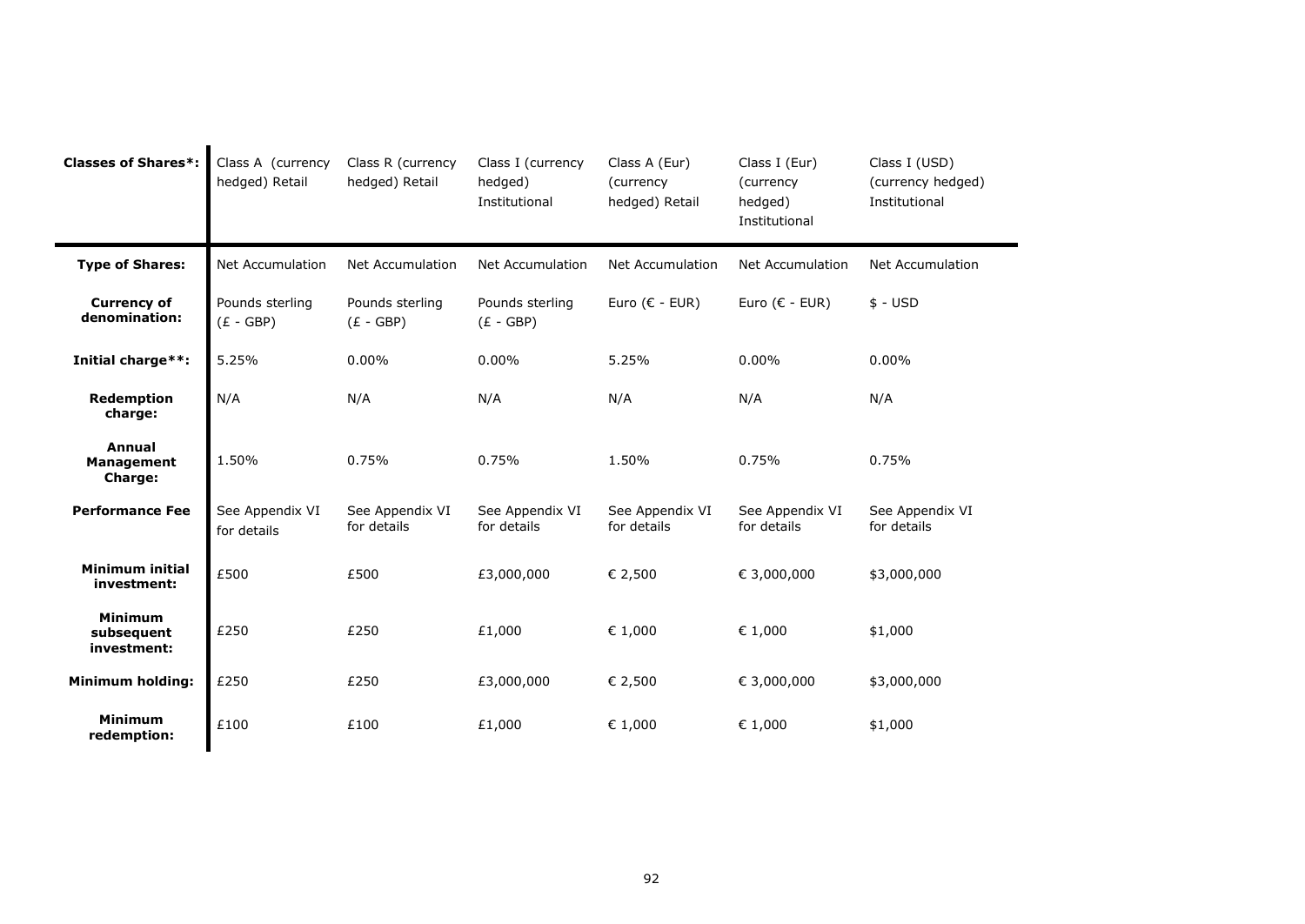| <b>Classes of Shares*:</b>                 | Class A (currency<br>hedged) Retail                                       | Class R (currency<br>hedged) Retail                                       | Class I (currency<br>hedged)<br>Institutional | Class A (Eur)<br>(currency<br>hedged) Retail | Class I (Eur)<br>(currency<br>hedged)<br>Institutional | Class I (USD)<br>(currency hedged)<br>Institutional |
|--------------------------------------------|---------------------------------------------------------------------------|---------------------------------------------------------------------------|-----------------------------------------------|----------------------------------------------|--------------------------------------------------------|-----------------------------------------------------|
| <b>Regular Savings</b><br>Plan:            | Yes, minimum<br>payment of £100<br>per month<br>(minimum £50<br>per fund) | Yes, minimum<br>payment of £100<br>per month<br>(minimum £50<br>per fund) | N/A                                           | N/A                                          | N/A                                                    | N/A                                                 |
| <b>ISA status:</b>                         | Qualifying<br>Investment for<br>stocks and shares<br>component            | Qualifying<br>Investment for<br>stocks and shares<br>component            | N/A                                           | N/A                                          | N/A                                                    | N/A                                                 |
| Charges taken<br>from income:              | Yes                                                                       | Yes                                                                       | Yes                                           | Yes                                          | Yes                                                    | Yes                                                 |
| Past performance:                          | Past performance information is set out in Appendix V                     |                                                                           |                                               |                                              |                                                        |                                                     |
| <b>Status of Fund for</b><br>tax purposes: | The Fund is an Equity Fund for the purposes of tax.                       |                                                                           |                                               |                                              |                                                        |                                                     |

**\*** Investors should note the eligibility criteria for each class of share as set out in paragraph [2.2.2](#page-16-0) before subscribing.

\*\* The initial charge is shown as a percentage of the amount invested which is equivalent to 5.5409% of the price of shares.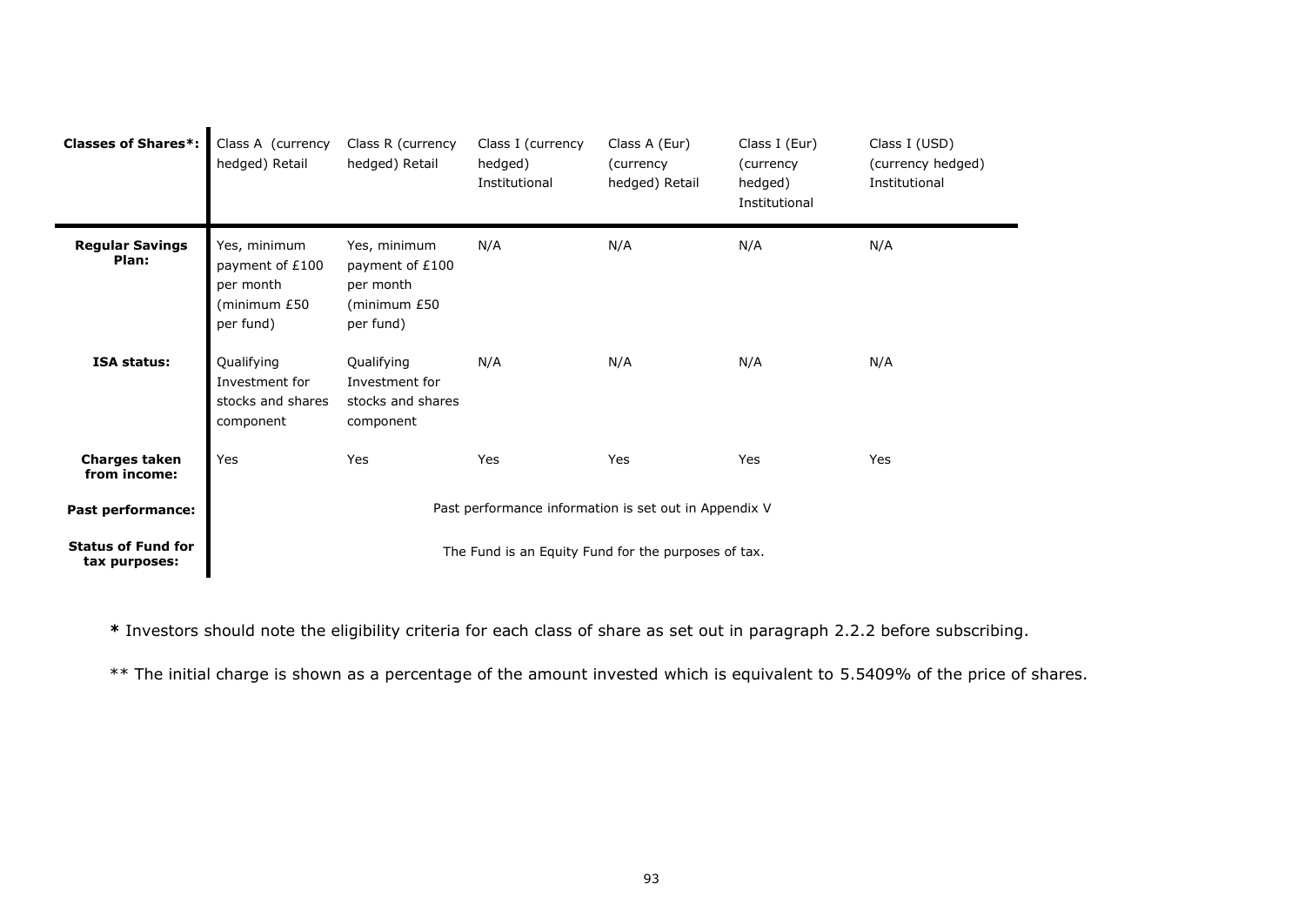| Name:                        | VT Argonaut Equity Income Fund                                                                                                                           |
|------------------------------|----------------------------------------------------------------------------------------------------------------------------------------------------------|
| <b>Type of Fund:</b>         | UCITS scheme                                                                                                                                             |
| <b>FCA PRN:</b>              | 768021                                                                                                                                                   |
| Launch date:                 | 30 December 2016                                                                                                                                         |
| <b>First Dealing Day:</b>    | 3 January 2017                                                                                                                                           |
| <b>Investment objective:</b> | The Fund aims to provide an income (net of fees) in<br>excess of the yield of the European market (as<br>represented by the IA Europe ex UK sector) with |

**Investment policy:** The Fund will invest in a concentrated portfolio of approximately 30-60 stocks. The Fund will invest predominantly in securities of companies incorporated in Europe (including up to 5% in UK companies).

> The Fund may also invest in companies that are headquartered or quoted outside Europe which derive a significant part of their business from Europe and whose securities are listed or traded on an eligible securities or derivatives exchange. The Fund may also invest in emerging European markets including Russia and Eastern Europe.

capital growth over any 5 year calendar period.

The Fund is not constrained by any index weightings and will not concentrate on any particular country, sector or market capitalisation.

To aid liquidity, the Fund also has the ability to invest in assets such as American Depositary Receipts and Global Depositary Receipts.

The Fund may also invest in other transferable securities, units in collective investment schemes, money market instruments and deposits.

The Fund may make use of derivatives and forward transactions for the purposes of investment and for efficient portfolio management, including the use of hedging techniques and stock lending.

#### **Benchmark:**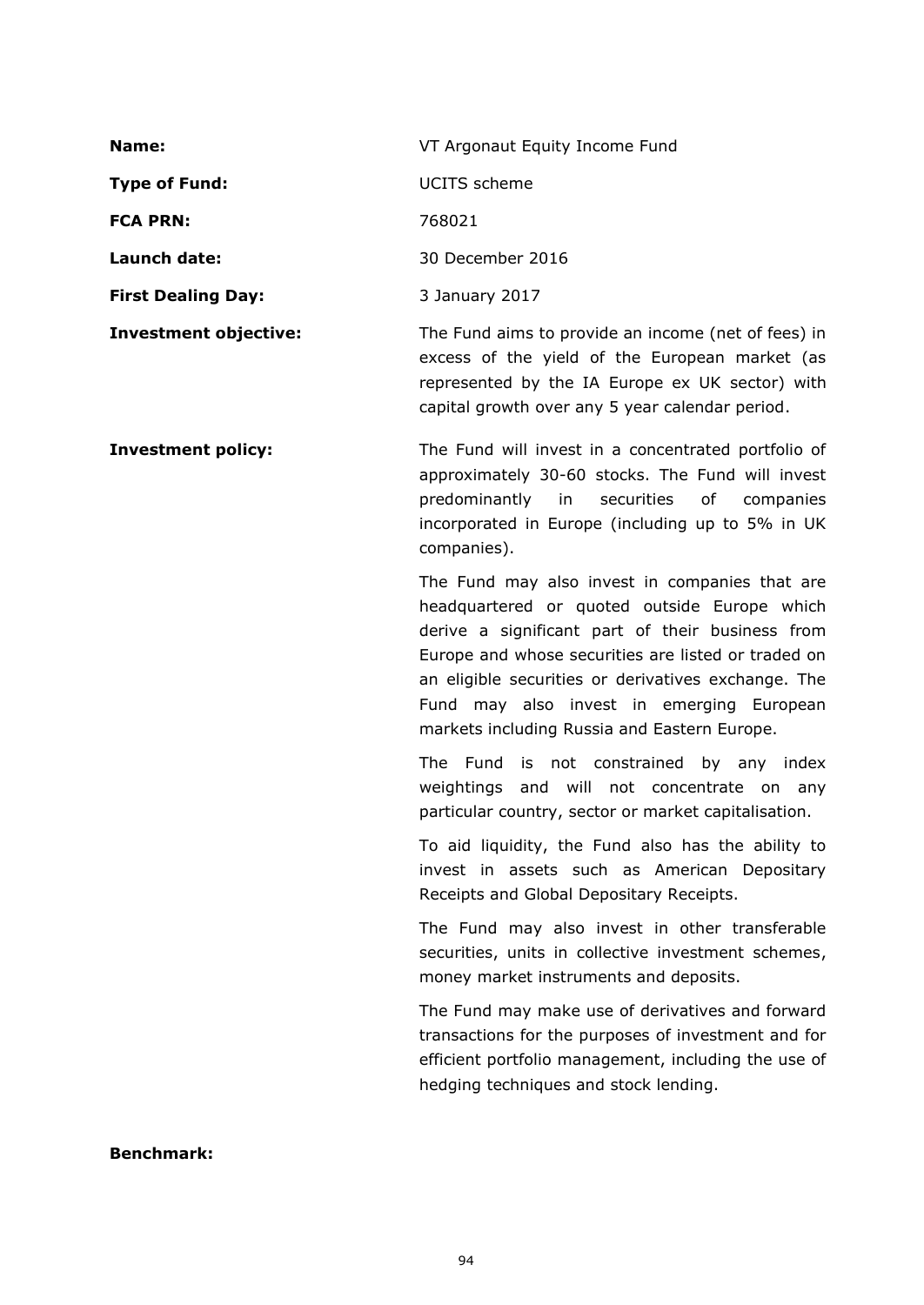| <b>Benchmark:</b>                | The Fund aims to provide an income (net of fees) in<br>excess of the yield of the IA (Investment<br>Association's) Europe ex UK sector with capital<br>growth over any 5 year calendar period. The<br>Europe ex UKsector is therefore a target<br>benchmark against which the performance of the<br>Fund has been set ("Target Benchmark"). |
|----------------------------------|---------------------------------------------------------------------------------------------------------------------------------------------------------------------------------------------------------------------------------------------------------------------------------------------------------------------------------------------|
|                                  | Investors may use the Fund's performance against<br>the Target Benchmark to assess the risks of<br>investing in the Fund.                                                                                                                                                                                                                   |
| <b>Final accounting date:</b>    | Last day of February                                                                                                                                                                                                                                                                                                                        |
| <b>Interim accounting dates:</b> | 31 August                                                                                                                                                                                                                                                                                                                                   |
| Income distribution dates*:      | 15 January, 15 April, 15 July, 15 October                                                                                                                                                                                                                                                                                                   |
| <b>Valuation Point:</b>          | 12 noon                                                                                                                                                                                                                                                                                                                                     |
| <b>Cut Off Point:</b>            | $11:59$ am                                                                                                                                                                                                                                                                                                                                  |
| <b>Dealing frequency:</b>        | Daily on a Dealing Day                                                                                                                                                                                                                                                                                                                      |

\* Income will normally be accumulated/distributed (as appropriate to the Share Class) within two months of the accounting date(s) but the ACD reserves the right to accumulate/pay at a later date but not later than four months after the accounting date(s) as permitted by the Regulations.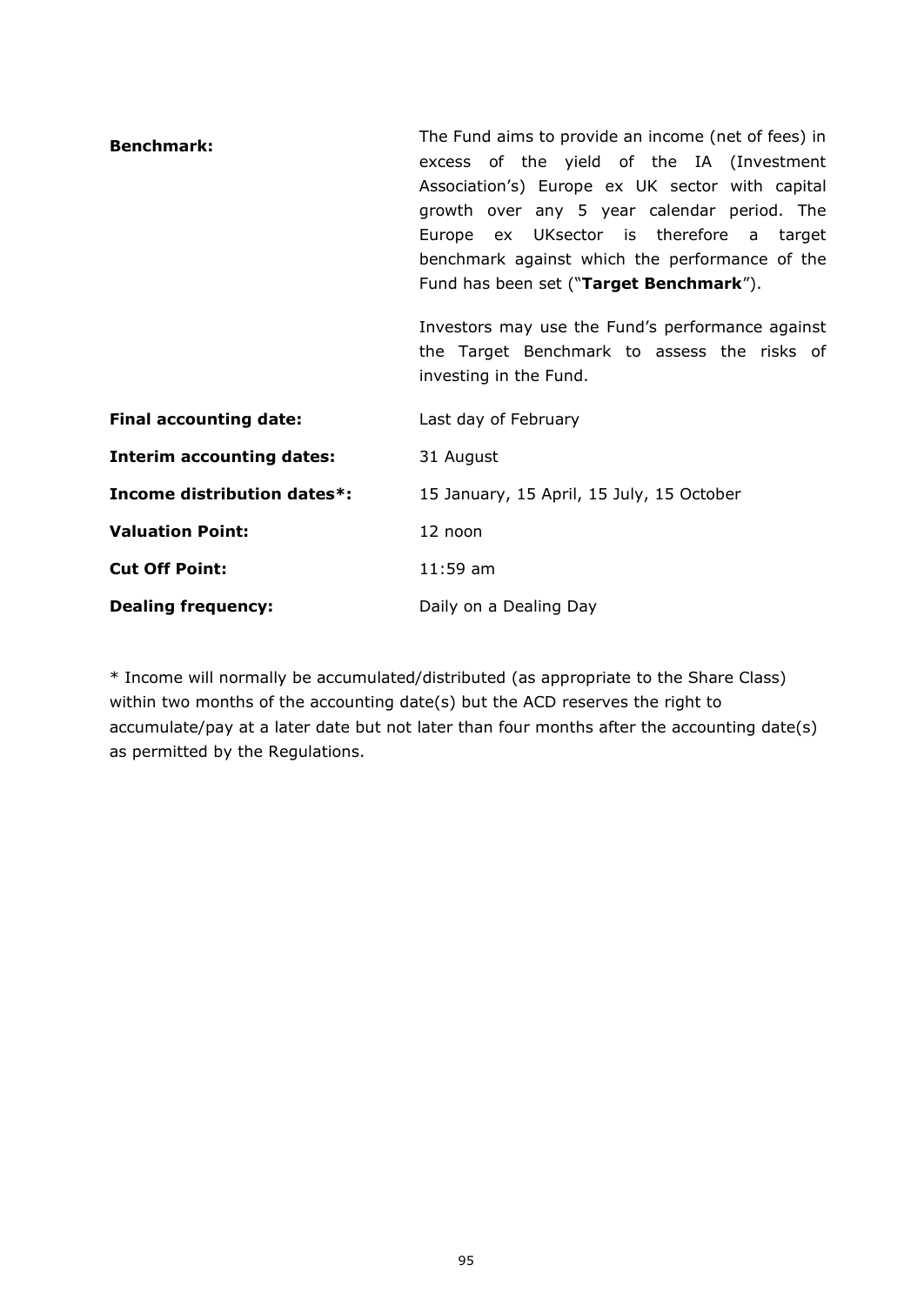| <b>Classes of Shares*:</b>                 | Class R Retail                                                      | Class R Retail                                                      | Class R (currency hedged) Retail#                                | Class R (currency hedged) Retail#                                |  |  |
|--------------------------------------------|---------------------------------------------------------------------|---------------------------------------------------------------------|------------------------------------------------------------------|------------------------------------------------------------------|--|--|
| <b>Type of Shares:</b>                     | Net Income                                                          | Net Accumulation                                                    | Net Income                                                       | Net Accumulation                                                 |  |  |
| <b>Currency of</b><br>denomination:        | Pounds sterling (£ - GBP)                                           | Pounds sterling (£ - GBP)                                           | Pounds sterling (£ - GBP)                                        | Pounds sterling (£ - GBP)                                        |  |  |
| <b>Initial charge:</b>                     | $0.00\%$                                                            | 0.00%                                                               | 0.00%                                                            | 0.00%                                                            |  |  |
| <b>Redemption charge:</b>                  | N/A                                                                 | N/A                                                                 | N/A                                                              | N/A                                                              |  |  |
| <b>Annual Management</b><br><b>Charge:</b> | 0.65%                                                               | 0.65%                                                               | 0.65%                                                            | 0.65%                                                            |  |  |
| <b>Performance Fee</b>                     | N/A                                                                 | N/A                                                                 | N/A                                                              | N/A                                                              |  |  |
| Minimum initial<br>investment:             | £500                                                                | £500                                                                | £500                                                             | £500                                                             |  |  |
| Minimum subsequent<br>investment:          | £250                                                                | £250                                                                | £250                                                             | £250                                                             |  |  |
| <b>Minimum holding:</b>                    | £250                                                                | £250                                                                | £250                                                             | £250                                                             |  |  |
| <b>Minimum redemption:</b>                 | £100                                                                | £100                                                                | £100                                                             | £100                                                             |  |  |
| <b>Regular Savings Plan:</b>               | Yes, minimum payment of £100<br>per month (minimum £50 per<br>fund) | Yes, minimum payment of £100<br>per month (minimum £50 per<br>fund) | Yes, minimum payment of £100 per<br>month (minimum £50 per fund) | Yes, minimum payment of £100 per<br>month (minimum £50 per fund) |  |  |
| <b>ISA status:</b>                         | Qualifying Investment for stocks<br>and shares component            | Qualifying Investment for stocks<br>and shares component            | Qualifying Investment for stocks and<br>shares component         | Qualifying Investment for stocks<br>and shares component         |  |  |
| <b>Charges taken from</b><br>income:       | Charges taken 100% from capital<br>$**$                             | Charges taken 100% from capital<br>$***$                            | Charges taken 100% from capital **                               | Charges taken 100% from capital **                               |  |  |
| <b>Past performance:</b>                   |                                                                     |                                                                     | Past performance information is set out in Appendix V            |                                                                  |  |  |
| <b>Status of Fund for tax</b><br>purposes: | The Fund is an Equity Fund for the purposes of tax.                 |                                                                     |                                                                  |                                                                  |  |  |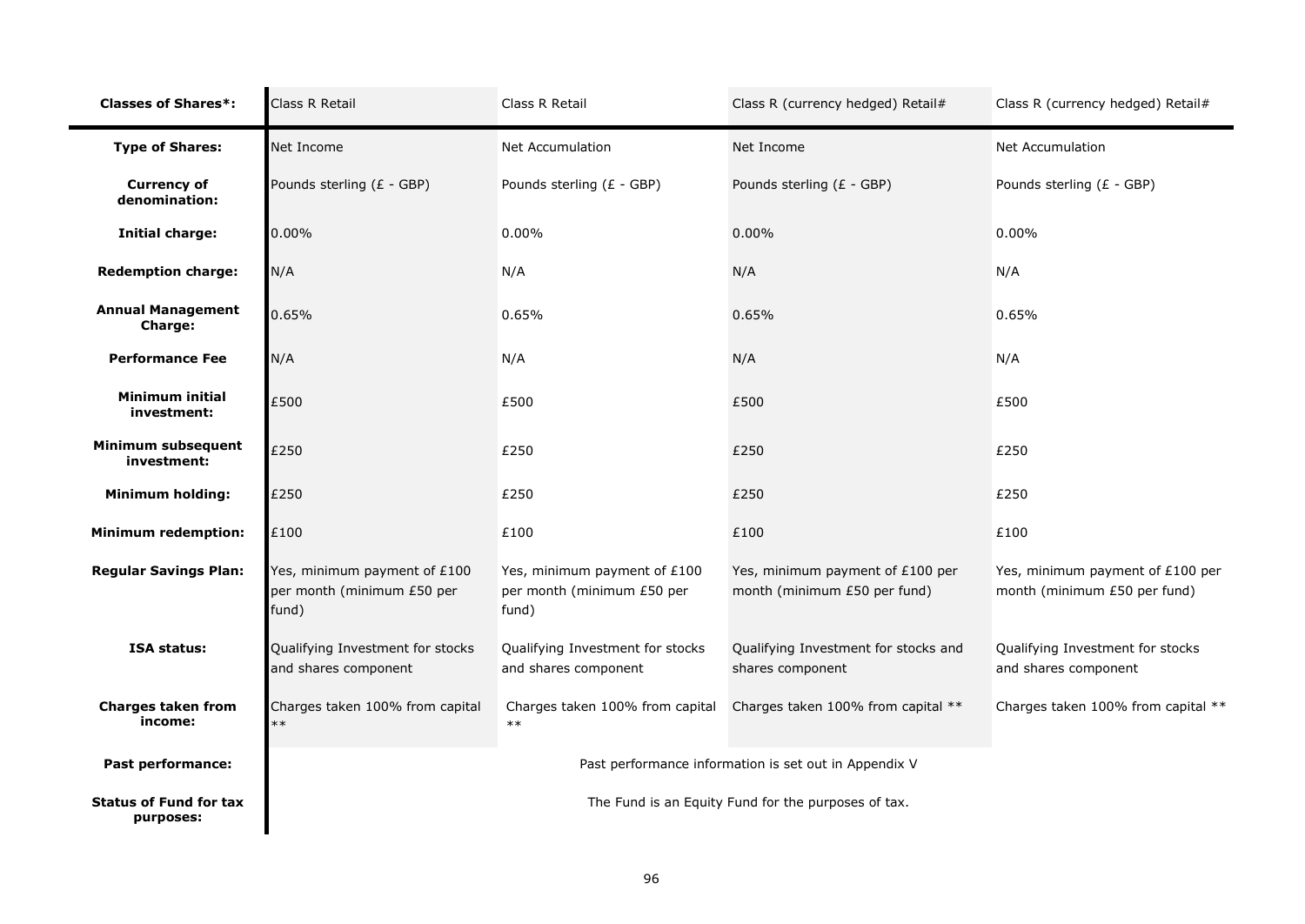\* Investors should note the eligibility for each class of share as set out in paragraph [2.2.2](#page-16-0) before subscribing.

\*\* As charges are taken from capital this will erode capital growth.

# Class R (currency hedged) Retail Accumulation and Class R (currency hedged) Retail Income shares have not yet launched.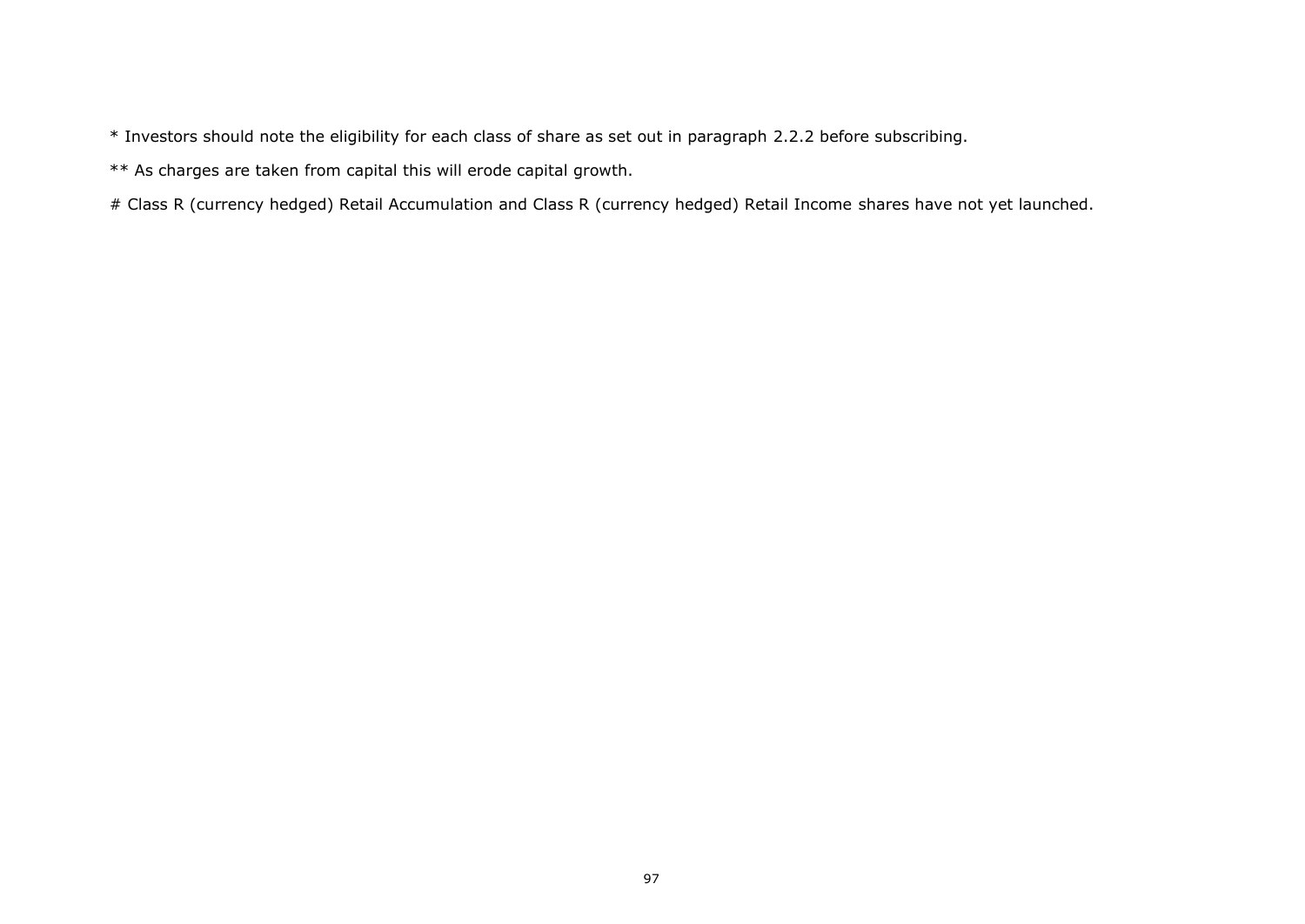# **APPENDIX II**

## **ELIGIBLE SECURITIES MARKETS AND ELIGIBLE DERIVATIVES MARKETS**

Each Fund may deal through securities and derivative markets which are regulated markets and meet the requirements for Eligible Markets as set out in COLL 5.2.10 which includes any market which is regulated, operates regularly and is open to the public located in an EEA State\*.

\*Austria, Belgium, Bulgaria, Croatia, Cyprus, Czech Republic, Denmark, Estonia, Finland, France, Germany, Greece, Hungary, Iceland, Ireland, Italy, Latvia, Liechtenstein, Lithuania, Luxembourg, Malta, Netherlands, Norway, Poland, Portugal, Romania, Slovakia, Slovenia, Spain, Sweden, and the UK.

Detailed below are the eligible markets on which the Funds are currently permitted to deal:

Please note that some of the eligible markets may not be open currently. They will only be opened once all requisite due diligence has been completed.

| For approved securities         |                                |  |  |  |
|---------------------------------|--------------------------------|--|--|--|
| <b>United States of America</b> | <b>NYSE Euronext</b>           |  |  |  |
|                                 | New York Stock Exchange (NYSE) |  |  |  |
| Canada                          | Toronto Stock Exchange         |  |  |  |
| <b>Turkey</b>                   | Istanbul Stock Exchange        |  |  |  |
| <b>Switzerland</b>              | SIX Swiss Exchange             |  |  |  |
| <b>Russia</b>                   | Moscow Exchange MICEX-RTS      |  |  |  |

| For approved derivatives        |                                       |
|---------------------------------|---------------------------------------|
| <b>United States of America</b> | Chicago Board Options Exchange (CBOE) |
|                                 | Chicago Board of Trade (CBOT)         |
|                                 | Chicago Mercantile Exchange (CME)     |
|                                 | New York Mercantile Exchange (NYMEX)  |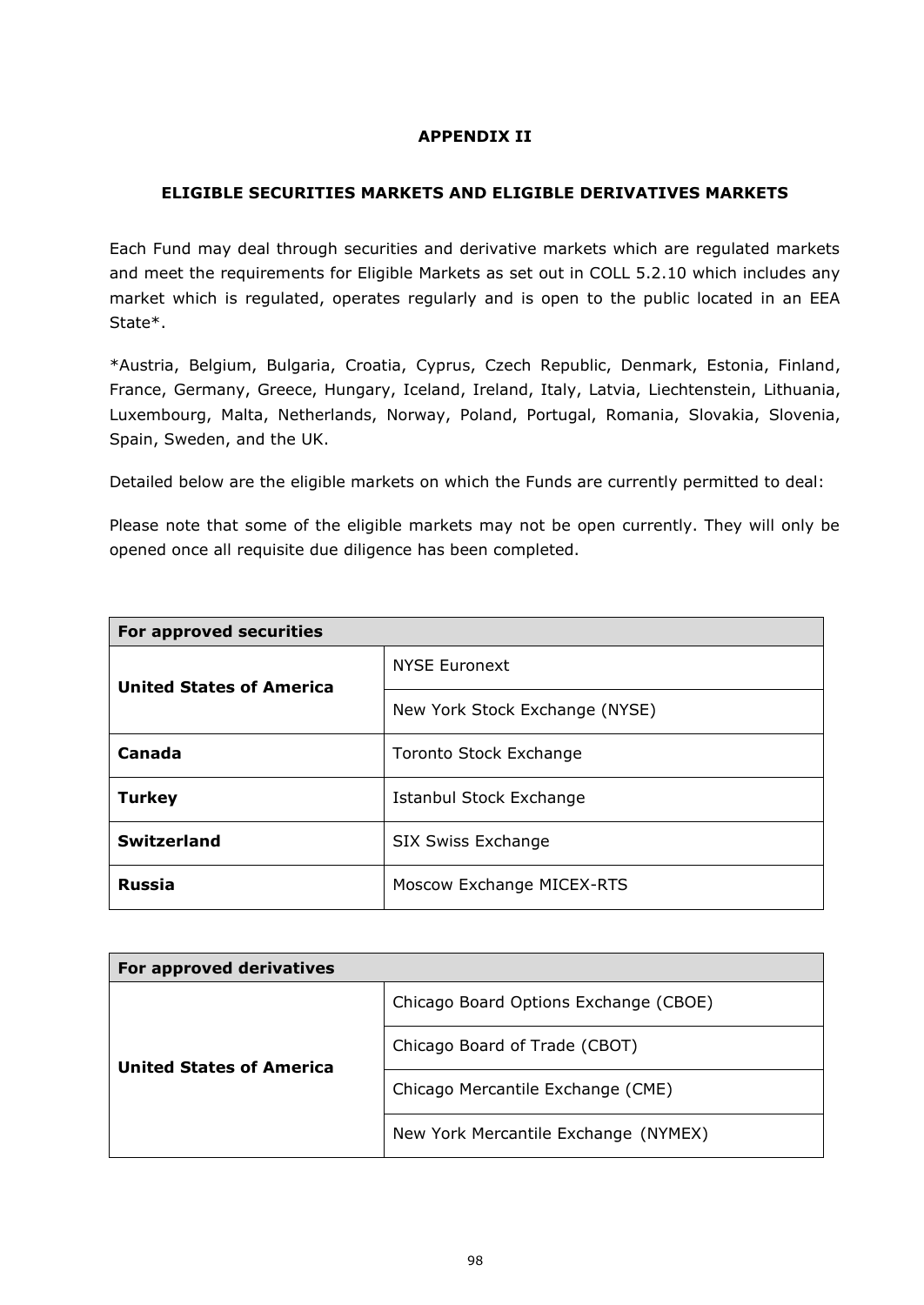## **APPENDIX III**

## **INVESTMENT AND BORROWING POWERS OF THE COMPANY**

#### 1. **General**

The Scheme Property of each Fund will be invested with the aim of achieving the investment objective of that Fund but subject to the limits set out in the investment policy, this Prospectus and the limits set out in Chapter 5 of the COLL Sourcebook ("COLL 5") that are applicable to UCITS schemes.

Normally, a Fund will be fully invested save for an amount to enable the pursuit of a Fund's investment objective, redemption of Shares, efficient management of the Fund in relation to its strategic objectives and other purposes which may be reasonably regarded as ancillary to the investment objectives of the Fund. This amount will vary depending upon prevailing circumstances and although it would normally not exceed 10% of the total value of each Fund, there may be times when the Investment Manager considers stock markets to be overpriced or that a period of instability exists which presents unusual risks. In such cases or during such periods, a higher level of liquidity may be maintained and, if considered prudent, the amount of fixed interest, cash or near cash instruments held would be increased. Unless market conditions were deemed unusually risky, the increased amount and period would not be expected to exceed 30% and six months respectively.

## 1.1 **Prudent spread of risk**

The ACD must ensure that, taking account of the investment objective and policy of each Fund, the Scheme Property of each Fund aims to provide a prudent spread of risk.

## 1.2 **Cover**

- 1.2.1 Where the COLL Sourcebook allows a transaction to be entered into or an investment to be retained only (for example, investment in warrants and nil and partly paid securities and the general power to accept or underwrite) if possible obligations arising out of the investment transactions or out of the retention would not cause any breach of any limits in COLL 5, it must be assumed that the maximum possible liability of the Fund under any other of those rules has also to be provided for.
- 1.2.2 Where a rule in the COLL Sourcebook permits an investment transaction to be entered into or an investment to be retained only if that investment transaction, or the retention, or other similar transactions, are covered: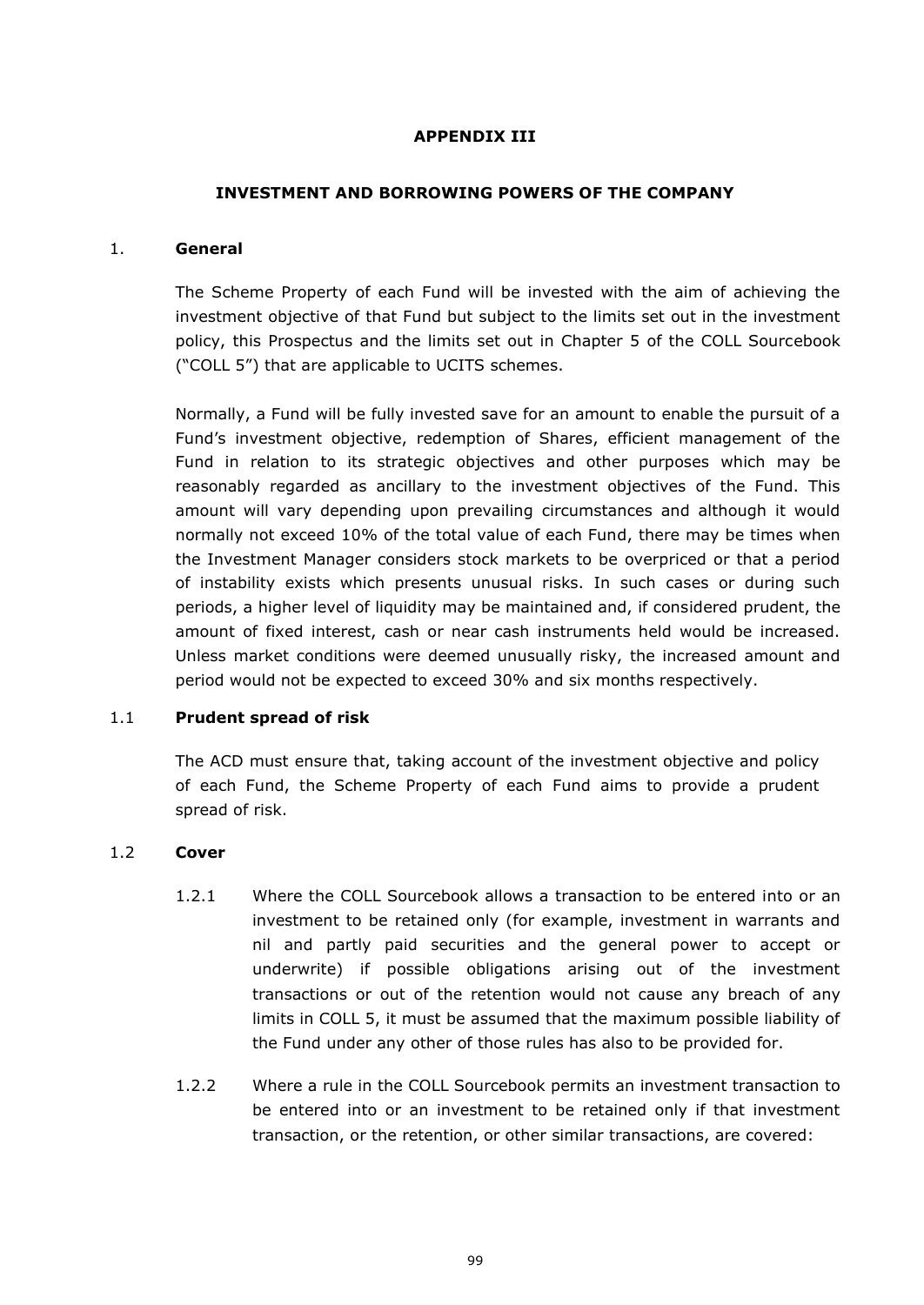- 1.2.2.1 it must be assumed that in applying any of those rules, the Fund must also simultaneously satisfy any other obligation relating to cover; and
- 1.2.2.2 no element of cover must be used more than once.

#### 2. **UCITS schemes - general**

- 2.1 Subject to the investment objective and policy of a Fund, the Scheme Property of a Fund must, except where otherwise provided in COLL 5 only consist of any or all of:
	- 2.1.1 transferable securities;
	- 2.1.2 approved money market instruments;
	- 2.1.3 permitted units or shares in permitted collective investment schemes;
	- 2.1.4 permitted derivatives and forward transactions; and
	- 2.1.5 permitted deposits.
- 2.2 Transferable securities and money market instruments held within a Fund must (subject to paragraph 2.3 of this Appendix) be:
	- 2.2.1 admitted to or dealt on an eligible market as described below; or
	- 2.2.2 dealt in on a market in an EEA State which is regulated, operates regularly and is open to the public; or
	- 2.2.3 admitted to or dealt in on an eligible market which has been designated an eligible market by the ACD in consultation with the Depositary (as described below); or
	- 2.2.4 a money-market instrument within COLL 5.2.10 AR(1) (is as described in paragraph [10.5](#page-117-0) of "Investment in approved money market instruments" below); or
	- 2.2.5 recently issued transferable securities provided that:
		- 2.2.5.1 the terms of issue include an undertaking that application will be made to be admitted to an eligible market; and
		- 2.2.5.2 such admission is secured within a year of issue.
- 2.3 Not more than 10% in value of the Scheme Property of a Fund may consist of transferable securities, which do not fall within paragraph 2.2 or of approved money market instruments, which do not fall within COLL 5.2.10 AR(1) (i.e. as described in paragraph [10.5](#page-117-0) of "Investment in approved money market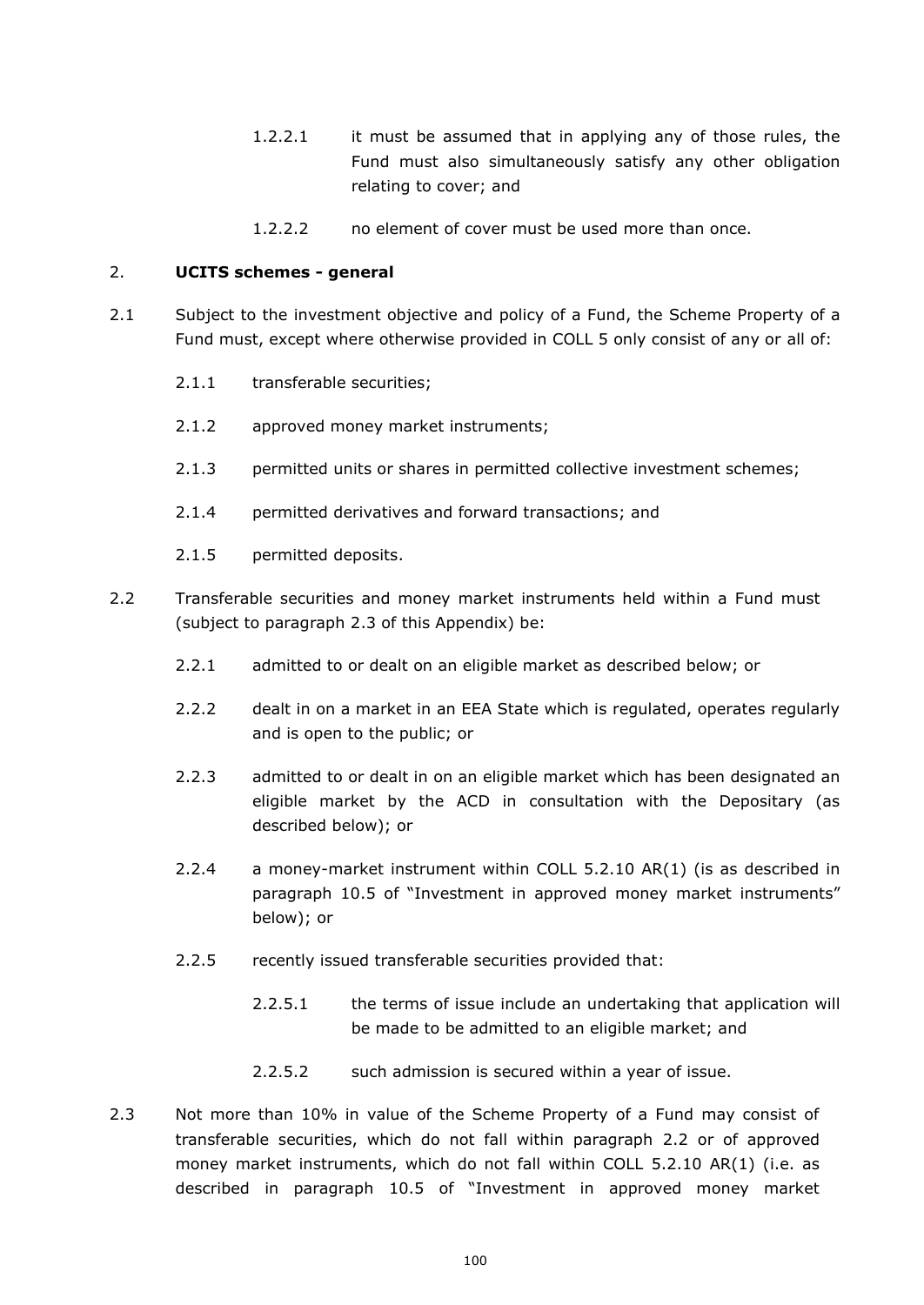instruments" below).

2.4 The requirements on spread of investments generally and in relation to investment in government and public securities do not apply during any period in which it is not reasonably practical to comply, provided that the requirement to maintain prudent spread of risk in paragraph [1.1](#page-106-0) of this Appendix is complied with.

# 3. **Transferable Securities**

- 3.1 A transferable security is an investment falling within article 76 (Shares etc.), article 77 (instruments creating or acknowledging indebtedness), article 77A (alternative debentures), article 78 (government and public securities), article 79 (instruments giving entitlement to investments) and article 80 (certificates representing certain securities) of the Regulated Activities Order.
- 3.2 An investment is not a transferable security if the title to it cannot be transferred, or can be transferred only with the consent of a third party.
- 3.3 In applying paragraph 3.2 of this Appendix to an investment which is issued by a body corporate, and which is an investment falling within articles 76 (shares, etc.) or 77 (instruments creating or acknowledging indebtedness) or article 77A (alternative debentures) of the Regulated Activities Order, the need for any consent on the part of the body corporate or any members or debenture holders of it may be ignored.
- 3.4 An investment is not a transferable security unless the liability of the holder of it to contribute to the debts of the issuer is limited to any amount for the time being unpaid by the holder of it in respect of the investment.
- 3.5 A Fund may invest in a transferable security only to the extent that the transferable security fulfils the following criteria:
	- 3.5.1 the potential loss which the Fund may incur with respect to holding the transferable security is limited to the amount paid for it;
	- 3.5.2 its liquidity does not compromise the ability of the ACD to comply with its obligation to redeem Shares at the request of any qualifying Shareholder under the COLL Sourcebook;
	- 3.5.3 reliable valuation is available for it as follows:
		- 3.5.3.1 in the case of a transferable security admitted to or dealt in on an eligible market, where there are accurate, reliable and regular prices which are either market prices or prices made available by valuation systems independent from issuers;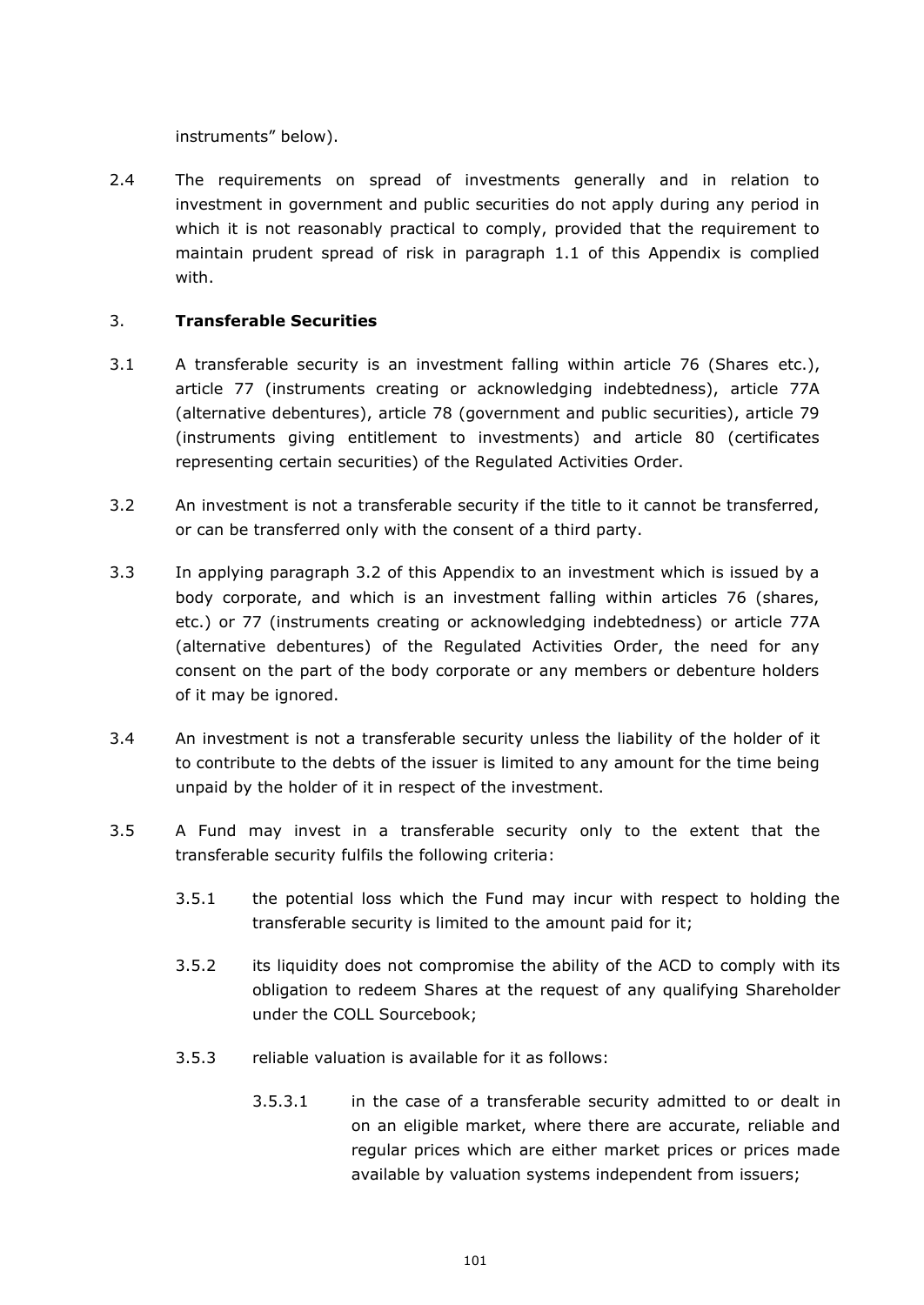- 3.5.3.2 in the case of a transferable security not admitted to or dealt in on an eligible market, where there is a valuation on a periodic basis which is derived from information from the issuer of the transferable security or from competent investment research;
- 3.5.4 appropriate information is available for it as follows:
	- 3.5.4.1 in the case of a transferable security admitted to or dealt in on an eligible market, where there is regular, accurate and comprehensive information available to the market on the transferable security or, where relevant, on the portfolio of the transferable security;
	- 3.5.4.2 in the case of a transferable security not admitted to or dealt in on an eligible market, where there is regular and accurate information available to the ACD on the transferable security or, where relevant, on the portfolio of the transferable security;
- 3.5.5 it is negotiable; and
- 3.5.6 its risks are adequately captured by the risk management process of the ACD.
- 3.6 Unless there is information available to the ACD that would lead to a different determination, a transferable security which is admitted to or dealt in on an eligible market shall be presumed:
	- 3.6.1 not to compromise the ability of the ACD to comply with its obligation to redeem Shares at the request of any qualifying Shareholder; and
	- 3.6.2 to be negotiable.
- 3.7 No more than 5% of the Scheme Property of a Fund may be invested in warrants.
- 3.8 A unit or share in a closed end fund shall be taken to be a transferable security for the purposes of investment by a Fund, provided it fulfils the criteria for transferable securities set out in paragraph 3.5 above and either:
	- 3.8.1 where the closed end fund is constituted as an investment company or a unit trust:
		- 3.8.1.1 it is subject to corporate governance mechanisms applied to companies; and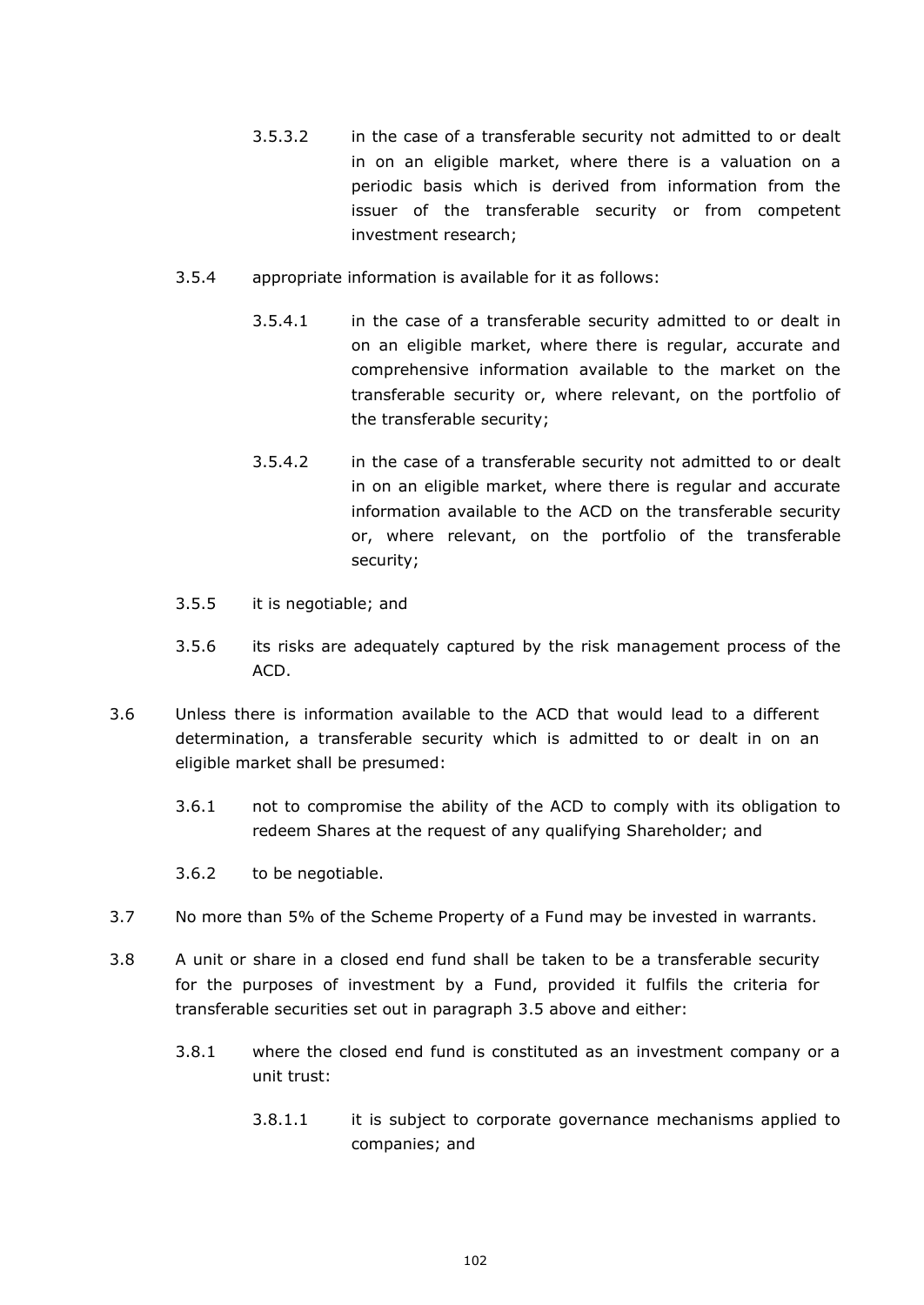- 3.8.1.2 where another person carries out asset management activity on its behalf, that person is subject to national regulation for the purpose of investor protection; or
- 3.8.2 where the closed end fund is constituted under the law of contract:
	- 3.8.2.1 it is subject to corporate governance mechanisms equivalent to those applied to companies; and
	- 3.8.2.2 it is managed by a person who is subject to national regulation for the purpose of investor protection.
- 3.9 A Fund may invest in any other investment which shall be taken to be a transferable security for the purposes of investment by a Fund provided the investment:
	- 3.9.1 fulfils the criteria for transferable securities set out in 3.5 above; and
	- 3.9.2 is backed by or linked to the performance of other assets, which may differ from those in which a Fund can invest.
- 3.10 Where an investment in 3.9 contains an embedded derivative component, the requirements of this Section with respect to derivatives and forwards will apply to that component.

#### 4. **Eligible markets regime: purpose**

- 4.1 To protect investors the markets on which investments of a Fund are dealt in or traded on should be of an adequate quality ("eligible") at the time of acquisition of the investment and until it is sold.
- 4.2 Where a market ceases to be eligible, investments on that market cease to be approved securities. The 10% restriction on investing in non approved securities applies and exceeding this limit because a market ceases to be eligible will generally be regarded as an inadvertent breach.
- 4.3 A market is eligible for the purposes of the rules if it is:
	- 4.3.1 a regulated market as defined in the FCA Handbook; or
	- 4.3.2 a market in an EEA State which is regulated, operates regularly and is open to the public.
- 4.4 A market not falling within paragraph 4.3 of this Appendix is eligible for the purposes of COLL 5 if: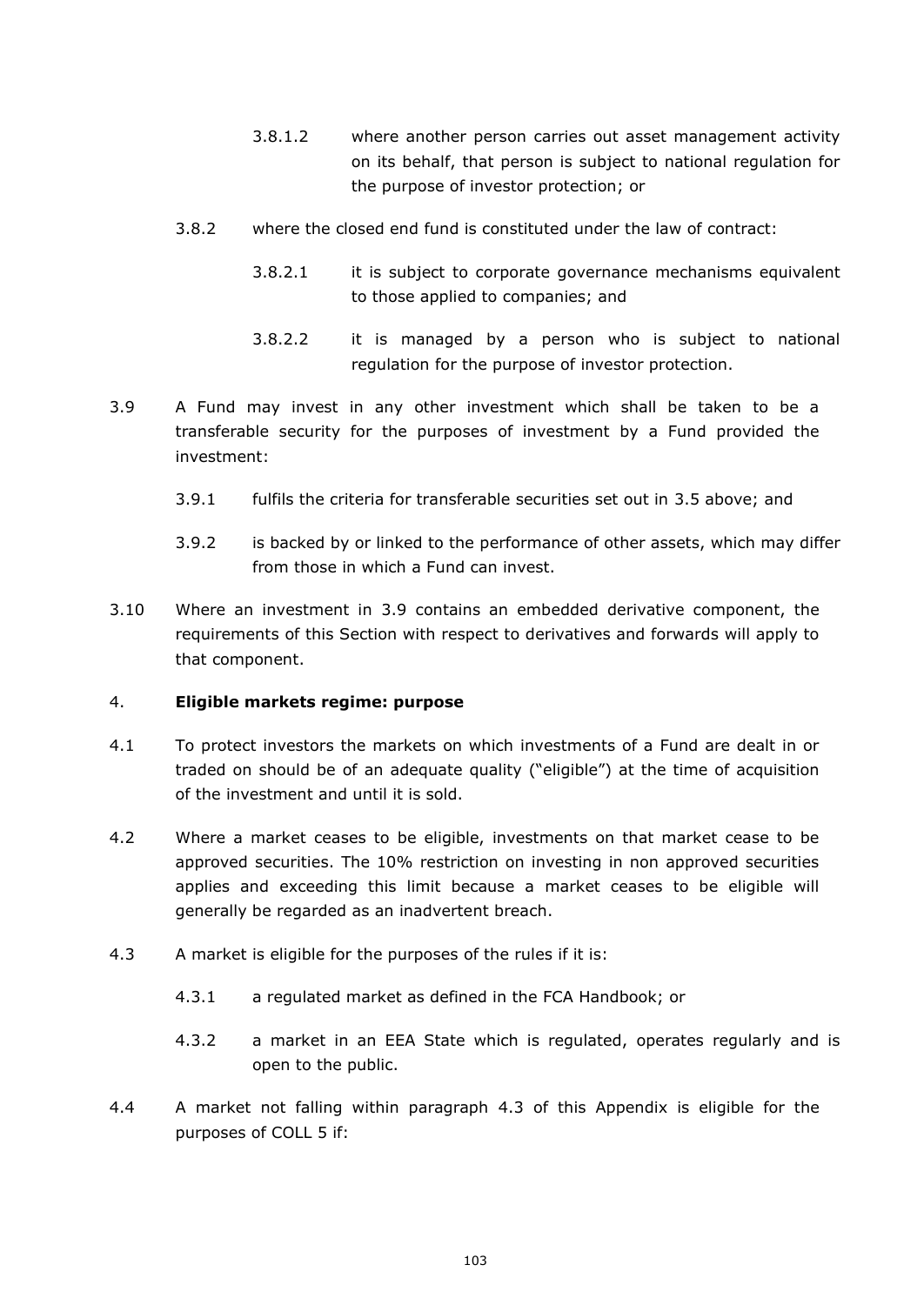- 4.4.1 the ACD, after consultation and notification with the Depositary, decides that market is appropriate for investment of, or dealing in, the Scheme Property of a Fund;
- 4.4.2 the market is included in a list in the Prospectus; and
- 4.4.3 the Depositary has taken reasonable care to determine that:
	- 4.4.3.1 adequate custody arrangements can be provided for the investment dealt in on that market; and
	- 4.4.3.2 all reasonable steps have been taken by the ACD in deciding whether that market is eligible.
- 4.5 In paragraph 4.4.1, a market must not be considered appropriate unless it is regulated, operates regularly, is recognised as a market or exchange or as a self regulating organisation by an overseas regulator, is open to the public, is adequately liquid and has adequate arrangements for unimpeded transmission of income and capital to or for the order of investors.

# <span id="page-111-3"></span>5. **Spread: general**

- 5.1 This rule on spread does not apply to government and public securities.
- 5.2 For the purposes of this requirement companies included in the same group for the purposes of consolidated accounts as defined in accordance with Directive 83/349/EEC or in the same group in accordance with international accounting standards are regarded as a single body.
- <span id="page-111-0"></span>5.3 Not more than 20% in the value of the Scheme Property of a Fund is to consist of deposits with a single body.
- <span id="page-111-1"></span>5.4 Not more than 5% in value of the Scheme Property of a Fund is to consist of transferable securities (or certificates representing such securities) or approved money market instruments issued by any single body, except that the limit of 5% is raised to 10% in respect of up to 40% in value of the Scheme Property of a Fund (covered bonds need not be taken into account for the purposes of applying the limit of 40%).
- 5.5 The limit of 5% is raised to 25% in value of the Scheme Property of a Fund in respect of covered bonds provided that when a Fund invests more than 5% in covered bonds issued by a single body, the total value of covered bonds held must not exceed 80% in value of the Scheme Property.
- <span id="page-111-2"></span>5.6 The exposure to any one counterparty in an OTC derivative transaction must not exceed 5% in value of the Scheme Property of a Fund. This limit is raised to 10% where the counterparty is an Approved Bank.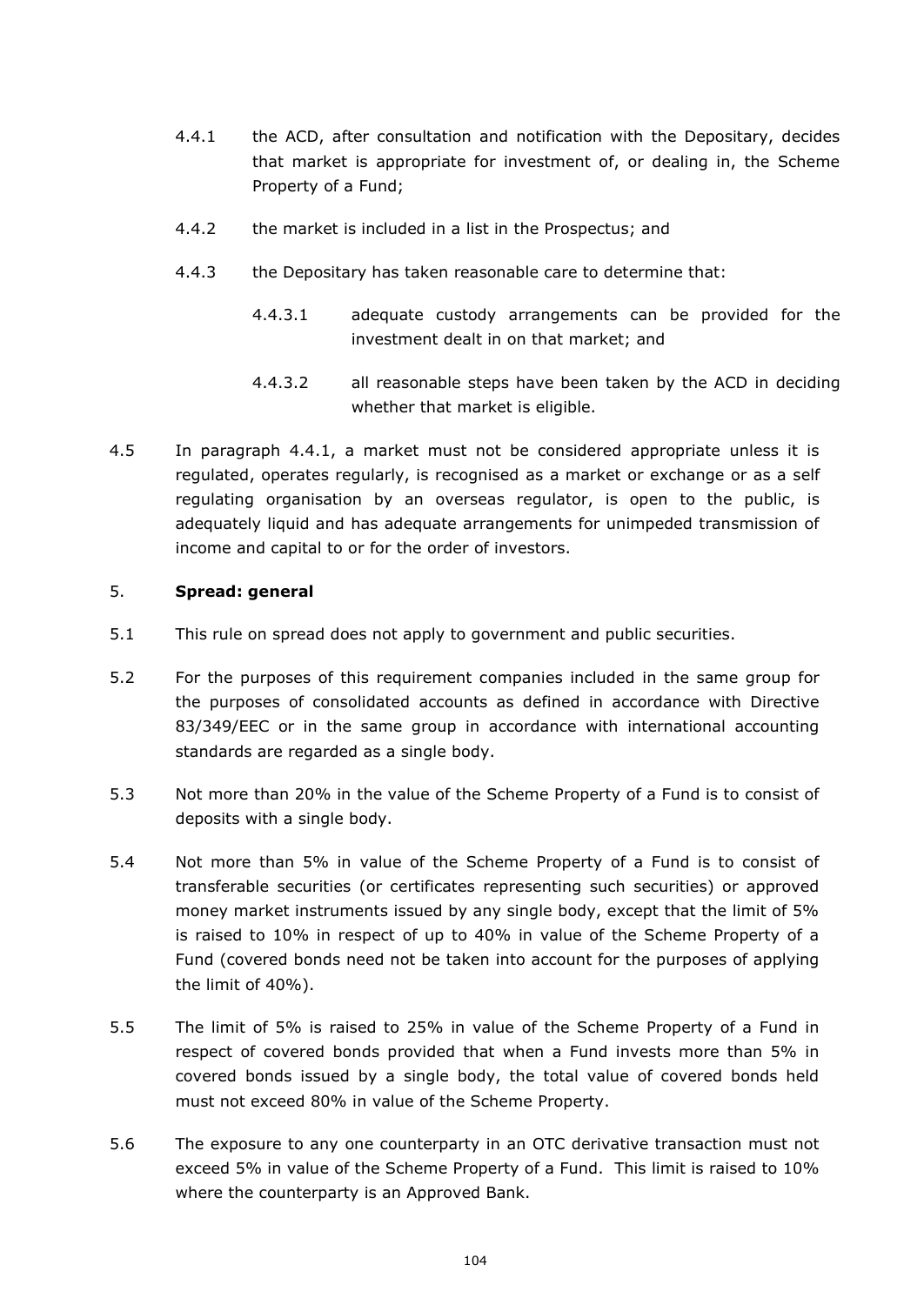- 5.7 Not more than 10% in value of the Scheme Property is to consist of the units or shares of any one collective investment scheme.
- 5.8 Not more than 20% in value of the Scheme Property may consist of transferable securities and approved money market instruments issued by the same group.
- <span id="page-112-0"></span>5.9 In applying the limits in paragraphs [5.3,](#page-111-0) [5.4](#page-111-1) and [5.6](#page-111-2) and subject to paragraph 5.5 not more than 20% in value of the Scheme Property of a Fund is to consist of any combination of two or more of the following:
	- transferable securities (including covered bonds) or approved money market instruments issued by; or
	- deposits made with; or
	- exposures from OTC derivatives transactions made with,

a single body.

- 5.10 For the purpose of calculating the limits in paragraphs [5.6](#page-111-2) and [5.9](#page-112-0) of this paragraph [5,](#page-111-3) the exposure in respect of an OTC derivative may be reduced to the extent that collateral is held in respect of it if the collateral meets each of the following conditions:
	- 5.10.1 it is marked-to-market on a daily basis and exceeds the value of the amount at risk;
	- 5.10.2 it is exposed only to negligible risks (e.g. government bonds of first credit rating or cash) and is liquid;
	- 5.10.3 it is held by a third party custodian not related to the provider or is legally secured from the consequences of a failure of a related party; and
	- 5.10.4 can be fully enforced by the UCITS scheme at any time.

# 6. **Counterparty risk and issuer concentration**

- 6.1 The ACD must ensure that counterparty risk arising from an OTC derivative is subject to the limits set out in paragraphs 5.6 and 5.9 above.
- 6.2 When calculating the exposure of a Fund to a counterparty in accordance with the limits in 5.6 above, the ACD must use the positive mark-to-market value of the OTC derivative contract with that counterparty.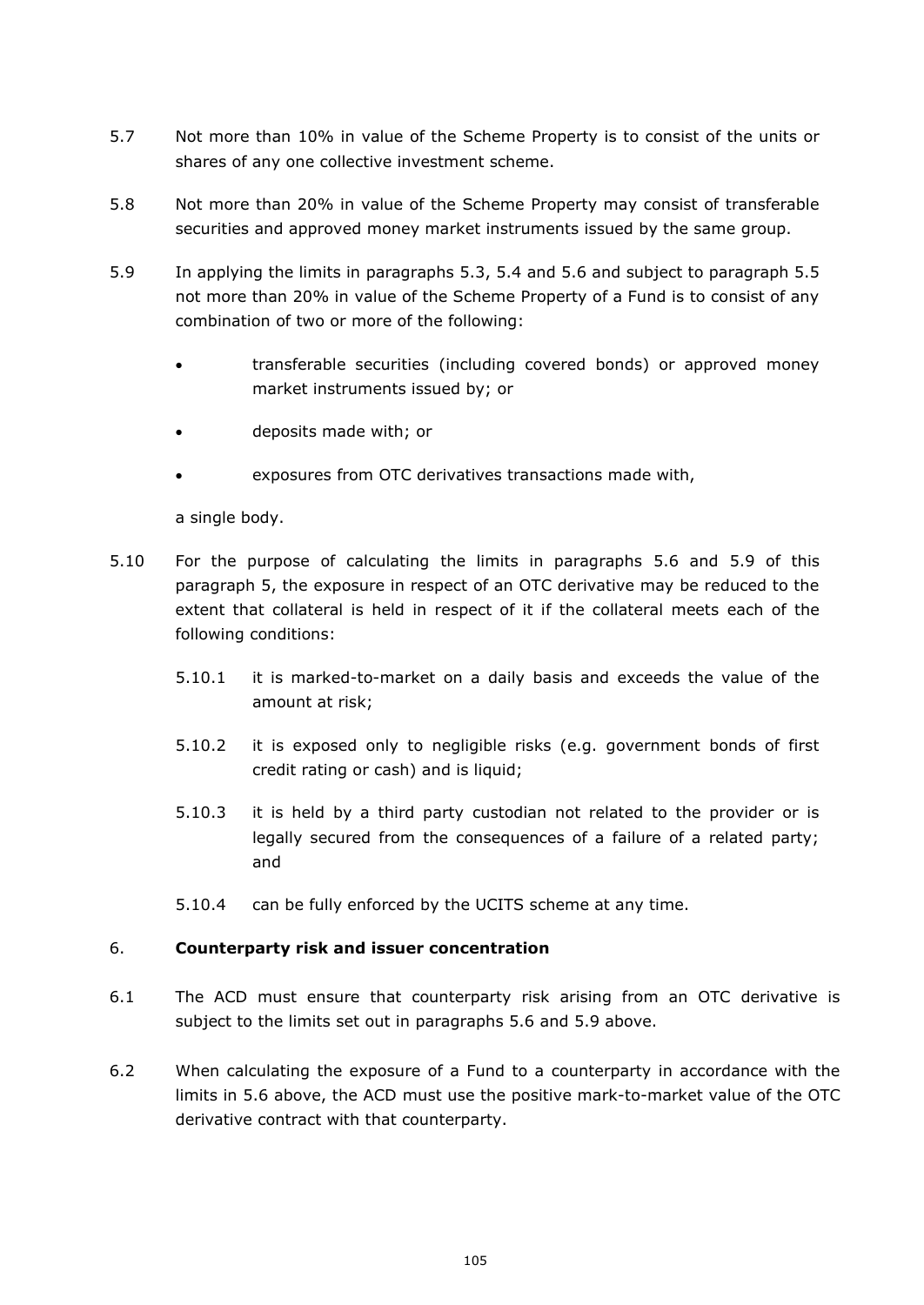- 6.3 An ACD may net the OTC derivative positions of a Fund with the same counterparty, provided they are able legally to enforce netting agreements with the counterparty on behalf of the Fund.
- 6.4 The netting agreements in paragraph 6.3 are permissible only with respect to OTC derivatives with the same counterparty and not in relation to any other exposures the Fund may have with that same counterparty.
- 6.5 The ACD may reduce the exposure of Scheme Property to a counterparty of an OTC derivative through the receipt of collateral. Collateral received must be sufficiently liquid so that it can be sold quickly at a price that is close to its pre-sale valuation.
- 6.6 The ACD must take collateral into account in calculating exposure to counterparty risk in accordance with the limits in paragraph 5.6 above when it passes collateral to an OTC counterparty on behalf of a Fund.
- 6.7 Collateral passed in accordance with paragraph 6.6 may be taken into account on a net basis only if the ACD is able legally to enforce netting arrangements with this counterparty on behalf of a Fund.
- 6.8 The ACD must calculate the issuer concentration limits referred to in paragraph 5.6 above on the basis of the underlying exposure created through the use of OTC derivatives pursuant to the commitment approach.
- 6.9 In relation to the exposure arising from OTC derivatives as referred to in paragraph 5.10, the ACD must include any exposure to OTC derivative counterparty risk in the calculation.

# 7. **Spread: government and public securities**

- 7.1 The following section applies in respect of a transferable security or an approved money-market instrument ("such securities") that is issued by:
	- 7.1.1 an EEA State
	- 7.1.2 a local authority of an EEA State
	- 7.1.3 a non-EEA State; or
	- 7.1.4 a public international body to which one or more EEA States belong.
- 7.2 No more than 35% in value of the Scheme Property of a Fund may be invested in such securities issued by any one body]. However, there is no limit on the amount which may be invested in such securities or in any one issue.
- 7.3 The Company or any Fund may invest more than 35% in value of the Scheme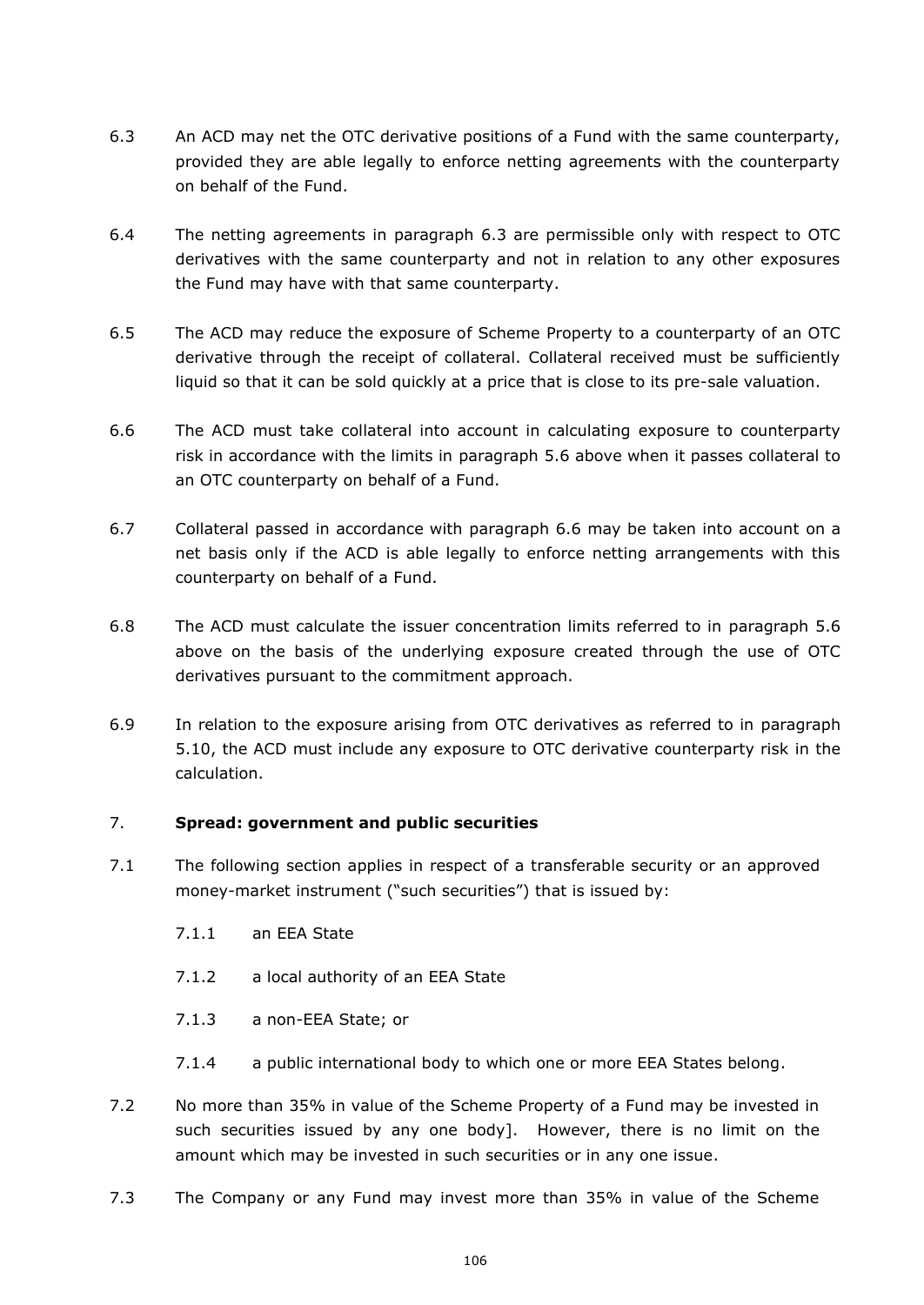Property of a Fund in such securities issued by any one body provided that:

- 7.3.1 the ACD has before any such investment is made consulted with the Depositary and as a result considers that the issuer of such securities is one which is appropriate in accordance with the investment objectives of the authorised Fund;
- 7.3.2 no more than 30% in value of the Scheme Property consists of such securities of any one issue;
- 7.3.3 the Scheme Property of a Fund includes such securities issued by that or another issuer, of at least six different issues;
- 7.3.4 the disclosures in the Prospectus required by the FCA have been made.

## <span id="page-114-1"></span>8. **Investment in collective investment schemes**

- <span id="page-114-0"></span>8.1 Up to 10% of the value of the Scheme Property may be invested in units or shares in other collective investment schemes ("Second Scheme") provided that Second Scheme satisfies all of the following conditions:
	- 8.1.1 The Second Scheme must:
		- 8.1.1.1 satisfy the conditions necessary for it to enjoy the rights conferred by the UCITS Directive; or
		- 8.1.1.2 be recognised under the provisions of s.272 of the Financial Services and Markets Act 2000 (individually recognised overseas schemes) that is authorised by the supervisory authorities of Guernsey, Jersey or the Isle of Man (provided the requirements of article 50(1)(e) of the UCITS Directive are met); or
		- 8.1.1.3 be authorised as a non-UCITS retail scheme (provided that the requirements of Article 50(1)(e) of the UCITS Directive are met; or
		- 8.1.1.4 be authorised in another EEA State provided the requirements of Article 50(1)(e) of the UCITS Directive are met; or
		- 8.1.1.5 be authorised by the competent authority of an OECD member country (other than another EEA State) which has:
			- (i) signed the IOSCO Multilateral Memorandum of Understanding; and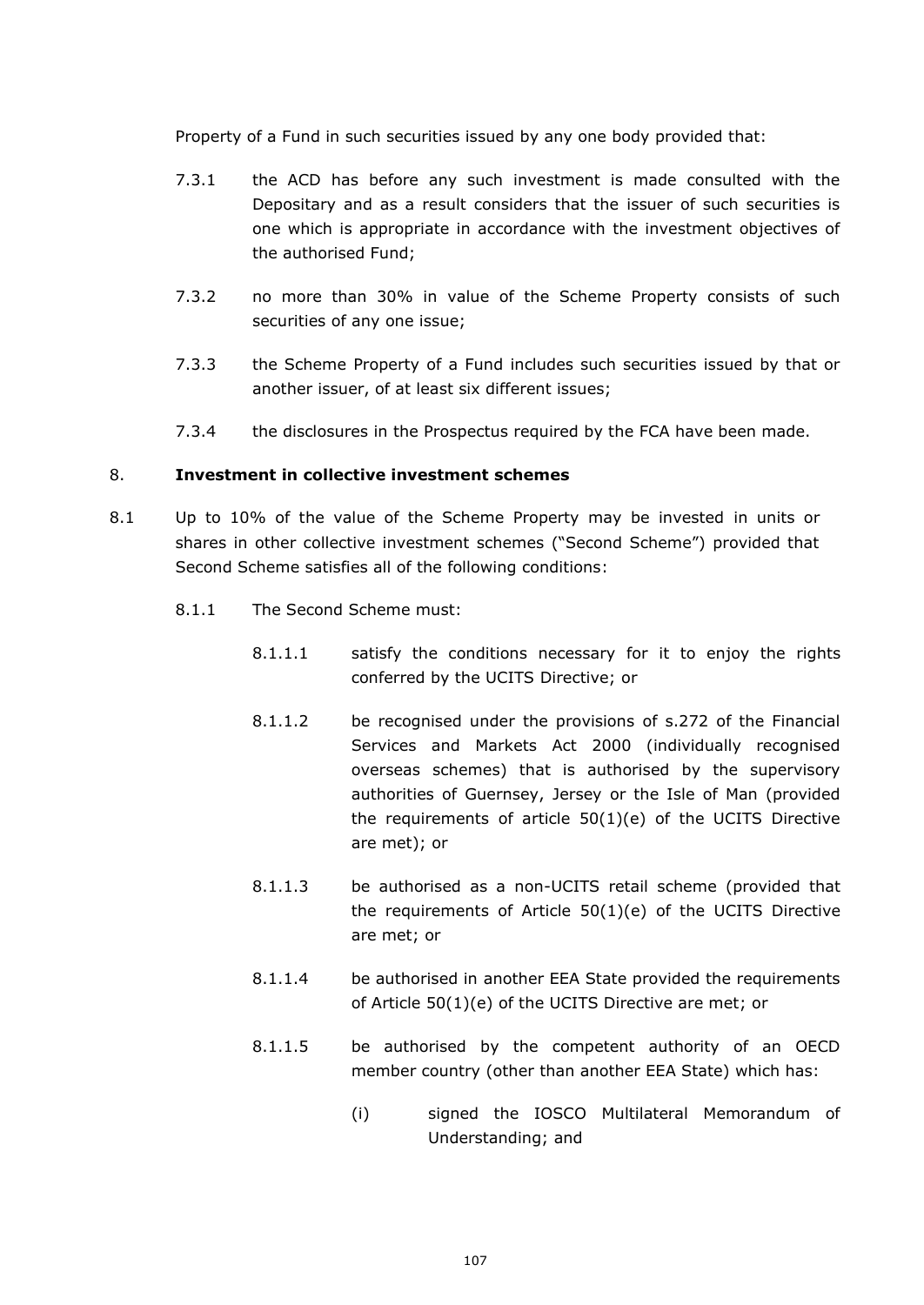(ii) approved the Second Scheme's management company, rules and depositary/custody arrangements;

(provided the requirements of article 50(1)(e) of the UCITS Directive are met).

- <span id="page-115-0"></span>8.1.2 The Second Scheme has terms which prohibit more than 10% in value of the scheme property consisting of units or shares in collective investment schemes.
- <span id="page-115-1"></span>8.1.3 Investment may only be made in Second Funds or other collective investment schemes managed by the ACD or an associate of the ACD if the Prospectus of the investing Fund clearly states that it may enter into such investments and the rules on double charging contained in the COLL Sourcebook are complied with.
- 8.1.4 Where the Second Scheme is an umbrella, the provisions in paragraphs [8.1.2](#page-115-0) to [8.1.3](#page-115-1) apply to each sub-fund as if it were a separate scheme.
- 8.2 The Scheme Property attributable to a Fund may include Shares in another Fund of the Company (the "Second Fund") subject to the requirements of paragraph 8.3 below.
- 8.3 A Fund may invest in or dispose of Shares of a "Second Fund" provided that:-
	- 8.3.1 the Second Fund does not hold Shares in any other Fund of the Company;
	- 8.3.2 the requirements set out at paragraphs 8.5 and 8.6 below are complied with; and
	- 8.3.3 not more that 35% in value of the Scheme Property of the investing or disposing Fund is to consist of Shares in the Second Fund.
- 8.4 The Funds may, subject to the limit set out in paragraph [8.1](#page-114-0) above, invest in collective investment schemes managed or operated by, or whose authorised corporate director is, the ACD of the Funds or one of its associates.
- 8.5 Investment may only be made in a Second Fund or other collective investment schemes managed or operated by, or whose authorised corporate director is, the ACD of the Funds or one of its associates if the rules on double charging contained in the COLL Sourcebook are complied with.
- 8.6 If a substantial proportion of a Fund's assets are invested in other collective investment schemes, the maximum level of management fees that may be charged by an investee collective investment scheme to the Fund concerned will be 3%.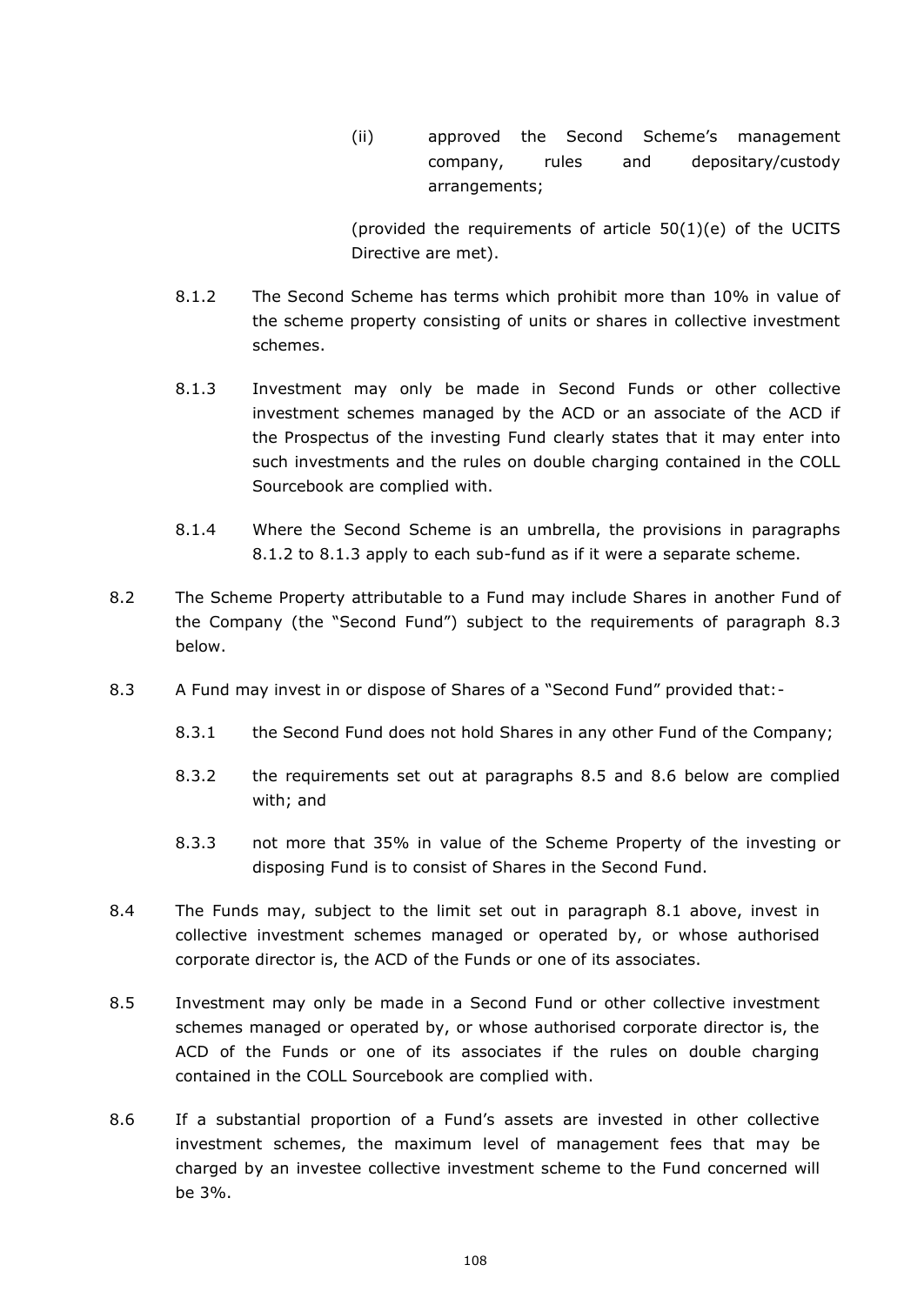## 9. **Investment in nil and partly paid securities**

- 9.1 A transferable security or an approved money market instrument on which any sum is unpaid falls within a power of investment only if it is reasonably foreseeable that the amount of any existing and potential call for any sum unpaid could be paid by the Fund, at the time when payment is required, without contravening the rules in COLL 5.
- 9.2 A warrant which is an investment falling within article 80 of the Regulated Activities Order (certificates representing certain securities) and which is akin to an investment falling within article 79 (instruments giving entitlement to investments) of the Regulated Activities Order may not be included in the Scheme Property unless it is listed on an eligible securities market.

# <span id="page-116-0"></span>10. **Investment in approved money market instruments**

- 10.1 A Fund may invest in approved money market instruments which are money market instruments normally dealt in on the money market, are liquid and whose value can be accurately determined at any time.
- 10.2 A money-market instrument shall be regarded as normally dealt in on the money market if it:
	- (a) has a maturity at issuance of up to and including 397 days;
	- (b) has a residual maturity of up to and including 397 days;
	- (c) undergoes regular yield adjustments in line with money market conditions at least every 397 days; or
	- (d) has a risk profile, including credit and interest rate risks, corresponding to that of an instrument which has a maturity as set out in paragraphs 10.2(a) or 10.2(b) or is subject to yield adjustments as set out in paragraph 10.2(c).
- 10.3 A money-market instrument shall be regarded as liquid if it can be sold at limited cost in an adequately short time frame, taking into account the obligation of the ACD to redeem Shares at the request of any qualifying Shareholder.
- 10.4 A money-market instrument shall be regarded as having a value which can be accurately determined at any time if accurate and reliable valuations systems, which fulfil the following criteria, are available:
	- (a) enabling the ACD to calculate a net asset value in accordance with the value at which the instrument held in the Fund could be exchanged between knowledgeable willing parties in an arm's length transaction; and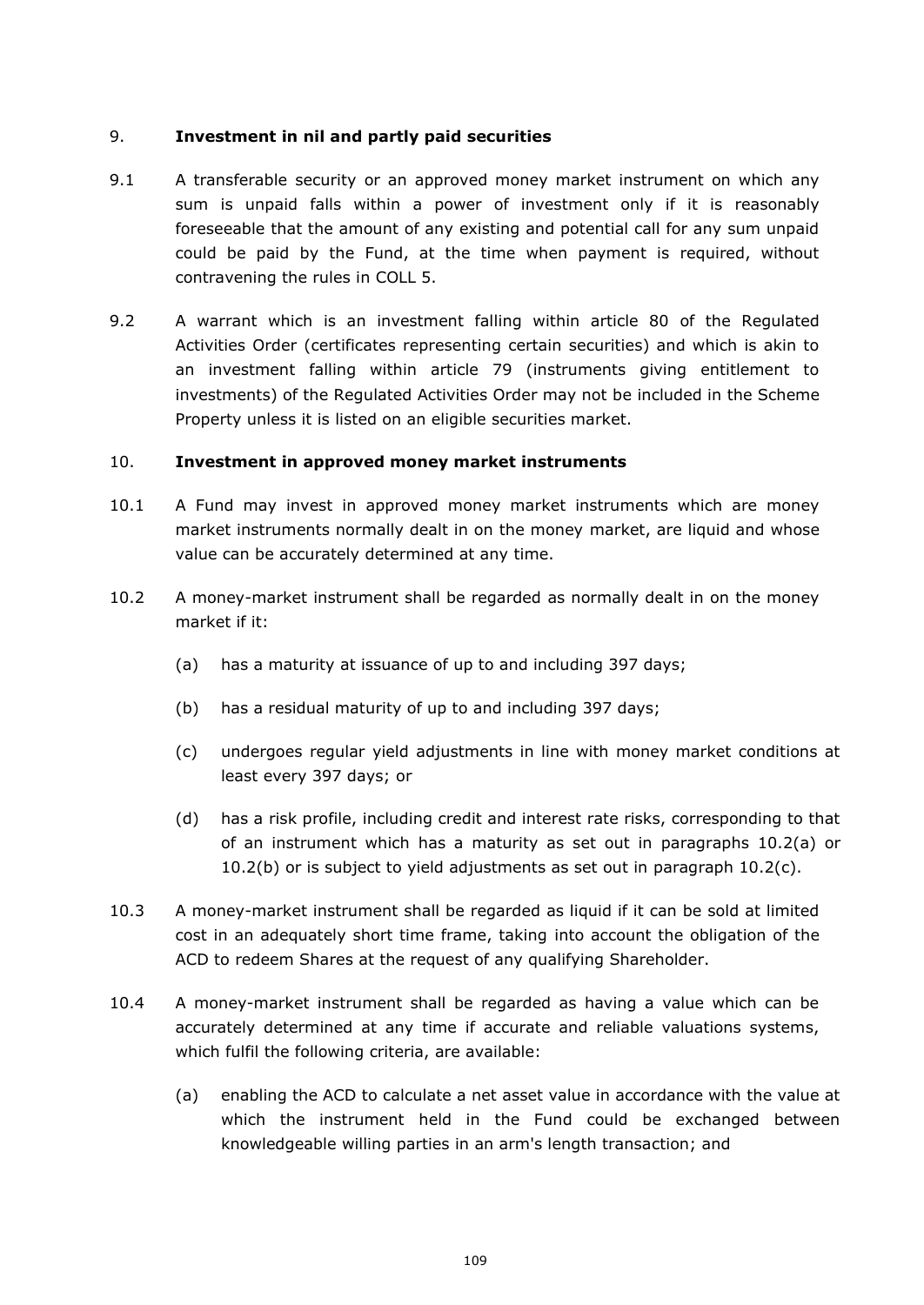- (b) based either on market data or on valuation models including systems based on amortised costs.
- (c) A money-market instrument that is normally dealt in on the money market and is admitted to or dealt in on an eligible market shall be presumed to be liquid and have a value which can be accurately determined at any time unless there is information available to the ACD that would lead to a different determination.
- 10.5 In addition to instruments admitted to or dealt in on an eligible market, a Fund may invest in an approved money-market instrument provided it fulfils the following requirements:
	- (a) the issue or the issuer is regulated for the purpose of protecting investors and savings; and
	- (b) the instrument is issued or guaranteed in accordance with paragraph 8.7 below.
- 10.6 The issue or the issuer of a money-market instrument, other than one dealt in on an eligible market, shall be regarded as regulated for the purpose of protecting investors and savings if:
	- (a) the instrument is an approved money-market instrument;
	- (b) appropriate information is available for the instrument (including information which allows an appropriate assessment of the credit risks related to investment in it), in accordance with paragraphs 10.9, 10.10 and 10.11 below; and
	- (c) the instrument is freely transferable.
- 10.7 A Fund may invest in an approved money-market instrument if it is:
	- (a) issued or guaranteed by any one of the following:
		- (i) a central authority of an EEA State or, if the EEA State is a federal state, one of the members making up the federation;
		- (ii) a regional or local authority of an EEA State;
		- (iii) the European Central Bank or a central bank of an EEA State;
		- (iv) the European Union or the European Investment Bank;
		- (v) a non-EEA State or, in the case of a federal state, one of the members making up the federation;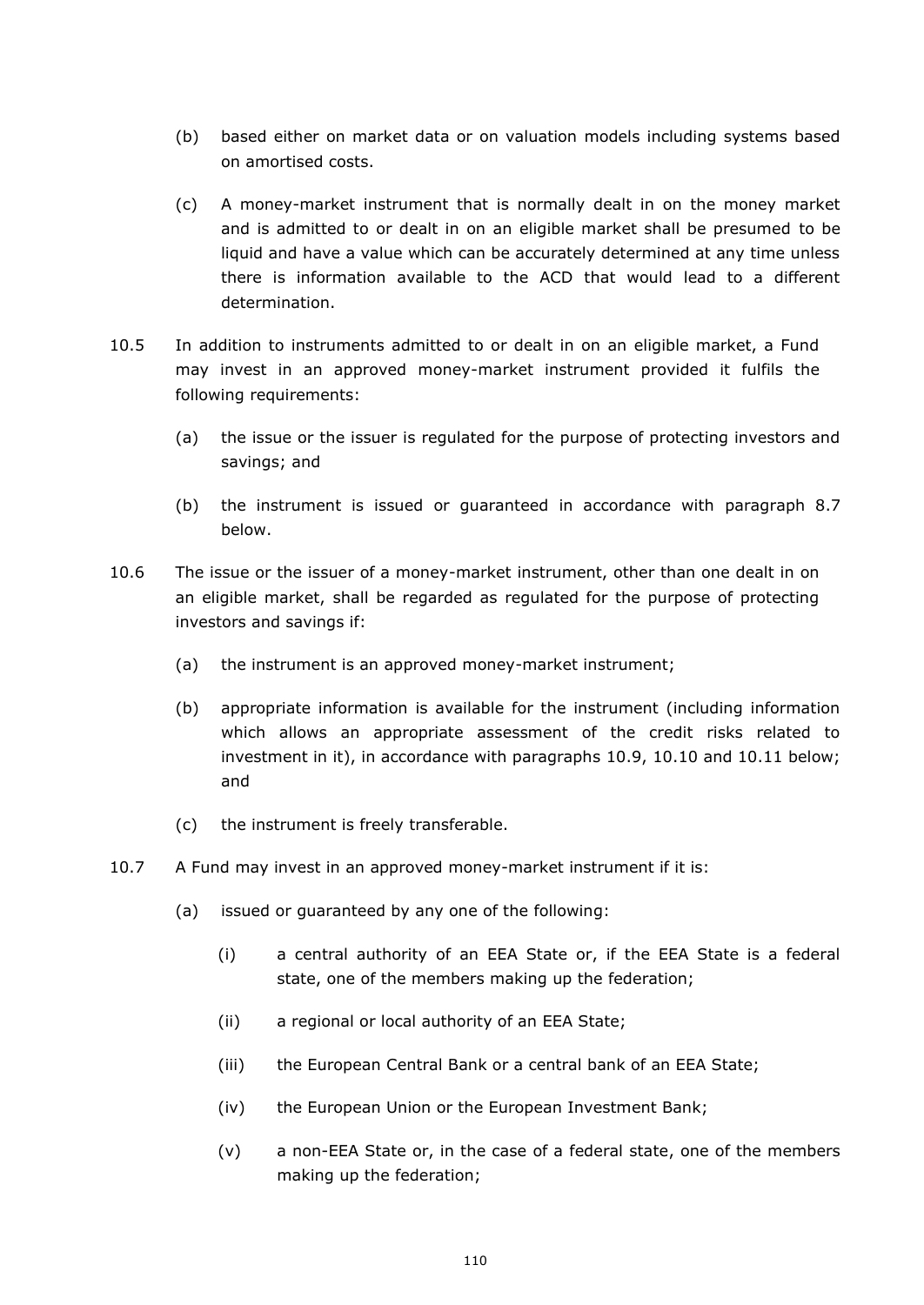- (vi) a public international body to which one or more EEA States belong; or
- (b) issued by a body, any securities of which are dealt in on an eligible market; or
- (c) issued or guaranteed by an establishment which is:
	- (i) subject to prudential supervision in accordance with criteria defined by European Community law; or
	- (ii) subject to and complies with prudential rules considered by the FCA to be at least as stringent as those laid down by European Community law.
- 10.8 An establishment shall be considered to satisfy the requirement in paragraph 10.7 (c)(ii) if it is subject to and complies with prudential rules, and fulfils one or more of the following criteria:
	- (a) it is located in the European Economic Area;
	- (b) it is located in an OECD country belonging to the Group of Ten;
	- (c) it has at least investment grade rating;
	- (d) on the basis of an in-depth analysis of the issuer, it can be demonstrated that the prudential rules applicable to that issuer are at least as stringent as those laid down by European Community law.
- 10.9 In the case of an approved money-market instrument within paragraphs 10.7 and 8.8 above or issued by a body of the type referred to in COLL 5.2.10EG, or which is issued by an authority within paragraph 10.7(a)(ii) or a public international body within paragraph  $10.7(a)(vi)(a)$  but is not guaranteed by a central authority within 10.7(a)(i), the following information must be available:
	- (a) information on both the issue or the issuance programme, and the legal and financial situation of the issuer prior to the issue of the instrument, verified by appropriately qualified third parties not subject to instructions from the issuer;
	- (b) updates of that information on a regular basis and whenever a significant event occurs; and
	- (c) available and reliable statistics on the issue or the issuance programme.
- 10.10 In the case of an approved money-market instrument issued or guaranteed by an establishment within paragraph  $10.7(c)$ , the following information must be available:
	- (i) information on the issue or the issuance programme or on the legal and financial situation of the issuer prior to the issue of the instrument;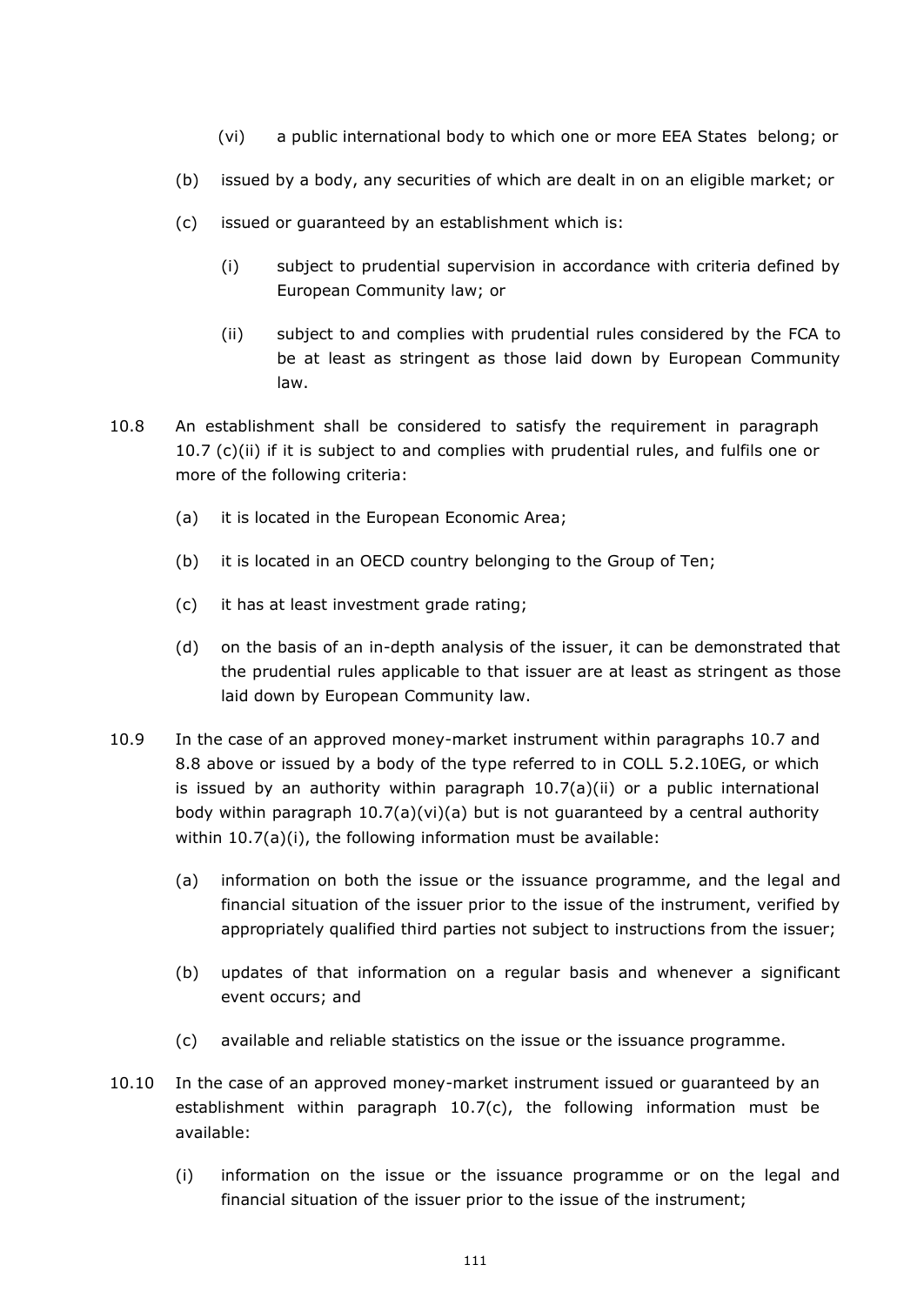- (ii) updates of that information on a regular basis and whenever a significant event occurs; and
- (iii) available and reliable statistics on the issue or the issuance programme, or other data enabling an appropriate assessment of the credit risks related to investment in those instruments.
- 10.11 In the case of an approved money-market instrument:
	- (a) within paragraphs  $10.7(a)(i)$ ,  $10.7(a)(iv)$  or  $10.7(a)(v)$ ; or
	- (b) which is issued by an authority within paragraph  $10.7(a)(ii)$  or a public international body within paragraph  $10.7(a)(vi)$  and is guaranteed by a central authority within paragraph 10.7(a)(i);
	- (c) information must be available on the issue or the issuance programme, or on the legal and financial situation of the issuer prior to the issue of the instrument.

## 11. **Efficient Portfolio Management**

- 11.1 The Funds may utilise property to enter into transactions for the purposes of Efficient Portfolio Management. There is no limit on the amount or value of the Scheme Property which may be used for EPM but the ACD must ensure that the transaction is economically appropriate in that they are realised in a cost effective way, they are entered into for one or more of the following specific aims: reduction of the relevant risks (whether in the price of investments, interest rates or exchange rates) or to the reduction of the relevant costs and/or to the generation of additional capital or income with a risk level which is consistent with the risk profile of the scheme and the risk diversification rules in COLL. The exposure must be fully "covered" by cash and/or other property sufficient to meet any obligation to pay or deliver that could arise. **The use of derivatives for EPM should not lead to an increase in risk to the Funds.**
- 11.2 Permitted transactions are those that the Fund reasonably regards as economically appropriate to EPM, that is:
	- 11.2.1 Transactions undertaken to reduce risk or cost in terms of fluctuations in prices, interest rates or exchange rates where the ACD reasonably believes that the transaction will diminish a risk or cost of a kind or level which it is sensible to reduce; or
	- 11.2.2 Transactions for the generation of additional capital growth or income for the Fund by taking advantage of gains which the ACD reasonably believes are certain to be made (or certain, barring events which are not reasonably foreseeable) as a result of: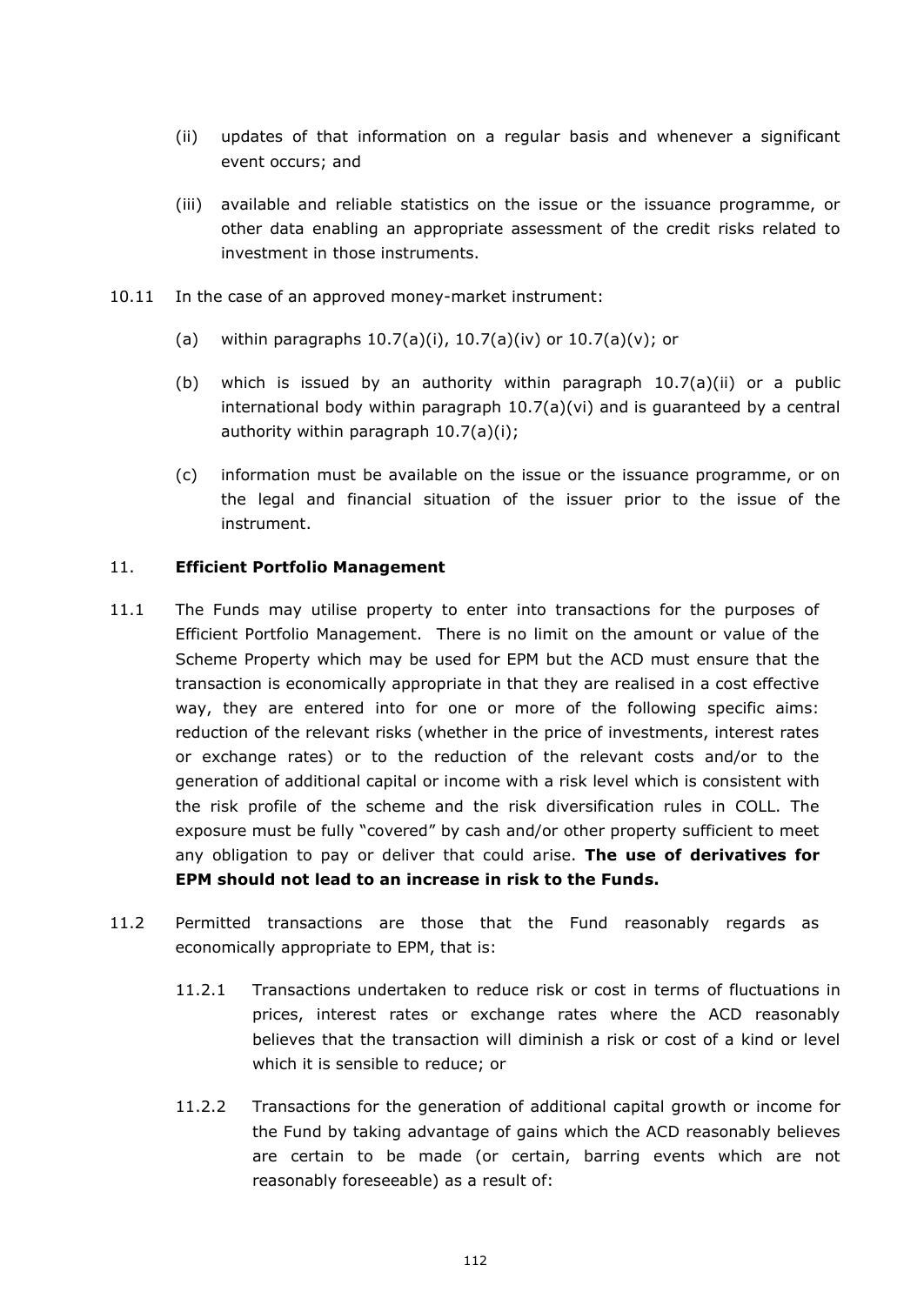- 11.2.2.1 pricing imperfections in the market as regards the property which the Fund holds or may hold; or
- 11.2.2.2 receiving a premium for the writing of a covered call option or a covered put option on property of the Fund which the Fund is willing to buy or sell at the exercise price, or
- 11.2.2.3 Stock lending arrangements.

A permitted arrangement in this context may at any time be closed out.

11.3 Transactions may take the form of "derivatives transactions" (that is, transactions in options, futures or contracts for differences) or forward currency transactions. A derivatives transaction must either be in a derivative which is traded or dealt in on an eligible derivatives market (and effected in accordance with the rules of that market), or be an off-exchange derivative which complies with the relevant conditions set out in the FCA Rules, or be a "synthetic future" (i.e. a composite derivative created out of two separate options). Forward currency transactions must be entered into with counterparties who satisfy the FCA Rules. A permitted transaction may at any time be closed out.

## <span id="page-120-0"></span>12. **Derivatives: general**

- 12.1 A transaction in derivatives or a forward transaction must not be effected for a Fund unless the transaction is of a kind specified in paragraph [13](#page-121-0) (Permitted transactions (derivatives and forwards)) below, and the transaction is covered, as required by paragraph [23](#page-128-0) (Cover for investment in derivatives) of this Appendix.
- 12.2 Where a Fund invests in derivatives, the exposure to the underlying assets must not exceed the limits set out in the COLL Sourcebook in relation to spread (COLL 5.2.11R Spread: general, COLL 5.2.12R Spread: government and public securities) except for index based derivatives where the rules below apply.
- 12.3 Where a transferable security or approved money market instrument embeds a derivative, this must be taken into account for the purposes of complying with this section.
- 12.4 A transferable security or an approved money-market instrument will embed a derivative if it contains a component which fulfils the following criteria:
	- (a) by virtue of that component some or all of the cash flows that otherwise would be required by the transferable security or approved money-market instrument which functions as host contract can be modified according to a specified interest rate, financial instrument price, foreign exchange rate, index of prices or rates, credit rating or credit index or other variable, and therefore vary in a way similar to a stand-alone derivative;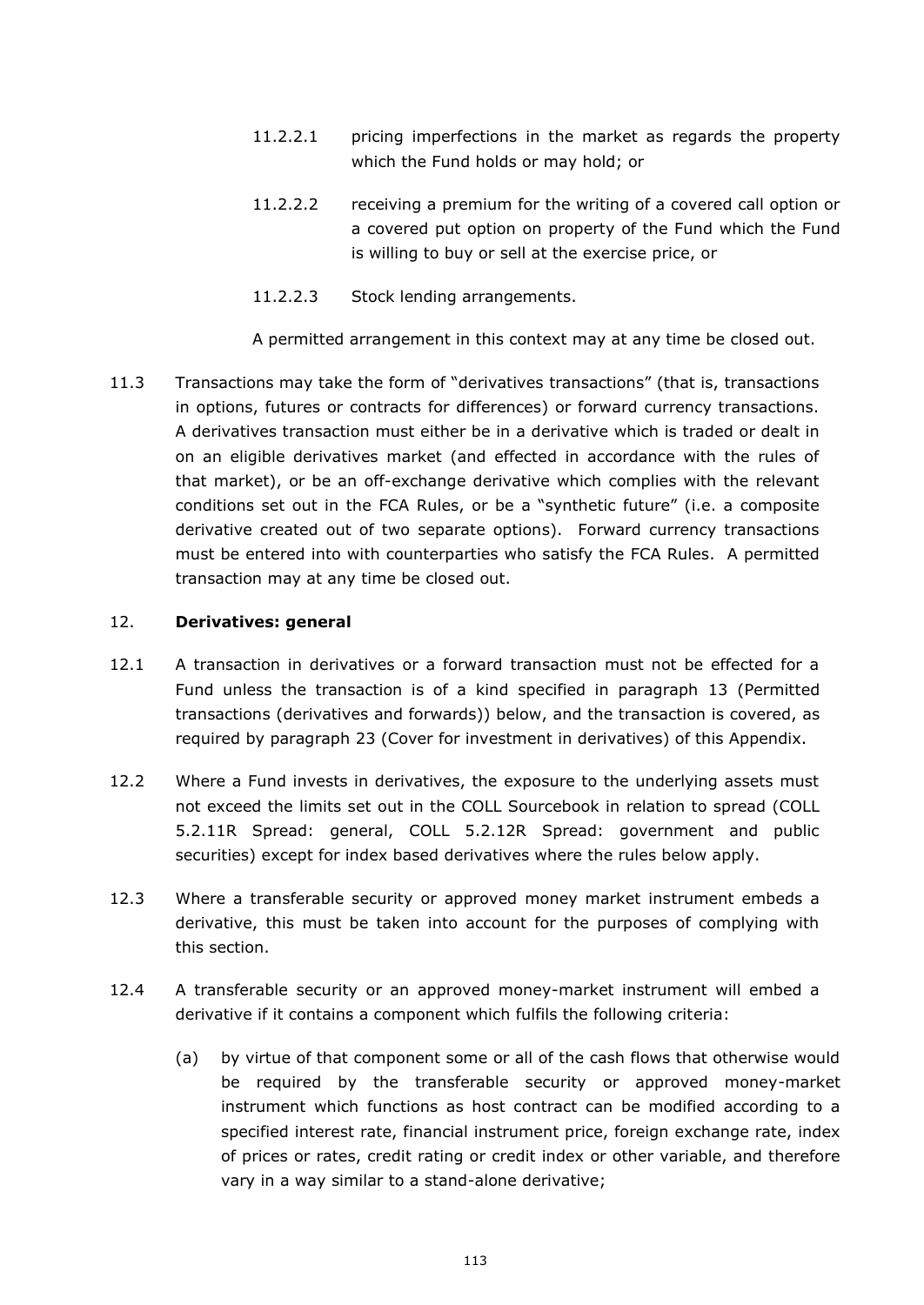- (b) its economic characteristics and risks are not closely related to the economic characteristics and risks of the host contract; and
- (c) it has a significant impact on the risk profile and pricing of the transferable security or approved money-market instrument.
- 12.5 A transferable security or an approved money-market instrument does not embed a derivative where it contains a component which is contractually transferable independently of the transferable security or the approved money-market instrument. That component shall be deemed to be a separate instrument.
- 12.6 Where a Fund invests in an index based derivative, provided the relevant index falls within COLL 5.2.33R (Relevant Indices) the underlying constituents of the index do not have to be taken into account for the purposes of COLL 5.2.11R and COLL 5.2.12R.
- 12.7 In the context of this Prospectus, "efficient portfolio management" means the use of derivatives (which are reasonably regarded by the ACD as economically appropriate and are fully covered) in order to achieve a reduction in certain relevant risks, a reduction of costs, or to generate additional capital or income for the Funds with no, or an acceptably low level of risk.

**The VT Argonaut Absolute Return Fund and VT Argonaut Equity Income Fund will be able to use derivatives for the purpose of meeting the investment objectives and policies as well as for efficient portfolio management purposes.**

12.8 **Where the ACD invests in derivatives and forward transactions in the pursuit of such a Fund's objectives and policies, the net asset value of that Fund may at times be volatile (in the absence of compensating investment techniques). Such a Fund may have volatility over and above the general market volatility of the markets of the Fund's underlying investments owing to the use of the derivatives and/or forward transactions in the pursuit of its objectives. The use of derivatives and forward transactions in the pursuit of a Fund's objective may cause its risk profile to change, this may be material.**

# <span id="page-121-0"></span>13. **Permitted transactions (derivatives and forwards)**

- 13.1 A transaction in a derivative must be:
	- 13.1.1 in an approved derivative; or
	- 13.1.2 be one which complies with paragraph [17](#page-123-0) (OTC transactions in derivatives) of this Appendix.
- <span id="page-121-2"></span><span id="page-121-1"></span>13.2 A transaction in a derivative must have the underlying consisting of any one or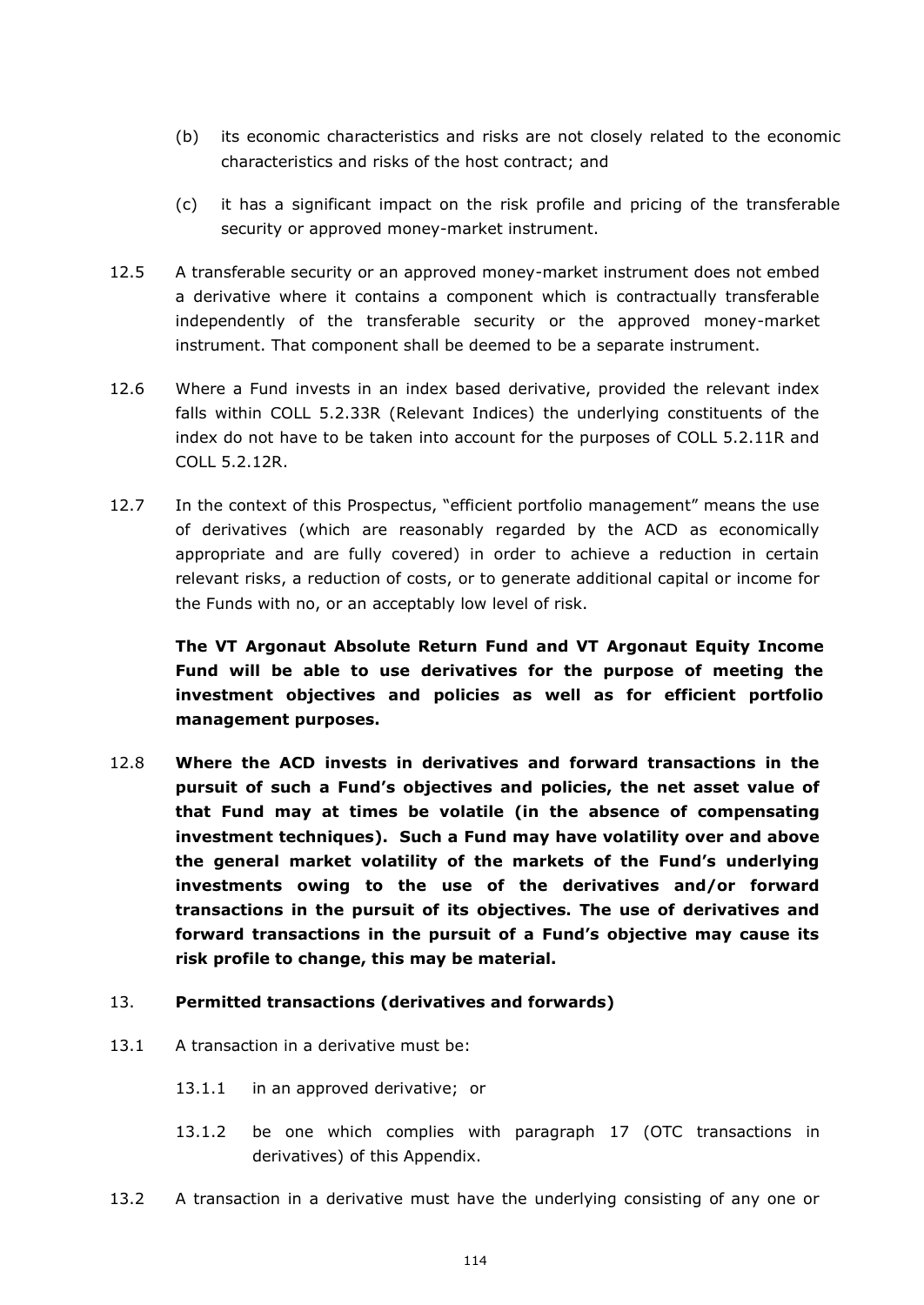more of the following to which the scheme is dedicated: transferable securities, approved money market instruments permitted under paragraph [10](#page-116-0) (Investment in approved money market instruments), deposits, permitted derivatives under this paragraph, collective investment scheme units or shares permitted under paragraph [8](#page-114-1) (Investment in collective investment schemes), financial indices which satisfy the criteria set out in COLL 5.2.20, interest rates, foreign exchange rates, and currencies.

- 13.3 A transaction in an approved derivative must be effected on or under the rules of an eligible derivatives market.
- 13.4 A transaction in a derivative must not cause a Fund to diverge from its investment objectives as stated in the Instrument constituting the scheme and the most recently published version of this Prospectus.
- 13.5 A transaction in a derivative must not be entered into if the intended effect is to create the potential for an uncovered sale of one or more, transferable securities, money market instruments, units or shares in collective investment schemes, or derivatives.
- 13.6 Any forward transaction must be with an Eligible Institution or an Approved Bank.

### 14. **Financial indices underlying derivatives**

- 14.1 The financial indices referred to in 14.2 are those which satisfy the following criteria:
	- (a) the index is sufficiently diversified;
	- (b) the index represents an adequate benchmark for the market to which it refers; and
	- (c) the index is published in an appropriate manner.
- 14.2 A financial index is sufficiently diversified if:
	- (a) it is composed in such a way that price movements or trading activities regarding one component do not unduly influence the performance of the whole index;
	- (b) where it is composed of assets in which a Fund is permitted to invest, its composition is at least diversified in accordance with the requirements with respect to spread and concentration set out in this section; and
	- (c) where it is composed of assets in which a Fund cannot invest, it is diversified in a way which is equivalent to the diversification achieved by the requirements with respect to spread and concentration set out in this section.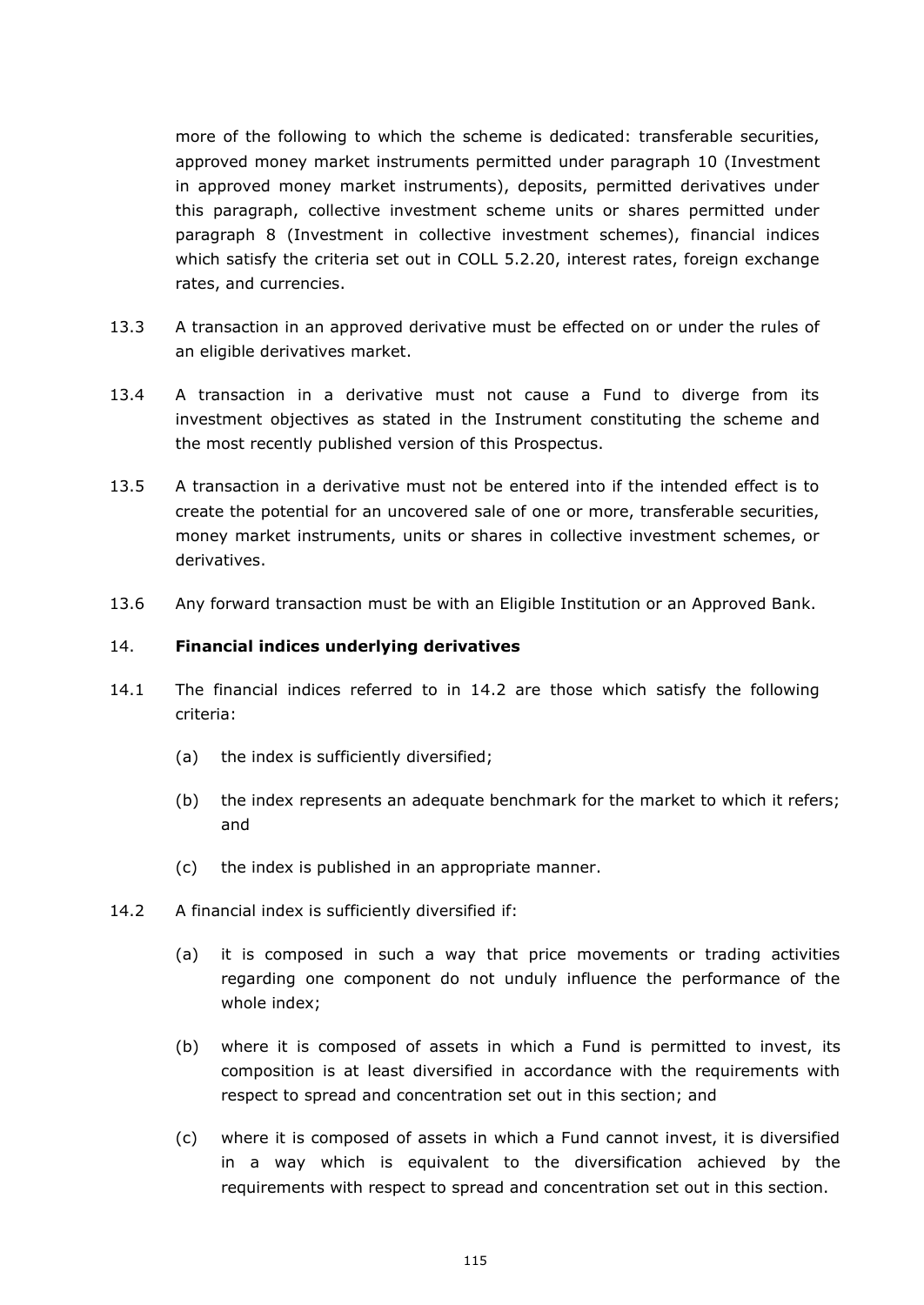- 14.3 A financial index represents an adequate for the market to which it refers if:
	- (a) it measures the performance of a representative group of underlyings in a relevant and appropriate way;
	- (b) it is revised or rebalanced periodically to ensure that it continues to reflect the markets to which it refers, following criteria which are publicly available; and
	- (c) the underlyings are sufficiently liquid, allowing users to replicate it if necessary.
- 14.4 A financial index is published in an appropriate manner if:
	- (a) its publication process relies on sound procedures to collect prices, and calculate and subsequently publish the index value, including pricing procedures for components where a market price is not available; and
	- (b) material information on matters such as index calculation, rebalancing methodologies, index changes or any operational difficulties in providing timely or accurate information is provided on a wide and timely basis.
- 14.5 Where the composition of underlyings of a transaction in a derivative does not satisfy the requirements for a financial index, the underlyings for that transaction shall where they satisfy the requirements with respect to other underlyings pursuant to paragraph [13.2,](#page-121-1) be regarded as a combination of those underlyings.

# 15. **Transactions for the purchase of property**

15.1 A derivative or forward transaction which will or could lead to the delivery of property for the account of the Company may be entered into only if that property can be held for the account of the Company, and the ACD having taken reasonable care determines that delivery of the property under the transaction will not occur or will not lead to a breach of the rules in the COLL Sourcebook.

# 16. **Requirement to cover sales**

16.1 No agreement by or on behalf of the Company to dispose of property or rights may be made unless the obligation to make the disposal and any other similar obligation could immediately be honoured by the Company by delivery of property or the assignment (or, in Scotland, assignation) of rights, and the property and rights above are owned by the Company at the time of the agreement. This requirement does not apply to a deposit.

# <span id="page-123-0"></span>17. **OTC transactions in derivatives**

- 17.1 Any transaction in an OTC derivative under paragraph [13.1.2](#page-121-2) must be:
	- 17.1.1 in a future or an option or a contract for differences;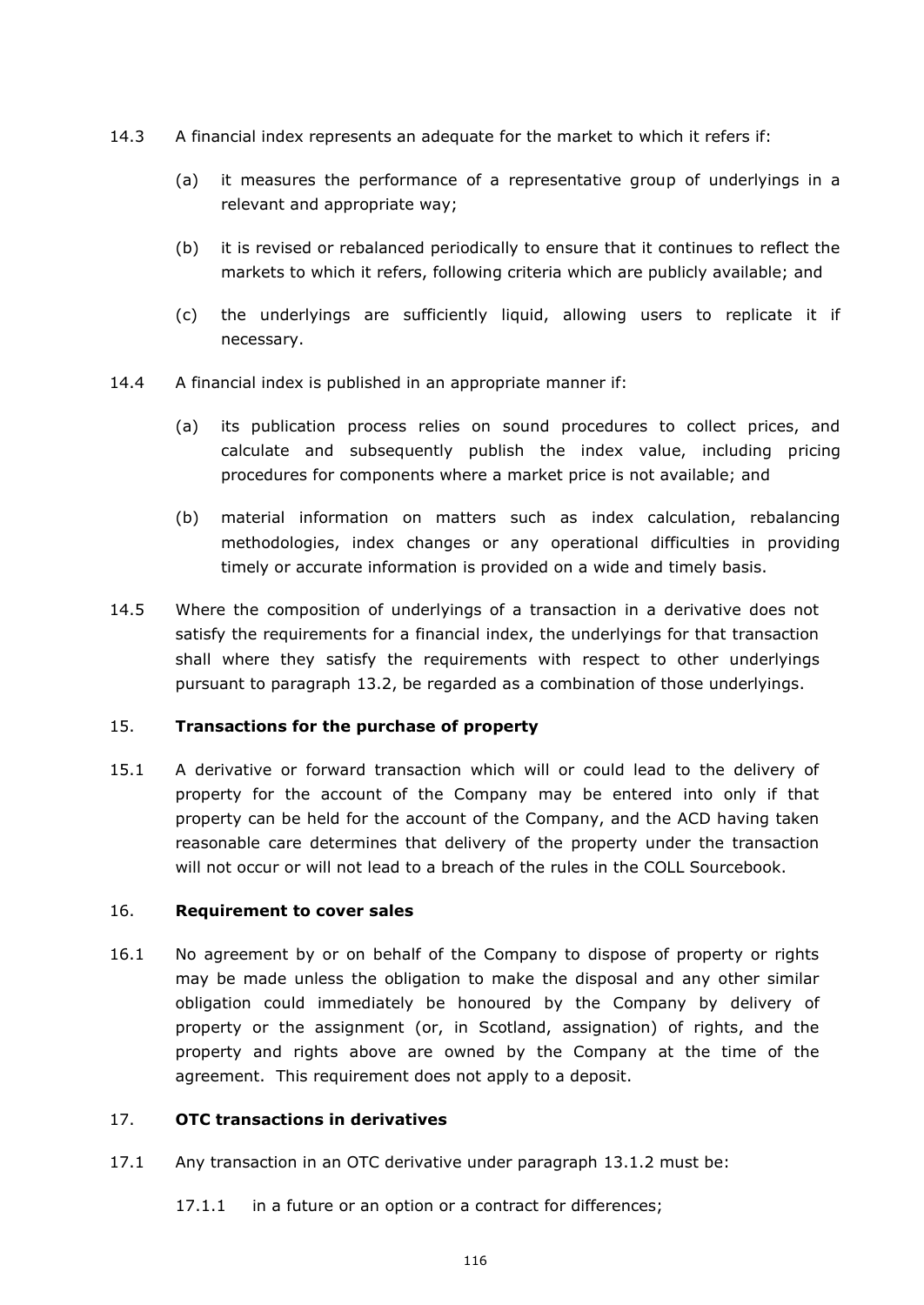- 17.1.2 with an approved counterparty; A counterparty to a transaction in derivatives is approved only if the counterparty is an Eligible Institution or an Approved Bank; or a person whose permission (including any requirements or limitations), as published in the FCA Register or whose Home State authorisation, permits it to enter into the transaction as principal off-exchange;
- <span id="page-124-0"></span>17.1.3 on approved terms; the terms of the transaction in derivatives are approved only if the ACD carries out at least daily a reliable and verifiable valuation in respect of that transaction corresponding to its fair value and which does not rely only on market quotations by the counterparty; and the ACD can enter into one or more further transactions to sell, liquidate or close out that transaction at any time, at its fair value; and
- 17.1.4 capable of reliable valuation; a transaction in derivatives is capable of reliable valuation only if the ACD having taken reasonable care determines that, throughout the life of the derivative (if the transaction is entered into), it will be able to value the investment concerned with reasonable accuracy:
	- 17.1.4.1 on the basis of an up-to-date market value which the ACD and the Depositary have agreed is reliable; or
	- 17.1.4.2 if the value referred to in 17.1.4.1 is not available, on the basis of a pricing model which the ACD and the Depositary have agreed uses an adequate recognised methodology; and
- 17.1.5 subject to verifiable valuation: a transaction in derivatives is subject to verifiable valuation only if, throughout the life of the derivative (if the transaction is entered into) verification of the valuation is carried out by:
	- 17.1.5.1 an appropriate third party which is independent from the counterparty of the derivative at an adequate frequency and in such a way that the ACD is able to check it; or
	- 17.1.5.2 a department within the ACD which is independent from the department in charge of managing the Fund and which is adequately equipped for such a purpose.

For the purposes of [17.1.3](#page-124-0) above, "fair value" is the amount for which an asset could be exchanged, or a liability settled, between knowledgeable, willing parties in an arm's length transaction.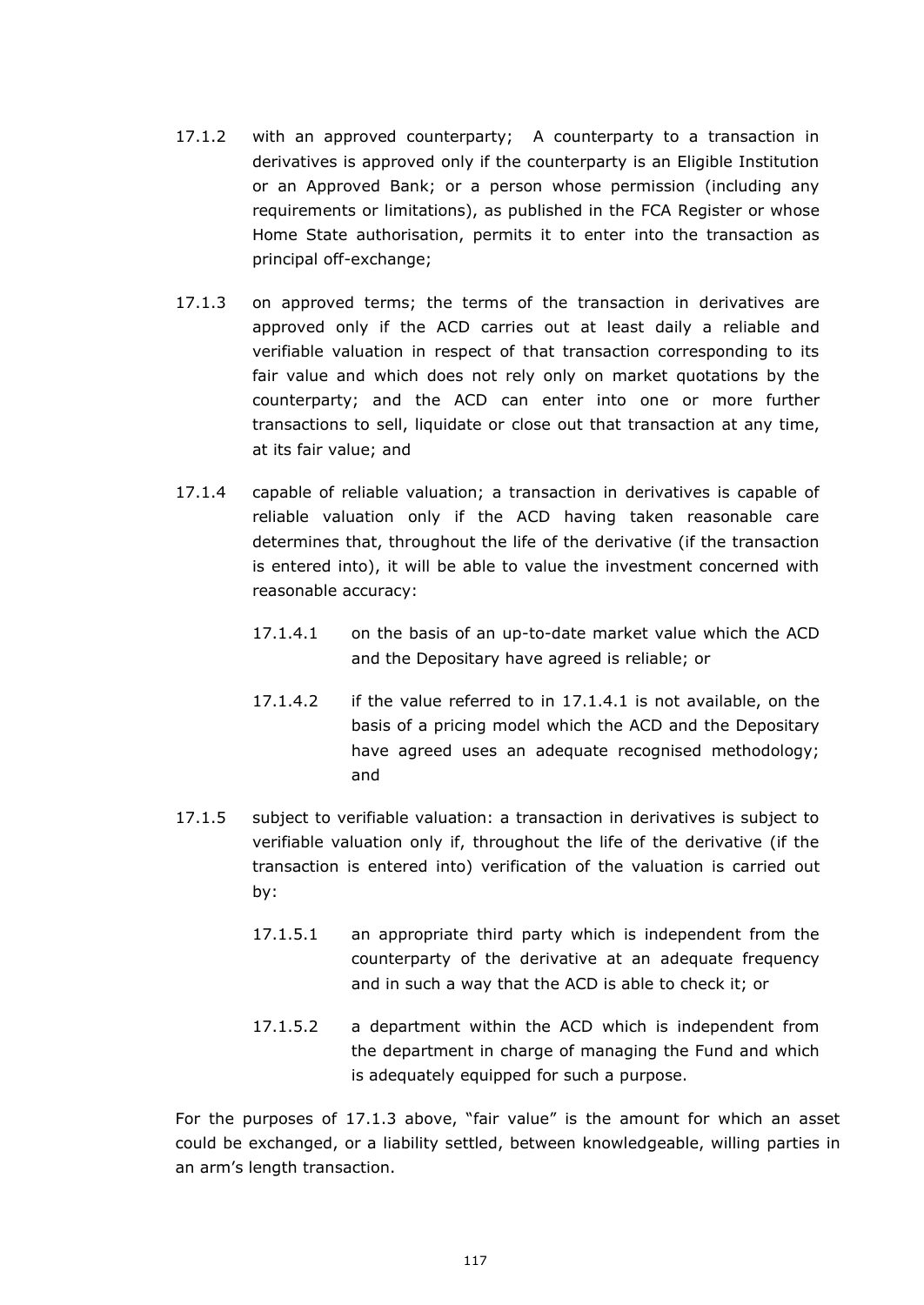# 18. **Valuation of OTC derivatives**

- 18.1 For the purposes of paragraph 17.1.3, the ACD must:
	- 18.1.1 establish, implement and maintain arrangements and procedures which ensure appropriate, transparent and fair valuation of the exposures of a Fund to OTC derivatives; and
	- 18.1.2 ensure that the fair value of OTC derivatives is subject to adequate, accurate and independent assessment.
- 18.2 Where the arrangements and procedures referred to in paragraph 18.1 involve the performance of certain activities by third parties, the ACD must comply with the requirements in SYSC 8.1.13 R (Additional requirements for a management company) and COLL 6.6A.4 R (4) to (6) (Due diligence requirements of AFMs of UCITS schemes).
- 18.3 The arrangements and procedures referred to in paragraph 18.1 above must be
	- 18.3.1 adequate and proportionate to the nature and complexity of the OTC derivative concerned; and
	- 18.3.2 adequately documented.

# 19. **Risk management**

- 19.1 The ACD uses a risk management process (including a risk management policy in accordance with COLL 6.12), enabling it to monitor and measure at any time the risk of a Fund's positions and their contribution to the overall risk profile of the Fund.
- 19.2 Before using the process, the ACD will notify the FCA of the details of the risk management process. The following details of the risk management process must be regularly notified to the FCA and at least on an annual basis:
	- 19.2.1 a true and fair view of the types of derivatives and forward transactions to be used within a Fund together with their underlying risks and any relevant quantitative limits; and
	- 19.2.2 the methods for estimating risks in derivative and forward transactions.
- 19.3 The ACD must notify the FCA in advance of any material alteration to the details above.

# 20. **Investments in deposits**

20.1 The Fund may invest in deposits only with an Approved Bank and which are repayable on demand or have the right to be withdrawn, and maturing in no more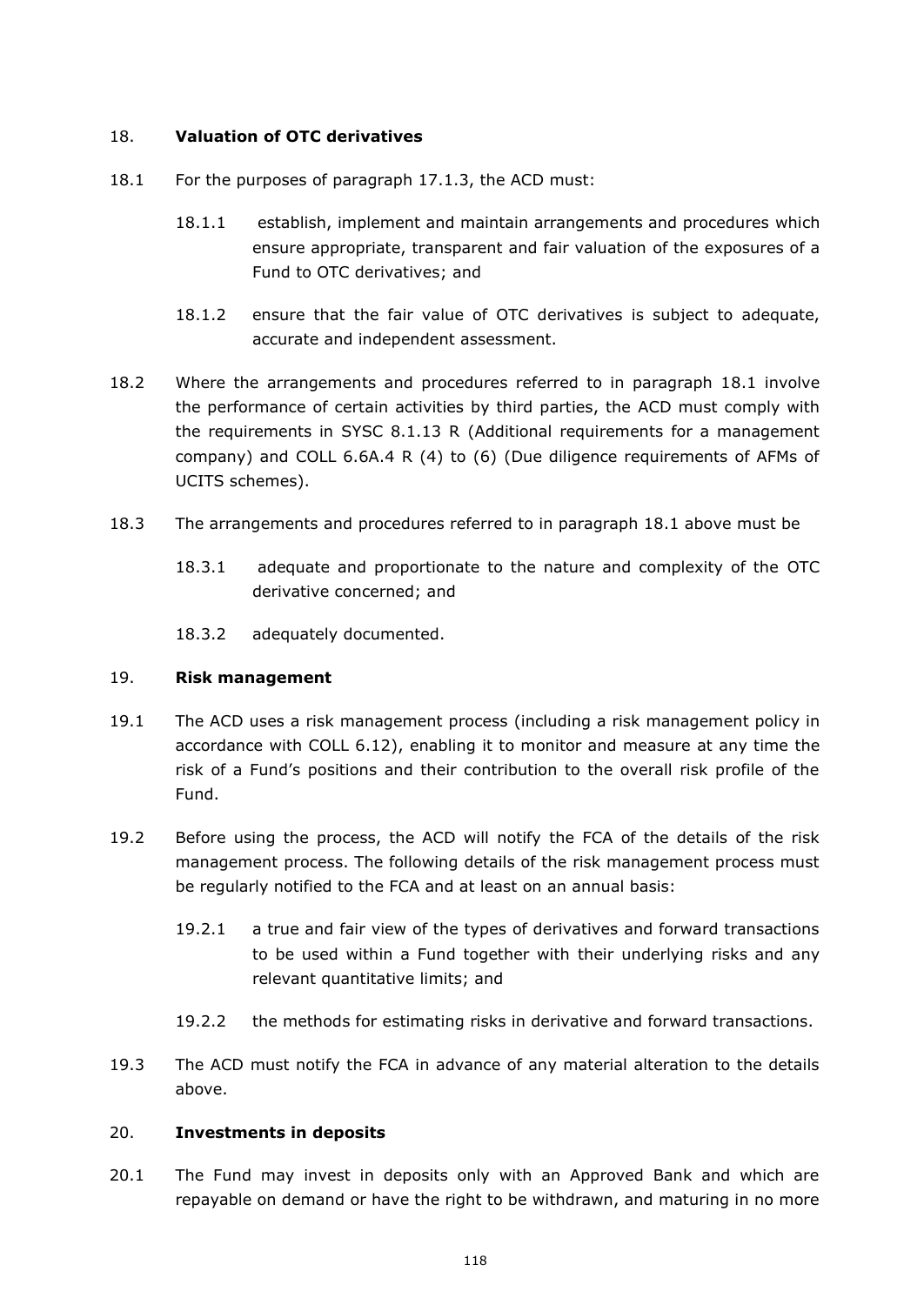than 12 months.

## <span id="page-126-2"></span>21. **Stock lending**

- 21.1 The entry into stock lending or repo transactions for the account of the Fund is permitted for the generation of additional income for the benefit of the Fund, and hence for its investors.
- 21.2 The specific method of stock lending permitted in this section is in fact not a transaction which is a loan in the normal sense. Rather it is an arrangement of the kind described in section 263B of the Taxation of Chargeable Gains Act 1992, under which the lender transfers securities to the borrower otherwise than by way of sale and the borrower is to transfer those securities, or securities of the same type and amount, back to the lender at a later date. In accordance with good market practice, a separate transaction by way of transfer of assets is also involved for the purpose of providing collateral to the "lender" to cover him against the risk that the future transfer back of the securities may not be satisfactorily completed.
- 21.3 The stock lending permitted by this section may be exercised by the Fund when it reasonably appears to the Fund to be appropriate to do so with a view to generating additional income for the Fund with an acceptable degree of risk.
- <span id="page-126-1"></span><span id="page-126-0"></span>21.4 The Company or the Depositary at the request of Company may enter into a stock lending arrangement of the kind described in section 263B of the Taxation of Chargeable Gains Act 1992 (without extension by section 263C), but only if:
	- 21.4.1 all the terms of the agreement under which securities are to be reacquired by the Depositary for the account of the Fund, are in a form which is acceptable to the Depositary and are in accordance with good market practice;
	- 21.4.2 the counterparty is:
		- 21.4.2.1 an authorised person; or
		- 21.4.2.2 a person authorised by a Home State regulator; or
		- 21.4.2.3 a person registered as a broker-dealer with the Securities and Exchange Commission of the United States of America; or
		- 21.4.2.4 a bank, or a branch of a bank, supervised and authorised to deal in investments as principal, with respect to OTC derivatives by at least one of the following federal banking supervisory authorities of the United States of America: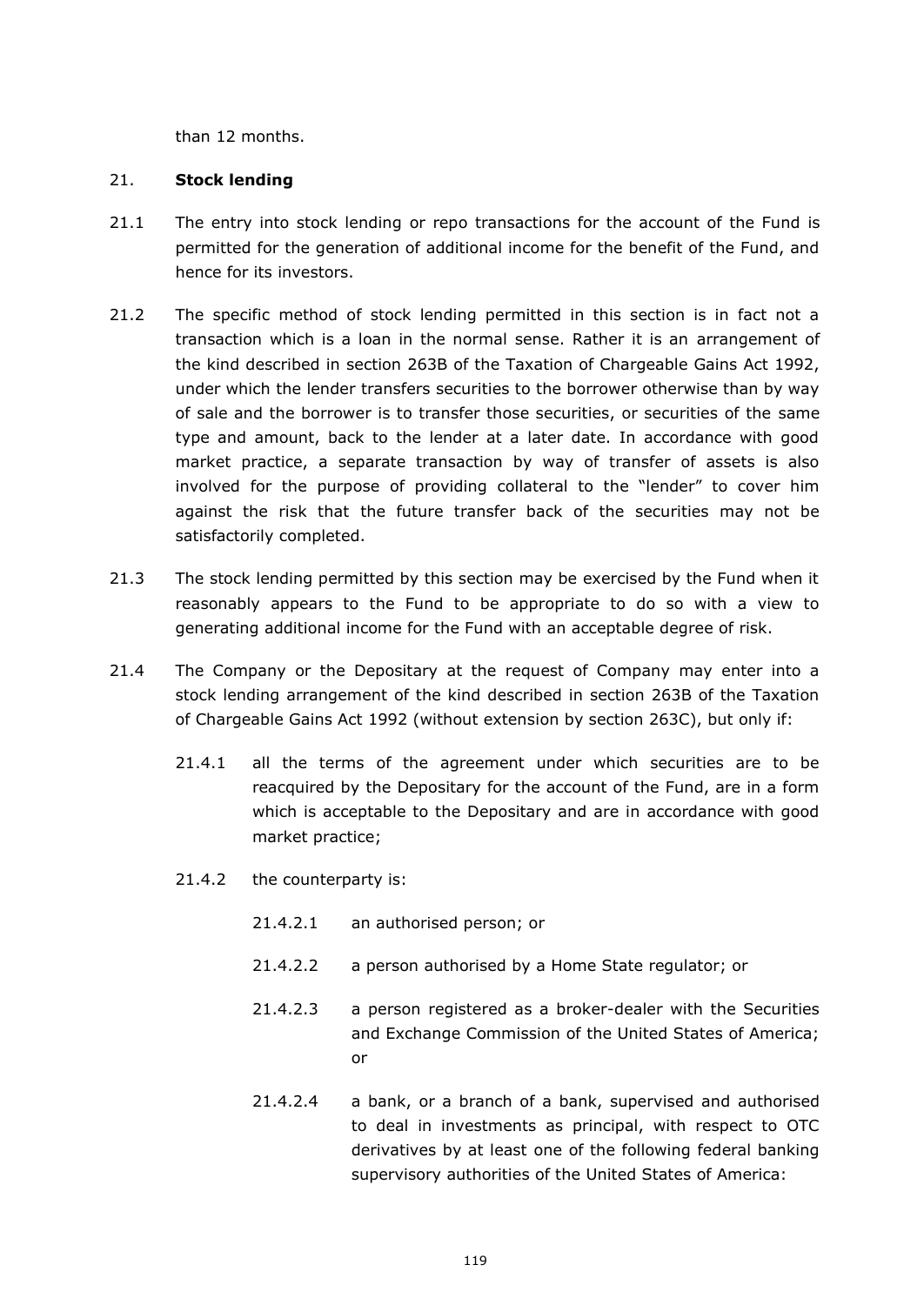- (a) the Office of the Comptroller of the Currency;
- (b) the Federal Deposit Insurance Corporation;
- (c) the Board of Governors of the Federal Reserve System; and
- (d) the Office of Thrift Supervision, and
- <span id="page-127-0"></span>21.4.3 collateral is obtained to secure the obligation of the counterparty under the terms referred to in paragraph [21.4.1](#page-126-0) and the collateral is:
	- 21.4.3.1 acceptable to the depositary;
	- 21.4.3.2 adequate; and
	- 21.4.3.3 sufficiently immediate.
- 21.4.4 The counterparty for the purpose of paragraph [21.4](#page-126-1) is the person who is obliged under the agreement referred to in paragraph [21.4.1](#page-126-0) to transfer to the depositary the securities transferred by the depositary under the stock lending arrangement or securities of the same kind.
- 21.4.5 [21.4.3](#page-127-0) does not apply to a stock lending transaction made through Euroclear Bank SA/NV's Securities Lending and Borrowing Programme.
- 21.5 The Depositary must ensure that the value of the collateral at all times is at least equal to the value of the securities transferred by the Depositary. This duty may be regarded as satisfied in respect of collateral the validity of which is about to expire or has expired where the Depositary takes reasonable care to determine that sufficient collateral will again be transferred at the latest by the close of business on the day of expiry.
- 21.6 Any agreement for transfer at a future date of securities or of collateral (or of the equivalent of either) may be regarded, for the purposes of valuation under the COLL Sourcebook, as an unconditional agreement for the sale or transfer of property, whether or not the property is part of the property of the Fund.
- 21.7 There is no limit on the value of the Scheme Property of a Fund which maybe the subject of stock lending transactions.

## 22. **Schemes replicating an index**

- 22.1 A Fund may invest up to 20% in value of the Scheme Property in shares and debentures which are issued by the same body where the stated investment policy is to replicate the composition of a relevant index as defined below.
- 22.2 The 20% limit can be raised for a particular Fund up to 35% in value of the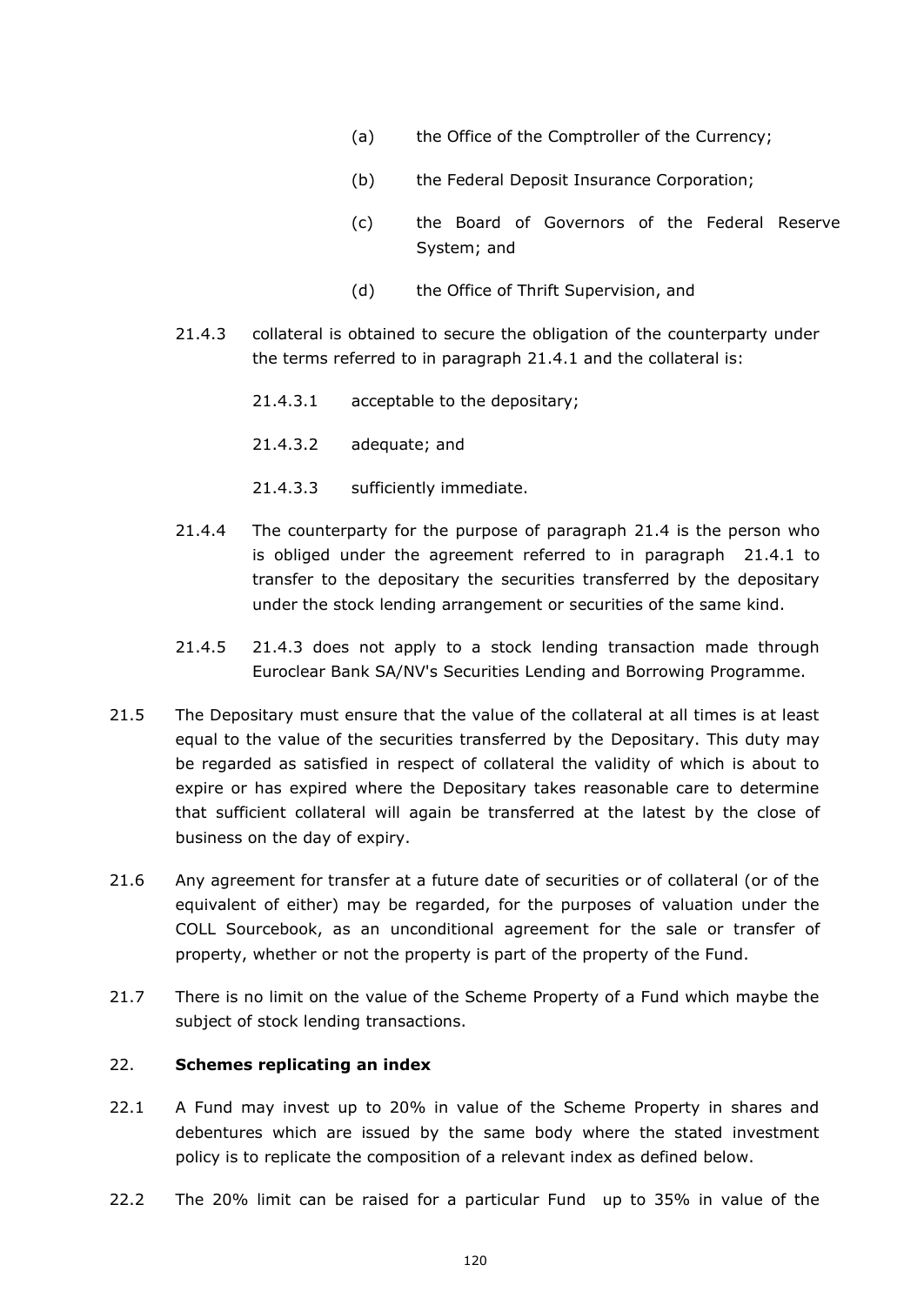Scheme Property, but only in respect of one body and where justified by exceptional market conditions.

- 22.3 In the case of a Fund replicating an index the Scheme Property of a Fund need not consist of the exact composition and weighting of the underlying in the relevant index where deviation from this is expedient for reasons of poor liquidity or excessive cost to the scheme in trading in an underlying investment.
- 22.4 The indices referred to above are those which satisfy the following criteria:
	- 22.4.1 the composition is sufficiently diversified;
	- 22.4.2 the index is a representative benchmark for the market to which it refers; and
	- 22.4.3 the index is published in an appropriate manner.

## <span id="page-128-0"></span>23. **Cover for investment in derivatives**

- 23.1 A Fund may invest in derivatives and forward transactions as part of its investment policy provided:
	- 23.1.1 its global exposure relating to derivatives and forward transactions held in the Fund does not exceed the net value of the scheme property; and
	- 23.1.2 its global exposure to the underlying assets does not exceed in aggregate the investment limits laid down in paragraph 5 above (Spread: general).

#### 24. **Daily calculation of global exposure**

- 24.1 The ACD must calculate the global exposure of a Fund on at least a daily basis.
- 24.2 For the purposes of this section exposure must be calculated taking into account the current value of the underlying assets, the counterparty risk, future market movements and the time available to liquidate the positions.

# 25. **Calculation of global exposure**

- 25.1 The ACD must calculate the global exposure of any Fund it manages either as:
	- 25.1.1 the incremental exposure and leverage generated through the use of derivatives and forward transactions (including embedded derivatives as referred to in Paragraph [12](#page-120-0) (Derivatives: general), which may not exceed 100% of the net value of the Scheme Property; or
	- 25.1.2 the market risk of the Scheme Property.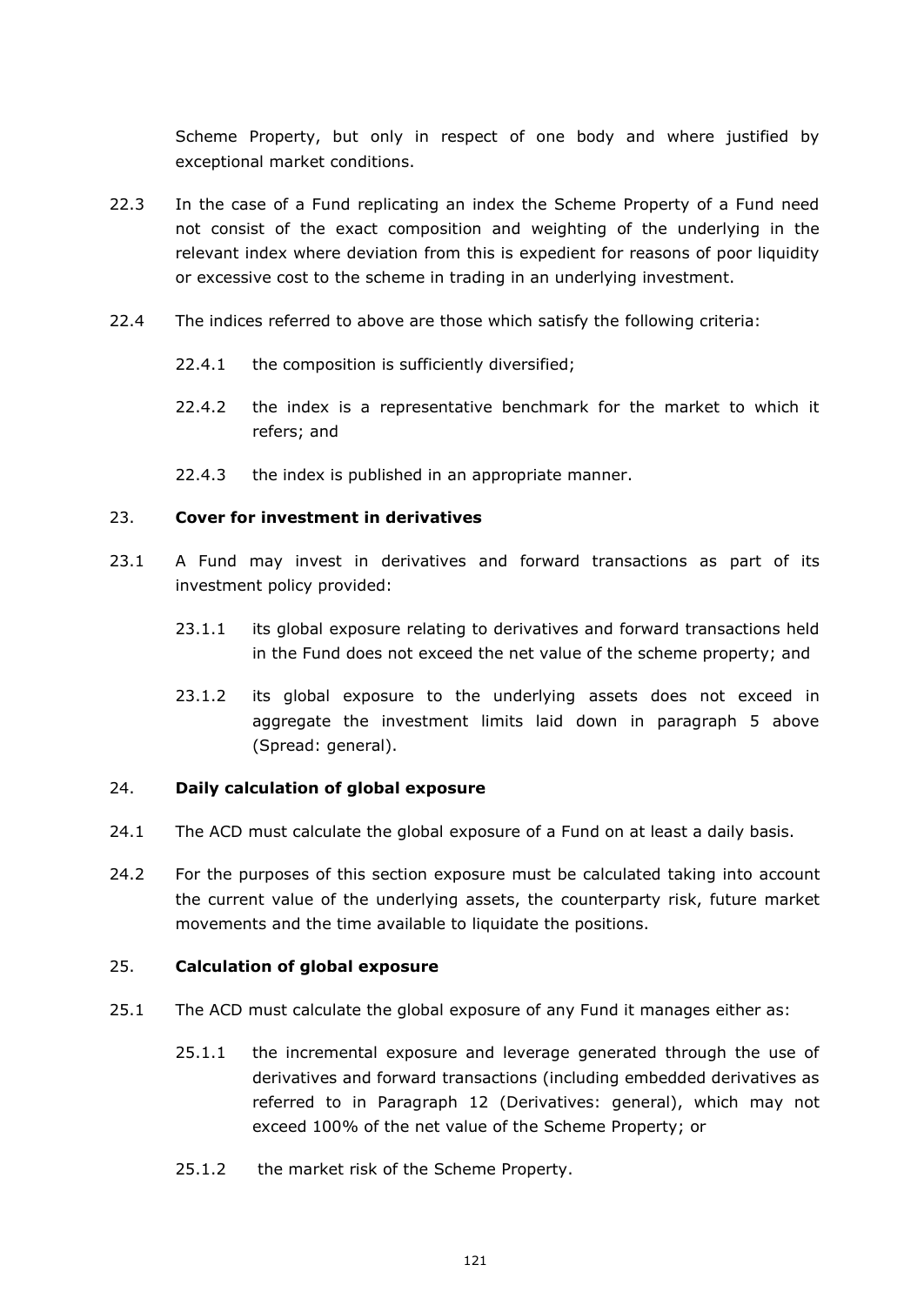- <span id="page-129-0"></span>25.2 The ACD must calculate the global exposure of a Fund by using:
	- 25.2.1 the commitment approach; or
	- 25.2.2 the value at risk approach.

Currently, the commitment approach is used.

- 25.3 The ACD must ensure that the method selected in paragraph 25.2 is appropriate, taking into account:
	- 25.3.1 the investment strategy pursued by the Fund;
	- 25.3.2 the types and complexities of the derivatives and forward transactions used; and
	- 25.3.3 the proportion of the Scheme Property comprising derivatives and forward transactions.
- 25.4 Where a Fund employs techniques and instruments including repo contracts or stock lending transactions in accordance with Paragraph 19 (Stock lending) in order to generate additional leverage or exposure to market risk, the ACD must take those transactions into consideration when calculating global exposure.
- 25.5 For the purposes of [25.2,](#page-129-0) value at risk means a measure of the maximum expected loss at a given confidence level over the specific time period.
- 25.6 Where the ACD uses the commitment approach for the calculation of global exposure, it must:
	- 25.6.1 ensure that it applies this approach to all derivative and forward transactions (including embedded derivatives as referred to in Paragraph [12](#page-120-0) (Derivatives: general)), whether used as part of the Fund's general investment policy, for the purposes of risk reduction or for the purposes of efficient portfolio management in accordance with Paragraph [21](#page-126-2) (Stock lending); and
	- 25.6.2 convert each derivative or forward transaction into the market value of an equivalent position in the underlying asset of that derivative or forward (standard commitment approach).
- 25.7 The ACD may apply other calculation methods which are equivalent to the standard commitment approach.
- 25.8 The ACD may take account of netting and hedging arrangements when calculating global exposure of a Fund, where these arrangements do not disregard obvious and material risks and result in a clear reduction in risk exposure.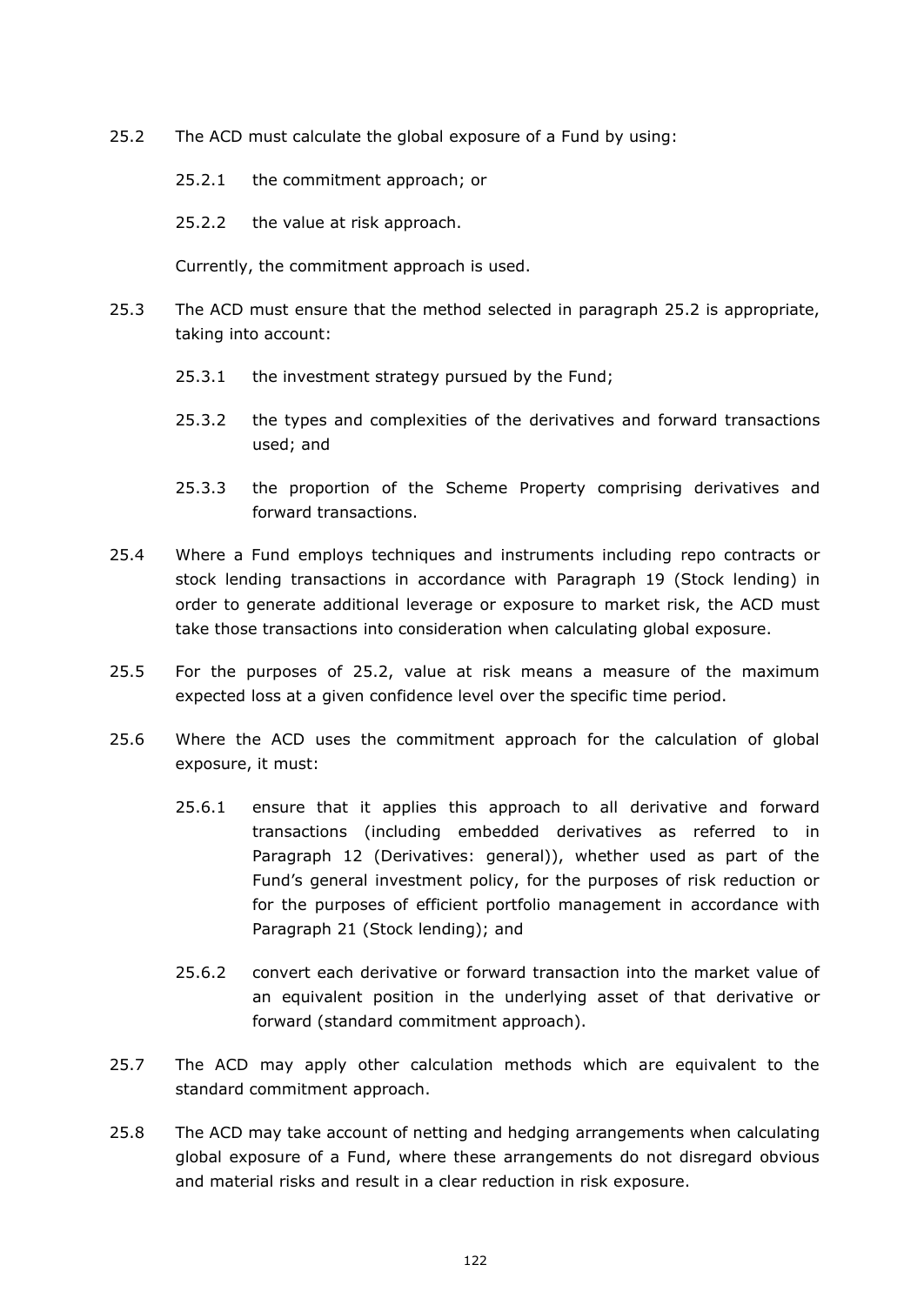- 25.9 Where the use of derivatives or forward transactions does not generate incremental exposure for the Fund, the underlying exposure need not be included in the commitment calculation.
- 25.10 Where the commitment approach is used, temporary borrowing arrangements entered into on behalf of the Fund in accordance with Paragraph 28 (Borrowing powers) need not form part of the global exposure calculation.

## 26. **Cover and Borrowing**

- 26.1 Cash obtained from borrowing, and borrowing which the ACD reasonably regards an Eligible Institution or an Approved Bank to be committed to provide, is available for cover under paragraph [23](#page-128-0) of this Appendix as long as the normal limits on borrowing (see below) are observed.
- 26.2 Where, for the purposes of this paragraph the Company borrows an amount of currency from an Eligible Institution or an Approved Bank; and keeps an amount in another currency, at least equal to such borrowing for the time on deposit with the lender (or his agent or nominee), then this applies as if the borrowed currency, and not the deposited currency, were part of the Scheme Property, and the normal limits on borrowing under paragraph [30](#page-131-0) (Borrowing powers) of this Appendix do not apply to that borrowing.

#### 27. **Cash and near cash**

- 27.1 Cash and near cash must not be retained in the Scheme Property of a Fund except to the extent that, where this may reasonably be regarded as necessary in order to enable:
	- 27.1.1 the pursuit of the Fund's investment objectives; or
	- 27.1.2 the redemption of units or shares; or
	- 27.1.3 efficient management of the Fund in accordance with its investment objective; or
	- 27.1.4 other purposes which may reasonably be regarded as ancillary to the investment objective of the Fund.
- 27.2 During the period of the initial offer the Scheme Property may consist of cash and near cash without limitation.

#### 28. **General**

28.1 It is envisaged that the Funds will normally be fully invested but there may be times that it is appropriate not to be fully invested when the ACD reasonably regards this as necessary in order to enable the redemption of units or shares,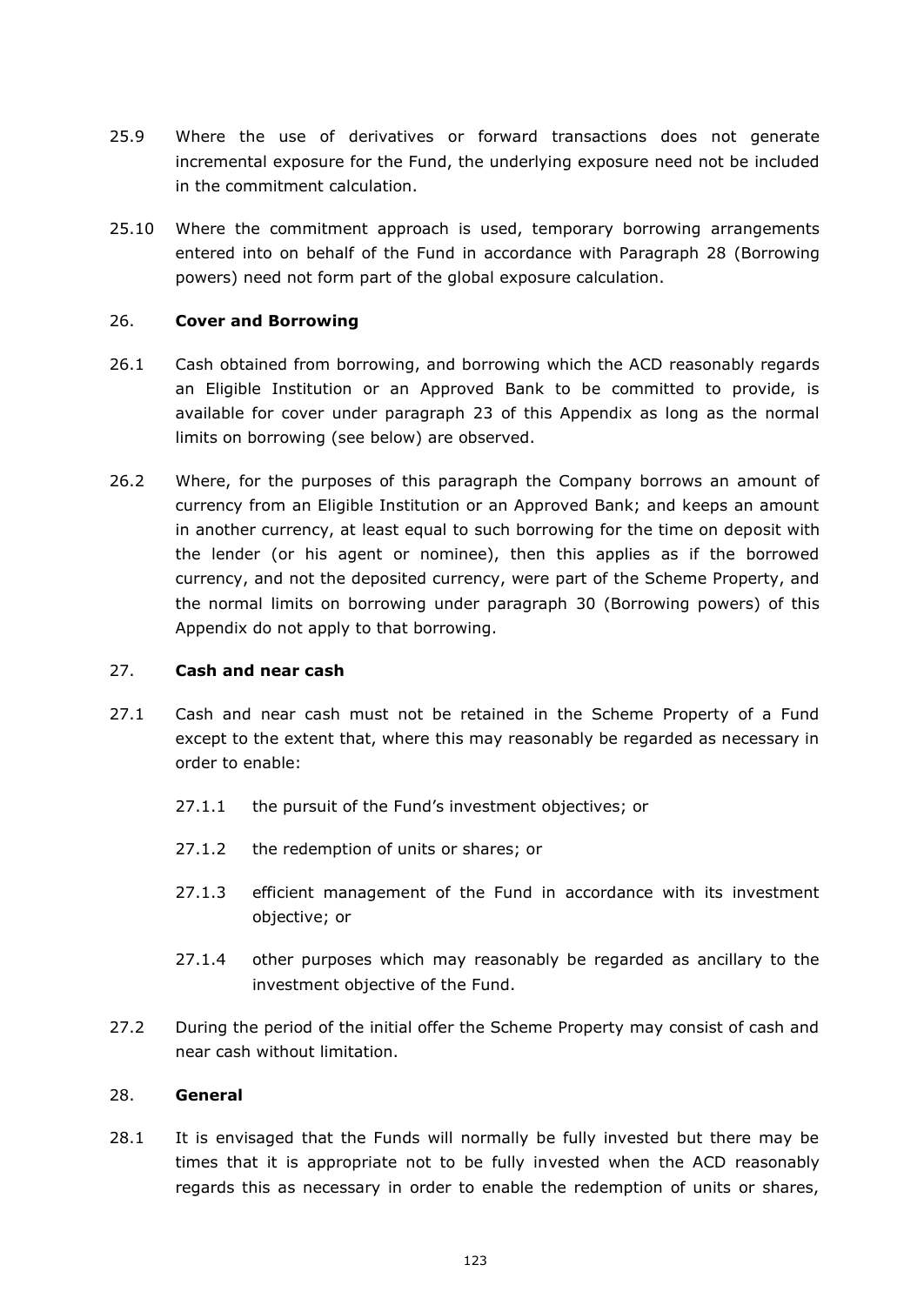efficient management of the Fund or any one purpose which may reasonably be regarded as ancillary to the investment objective of the Fund.

- 28.2 Where a Fund invests in or disposes of units or shares in another collective investment scheme which is managed or operated by the ACD or an associate of the ACD, the ACD must pay to the Fund by the close of business on the fourth Business Day the amount of any preliminary charge in respect of a purchase, and in the case of a sale, any charge made for the disposal.
- 28.3 A potential breach of any of these limits does not prevent the exercise of rights conferred by investments held by the Fund but, in the event of a consequent breach, the ACD must then take such steps as are necessary to restore compliance with the investment limits as soon as practicable having regard to the interests of Shareholders.
- 28.4 It is not intended that the Company have any interest in any immovable or moveable property for the direct pursuit of its business.

# 29. **Underwriting**

Underwriting and sub underwriting contracts and placings may also, subject to certain conditions set out in the COLL Sourcebook, be entered into for the account of the Company.

#### <span id="page-131-0"></span>30. **Borrowing powers**

- 30.1 The Company may, subject to the COLL Sourcebook, borrow money from an Eligible Institution or an Approved Bank for the use of the Company or a Fund on terms that the borrowing is to be repayable out of the Scheme Property.
- 30.2 Borrowing must be on a temporary basis, must not be persistent, and in any event must not exceed three months without prior consent of the Depositary, which may be given only on such conditions as appear appropriate to the Depositary to ensure that the borrowing does not cease to be on a temporary basis.
- 30.3 The ACD must ensure that borrowing does not, on any Business Day, exceed 10% of the value of the Fund.
- 30.4 These borrowing restrictions do not apply to "back to back" borrowing for currency hedging purposes (i.e. borrowing permitted in order to reduce or eliminate risk arising by reason of fluctuations in exchange rates).

#### 31. **Restrictions on lending of property other than money**

<span id="page-131-1"></span>31.1 Scheme Property other than money must not be lent by way of deposit or otherwise.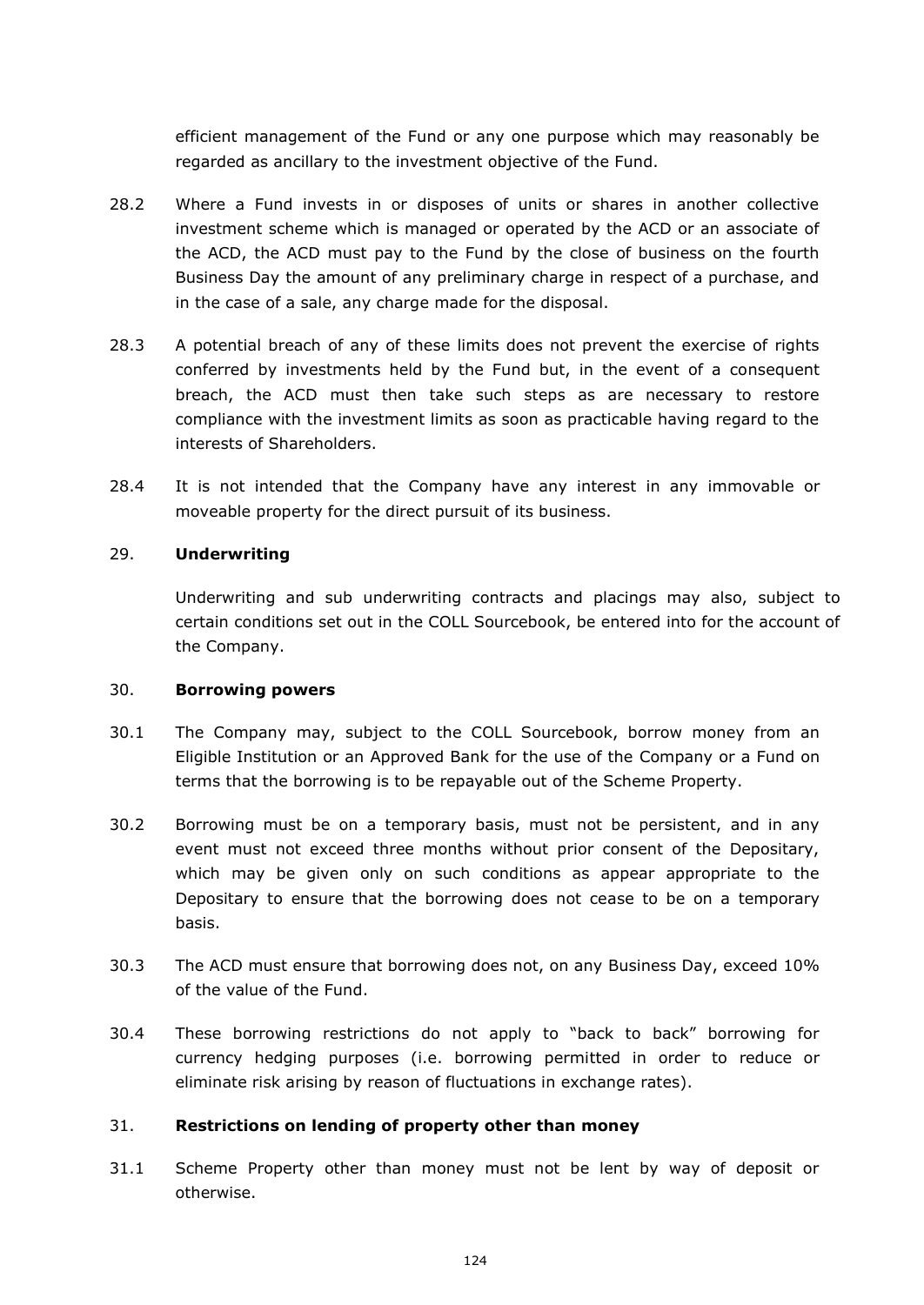- 31.2 Transactions permitted by paragraph [21](#page-126-2) (Stock lending) are not to be regarded as lending for the purposes of paragraph [31.1.](#page-131-1)
- 31.3 Nothing in this paragraph prevents the Depositary at the request of the ACD from lending, depositing, pledging or charging Scheme Property for margin requirements where transactions in derivatives or forward transactions are used for the account of the Company in accordance with COLL 5.

## 32. **Restrictions on lending of money**

- <span id="page-132-0"></span>32.1 None of the money in the Scheme Property may be lent and, for the purposes of this paragraph, money is lent by the Fund if it is paid to a person ("the payee") on the basis that it should be repaid, whether or not by the payee.
- 32.2 Acquiring a debenture is not lending for the purposes of paragraph [32.1,](#page-132-0) nor is the placing of money on deposit or in a current account.

## 33. **Guarantees and indemnities**

- <span id="page-132-1"></span>33.1 The Depositary, for the account of a Fund, must not provide any guarantees or indemnity in respect of the obligation of any person.
- <span id="page-132-2"></span>33.2 Scheme Property may not be used to discharge any obligation arising under a guarantee or indemnity with respect to the obligation of any person.
- 33.3 Paragraphs [33.1](#page-132-1) and [33.2](#page-132-2) do not apply to any indemnity or guarantee given for margin requirements where derivatives or forward transactions are being used or an indemnity given to a person winding up a body corporate or other scheme in circumstances where share assets are becoming part of the Scheme Property by way of unitisation.

#### 34. **Concentration**

A UCITS Scheme:

- 34.1 must not acquire transferable securities other than debt securities which:
	- 34.1.1 do not carry a right to vote on any matter at a general meeting of the body corporate that issued them; and
	- 34.1.2 represent more than 10% of these securities issued by that body corporate;
- <span id="page-132-3"></span>34.2 must not acquire more than 10% of the debt securities issued by any single issuing body;
- <span id="page-132-4"></span>34.3 must not acquire more than 25% of the units or shares in a collective investment scheme;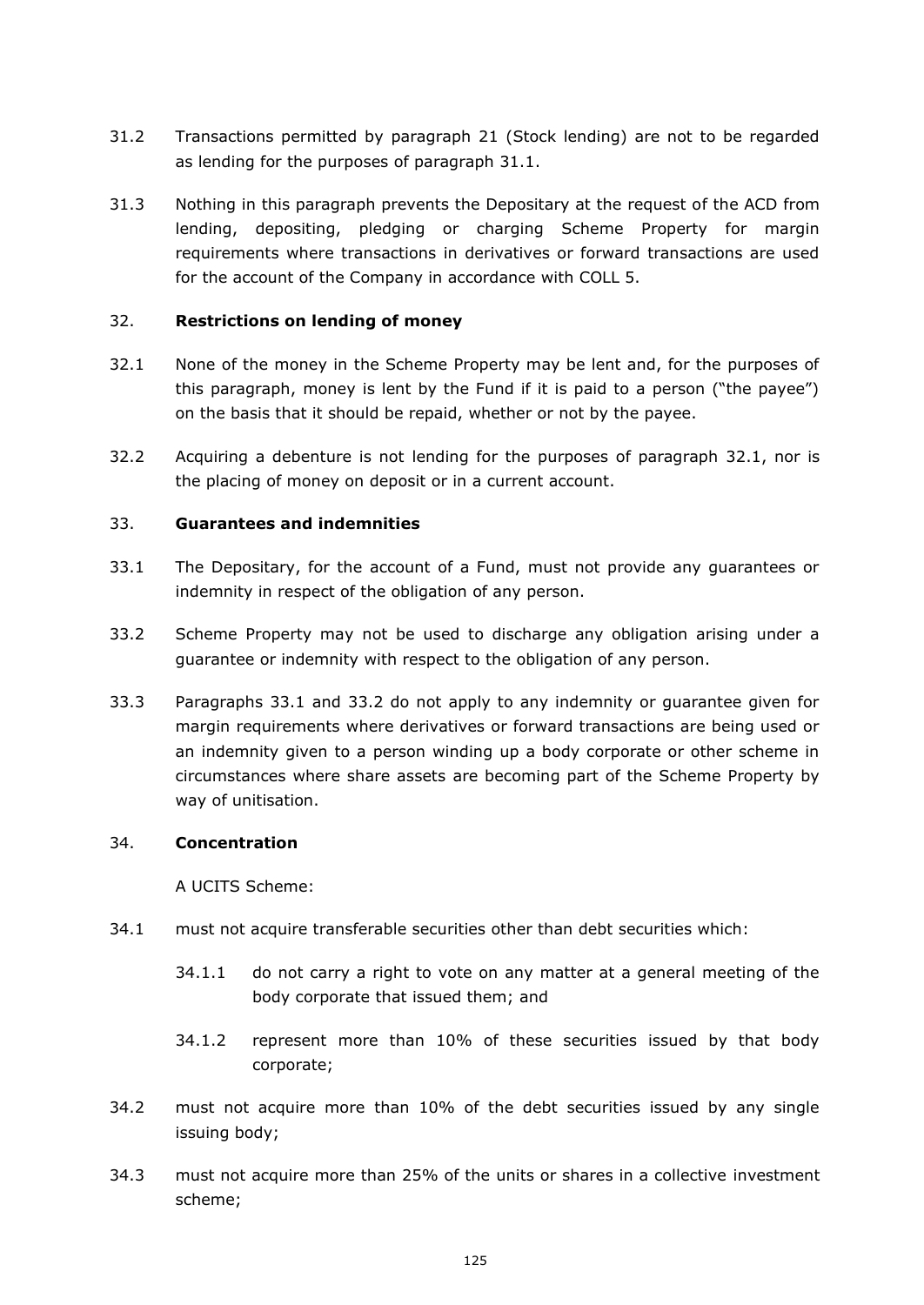- <span id="page-133-0"></span>34.4 must not acquire more than 10% of the money market instruments issued by any single body;
- 34.5 need not comply with the limits in paragraphs [34.2,](#page-132-3) [34.3](#page-132-4) and [34.4](#page-133-0) and of this Appendix if, at the time of the acquisition, the net amount in issue of the relevant investment cannot be calculated.

# 35. **Significant Influence**

- <span id="page-133-1"></span>35.1 The Company must not acquire transferable securities issued by a body corporate and carrying rights to vote (whether or not on substantially all matters) at a general meeting of that body corporate if:
	- 35.1.1 immediately before the acquisition, the aggregate of any such securities held by the Company gives that Company power significantly to influence the conduct of business of that body corporate; or
	- 35.1.2 the acquisition gives the Company that power.
- 35.2 For the purposes of paragraph [35.1](#page-133-1) the Company is to be taken to have power significantly to influence the conduct of business of a body corporate if it can, because of the transferable securities held by it, exercise or control the exercise of 20% or more of the voting rights in that body corporate (disregarding for this purpose any temporary suspension of voting rights in respect of the transferable securities of that body corporate).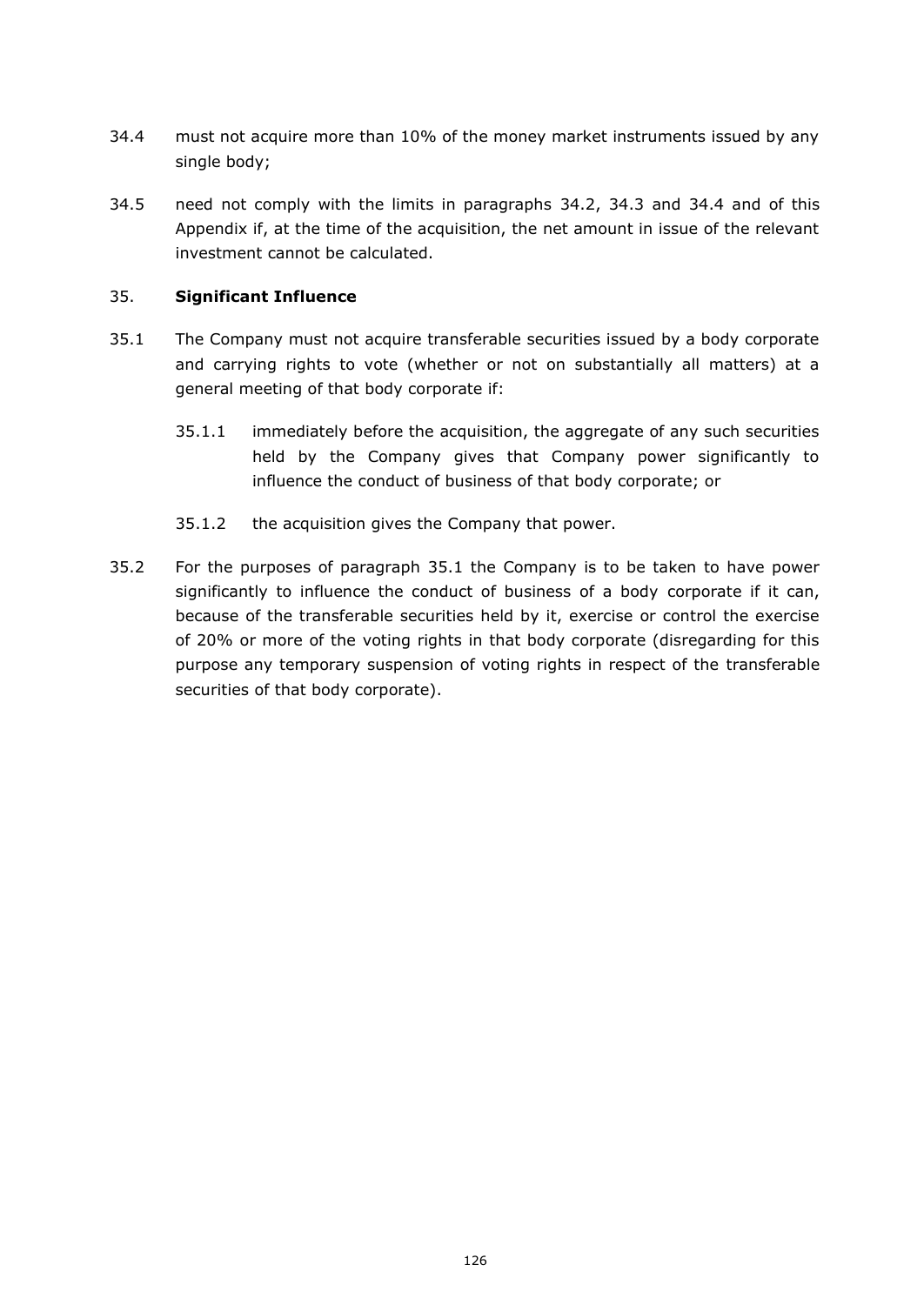# **APPENDIX IV**

# **LIST OF OTHER AUTHORISED COLLECTIVE INVESTMENT SCHEMES OPERATED BY THE ACD**

| Directors of the ACD and their significant business activities not connected with |      |  |  |  |  |
|-----------------------------------------------------------------------------------|------|--|--|--|--|
| the business of the Company                                                       |      |  |  |  |  |
| Anne Laing                                                                        | None |  |  |  |  |
| Martin Henderson                                                                  | None |  |  |  |  |
| Douglas Halley                                                                    | None |  |  |  |  |
| Michael Barron                                                                    | None |  |  |  |  |

| Authorised collective investment schemes of which the ACD is the authorised |                    |              |                          |  |  |  |  |  |
|-----------------------------------------------------------------------------|--------------------|--------------|--------------------------|--|--|--|--|--|
| corporate director                                                          |                    |              |                          |  |  |  |  |  |
| <b>Name</b>                                                                 | <b>Place</b><br>of | Registration | <b>Product Reference</b> |  |  |  |  |  |
|                                                                             | registration       | number       |                          |  |  |  |  |  |
| Alligator Fund ICVC                                                         | England<br>and     | IC000203     | 407790                   |  |  |  |  |  |
|                                                                             | Wales              |              |                          |  |  |  |  |  |
| Place<br>Investment<br>Moray                                                | Scotland           | IC000934     | 573760                   |  |  |  |  |  |
| Company*                                                                    |                    |              |                          |  |  |  |  |  |
| The Beagle Fund*                                                            | England<br>and     | IC000789     | 505177                   |  |  |  |  |  |
|                                                                             | Wales              |              |                          |  |  |  |  |  |
| The Discovery Fund                                                          | England<br>and     | IC000365     | 413970                   |  |  |  |  |  |
|                                                                             | Wales              |              |                          |  |  |  |  |  |
| Mulben<br>Investment<br>The                                                 | England<br>and     | IC000816     | 516628                   |  |  |  |  |  |
| Funds                                                                       | Wales              |              |                          |  |  |  |  |  |
| The Prestney Fund                                                           | England<br>and     | IC000175     | 407766                   |  |  |  |  |  |
|                                                                             | Wales              |              |                          |  |  |  |  |  |
| The Teal Fund                                                               | England<br>and     | IC000257     | 227831                   |  |  |  |  |  |
|                                                                             | Wales              |              |                          |  |  |  |  |  |
| The VT Cindabbella Fund                                                     | England<br>and     | IC001049     | 714901                   |  |  |  |  |  |
|                                                                             | Wales              |              |                          |  |  |  |  |  |
| The VT Oxeye Funds**                                                        | England<br>and     | IC001063     | 743815                   |  |  |  |  |  |
|                                                                             | Wales              |              |                          |  |  |  |  |  |
| Valu-Trac Investment Funds                                                  | Scotland           | IC000953     | 581955                   |  |  |  |  |  |
| <b>ICVC</b>                                                                 |                    |              |                          |  |  |  |  |  |
| Valu-Trac Proprietary Funds                                                 | Scotland           | IC000986     | 605631                   |  |  |  |  |  |
| ICVC*                                                                       |                    |              |                          |  |  |  |  |  |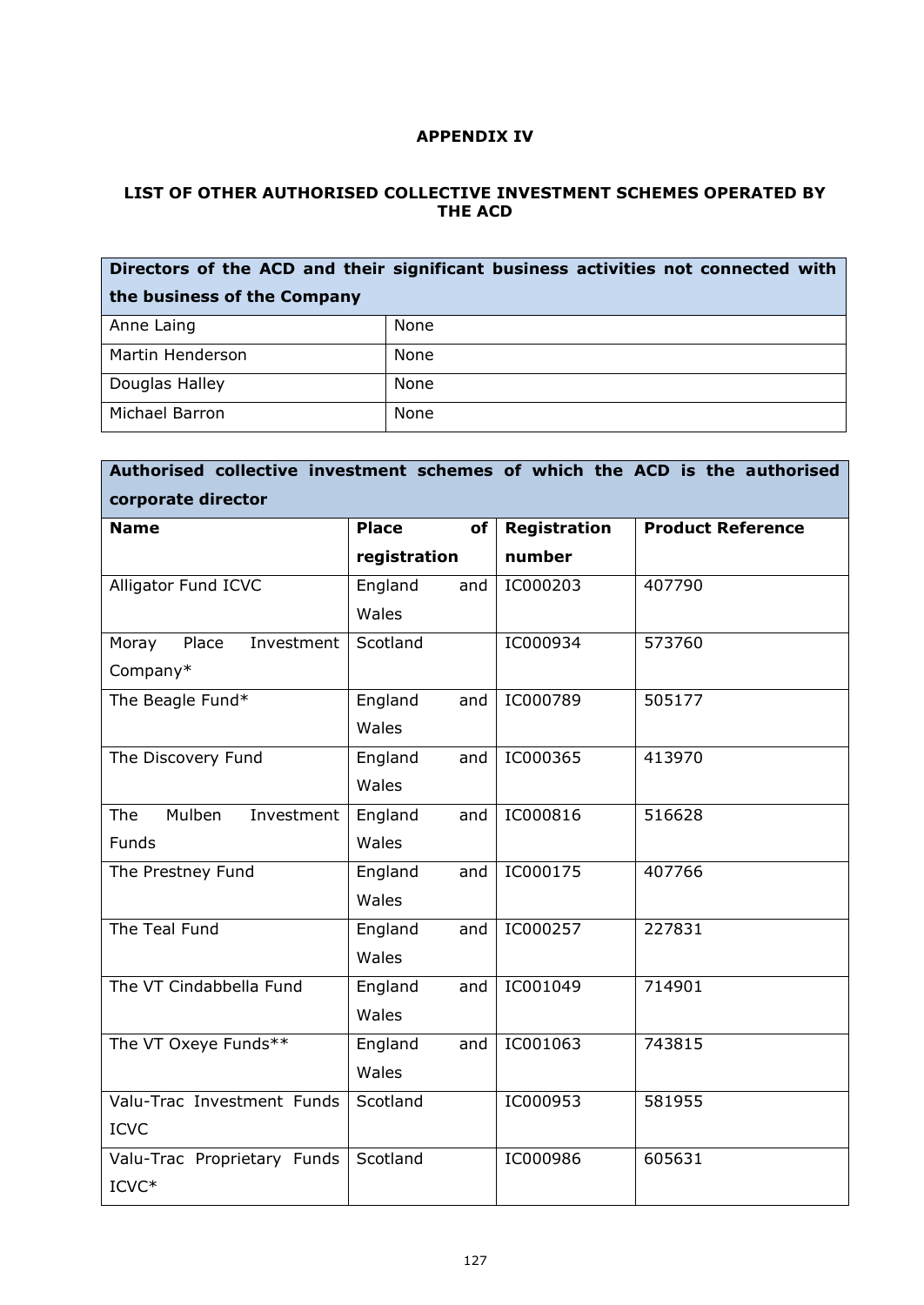| VT AI-FUNDS ICVC                 | England<br>and | IC016426          | 913889 |
|----------------------------------|----------------|-------------------|--------|
|                                  | Wales          |                   |        |
| VT AJ Bell ICVC                  | England<br>and | IC001082          | 769363 |
|                                  | Wales          |                   |        |
| VT Cantab Funds ICVC             | England<br>and | IC001114          | 808050 |
|                                  | Wales          |                   |        |
| VT Cape Wrath Focus Fund*        | England<br>and | IC001061          | 741524 |
|                                  | Wales          |                   |        |
| VT Chelsea Managed ICVC          | England<br>and | IC001085          | 773989 |
|                                  | Wales          |                   |        |
| VT Clear Peak Capital ICVC       | England<br>and | IC011866          | 841768 |
|                                  | Wales          |                   |        |
| Funds<br>Contra<br>Capital<br>VT | England<br>and | IC021606          | 918272 |
| <b>ICVC</b>                      | Wales          |                   |        |
| Dominium<br>Holdings<br>VT       | England<br>and | IC001093          | 778841 |
| ICVC*                            | Wales          |                   |        |
| VT Downing Investor Funds        | England<br>and | IC024590          | 921279 |
| <b>ICVC</b>                      | Wales          |                   |        |
| VT Esprit FS ICVC                | England<br>and | IC001105          | 794635 |
|                                  | Wales          |                   |        |
| Garraway<br>Investment<br>VT     | England<br>and | IC000935          | 573884 |
| Funds ICVC                       | Wales          |                   |        |
| Investment<br>VT<br>Garraway     | England<br>and | IC000025          | 188718 |
| Fund Series II                   | Wales          |                   |        |
| VT<br>Garraway<br>Investment     | England<br>and | IC000584          | 472521 |
| Fund Series III                  | Wales          |                   |        |
| Investment<br>VT<br>Garraway     | England<br>and | IC000534          | 465988 |
| Fund Series IV                   | Wales          |                   |        |
| VT Gravis Feeder Fund            | England<br>and | <b>Unit Trust</b> | 913629 |
|                                  | Wales          |                   |        |
| VT Gravis Funds ICVC             | England<br>and | IC001055          | 724240 |
|                                  | Wales          |                   |        |
| VT Gravis Real Assets Fund       | England<br>and | IC016070          | 913626 |
|                                  | Wales          |                   |        |
| VT Greystone ICVC                | England<br>and | IC000403          | 434235 |
|                                  | Wales          |                   |        |
| Cautious<br>VT<br>Greystone      | England<br>and | IC000407          | 435265 |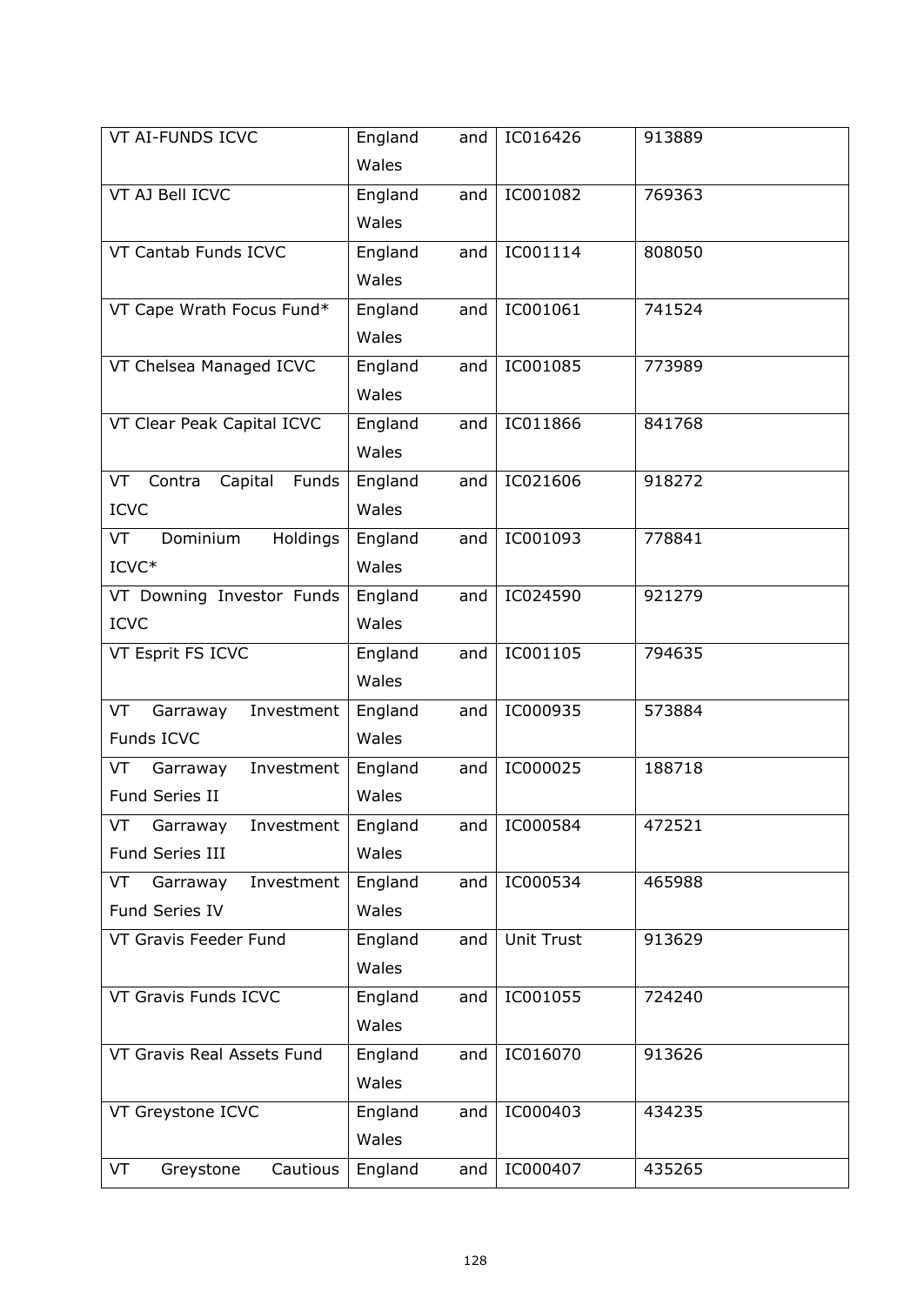| Managed ICVC*                    | Wales          |          |        |
|----------------------------------|----------------|----------|--------|
| VT Greystone Conservative        | England<br>and | IC000533 | 465365 |
| Managed ICVC*                    | Wales          |          |        |
| VT Grosvenor Funds ICVC          | England<br>and | IC001077 | 762880 |
|                                  | Wales          |          |        |
| VT Halo Funds ICVC               | England<br>and | IC001018 | 629070 |
|                                  | Wales          |          |        |
| VT iFunds OEIC                   | England<br>and | IC000868 | 536578 |
|                                  | Wales          |          |        |
| VT KMGIM Strategies ICVC         | England<br>and | IC016648 | 914127 |
|                                  | Wales          |          |        |
| VT Munro Smart-Beta Fund         | England<br>and | IC000551 | 467964 |
|                                  | Wales          |          |        |
| VT Plain<br>English Finance      | England<br>and | IC001096 | 782737 |
| Funds ICVC                       | Wales          |          |        |
| VT PPM Investment Funds          | England<br>and | IC017239 | 914471 |
|                                  | Wales          |          |        |
| Price<br>Value<br>Partners<br>VT | England<br>and | IC001033 | 671132 |
| Funds ICVC                       | Wales          |          |        |
| VT Redlands Fund                 | England<br>and | IC001043 | 694999 |
|                                  | Wales          |          |        |
| VT Redlands NURS ICVC*           | England<br>and | IC001089 | 776548 |
|                                  | Wales          |          |        |
| VT Reyker Funds ICVC             | England<br>and | IC001121 | 812559 |
|                                  | Wales          |          |        |
| VT RM Funds ICVC                 | England<br>and | IC001108 | 800855 |
|                                  | Wales          |          |        |
| VT Rossie House Investment       | England<br>and | IC000991 | 607962 |
| Management Funds ICVC*           | Wales          |          |        |
| VT Seneca Investment Funds       | England<br>and | IC000342 | 407990 |
|                                  | Wales          |          |        |
| VT SG Defined Return Assets      | England<br>and | IC001097 | 784172 |
| <b>ICVC</b>                      | Wales          |          |        |
| VT Smartfund ICVC                | England<br>and | IC001012 | 621247 |
|                                  | Wales          |          |        |
| Sorbus<br>Vector<br>Funds<br>VT  | England<br>and | IC001059 | 731963 |
| <b>ICVC</b>                      | Wales          |          |        |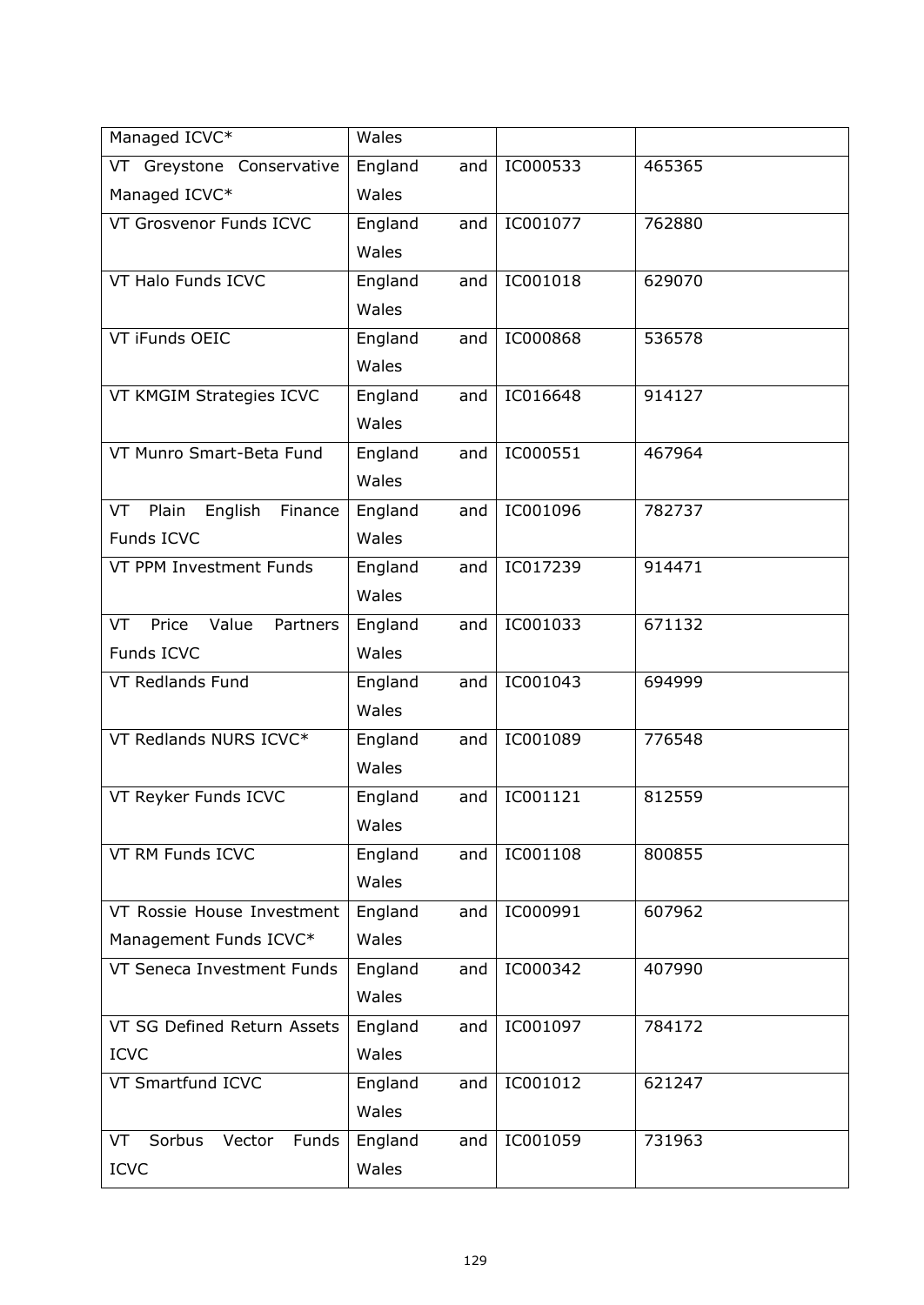| VT Tatton Oak ICVC           | England<br>and | IC000737 | 494501 |
|------------------------------|----------------|----------|--------|
|                              | Wales          |          |        |
| VT Teviot Funds ICVC         | England<br>and | IC001094 | 780433 |
|                              | Wales          |          |        |
| VT Thistledown ICVC          | England<br>and | IC001011 | 621244 |
|                              | Wales          |          |        |
| VT Tyndall Funds ICVC        | England<br>and | IC001050 | 715282 |
|                              | Wales          |          |        |
| VT Ursus Arctos Funds ICVC   | Scotland       | IC001004 | 613236 |
| VT Vanneck Equity Fund       | England<br>and | IC001003 | 613235 |
|                              | Wales          |          |        |
| VT Vanneck Funds ICVC        | England<br>and | IC001112 | 806954 |
|                              | Wales          |          |        |
| Woodhill<br>VT<br>Investment | England<br>and | IC001009 | 618204 |
| Funds ICVC                   | Wales          |          |        |

*\* denotes a Non-UCITS Retail Scheme*

*\*\* denotes a Qualified Investor Scheme*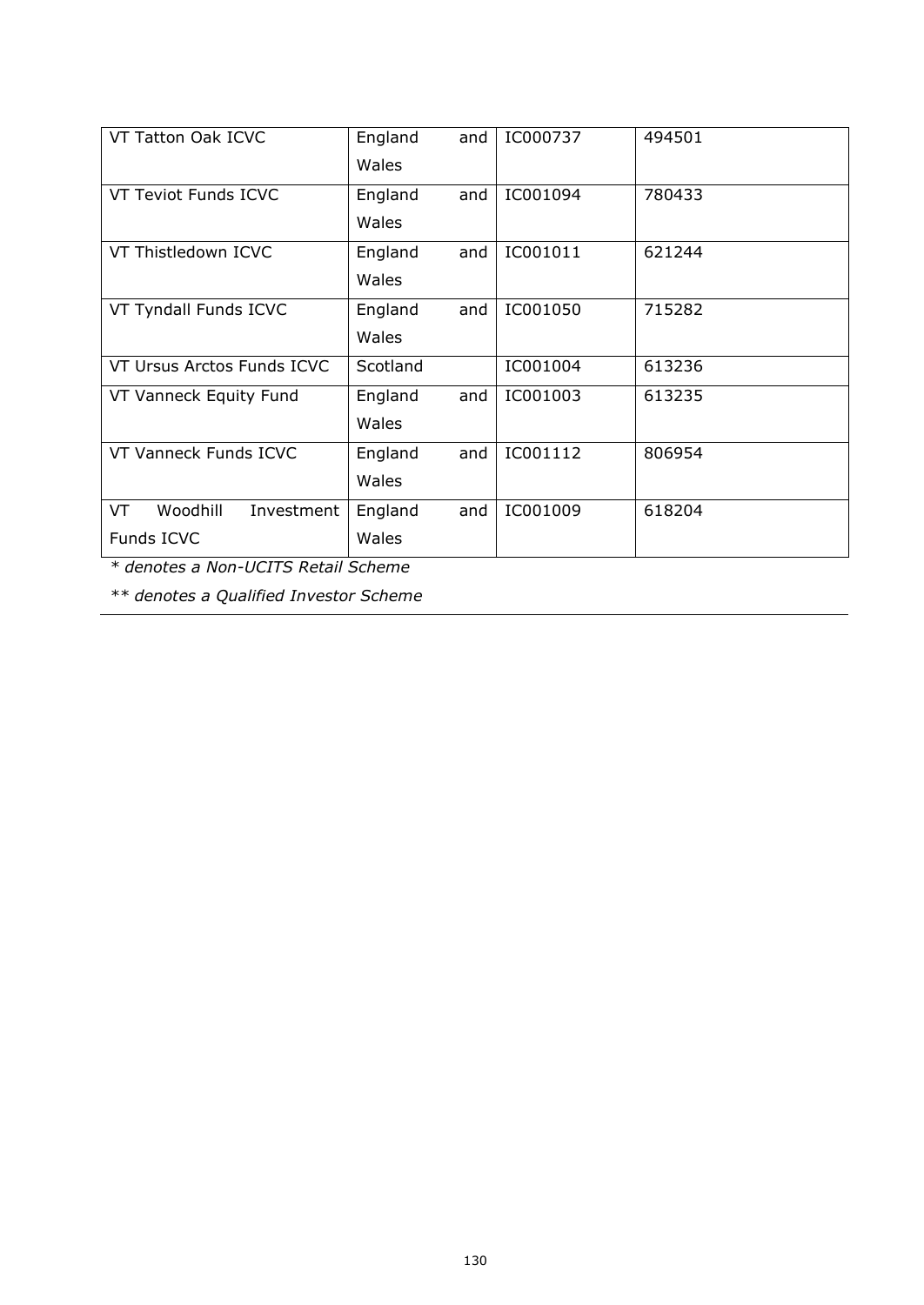# **APPENDIX V**

# **PAST PERFORMANCE TABLES FOR EACH FUND AND INVESTOR PROFILE**

### 1. **Historic performance:**

Where possible, we have shown the performance over the last 5 years, for each complete year, to last quarter end. However, where the Fund has been in existence for less than any of the above periods, we show the performance since the launch of the Fund, plus for each complete year, to last quarter end.

• In respect of Income shares (where they are available), the performance shown will assume that any income has been distributed (i.e. not reinvested to purchase additional shares).

# **[FP TO UPDATE PERFORMANCE DETAILS]**

## **VT Argonaut European Alpha Fund**

| <b>Class</b>              | Percentage<br>Growth<br>year to 31<br>December<br>2013 | Percentage<br>Growth<br>year to 31<br>December<br>2014 | Percentage<br>Growth<br>year to 31<br>December<br>2015 | Percentage<br>Growth<br>year to 31<br>December<br>2016 | Percentage<br>Growth<br>year to 31<br>December<br>2017 | Percentage<br>Growth<br>year to 31<br>December<br>2018 |
|---------------------------|--------------------------------------------------------|--------------------------------------------------------|--------------------------------------------------------|--------------------------------------------------------|--------------------------------------------------------|--------------------------------------------------------|
| *A Inc (GBP)              | 30.76%                                                 | 2.97%                                                  | 14.99%                                                 | $-2.01%$                                               | 13.77%                                                 | $-18.68\%$                                             |
| *A Acc (GBP)              | 30.75%                                                 | 2.98%                                                  | 14.99%                                                 | $-2.01%$                                               | 13.78%                                                 | $-18.68%$                                              |
| *A Acc (EUR)              | 28.01%                                                 | 10.17%                                                 | 21.84%                                                 | $-16.11%$                                              | 10.0%                                                  | $-19.55%$                                              |
| *R Inc (GBP)              | 31.81%                                                 | 4.11%                                                  | 16.21%                                                 | $-1.03%$                                               | 14.91%                                                 | $-17.85%$                                              |
| *R Acc (GBP)              | 31.81%                                                 | 4.13%                                                  | 16.21%                                                 | $-1.03%$                                               | 14.92%                                                 | $-17.85%$                                              |
| $*I$ Inc (GBP)            | 32.11%                                                 | 4.11%                                                  | 16.21%                                                 | $-1.03%$                                               | 14.91%                                                 | $-17.85%$                                              |
| *I Acc (GBP)              | 32.12%                                                 | 4.11%                                                  | 16.21%                                                 | $-1.03%$                                               | 14.92%                                                 | $-17.85%$                                              |
| *I Acc (EUR)<br>Hedged    | 29.27%                                                 | 11.26%                                                 | 23.05%                                                 | $-15.22%$                                              | 11.17%                                                 | 18.73%                                                 |
| $**I$ Acc (GBP)<br>Hedged | N/A                                                    | N/A                                                    | N/A                                                    | N/A                                                    | 12.2%                                                  | $-17%$                                                 |
| (IA) Europe<br>ex UK      | 26.30%                                                 | $-0.94%$                                               | 9.38%                                                  | 17.06%                                                 | 17.45%                                                 | $-12.16%$                                              |

# **Launch date: 14 July 2012**\*

# **Launch date: 6 April 2017\*\***

# **VT Argonaut Absolute Return Fund**

| <b>Class</b> | Percentage | Percentage | Percentage | Percentage | Percentage | Percentage |
|--------------|------------|------------|------------|------------|------------|------------|
|              | Growth     | Growth     | Growth     | Growth     | Growth     | Growth     |
|              | year to 31 | year to 31 | year to 31 | year to 31 | year to 31 | vear to 31 |
|              | December   | December   | December   | December   | December   | December   |
|              | 2013       | 2014       | 2015       | 2016       | 2017       | 2018       |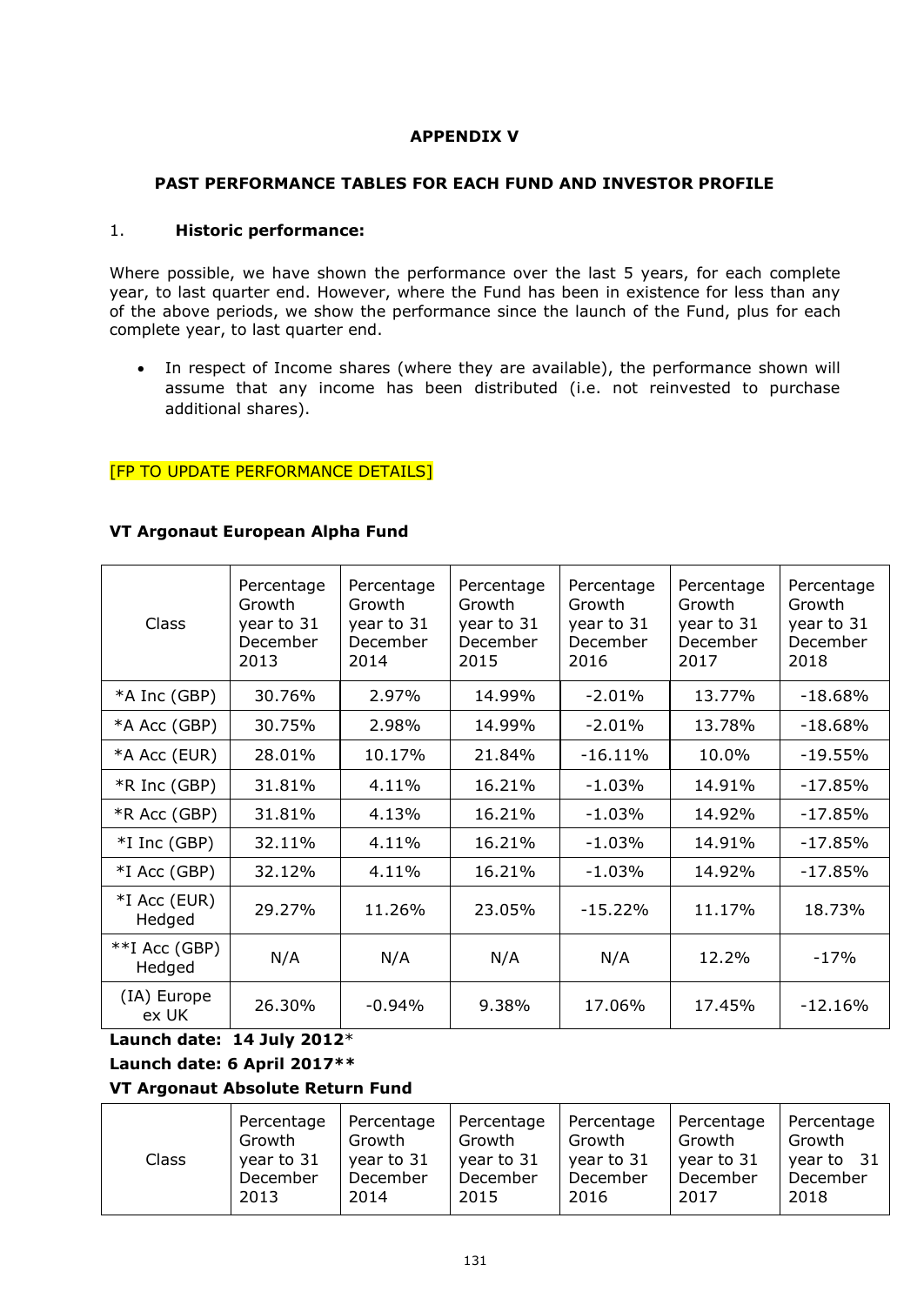| #A Acc (GBP)                     | 38.61% | 12.82% | 10.99% | $-26.14%$  | 16.43% | $-12.32%$ |
|----------------------------------|--------|--------|--------|------------|--------|-----------|
| $#A$ Acc (EUR)<br>Hedged         | 37.96% | 12.48% | 10.53% | $-27.00\%$ | 15.34% | $-13.30$  |
| $#R$ Acc (GBP)                   | 39.67% | 13.63% | 11.87% | $-25.58\%$ | 17.27% | $-11.65%$ |
| $#I$ Acc (GBP)                   | 39.71% | 13.62% | 10.96% | $-25.58\%$ | 17.29% | $-11.65%$ |
| $#I$ Acc (EUR)<br>Hedged         | 39.00% | 13.12% | 11.96% | $-26.68%$  | 15.67% | $-12.73%$ |
| ##I Acc<br>(USD) Hedged          | N/A    | 10.25% | 11.34% | $-25.44%$  | 18.62% | $-10.23%$ |
| IA Target*<br>Absolute<br>Return | 7.13%  | 2.82%  | 2.49%  | 1.93%      | 3.28%  | $-2.72%$  |

**Launch date: 14 July 2012**#

Launch date: 20 March 2014##

## **VT Argonaut Equity Income Fund Retail Accumulation**

| Class              | Percentage<br>Growth<br>year to 31<br>December<br>2013 | Percentage<br>Growth<br>year to 31<br>December<br>2014 | Percentage<br>Growth<br>year to 31<br>December<br>2015 | Percentage<br>Growth<br>year to 31<br>December<br>2016 | Percentage<br>Growth<br>year to 31<br>December<br>2017 | Percentage<br>Growth year<br>to $31$<br>December<br>2018 |
|--------------------|--------------------------------------------------------|--------------------------------------------------------|--------------------------------------------------------|--------------------------------------------------------|--------------------------------------------------------|----------------------------------------------------------|
| Acc                | N/A                                                    | N/A                                                    | N/A                                                    | N/A                                                    | 20.61%                                                 | $-11.21%$                                                |
| <b>Inc</b>         | N/A                                                    | N/A                                                    | N/A                                                    | N/A                                                    | 20.62%                                                 | $-11.22%$                                                |
| IA Europe<br>ex UK | N/A                                                    | N/A                                                    | N/A                                                    | N/A                                                    | 17.45%                                                 | $-12.16%$                                                |

#### **Launch date: 30 December 2016**

Source of performance data: Morningstar Direct (and \*Lipper)

#### 2. **Investor profiles**

In accordance with the UCITS regime, this Prospectus sets out below a description of the profile of the typical investor for whom each Fund has been designed. Please note however that this description is not the ACD's assessment of the target market for the Funds for the purposes of the EU's Product Governance regime which may be obtained separately by distributors and other intermediaries from the ACD.

The Funds are marketable to both retail and institutional investors. The details of each of the share classes is set out in section 2.2.2.

#### *VT Argonaut European Alpha Fund*

The Fund is suitable for investors who are interested in obtaining exposure to European equity markets through a concentrated portfolio. understand the higher risk associated with a concentrated portfolio. Investors must be able to accept significant temporary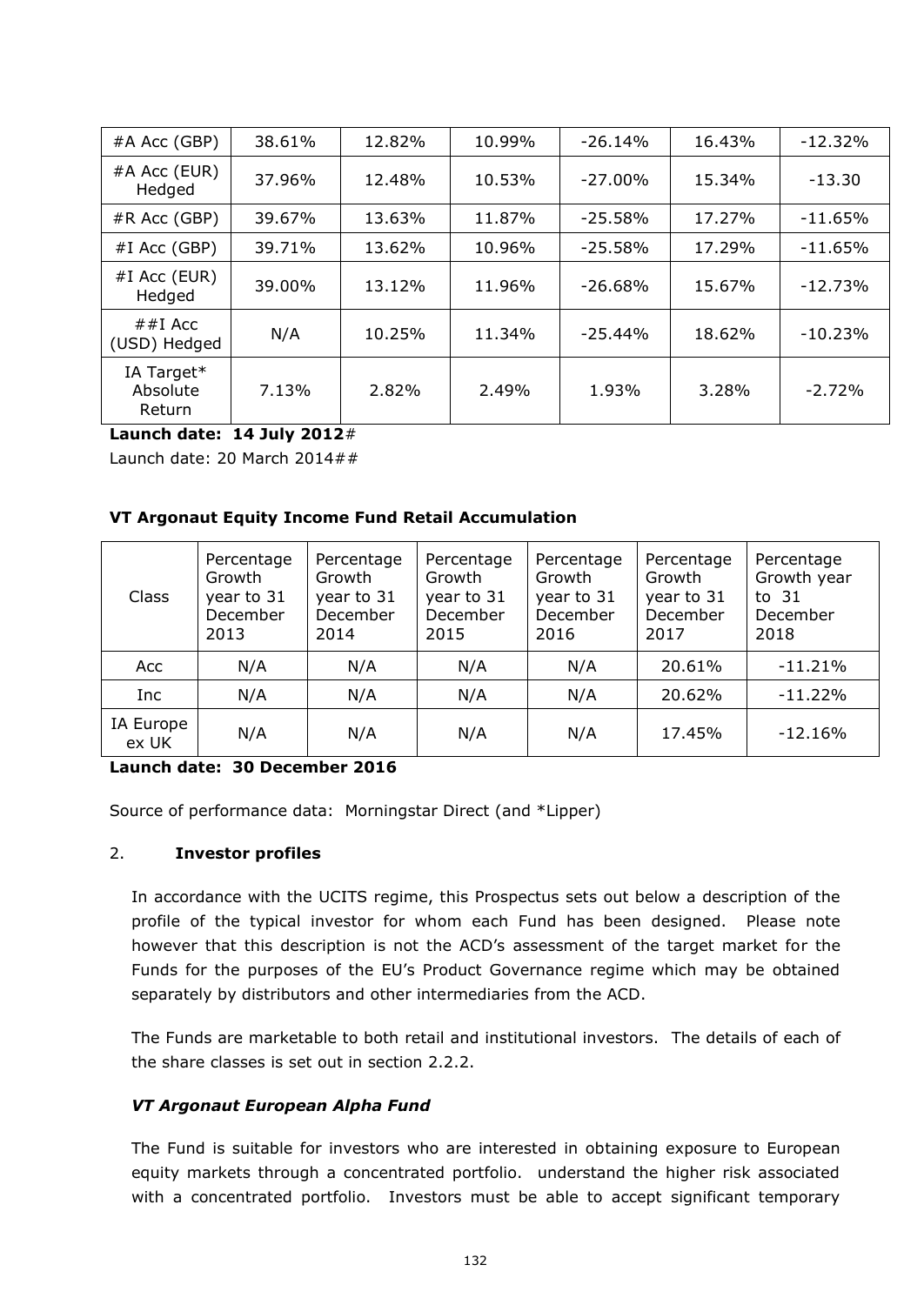losses and therefore this Fund is suitable for investors who can afford to set aside their capital for at least 5 years.

An investment in the Fund should not constitute a substantial proportion of an investment portfolio and may not be appropriate for all investors.

# *VT Argonaut Absolute Return Fund*

The VT Argonaut Absolute Return Fund is suitable for investors who are interested in obtaining absolute returns from exposure (via direct holdings and derivatives) to European equity and corporate debt markets through a concentrated portfolio. Investors should understand the risks associated with short exposures and the higher risk associated with a concentrated portfolio. There is no guarantee that the investment objective will be met and investors must be able to accept significant temporary losses. Therefore this Fund is suitable for experienced investors looking for enhanced absolute returns and who can afford to set aside their capital for at least 5 years.

An investment in this Fund should not constitute a substantial proportion of an investment portfolio and may not be appropriate for all investors.

# *VT Argonaut Equity Income Fund*

The VT Argonaut Equity Income Fund is suitable for investors who are interested in seeking income by obtaining exposure to European equity markets (excluding the United Kingdom) through a concentrated portfolio. Investors should understand the higher risk associated with a concentrated portfolio. Investors must be able to accept significant temporary losses and therefore this Fund is suitable for investors who can afford to set aside their capital for at least 5 to 7 years.

An investment in this Fund should not constitute a substantial proportion of an investment portfolio and may not be appropriate for all investors.

Investors and potential investors should note that neither the description of the typical investor profile as set out above nor any other information contained in this Prospectus constitutes investment advice and investors and potential investors should consult their own professional advisers concerning the acquisition, holding or disposal of any shares in any of the Funds. Neither the Company, the ACD nor the Investment Manager makes any statement or representation in relation to the suitability, appropriateness or otherwise of any transaction in shares in any of the Funds.

# **Target Market for MiFID II (applicable to all Funds):**

Type of clients: retail, professional clients and eligible counterparties (subject to the applicable legal and regulatory requirements in the relevant jurisdiction).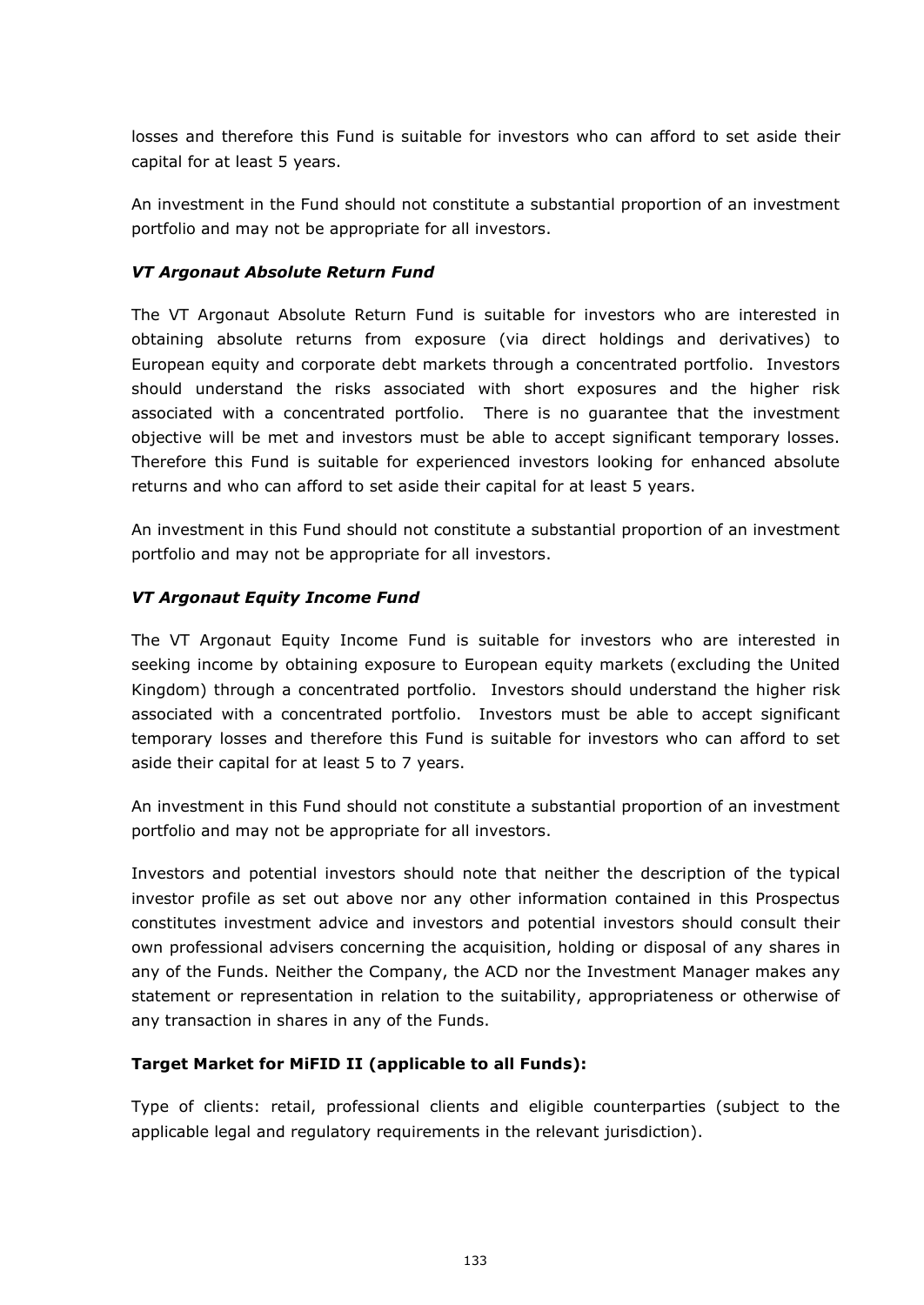Clients' knowledge and experience: investors with at least basic knowledge and experience of funds which are to be managed in accordance with a specific investment objective and policy.

Clients' financial situation with a focus on ability to bear losses: Investors must be prepared to accept fluctuations in the value of capital including capital loss and accept the risks of investing in equity markets, including having the ability to bear 100% capital loss.

Clients' risk tolerance and compatibility of risk/reward profile of the product with the target market: due to the volatility of markets and specific risks of investing in shares in a fund (including those set out in the risk warnings in this Prospectus), investors should have a high risk tolerance. They should be willing to accept price fluctuations in exchange for the opportunity of higher returns.

Clients' objectives and needs: investors should be seeking to invest for the medium to long term who wish to gain access to a portfolio managed in accordance with the specific investment objective and policy of the Fund.

Clients' who should not invest: shares in the Company is deemed incompatible for investors which:

- are looking for full capital protection or full repayment of the amount invested and clients who want a guaranteed return (whether income or capital)
- are fully risk averse/have no risk tolerance
- need a fully guaranteed income of fully predictable return profile

Distribution channel: This product is eligible for all distribution channels (e.g. investment advice, portfolio management, non-advised sales and pure execution services).

# **Best Execution:**

The ACD's order execution policy sets out the factors which the ACD expects the Investment Manager to consider when effecting transactions and placing orders in relation to the Company.

This policy has been developed in accordance with the ACD's obligations under the Regulations to obtain the best possible result for the Company. Details of the order execution policy are available on the ACD's website at [www.valu-trac.com](http://www.valu-trac.com/)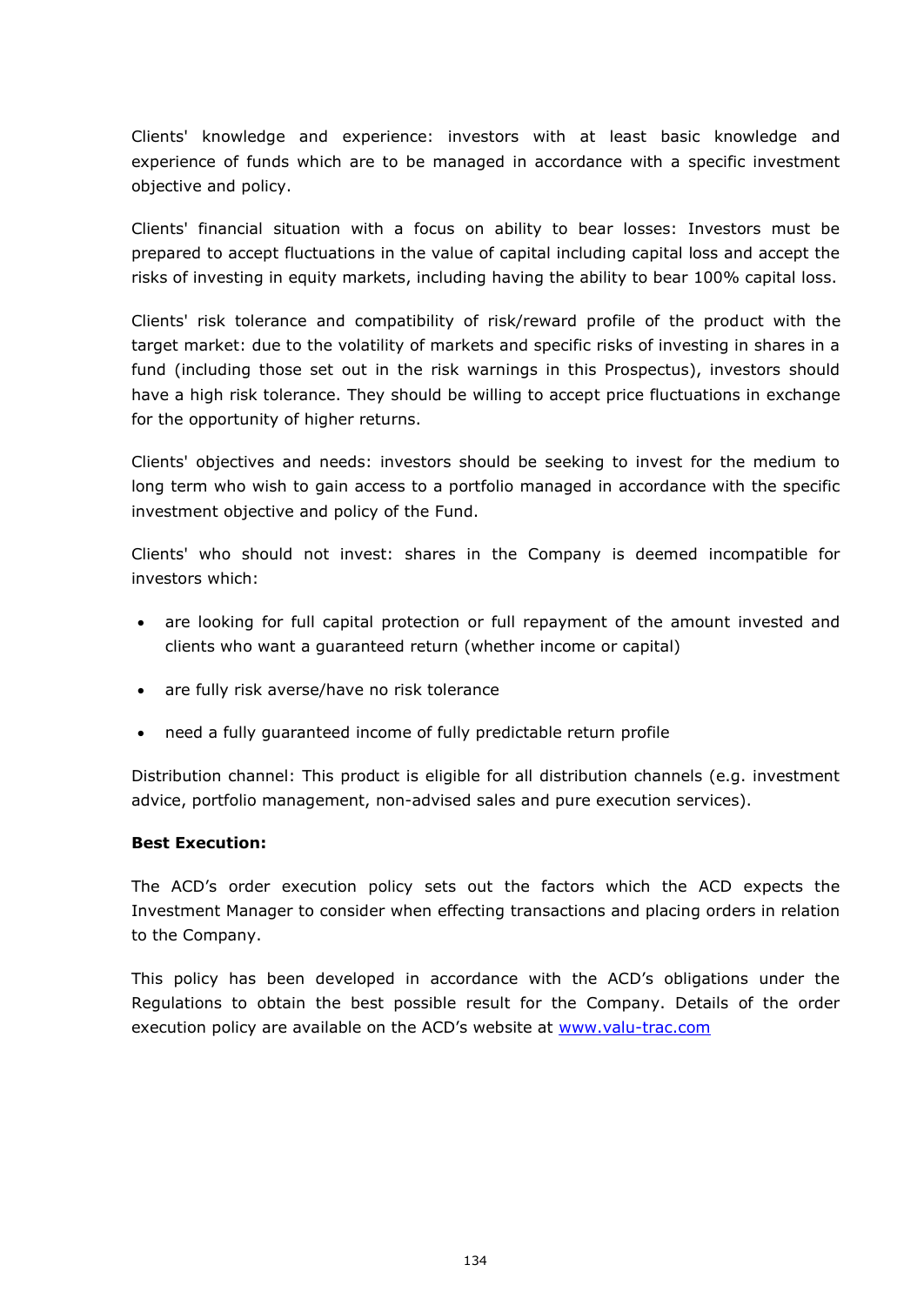## **APPENDIX VI**

#### **PERFORMANCE FEE**

In addition to the fee above, the Investment Manager is entitled to receive a performance fee. The fee becomes due in the event that the mid price of the Shares of the Fund calculated at the valuation point on the last Dealing Day of the Performance Period (as defined below) and adjusted to exclude accruals of the performance fee made during the Performance Period exceeds the higher of:-

- (i) the mid price of the relevant Share Class as of the last Dealing Day of the previous Performance Period (or if for whatever reason a valuation is not carried out on the last Dealing Day, on the last preceding Dealing Day on which a valuation is carried out)( and provided that in the case of the first Performance Period it will be the mid price of Shares on the first Dealing Day of that period on which a valuation is carried out) increased by 5% per annum (the "**Hurdle Rate**") since the last Dealing Day of the previous Performance Period; and
- (ii) the highest previous mid price, net of any performance fee, calculated at the end of any previous Performance Period (the "**High Watermark**")

(the higher being "the **Target Price**").

The "**Performance Period**" will be 1 January to 31 December every year, other than that relating to the first Performance Period, which commenced on 14 July 2012 and ended on 31 December 2012.

The performance fee is set at 20% of the aggregate out-performance as defined above (that is the aggregate excess of the mid price per Share of the Class in question (adjusted to exclude accruals of the performance fee) over the Target Price), and is payable yearly not later than the last Dealing Day of the calendar month immediately following the end of each Performance Period. It should be noted that as the mid price of Shares may differ between Classes, separate performance fee calculations will be carried out for separate Share Classes as applicable within the Fund, which may become subject to different amounts of performance fee.

The ACD may choose to increase the hurdle rate where it considers this appropriate in order to set fair performance criteria. In such circumstances, the ACD will give prior notification to Shareholders before implementing the change.

In the event that the appointment of the ACD terminates during a Performance Period or on the occurrence of one of the events specified in COLL 7.4.3(2), the performance fee shall cease to accrue and the Performance Period then current shall terminate as at the last Dealing Day prior to the date of termination or occurrence of the relevant event specified in COLL 7.4.3 (2) (in each case "**the Termination Date**"). In such event, the performance fee will be calculated as at the Termination Date and any performance fee due will be payable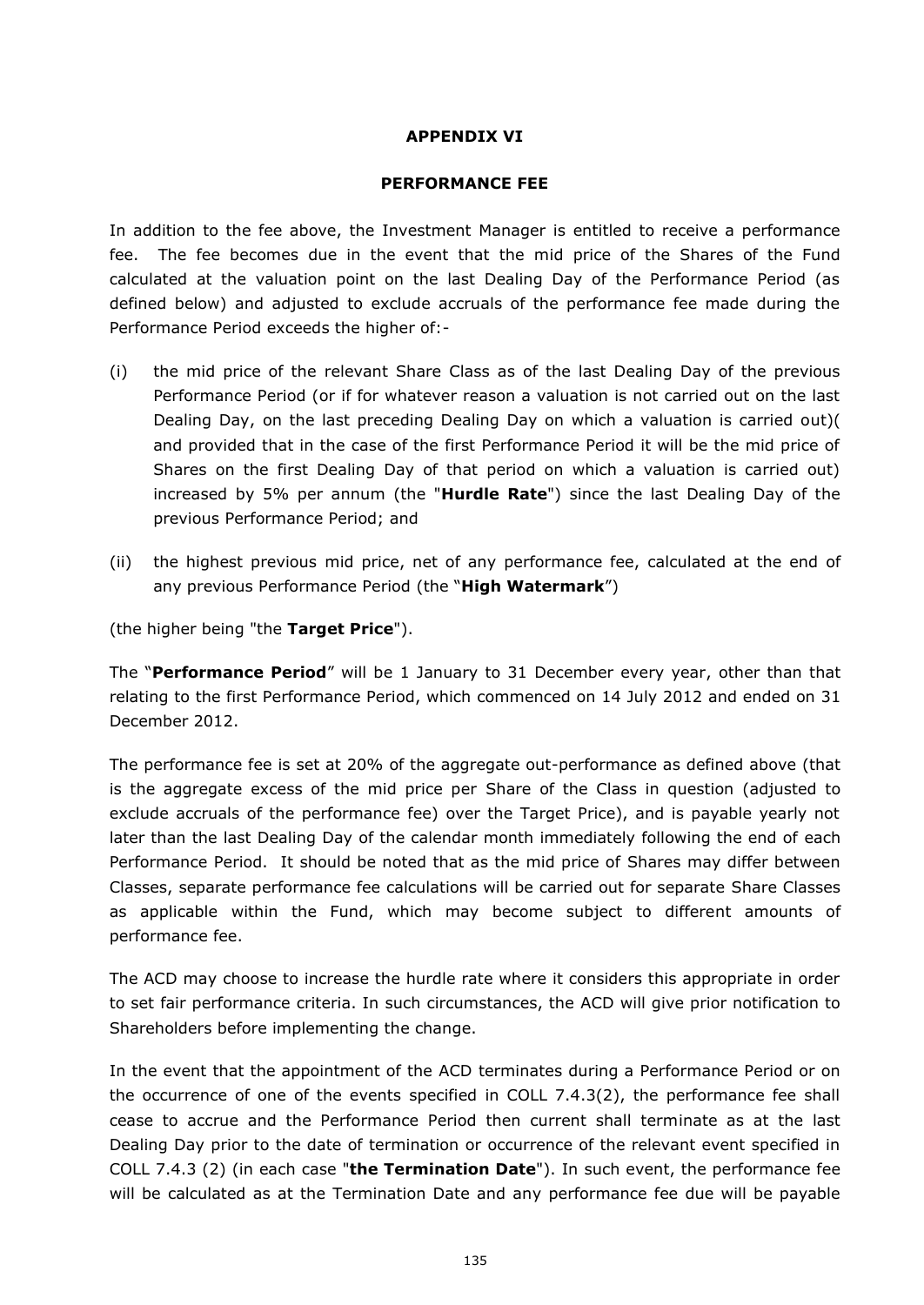not later than the last Dealing Day of the calendar month immediately following the Termination Date.

The performance fee is accrued each day on the basis of the performance of the mid price of the Class in question (adjusted to exclude accruals of the performance fee) relative to the hurdle rate during the period to date.

As an accrual for the performance fee forms part of the Net Asset Value for Shares in each Class, the performance fee accrual is reflected in the price of the Shares. Any performance fee accrual made on a Dealing Day is superseded by any accrual made on the following Dealing Day until such time as the performance fee becomes payable. Any accrual for a performance fee shall reflect the average number of Shares in issue during the Performance Period. However, where the actual number of shares in issue (on any day) is less than 95% of the average number of shares in issue shown on the performance fee calculation (which could occur where large redemptions of shares are placed relative to the number of shares in issue in that share class), the average number of shares in issue will be reset to the actual number of shares in issue.

Where Shares are redeemed during a period where the Net Asset Value has outperformed the Target Price, the performance fee accrued within the Net Asset Value will be crystallised and will be paid to the Investment Manager at the end of the Performance Period.

No performance fee will be charged until any underperformance during the Performance Period has been fully recovered. The term "underperformance" means that the mid price of the Class in question (adjusted to exclude accruals of the performance fee) is below the previous High Watermark.

The performance fee methodology will be verified by the Depositary.

There is no maximum value on the performance fee that could be taken.

The following are examples of how the performance fee will be calculated. These examples are based on Class A Shares but the methodology is appropriate for all Share Classes.

Please note that the performance fee calculation and accrual was suspended between 1st January 2013 and  $31^{st}$  December 2014. It was reintroduced on  $1^{st}$  January 2015, following written pre-notification to Shareholders.

**Examples** (note that all figures are assumed for illustration purposes only)

For the purposes of these examples, it is assumed that the average number of Shares in issue remains constant throughout each Performance Period.

**Performance Period 1** (refers to the first Performance Period)

Assume: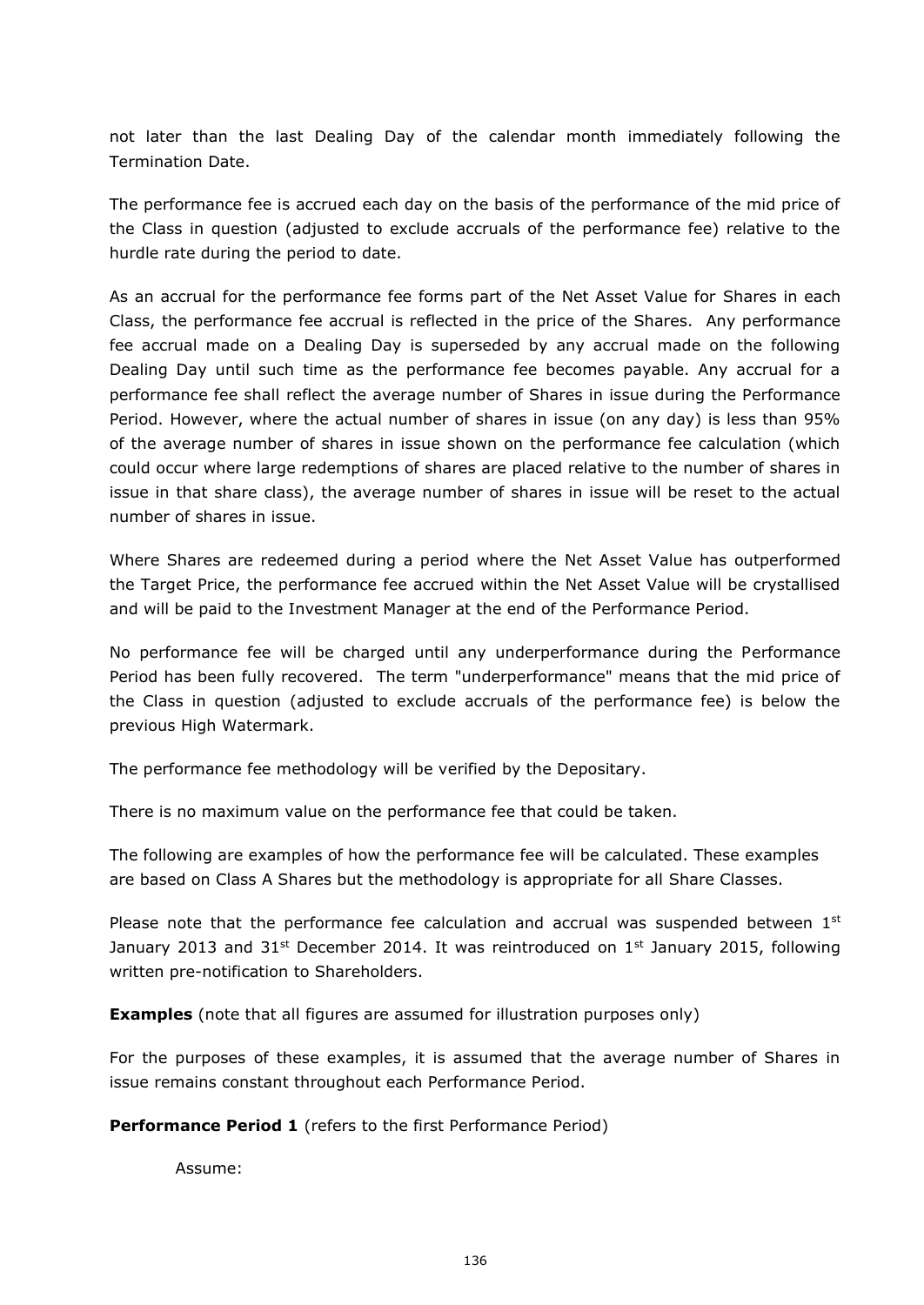- The mid price of Class A Shares was 100p at launch.
- The Fund performance is such that the mid price of Class A Shares (adjusted to exclude accruals of performance fee) had increased to 108p at 31 December.
- The hurdle rate of 5% per annum corresponds to 2.3288% over one hundred and seventy (170) days. Therefore the Target Price of Class A Shares is 102.3288p (i.e. 100p increased by 2.3288%).

A performance fee will be payable at the end of the first Performance Period because the Fund has outperformed the hurdle rate. The performance fee will be calculated as follows:

The out-performance is 5.6712p per Share (i.e. 108p less 102.3288p), while the actual performance fee per Share is 5.6712p multiplied by 20% (i.e. 1.1342p). This means that the performance fee payable from the Fund is 1.1342p per Share.

The actual mid price of Class A Shares is then calculated including the accrual of the performance fee and would be 106.8658p (i.e. 108p less 1.1342p).

| <b>Performance Period 1</b>   |                                                                   |                                      |                |
|-------------------------------|-------------------------------------------------------------------|--------------------------------------|----------------|
|                               | Mid price                                                         | Mid price adjusted<br>by hurdle rate | High Watermark |
| First Dealing Day             | 100                                                               |                                      |                |
| Last Dealing Day              | 108<br>(adjusted to<br>exclude accruals<br>of performance<br>fee) | $100 \times 1.023288 =$<br>102.3288  | 100            |
| The Target Price is 102.3288p |                                                                   |                                      |                |

Performance Fee payable at end of Performance Period 1

 $= 20\% \times (108 - 102.3288) \times (average number of Shares)$ 

 $= 1.1342$  x (average number of Shares)

Mid price of Shares including the accrual of the performance fee at end of Performance Period 1

- $= 108 1.1342$
- $= 106.8658p$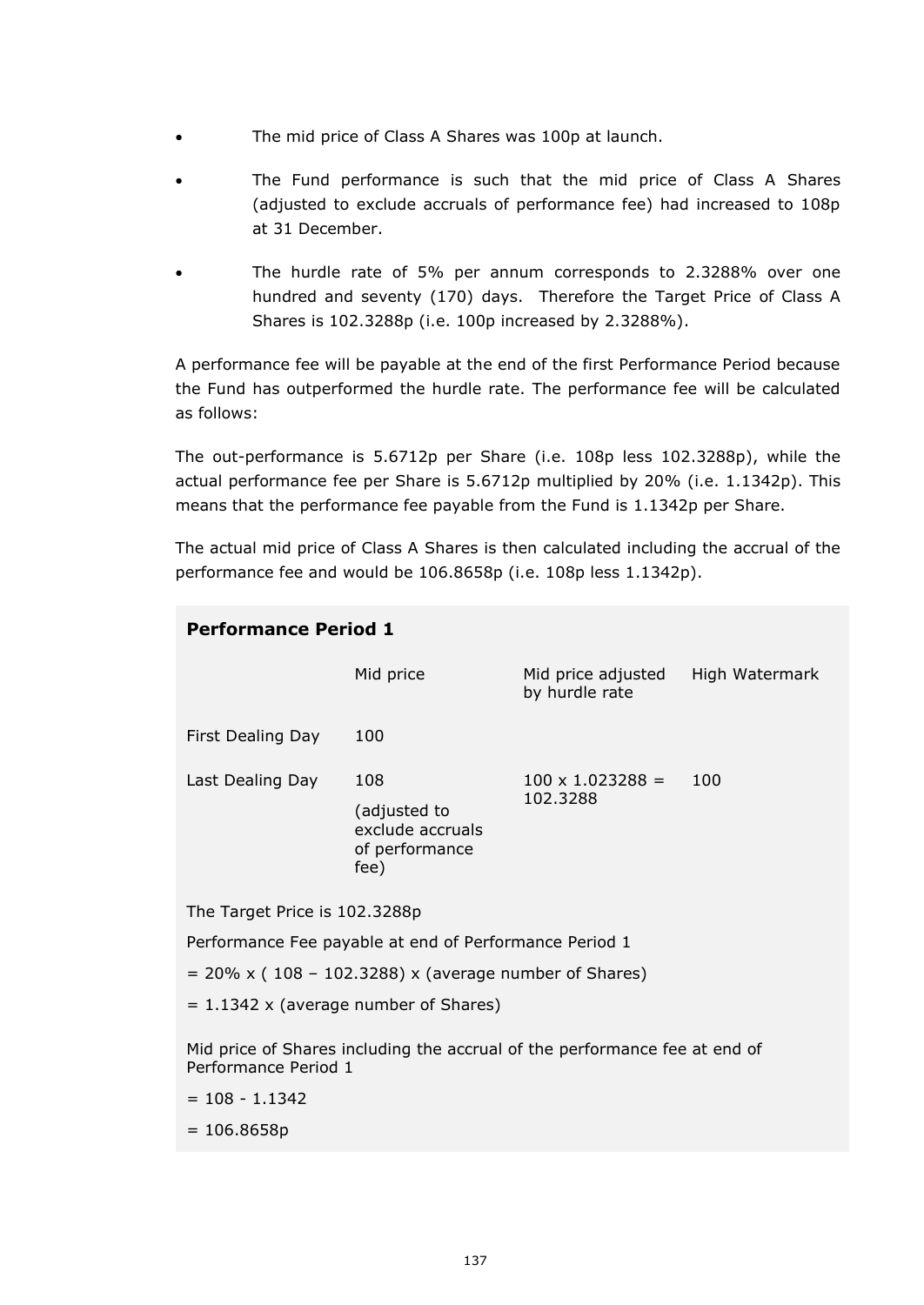## 2.1 **Performance Period 2** (first full annual Performance Period)

Assume:

- The mid price of Class A Shares was 106.8658p at 1 January.
- The High Watermark is 106.8658p.
- The Fund performance is such that the mid price of Class A Shares (adjusted to exclude accruals of the performance fee) had decreased to 106p at 31 December.
- The hurdle rate is 5% per annum over 12 months. Therefore the Target Price of Class A Shares is 112.2091p (i.e. 106.8658p increased by 5%).

In this case no performance fee would be paid as the performance of the Fund has been negative.

| <b>Performance Period 2</b>                                                                |                                                                       |                                         |                |
|--------------------------------------------------------------------------------------------|-----------------------------------------------------------------------|-----------------------------------------|----------------|
|                                                                                            | Mid price                                                             | Mid price<br>adjusted by<br>hurdle rate | High Watermark |
| Last Dealing Day<br>of the previous<br>Performance<br>Period                               | 106.8658                                                              |                                         |                |
| Last Dealing Day<br>of the current<br>Performance<br>Period                                | 106<br>(adjusted to<br>exclude accruals<br>of the<br>Performance fee) | 106.8658 x 1.05<br>$= 112.2091$         | 106.8658       |
| The Target Price is 112.2091p<br>No Performance Fee payable at end of Performance Period 2 |                                                                       |                                         |                |
| Mid price of Shares at end of Performance Period $2 = 106p$                                |                                                                       |                                         |                |

# 2.2 **Performance Period 3**

Assume:

- The mid price of Class A Shares was 106p at 1 January.
- The High Watermark is 106.8658p.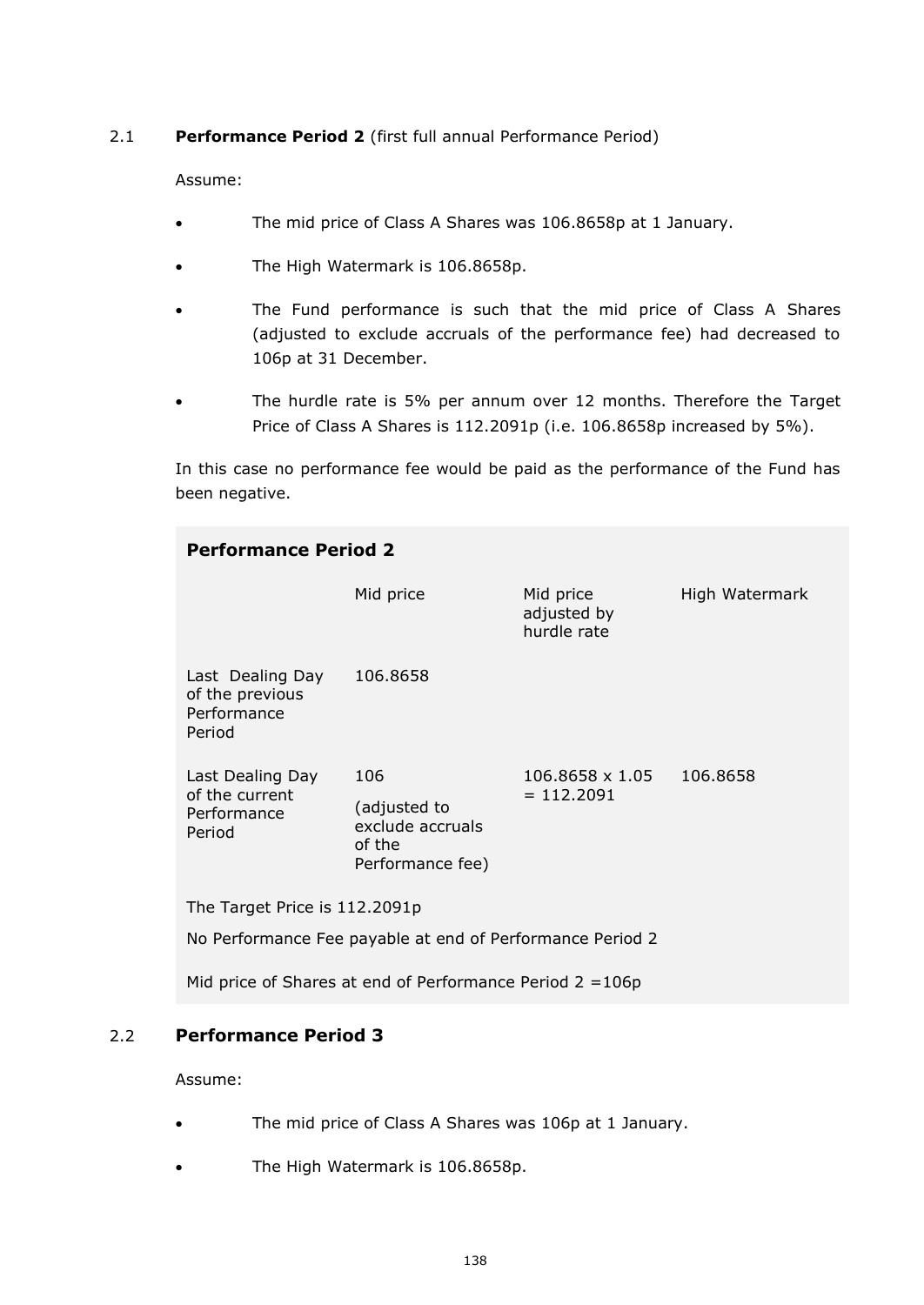- The Fund performance is such that the mid price of Class A Shares (adjusted to exclude accruals of the performance fee) had increased to 125p at 31 December.
- The hurdle rate is 5% per annum over 12 months. Therefore the Target Price of Class A Shares is 111.3p (i.e. 106p increased by 5%).

A performance fee will be payable at the end of the third Performance Period because the Fund has outperformed the hurdle rate and the price is higher than any previous price calculated at the end of a performance fee period. The performance fee will be calculated as follows:

The out-performance is 13.7p per Share (i.e. 125p less 111.3p), while the actual performance fee per Share is 13.7p multiplied by 20% (i.e. 2.74p). This means that the performance fee payable from the Fund is 2.74p per Share.

The actual mid price of Class A Shares is then calculated including the accrual of the performance fee and would be 122.26p (i.e. 125p less 2.74p).

| <b>Performance Period 3</b>                                  |                                                                            |                                      |                |
|--------------------------------------------------------------|----------------------------------------------------------------------------|--------------------------------------|----------------|
|                                                              | Mid price                                                                  | Mid price adjusted<br>by hurdle rate | High Watermark |
| Last Dealing Day<br>of the previous<br>Performance<br>Period | 106                                                                        |                                      |                |
| Last Dealing Day<br>of the current<br>Performance<br>Period  | 125<br>(Adjusted to<br>exclude the<br>accruals of<br>performance fee)      | $106 \times 1.05 =$<br>111.3         | 106.8658       |
| The Target Price is 111.3p                                   |                                                                            |                                      |                |
| Performance Fee payable at end of Performance Period 3       |                                                                            |                                      |                |
| $= 20\%$ x (125 – 111.3) x (average number of Shares)        |                                                                            |                                      |                |
| $= 2.74$ x (average number of Shares)                        |                                                                            |                                      |                |
| Performance Period 3                                         | Mid price of Shares including the accrual of the performance fee at end of |                                      |                |
| $= 125 - 2.74$                                               |                                                                            |                                      |                |
| $=122.26p$                                                   |                                                                            |                                      |                |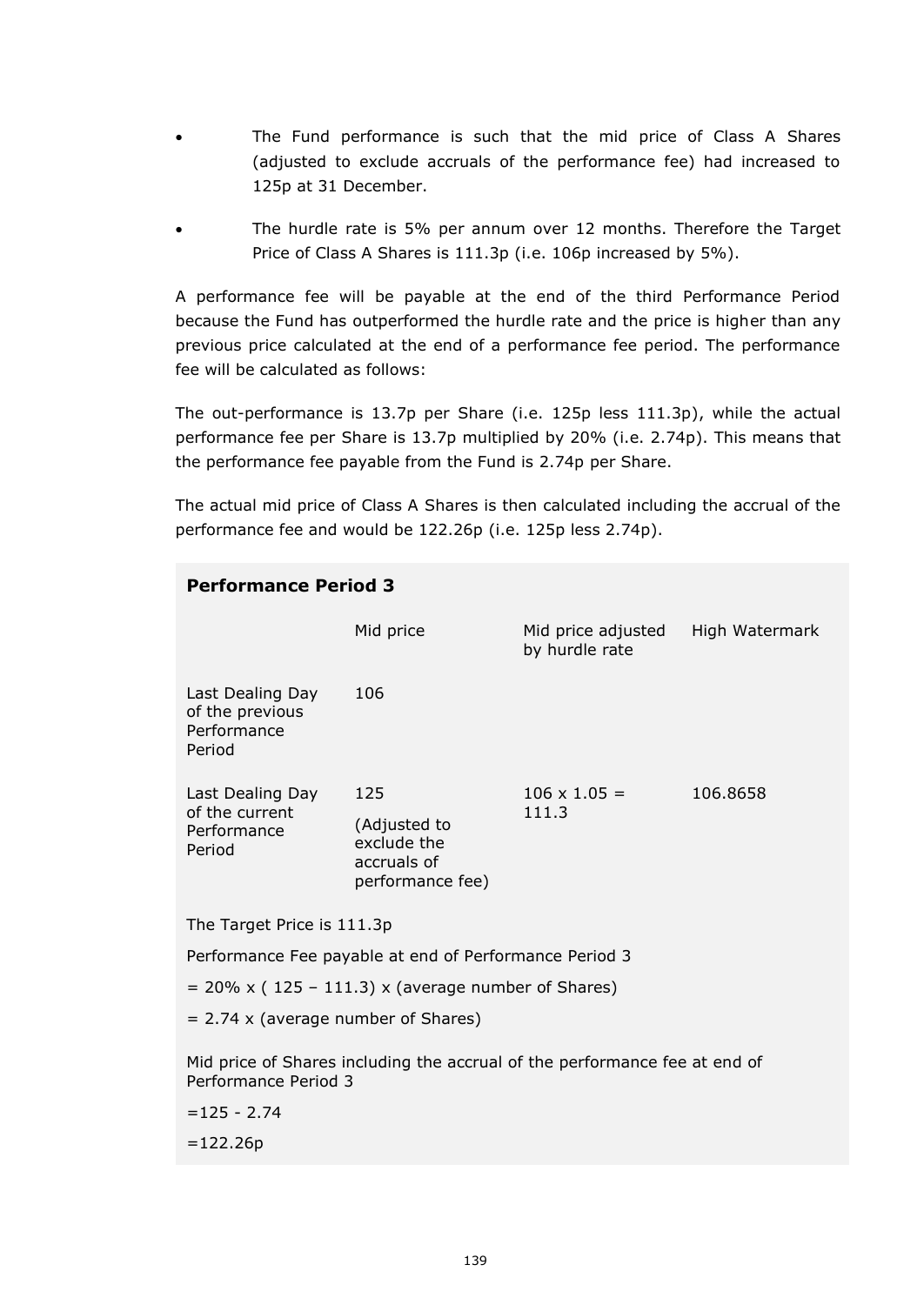## **APPENDIX VII**

## **SUB-CUSTODIANS**

The Depositary has delegated those safekeeping duties set out in Article 22(5)(a) of the UCITS Directive to RBC Investor Services Trust (UK Branch) with registered office at Riverbank House, 2 Swan Lane, London EC4R 3AF.

At the date of this prospectus RBC Investor Services Trust (UK Branch) as global subcustodian has appointed local sub-custodians within the RBC Network as listed below.

| <b>MARKET</b>                                                                                                                                                                                 | <b>SUB-CUSTODIAN</b>                                                                                                                                                                       |
|-----------------------------------------------------------------------------------------------------------------------------------------------------------------------------------------------|--------------------------------------------------------------------------------------------------------------------------------------------------------------------------------------------|
| Argentina                                                                                                                                                                                     | Citibank N.A. Argentina Branch                                                                                                                                                             |
| <b>Australia</b>                                                                                                                                                                              | <b>HSBC Bank Australia Limited</b>                                                                                                                                                         |
| <b>Austria</b>                                                                                                                                                                                | Raiffeisen Bank International                                                                                                                                                              |
| <b>Bahrain</b>                                                                                                                                                                                | <b>HSBC Bank Middle East Limited</b>                                                                                                                                                       |
| <b>Bangladesh</b>                                                                                                                                                                             | <b>Standard Chartered Bank</b>                                                                                                                                                             |
| <b>Belgium</b>                                                                                                                                                                                | Citibank Europe                                                                                                                                                                            |
| <b>Bermuda</b>                                                                                                                                                                                | <b>HSBC Securities Services</b>                                                                                                                                                            |
| <b>Bosnia-Herzegovina:</b><br><b>The</b><br>Federation<br>of Bosnia<br>and<br>Herzegovina<br>(Sarajevo)<br><b>Bosnia-Herzegovina:</b><br><b>The</b><br>Republika of Srpska<br>(Banja<br>Luka) | Raiffeisen Bank International AG                                                                                                                                                           |
| <b>Botswana</b>                                                                                                                                                                               | Standard Chartered Bank Botswana Ltd.                                                                                                                                                      |
| <b>Brazil</b>                                                                                                                                                                                 | Citibank N.A. - Filial Brasileira (Brazilian Branch)                                                                                                                                       |
| <b>Bulgaria</b>                                                                                                                                                                               | UniCredit Bulbank AD                                                                                                                                                                       |
| Canada                                                                                                                                                                                        | <b>RBC</b>                                                                                                                                                                                 |
| <b>Chile</b>                                                                                                                                                                                  | Banco de Chile (Citibank N.A.)                                                                                                                                                             |
| China                                                                                                                                                                                         | A Shares -<br>Citibank<br>China-<br>(china)<br>Co.<br>Ltd<br>China - Shanghai- Standard Chartered Bank (China)<br>Limited<br>China - Shenzhen - Standard Chartered Bank (China)<br>Limited |
| Colombia                                                                                                                                                                                      | Cititrust Colombia S.A.                                                                                                                                                                    |
| <b>Croatia</b>                                                                                                                                                                                | UniCredit Bank Austria AG                                                                                                                                                                  |
| <b>Cyprus</b>                                                                                                                                                                                 | Citibank Europe plc, Greece Branch                                                                                                                                                         |
| <b>Czech Republic</b>                                                                                                                                                                         | Raiffeisen Bank International AG                                                                                                                                                           |
| <b>Denmark</b>                                                                                                                                                                                | Danske Bank A/S                                                                                                                                                                            |
| Egypt                                                                                                                                                                                         | Citibank<br>N.A.                                                                                                                                                                           |
| <b>Estonia</b>                                                                                                                                                                                | Swedbank                                                                                                                                                                                   |
| <b>Euroclear</b>                                                                                                                                                                              | Euroclear                                                                                                                                                                                  |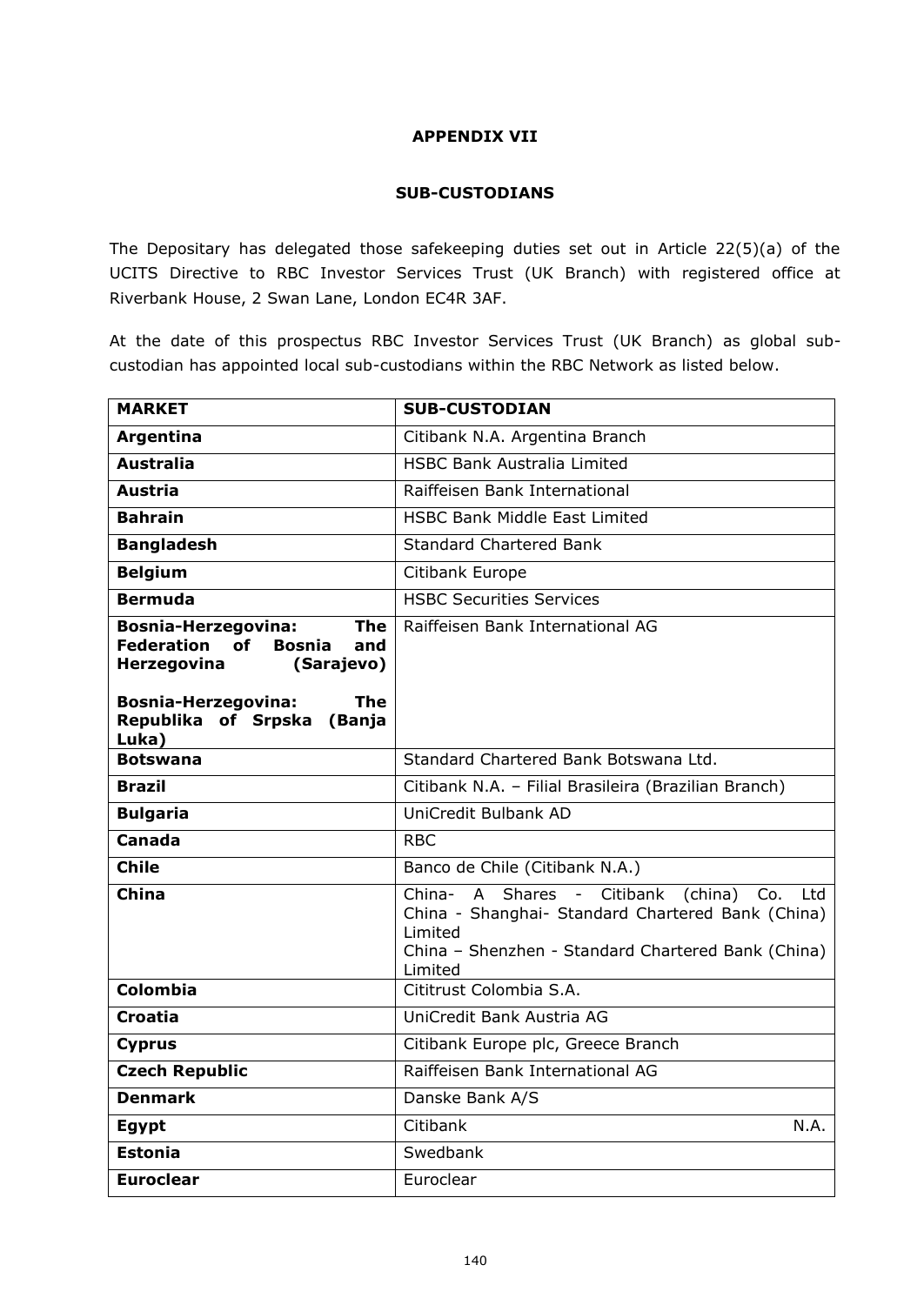| <b>Finland</b>     | Nordea Bank AB (publ)                                                                                      |
|--------------------|------------------------------------------------------------------------------------------------------------|
| <b>France</b>      | Deutsche Bank AG                                                                                           |
| Germany            | Citibank Europe PLC Dublin                                                                                 |
| Ghana              | Standard Chartered Bank Ghana Ltd.                                                                         |
| <b>Greece</b>      | Citibank Europe PLC, Greece Branch                                                                         |
| <b>Hong Kong</b>   | Standard Chartered Bank (Hong Kong)<br>Limited<br>Citibank N.A., Hong Kong Branch (Shanghai HK<br>Connect) |
| <b>Hungary</b>     | Raiffeisen Bank International AG                                                                           |
| <b>India</b>       | The Hong Kong and Shanghai Banking Corporation<br>Ltd                                                      |
| <b>Indonesia</b>   | <b>Standard Chartered Bank</b>                                                                             |
| <b>Ireland</b>     | <b>RBC</b><br>Services<br>Investor<br>Trust                                                                |
| <b>Israel</b>      | Citibank N.A. Tel Aviv Branch                                                                              |
| <b>Italy</b>       | <b>BNP Paribas Securities Services</b>                                                                     |
| <b>Japan</b>       | Citibank N.A., Tokyo Branch                                                                                |
| <b>Jordan</b>      | Standard Chartered Bank, Jordan Branch                                                                     |
| <b>Kazakhstan</b>  | <b>JSC Citibank Kazakhstan</b>                                                                             |
| Kenya              | Standard Chartered Bank Kenya                                                                              |
| <b>Kuwait</b>      | <b>HSBC Bank Middle East Limited</b>                                                                       |
| Latvia             | Swedbank AS                                                                                                |
| <b>Lithuania</b>   | Swedbank AB                                                                                                |
| Luxembourg         | Euroclear<br>Bank                                                                                          |
| <b>Malaysia</b>    | Standard Chartered Bank Malaysia Berhad                                                                    |
| <b>Mauritius</b>   | The Hong Kong and Shanghai Banking Corporation<br>Limited                                                  |
| <b>Mexico</b>      | Citibanamex                                                                                                |
| <b>Morocco</b>     | Societe General Marocaine de Banques (SGMB)                                                                |
| <b>Namibia</b>     | Standard<br>Bank<br>South<br>Africa<br>of                                                                  |
| <b>Netherlands</b> | Citibank Europe                                                                                            |
| <b>New Zealand</b> | Citibank N.A. New Zealand Branch                                                                           |
| <b>Nigeria</b>     | Standard Chartered Bank, DIFC Branch                                                                       |
| <b>Norway</b>      | <b>DNB Bank ASA</b>                                                                                        |
| <b>Oman</b>        | HSBC Bank Oman S.A.O.G.                                                                                    |
| <b>Pakistan</b>    | Deutsche Bank A.G.                                                                                         |
| Peru               | Citibank del Peru S.A.                                                                                     |
| <b>Philippines</b> | <b>Standard Chartered Bank</b>                                                                             |
| <b>Poland</b>      | Bank Polska Kasa Opieki S.A                                                                                |
| Portugal           | <b>BNP Paribas Securities Services</b>                                                                     |
| Qatar              | <b>HSBC Bank Middle East Limited</b>                                                                       |
| Romania            | <b>BRD- Group Societe Generale</b>                                                                         |
| Russia             | Societe Generale, Rosbank                                                                                  |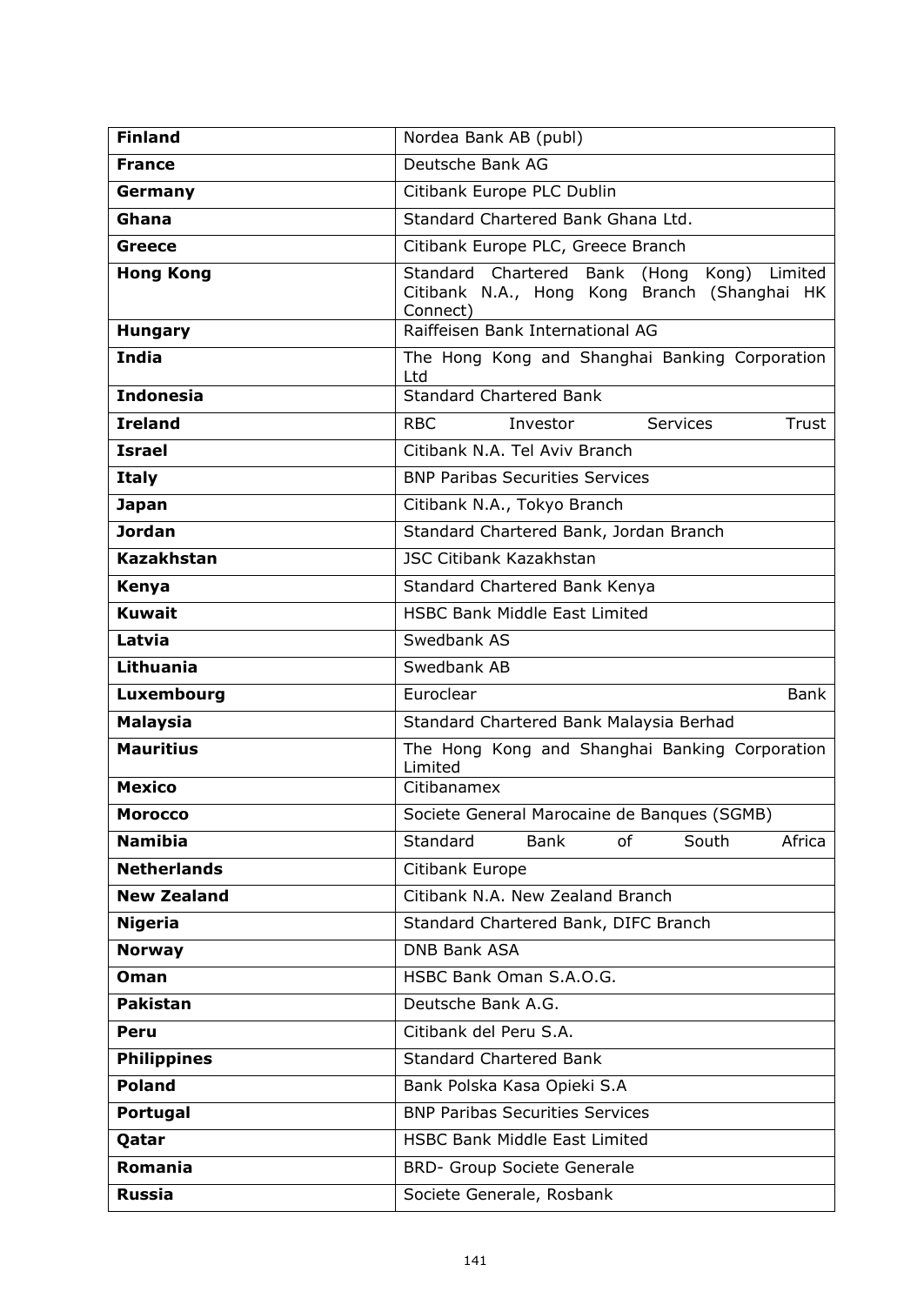| Saudi Arabia                       | <b>HSBC Saudi Arabia</b>                                  |  |  |
|------------------------------------|-----------------------------------------------------------|--|--|
| <b>Serbia</b>                      | UniCredit Bank Austria AG                                 |  |  |
| <b>Singapore</b>                   | Standard Chartered Bank (Singapore) Limited               |  |  |
| <b>Slovak Republic</b>             | Raiffeisen Bank International AG                          |  |  |
| <b>Slovenia</b>                    | Raiffeisen Bank International AG                          |  |  |
| <b>South Africa</b>                | Standard Chartered Bank Johannesburg                      |  |  |
| <b>South Korea</b>                 | The Hong Kong and Shanghai Banking Corporation<br>Limited |  |  |
| <b>Spain</b>                       | Banco Inversis S.A                                        |  |  |
| Sri Lanka                          | The Hong Kong and Shanghai Banking Corporation<br>Limited |  |  |
| <b>Sweden</b>                      | Skandinaviska Enskilda Banken AB (publ)                   |  |  |
| <b>Switzerland</b>                 | Credit Suisse AG                                          |  |  |
| Taiwan*                            | HSBC Bank (Taiwan) Limited                                |  |  |
| <b>Thailand</b>                    | Standard Chartered Bank (Thai) Pcl                        |  |  |
| <b>Tunisia</b>                     | Societe Generale Securities Service UIB Tunisia           |  |  |
| <b>Turkey</b>                      | Citibank A.S.                                             |  |  |
| <b>Ukraine</b>                     | <b>PJSC Citibank</b>                                      |  |  |
| <b>United Arab Emirates-ADX</b>    | <b>HSBC Bank Middle East Limited</b>                      |  |  |
| <b>United Arab Emirates-DFM</b>    | <b>HSBC Bank Middle East Limited</b>                      |  |  |
| <b>United Arab Emirates-NASDAQ</b> | <b>HSBC Bank Middle East Limited</b>                      |  |  |
| <b>United Kingdom</b>              | RBC Investor Services Trust/Deutche Bank A.G              |  |  |
| <b>United States</b>               | The Bank of New York Mellon                               |  |  |
| <b>Uruguay</b>                     | Banco Itaú Uruguay S.A.                                   |  |  |
| <b>Vietnam</b>                     | HSBC Bank (Vietnam) Ltd                                   |  |  |
| Zambia                             | <b>Standard Chartered Bank Zambia PLC</b>                 |  |  |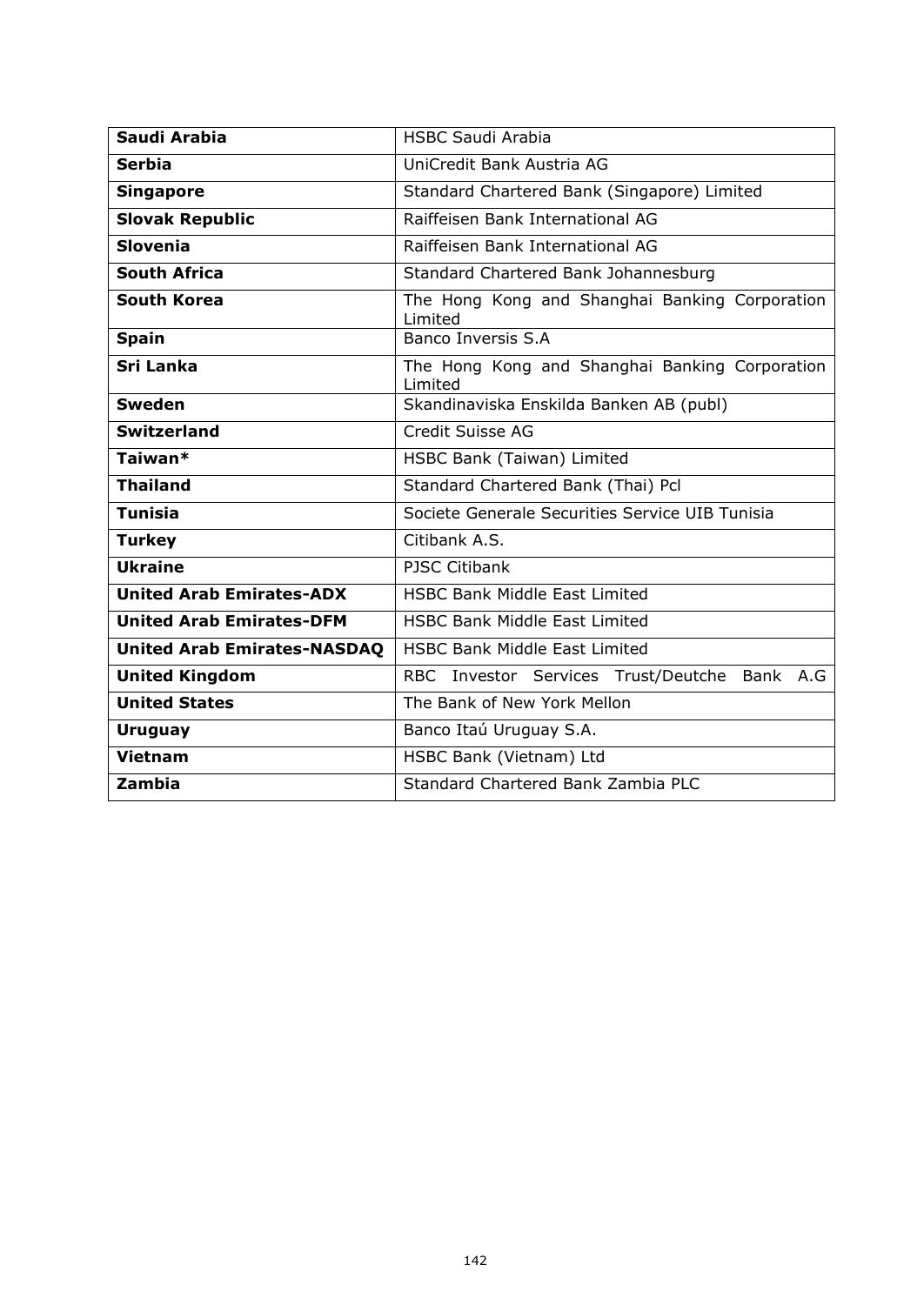## **APPENDIX VIII**

#### **DIRECTORY**

#### **The Company and Head Office:**

VT Argonaut Funds ICVC Level 13 Broadgate Tower 20 Primrose Street London EC2A 2EW

## **Authorised Corporate Director and Registrar:**

Valu-Trac Investment Management Limited Mains of Orton Orton Moray IV32 7QE

## **Depositary:**

NatWest Trustee and Depositary Services Limited Drummond House 1 Redheughs Avenue Edinburgh EH12 9RH

## **Custodian:**

RBC Investor Services Trust (UK Branch) Riverbank House 2 Swan Lane London EC4R 3AF

#### **Investment Manager:**

Argonaut Capital Partners LLP 4th Floor 115 George Street Edinburgh EH2 4JN

#### **Auditors:**

Johnston Carmichael LLP Commerce House South Street Elgin IV30 1JE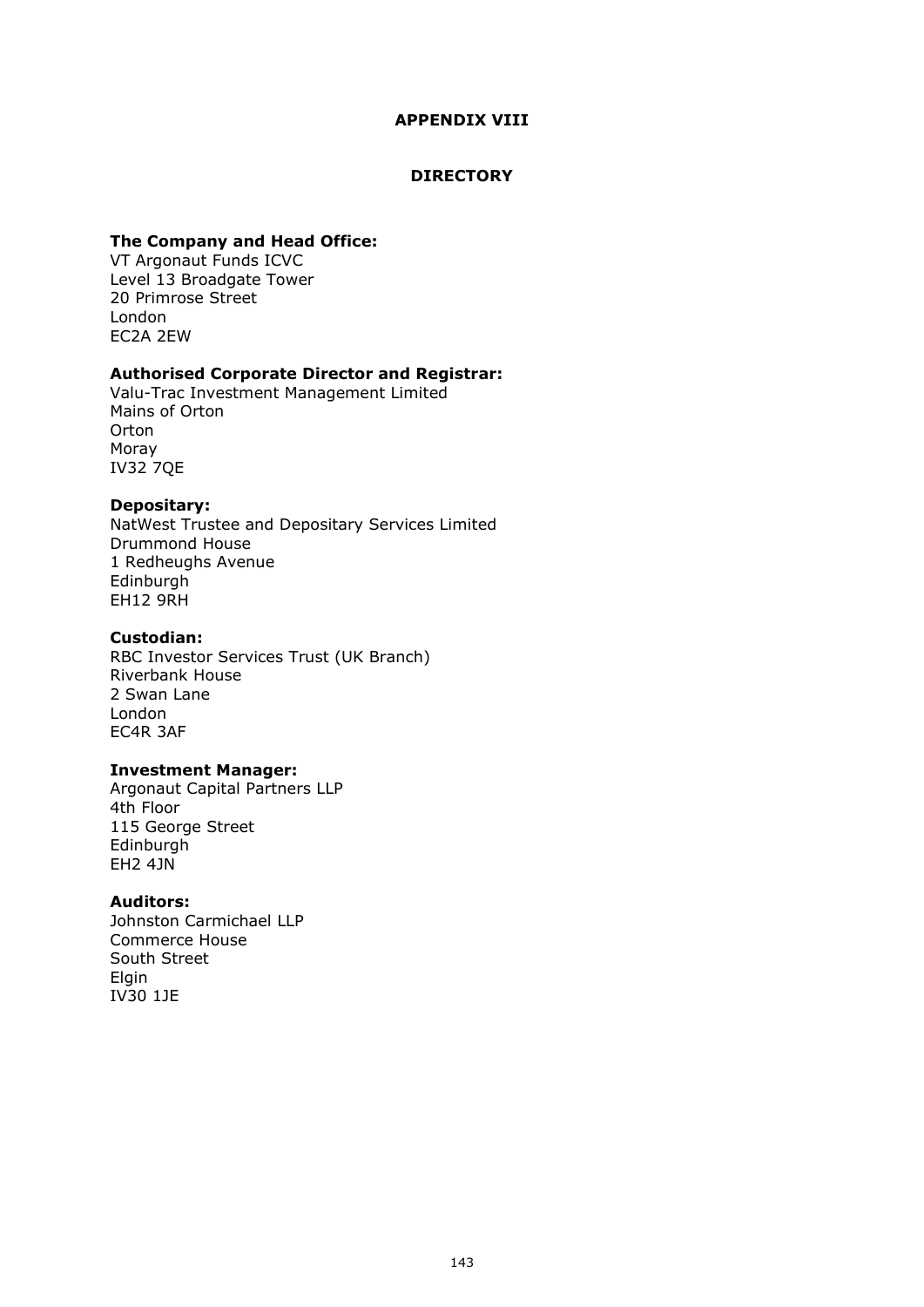## **APPENDIX IX**

#### **ADDITIONAL INFORMATION FOR INVESTORS IN GERMANY**

## **RIGHT TO PUBLIC SALE WITHIN GERMANY**

VT Argonaut Funds (the Company) has notified its intention to publicly market Shares in the Federal Republic of Germany. Since completion of the notification process the Company has the right to publicly market such Shares in Germany.

#### **PAYING AND INFORMATION AGENT IN GERMANY**

Société Générale S.A. Neue Mainzer Straße 46-50 D-60311 Frankfurt/Main

will act as Paying and Information Agent for the Fund in Germany.

Shareholders resident in Germany may request to have all payments (repurchase proceeds, distributions and any other payments resulting from their investment in the Fund) which are to be made for their benefit through the German Paying and Information Agent.

Redemption orders may be filed with the German Paying and Information Agent for onward transmission to the Company's ACD.

The Prospectus, the Key Investor Information Documents, the memorandum and articles of association as well as the annual and semi-annual reports of the Company are available free of charge in hardcopy at the registered office of the paying and information agent.

Furthermore, copies of the documents listed in the section "Documents of the Company" of the prospectus are available for inspection free of charge during normal business hours on weekdays (Saturdays and public holidays excepted) at the registered office of the paying and information agent.

The subscription, redemption and conversion prices are also available free of charge at the registered office of the paying and information agent.

## **TAXATION**

The following share classes fulfil the requirements to be qualified as tax transparent in Germany:

• VT Argonaut Absolute Return Fund - Class I Accumulation EUR (ISIN: GB00B779CH97)

This enables the relevant shareholders to make use of the benefits provided by the Investment Tax Act however the Company declines any liability in this respect.